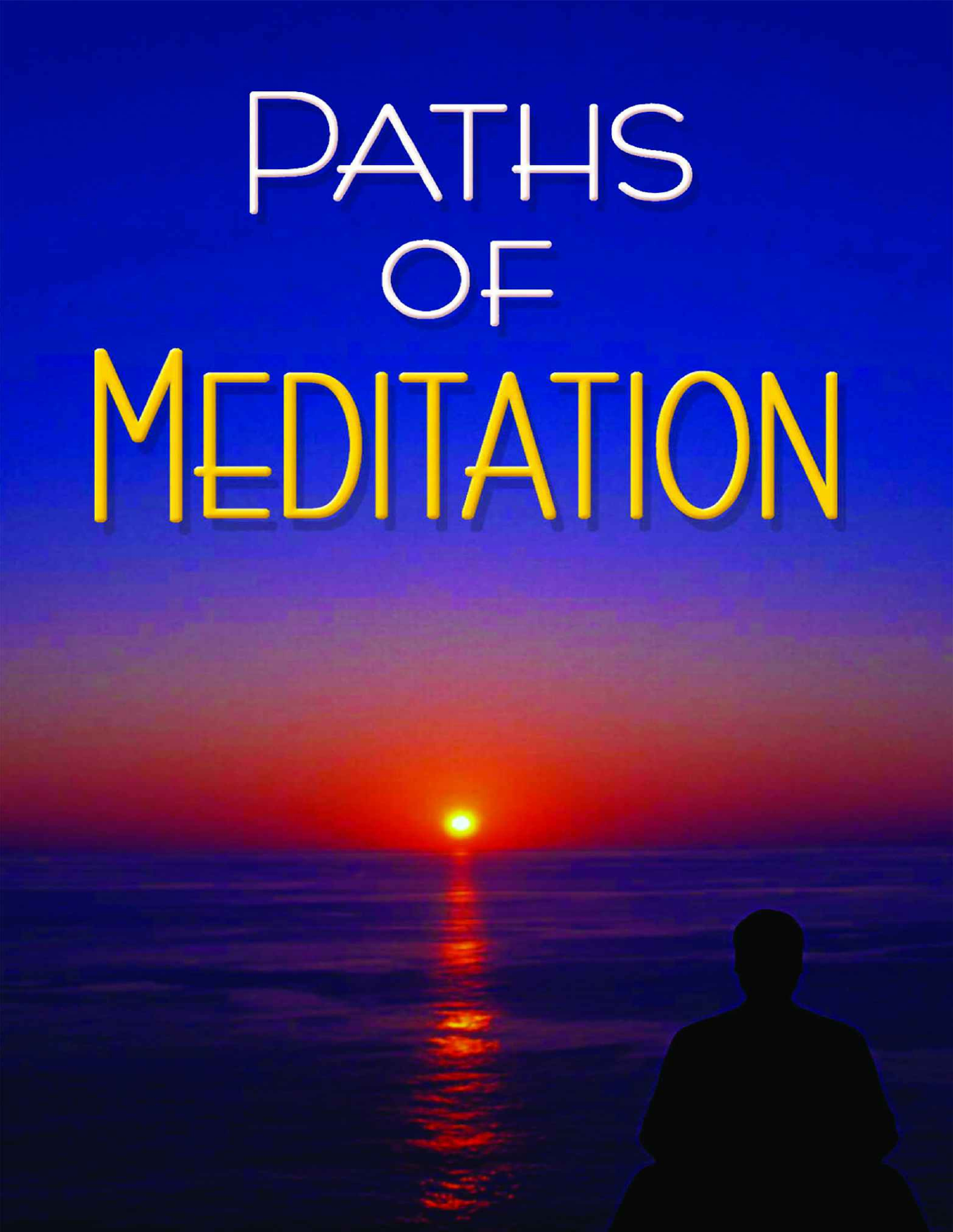# **PATHS OF MEDITATION**

*A collection of essays on different techniques of Meditation according to different faiths.*



SRI RAMAKRISHNA MATH MYLAPORE MADRAS 600004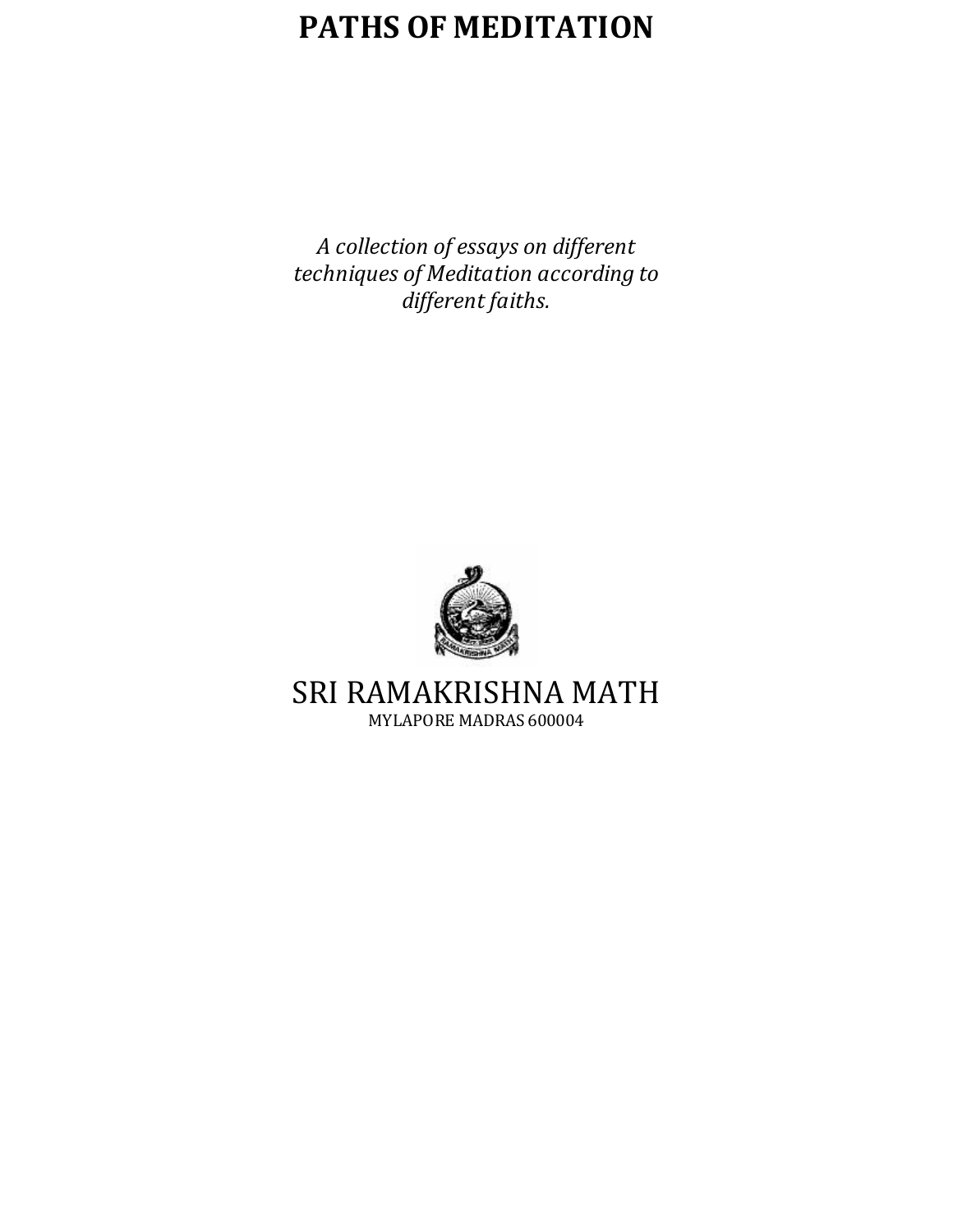Published by Adhyaksha Sri Ramakrishna Math Mylapore, Chennai-4

© Sri Ramakrishna Math, Chennai All rights reserved

> XII-2M 3C-11-2010 ISBN 81-7120-144-X

Printed in India at Sri Ramakrishna Math Printing Press Mylapore, Chennai-4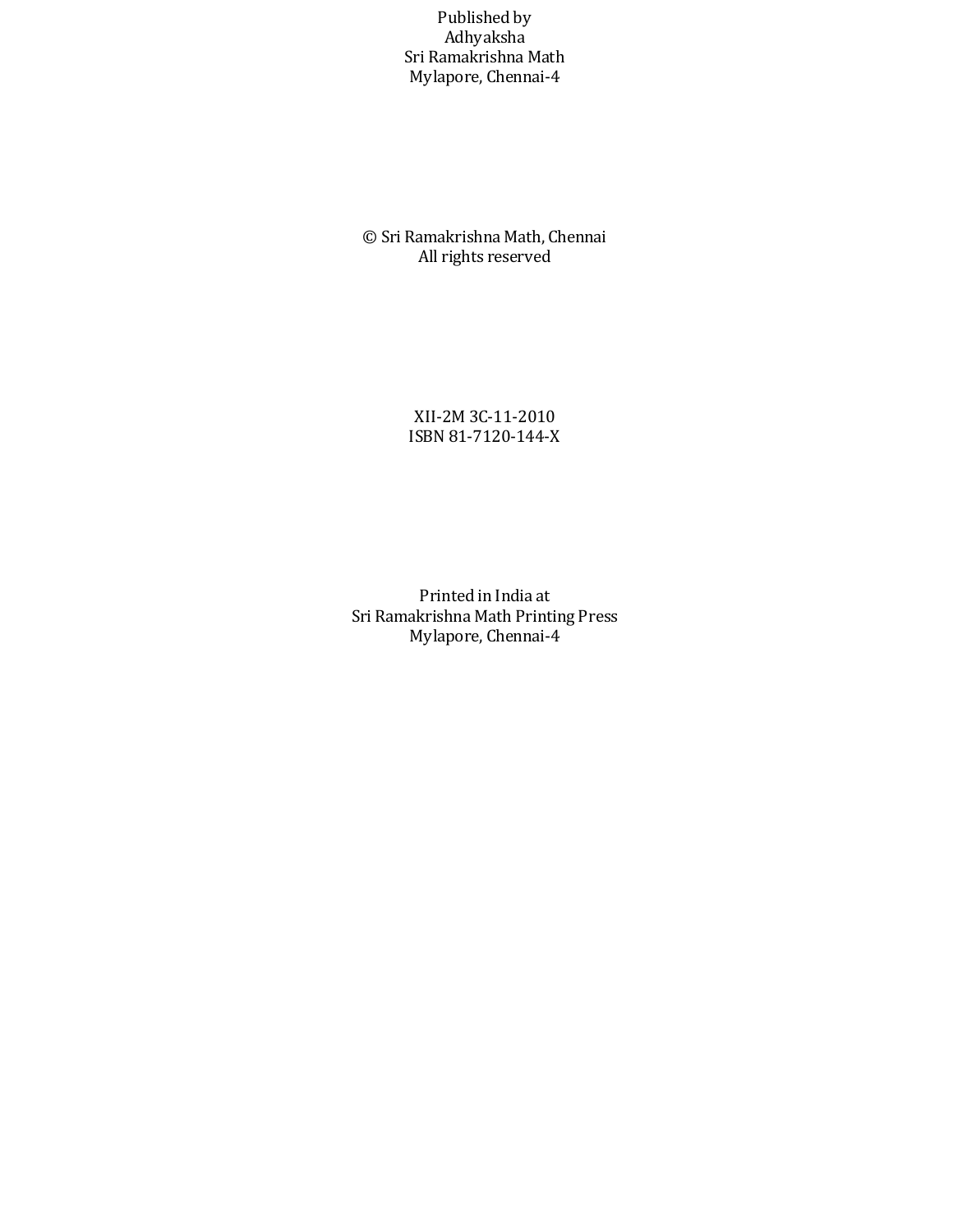## **CONTENTS**

[Meditation](#page-5-0) according to the Trinity

[Prologue:](#page-10-0) Why Meditate

[Meditation](#page-13-0) According to the Bhagavata -*Swami Siddhinathananda*

Meditation according to Swami [Vivekananda](#page-17-0) -*Swami Ananyananda*

[Meditation](#page-24-0) according to Patanjali -Swami *Harshananda*

Meditation according to [Yogavasishtha](#page-28-0) -*prof*. *B. Kuppuswamy*

The place of [Meditation](#page-34-0) in Advaita Vedanta -*Dr*. *T.M.P. Mahadevan*

Meditation according to [Ashtanga-Yoga-](#page-38-0)*Swami Vijnananda*

Meditation in [Christianity](#page-43-0) *—Swami Nityabodhananda*

[Meditation](#page-48-0) according to Spanish Mystics -*Swami Paratparananda*

[Meditation](#page-54-0) and the Intelligent Aspirant -*Swami Sastrananda*

Meditation and Spiritual [Enlightenment](#page-60-0) -*Dr Anima Sen Gupta*

[Meditation:](#page-65-0) A Scientific Appraisal -Dr. *Sampooran Singh*

Meditation according to Mazdayasna [\(Zorastrianism\)](#page-69-0) *-Dr. B. S. Surti*

[Meditation](#page-77-0) according to Sufism -*Swami Prabhananda*

[Worship](#page-84-0) in Islam -*Md. Zainulabedeen* Sadhana in Sri Madhva's [Philosophy](#page-88-0)

-Dr. *P. Nagaraja Rao*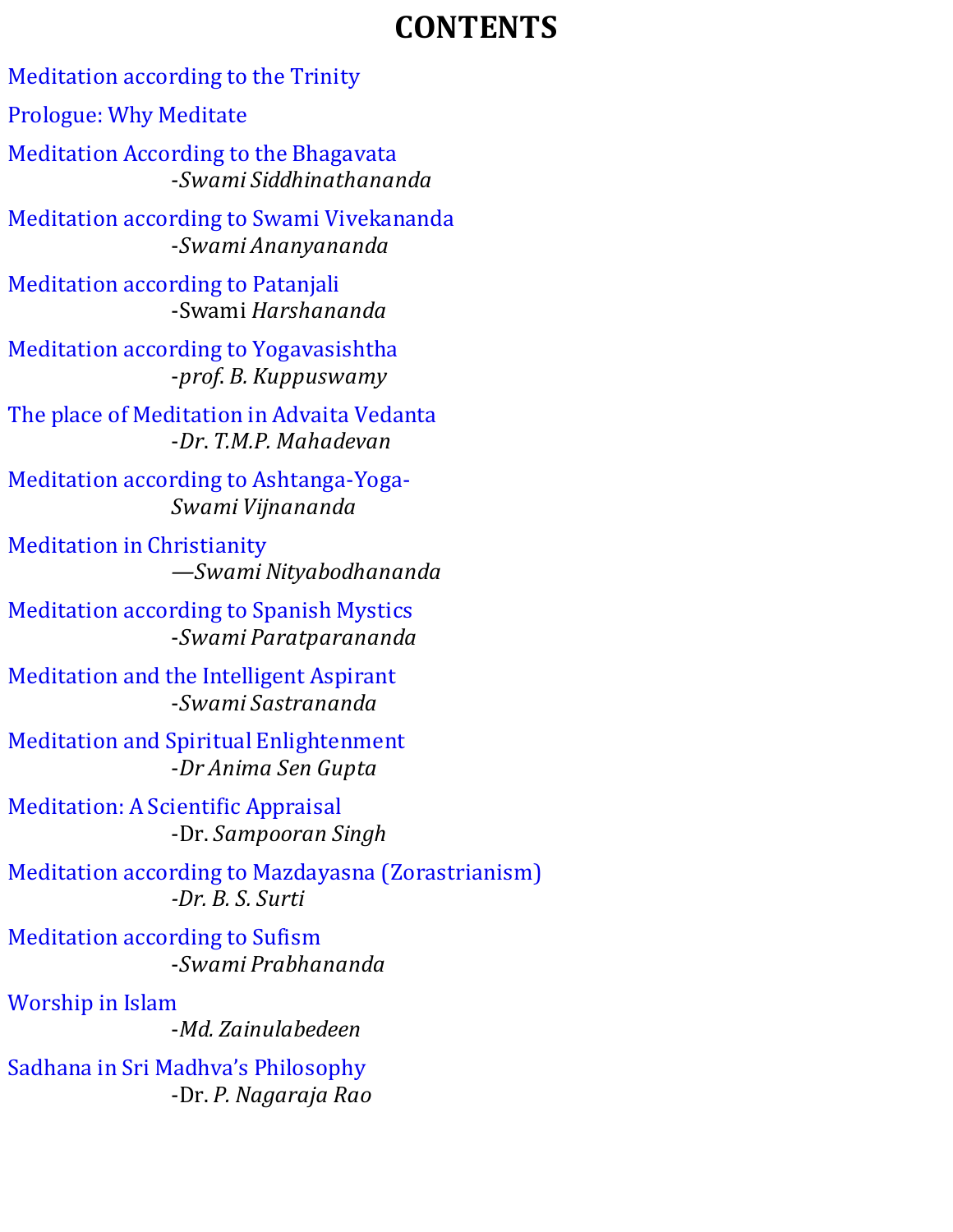# **PUBLISHER'S NOTE**

We have great pleasure in placing before our readers this short symposium on Paths of Meditation.

Originally contributed as articles for the 1979 Special Number of the *Vedanta Kesari,* these essays present an interesting cross section of the diverse theories and techniques relating to the art and science of Meditation. The writers are not only specialists, each in his own field, but speak from deep personal experience. They write, therefore, not like scribes but with authority.

Meditation is not escapism. It is neither an imposition nor a luxury. It is as indispensable for the spiritual life as breathing is for the physical. To meditate is to open the door of the mind to the spaciousness that is our birthright. Devoid of meditation, one is like a blind man in a world of light and colour and loveliness. Our prayer is that this handy volume may serve as an eye-opener to all seekers of the supreme fulfilment.

Sri Ramakrishna Math, Madras. Kalpataru Day, 1-1-1980 Publisher

—o—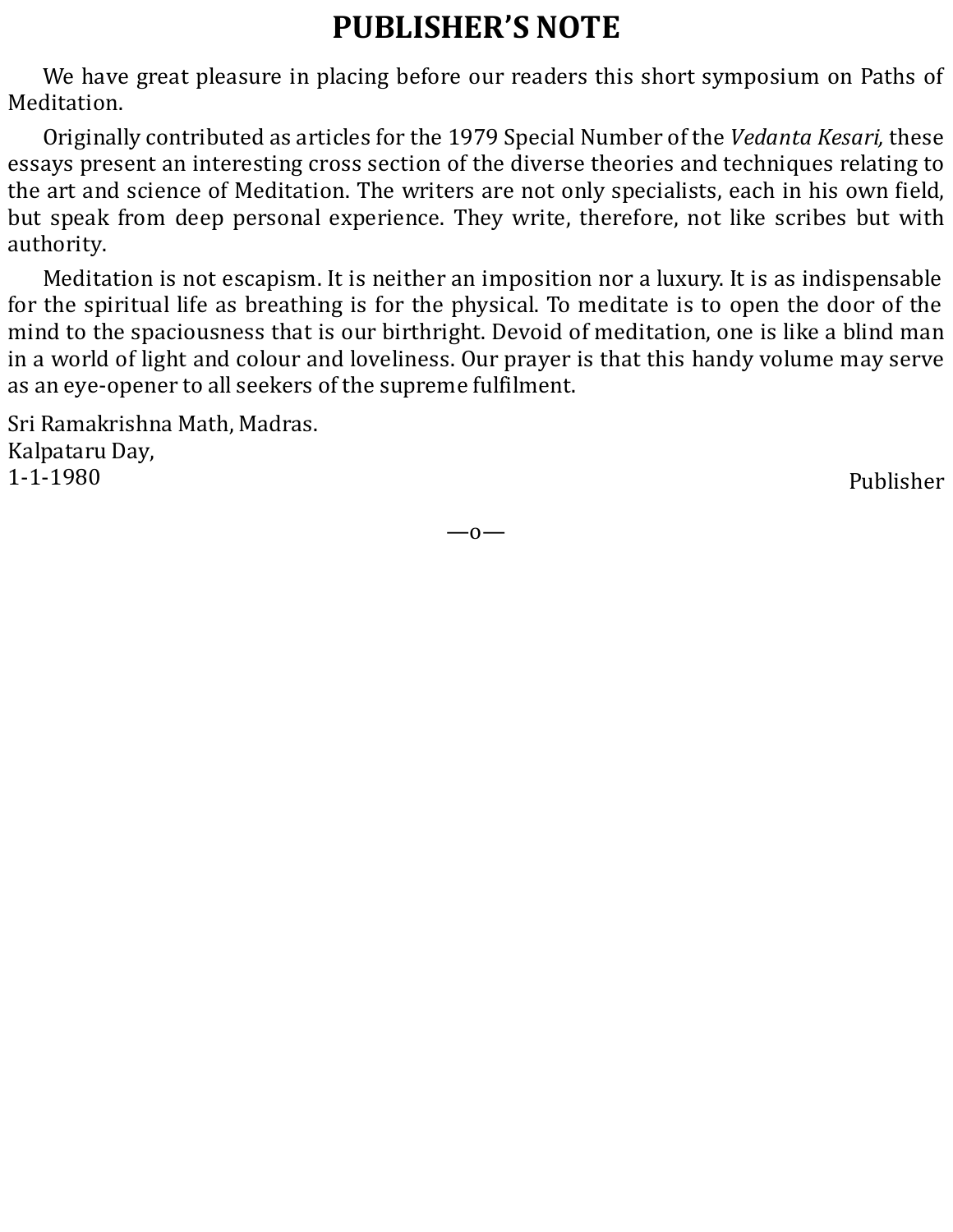## **MEDITATION ACCORDING TO THE TRINITY**

## **IN THE WORDS OF SRI RAMAKRISHNA**

<span id="page-5-0"></span>If a man is able to weep for God, he will see Him. He will go into Samadhi. Perfection in yoga is Samadhi. A man achieves Kumbhaka without any Yogic exercise if he but weeps for God. The next stage is Samadhi.

There is another method—that of meditation. In the Sahasrara, Siva manifests himself in a special manner. The aspirant should meditate on Him. The body is like a tray; the mind and Buddhi are like water. The Sun of Satchidananda is reflected in this water. Meditating on the reflected sun one sees the Real Sun through the grace of God.

The first stage is that of the beginner. He studies and hears. Second is the stage of the struggling aspirant. He prays to God, meditates on Him and sings His names and glories. The third stage is is that of the perfect soul. He has seen God, realized Him directly and immediately in his inner consciousness. Last is the stage of the supremely perfect, like Chaitanya. Such a devotee establishes a definite relationship with God, looking on Him as his Son or Beloved.

The heart is a splendid place. One can meditate there or in the Sahasrara. There are rules for meditation given in the scriptures. But you may meditate wherever you like. Every place is filled with Brahman-Consciousness, Is there any place where It does not exist? Narayana in Bali's presence covered with two steps the heavens, the earth and the interspaces. Is there any place left uncovered by God? A dirty place is as holy as the bank of the Ganges. It is said that the whole creation is the Virat, the Universal Form of God.

There are two kinds of meditation, one on the formless God and the other on God with form. But meditation on the formless God is extremely difficult. In that meditation you must wipe out all that you see or hear. You contemplate only on the nature of your inner self. Meditating on His inner self Siva dances about. He exclaims, "What am I? What am I?" This is called the Siva Yoga. While practising this form of meditation one directs one's look to the forehead. It is meditation on the nature of one's inner self after negating the world, following the Vedantic method of Neti, Neti.

There is another form of meditation known as the Vishnu Yoga. The eyes are fixed on the tip of the nose. Half the look is directed inward, and the other half outward. This is how one meditates on God with form. Sometimes Siva meditates on God with form, and dances. At that time he exclaims 'Rama, Rama' and dances about. God is born as man for the purpose of sporting as man. Rama, Krishna and Chaitanya are examples. By meditating on an Incaranation of God one meditates on God Himself.

When I meditated during my Sadhana, I used to think of the unflickering flame of a lamp set in a windless place.

In deep meditation a man is not at all conscious of the outer world.

A person can achieve such single-mindedness in meditation that he will see nothing, hear nothing. He will not be conscious even of touch. A snake may crawl over his body but he will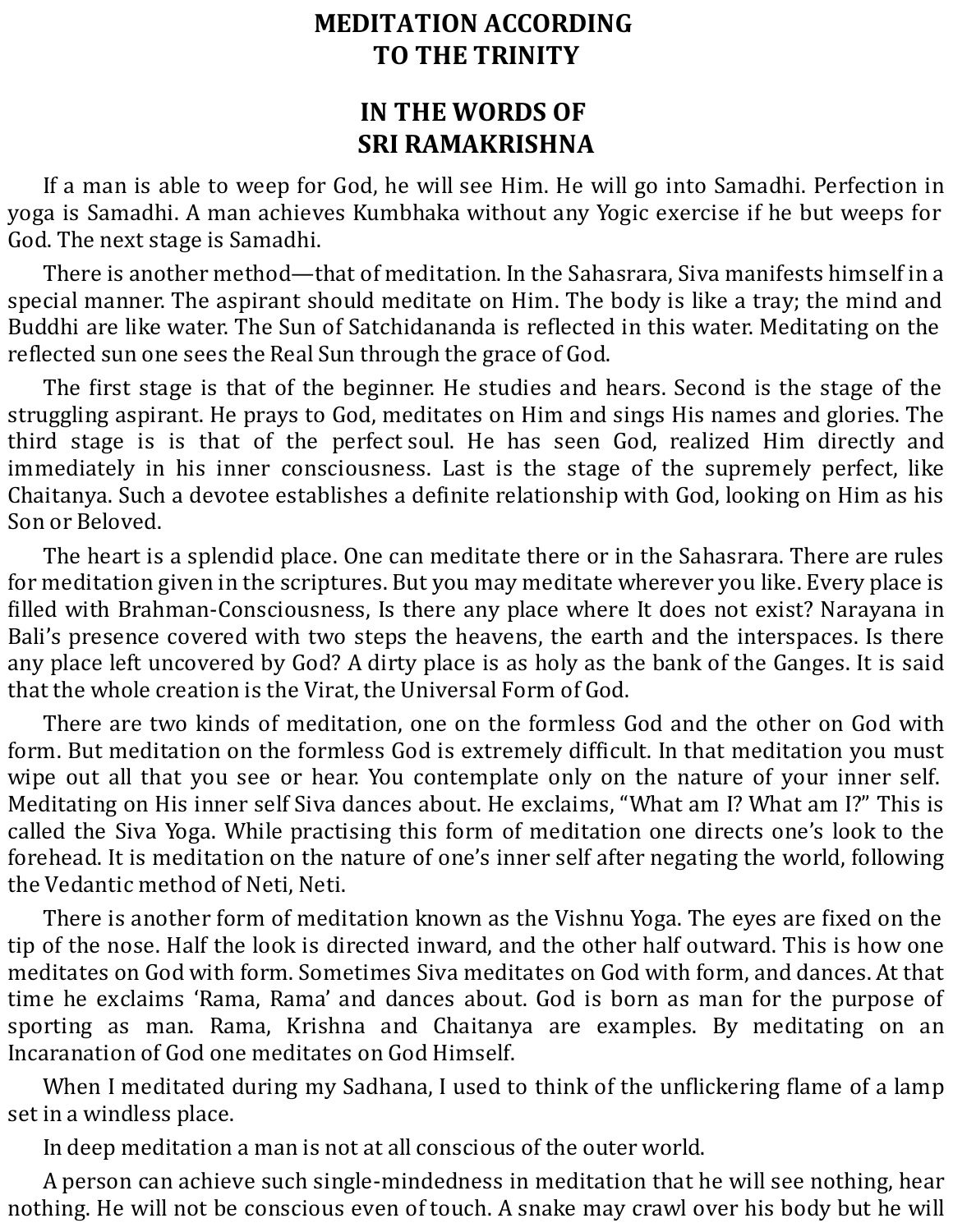not know it. Neither of them will be aware of the other.

In deep meditation the sense organs stop functioning, the mind does not look outward. It is like closing the gate of the outer court in a house. There are five objects of the senses; form, taste, smell, touch and sound. They are all left outside.

At the beginning of meditation the objects of the senses appear before the aspirant. But when the meditation becomes deep they no longer bother him. They are left outside. How many things I saw during meditation ! I vividly perceived before me a heap of rupees, a shawl, a plate of sweets and two women with rings in their noses. 'What do you want?' I asked my mind. 'Do you want to enjoy any of these things?' 'No', replied the mind, 'I don't want any of them. I don't want anything but the Lotus Feet of God .'

Nangta used to tell me how a Jnani meditates. Everywhere is water; all the regions above and below are filled with water; man, like a fish, is swimming joyously in that water. In real meditation you will actually see all this.

Do you know another way a Jnani meditates? Think of infinite Akasa, and a bird flying there, joyously spreading its wings. There is the Chidakasa, and Atman is the bird. The bird is not imprisoned in a cage; it flies in the Chidakasa. Its joy is limitless.

Do you know what one feels in meditation? The mind becomes like a continuous flow of oil —it thinks of one object only, and that is God. It does not think of anything else.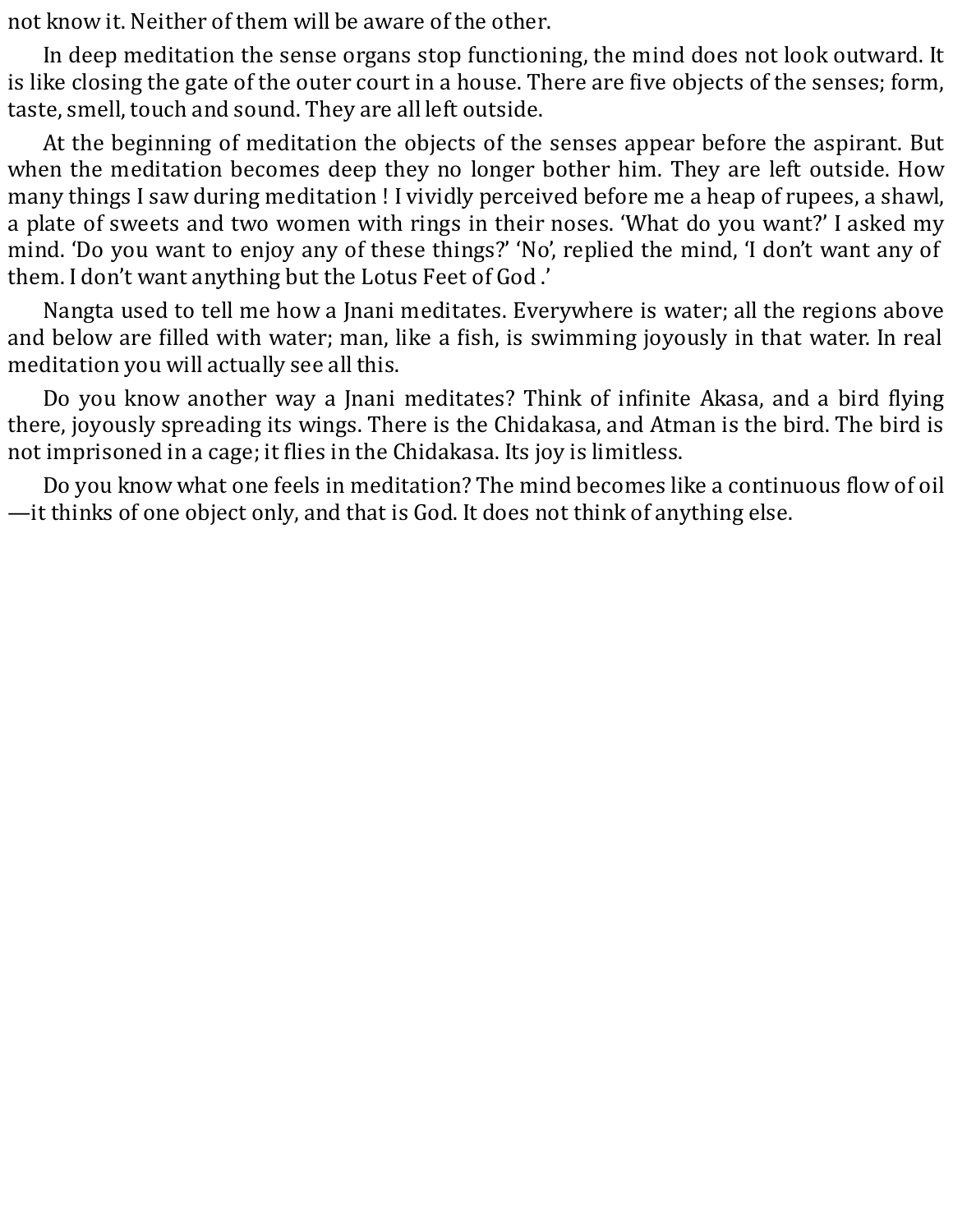## **IN THE WORDS OF THE HOLY MOTHER**

Meditate and pray to the particular aspect of the Divinity revealed to you. The meditation begins in the heart and ends in the head. Neither Mantra nor scripture is of any avail. Bhakti or devotion alone accomplishes everything.

Continuous meditation will make the mind so steady that you will not feel inclined to give it up. When the mind is not in a mood to meditate, do not force it to do so. In such conditions, get up from the seat of meditation after making prostrations. Real meditation is of a spontaneous nature.

If meditation is not possible do Japa. Realization will come through Japa. If the meditative mood comes, well and good; but by no means do it by force.

One must practise meditation and Japa. That removes the impurities of the mind.

As one gets the fragrance of a flower by handling it, as one gets the smell of sandalwood by rubbing it against a stone, in the same way one gets spiritual awakening by constantly thinking of God. Sit for meditation in the morning and evening. Keep your head cool and practise meditation and prayer. It is very difficult to do so. It is rather easy to dig the earth with a spade.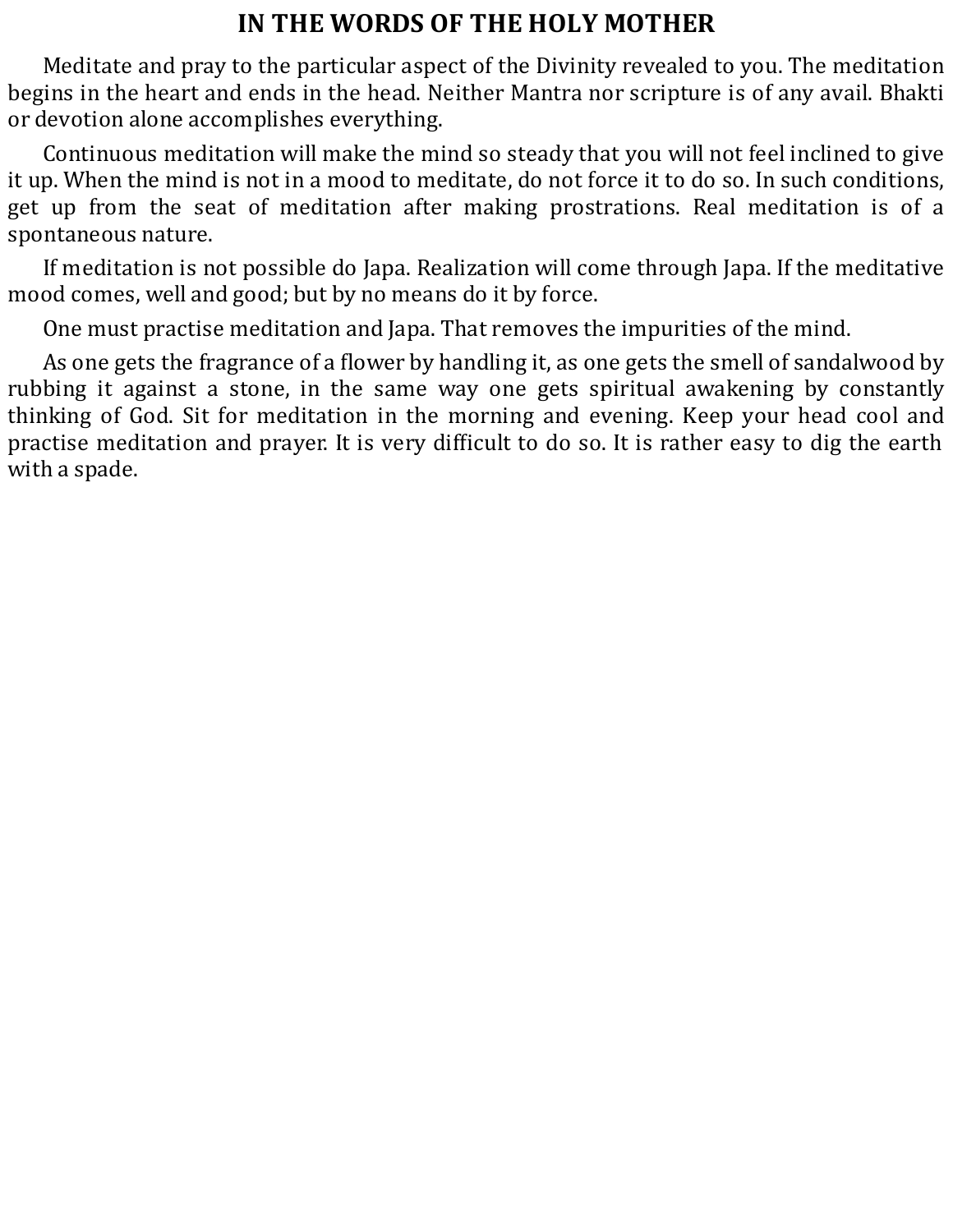## **IN THE WORDS OF SWAMI VIVEKANANDA**

When the mind has been trained to remain fixed on a certain internal or external location, there comes to it the power of flowing in an unbroken current, as it were, towards that point. This state is called Dhyana.

The meditative state is the highest state of existence.

When by the previous preparations, it becomes strong and controlled and has the power of finer perception, the mind should be employed in meditation. This meditation must begin with gross objects and slowly rise to finer and finer, until it becomes objectless.

When one's Self is meditated upon as zero, and bereft of quality, that is called Abhava. That in which one sees the Self as full of bliss and bereft of all impurities, and one with God is called Mahayoga. The Yogi, by each method, realizes the self.

The multiplicity of waves gives place to unity and one wave is left in the mind. This is Dhyana, meditation.

Whenever the Yogi meditates, he can keep out all other thoughts; he becomes identified with that on which he meditates. When he meditates, he is like a piece of crystal. Before flowers the crystal becomes almost identified with the flowers. If the flower is red, the crystal looks red, or if the flower is blue the crystal looks blue.

Dharana is holding the mind on to some particular object. An unbroken flow of knowledge in that object is Dhyana.

If the mind can be fixed on the centre for twelve seconds it will be a Dharana, twelve such Dharnas will be a Dhyana, and twelve such Dhyanas will be a Samadhi.

With every sense and every organ active, have you that tremendous peace so that nothing can disturb you? Standing in Market Street waiting for the car with all the rush going on around you, are you in meditation—calm and peaceful? In the cave are you intensely active there with all quiet about you? If you are, you are a Yogi; otherwise not.

Take some holy person, some great person whom you revere, some saint whom you know to be perfectly non-attached, and think of his heart. That heart has become non-attached, and meditate on that heart; it will calm the mind.

Meditation is the removal of attachment; it is perfected by the suppression of the modifications. Also by non-attachment and practice, meditation is perfected.

The greatest help to spiritual life is meditation (Dhyana). In meditation we divest ourselves of all material conditions and feel our divine nature. We do not depend upon any external help in meditation.

Meditation is a constant remembrance (of the thing meditated upon) flowing like an unbroken stream of oil poured from one vessel to another.

When the Jiva is sought to be united with Brahman, it is best; when meditation is practised, it is medium; repetition of name is the lowest form, and external worship is the lowest of the low. You must try to combine in your life immense idealism with immense practicality. You must be prepared to go into deep meditation now, and the next moment you must be ready to go and cultivate those fields.

After initiation there should be in the aspirant after truth, Abhyasa or repeated attempt at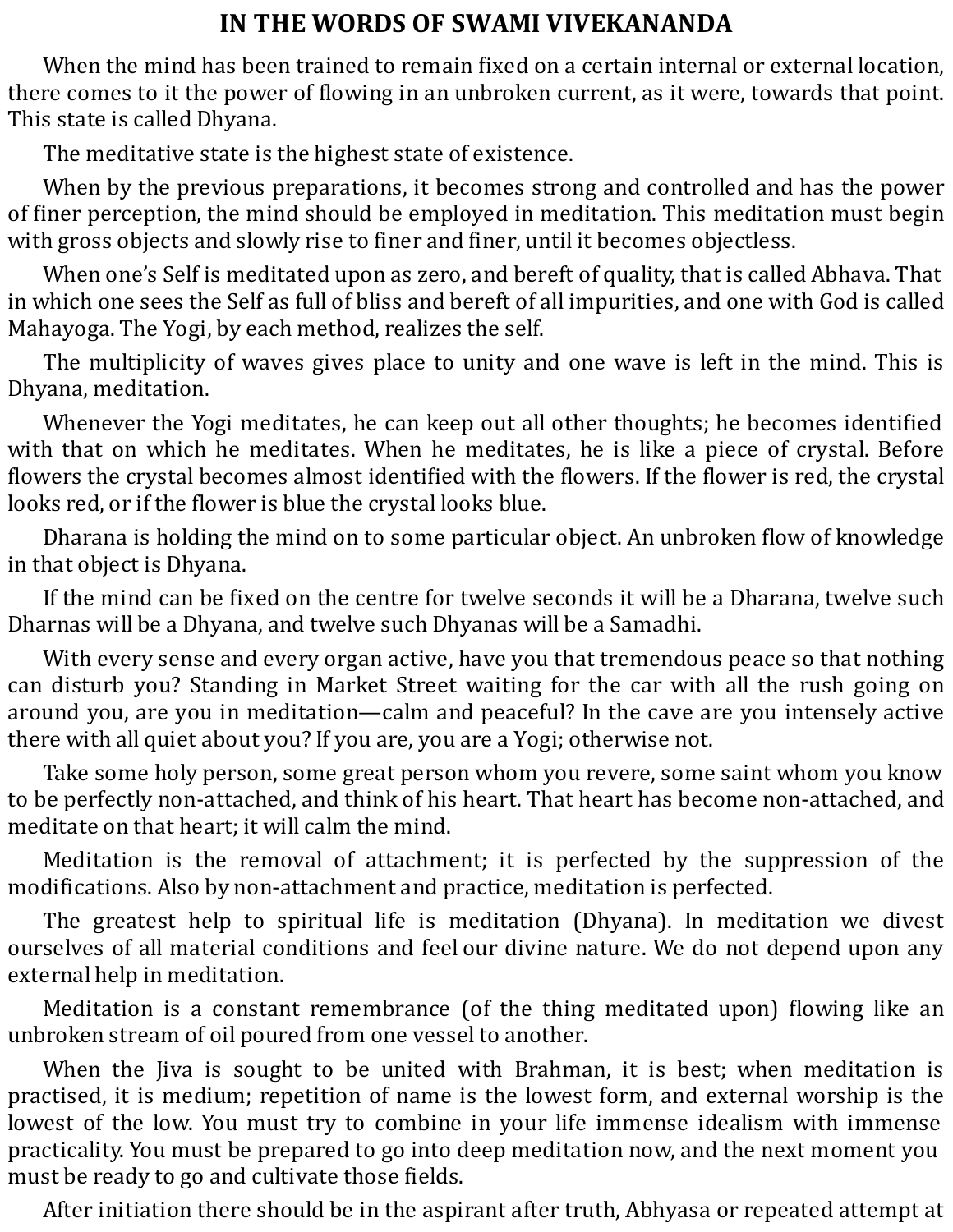practical application of the Truth by prescribed means of constant meditation upon the chosen ideal.

Meditation is the one thing. Meditate, the greatest thing is meditation. It is the nearest approach to spiritual life—the mind meditating. It is the one moment in our daily life when we are not at all material—the soul thinking of itself, free from all matter, this marvellous touch of the soul.

Meditation is the focussing of the mind on some object, If the mind acquires concentration on one object, it can be so concentrated on any object whatsoever.

First, the practice of meditation has to proceed with some one object before the mind. Once I used to concentrate my mind on some black point. Ultimately, during those days I could not see the point any more, or notice, that the point was before me at all—the mind used to be no more—no wave of functioning would rise, as if it were all an ocean without any breath of air. In that state I used to experience glimpses of superconscious truth. So I think, the practice of meditation even with some trifling external object leads to mental concentration. But it is true that the mind very easily attains calmness when one practises meditation with anything on which one's mind is most apt to settle down. This is the reason why we have in this country so much worship of the images of gods and goddesses. The fact however is that the objects of meditation can never be the same in the case of all men. People have proclaimed and preached to others only those external objects to which they held to become perfected in meditation. Oblivious of the fact, later on, that these objects are aids to the attainment of perfect mental calmness, men have extolled them beyond everything else. They have wholly concerned themselves with the means, getting comparatively unmindful of the end. The real aim is to make the mind functionless, but this cannot be done unless one becomes absorbed in some object.

When the meditation is deep one sees many wonderful things. While meditating at the Baranagore Math, one day I saw the nerves Ida and Pingala. One can see them with a little effort. Then when one has a vision of the Sushumna one can see anything one likes. If a man has unflinching devotion to the Guru, spiritual practices—meditation and Japam, etc.,—come quite naturally; we need not struggle for them. The Guru is Brahma, the Guru is Vishnu, and the Guru is Siva Himself.

As churning brings out the butter in the milk, so Dhyana brings the realization of Brahman in the Soul.

 $-0-$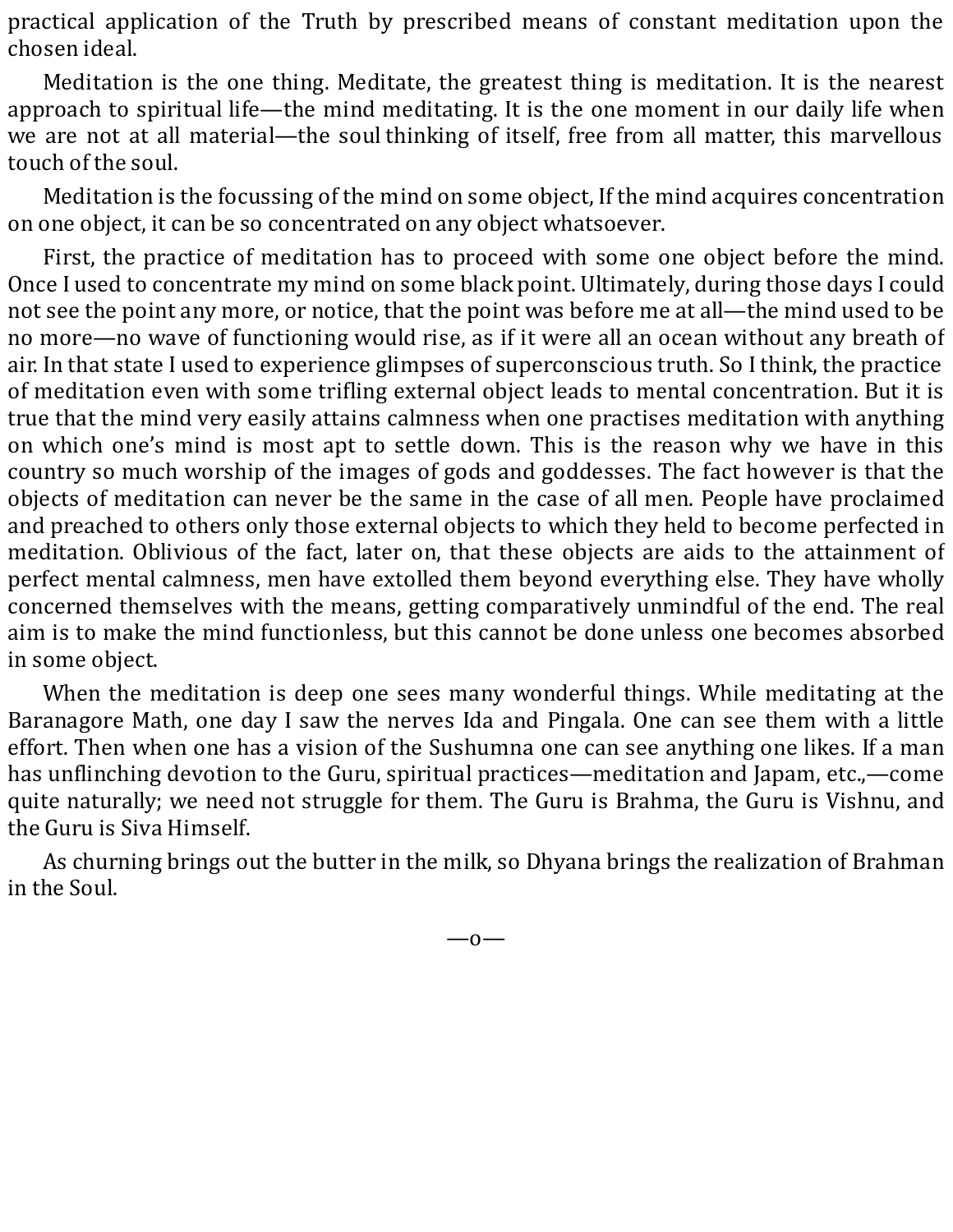#### **PROLOGUE**

#### **WHY MEDITATE**

<span id="page-10-0"></span>Meditation is a portmanteau word. It means many things to many men. A plethora of concepts get packed in that one elastic expression. Meditation spans an astonishingly broad spectrum of mental functions from the grossest scheming to the finest non-thinking. A Hitler meditates on the extermination of the entire Jewish race; a politician meditates on ways and means of topping the polls and feathering his own nest; a Gandhi meditates on the establishment of Rama Rajya and the settlement of all conflicts through non-violence; a Yogi meditates to gain perfect control over the turbulent senses; and Siva meditates for no reason whatsoever ! What then is the focus of meditation? What is its quintessence?

The dictionary helps. We find in it the term 'meditation' derived from the Latin word 'MEDITARI' which means 'to heal'. Meditation is part of the science and art of healing.

To meditate is to set in motion processes that lead to the restoration of one's well-being physical, mental, spiritual. We are only too painfully conscious what an incredible bundle of ailments and grievances each one of us is. Whatever facade we may manage to put up, inside it is all agony and frustration. *'Duḥkhālayam, aśāśvatam'* says the Lord in the Gita, characterising this life of ours. The world we live in is sorrow's shrine. It echoes and re-echoes with the mocking laughter of transitoriness. The whole life is a ceaseless struggle to ward off misery and gain a bit of pleasure. As Swami Vivekananda has aptly put it, misery is like rheumatism—you exorcise it from one limb only to find it firmly ensconced in another. There seems to be a rigid law of Conservation of Misery. The sum total of human suffering appears to be constant. Remove sorrow from one field of life, presto! it greets you with another face in another field. Can this iron chain be broken? Can we have happiness untainted by misery? Is it possible to enjoy unqualified bliss? Meditation says, 'Yes'. It accepts the mighty challenge and promises to heal our wounds. It can assist us to overcome handicaps and grow into wholeness. With the file of meditation the iron chain of suffering can be snapped asunder. We need not remain pathetic little fragments of humanity; if we take the trouble, we can through meditation blossom into joyous integrated beings.

In the last analysis happiness and sorrow reside in the mind. It is the mind that is the cause of man's bondage, it is the mind that is the cause of his freedom. Using the mind we have been able to achieve the vast wonders that constitute modern civilization. But with the same mind we suffer untold agonies of hatred and war, want and fear. This mind is an Alladin's lamp that can conjure into existence comforts and luxuries galore, but it can also raise Frankensteinian monsters that make life a nightmare. Meditation is the technique for diverting the wayward destructive mind into planned, constructive channels. It is the moderator that converts the devastating atom bomb into the creative atomic reactor. The nuclear reaction that takes place in both the devices is the same. But whereas the immense energy generated by the atom bomb destroys like a river in flood, the controlled release of power in the atomic reactor is like a well dammed river that helps us to irrigate land and produce electricity. Meditation turns a curse into a blessing. It is the alchemy that transmutes the dross of everyday life into the gold of unalloyed bliss. The master-key of meditation opens all the doors in the grand mansion of the soul.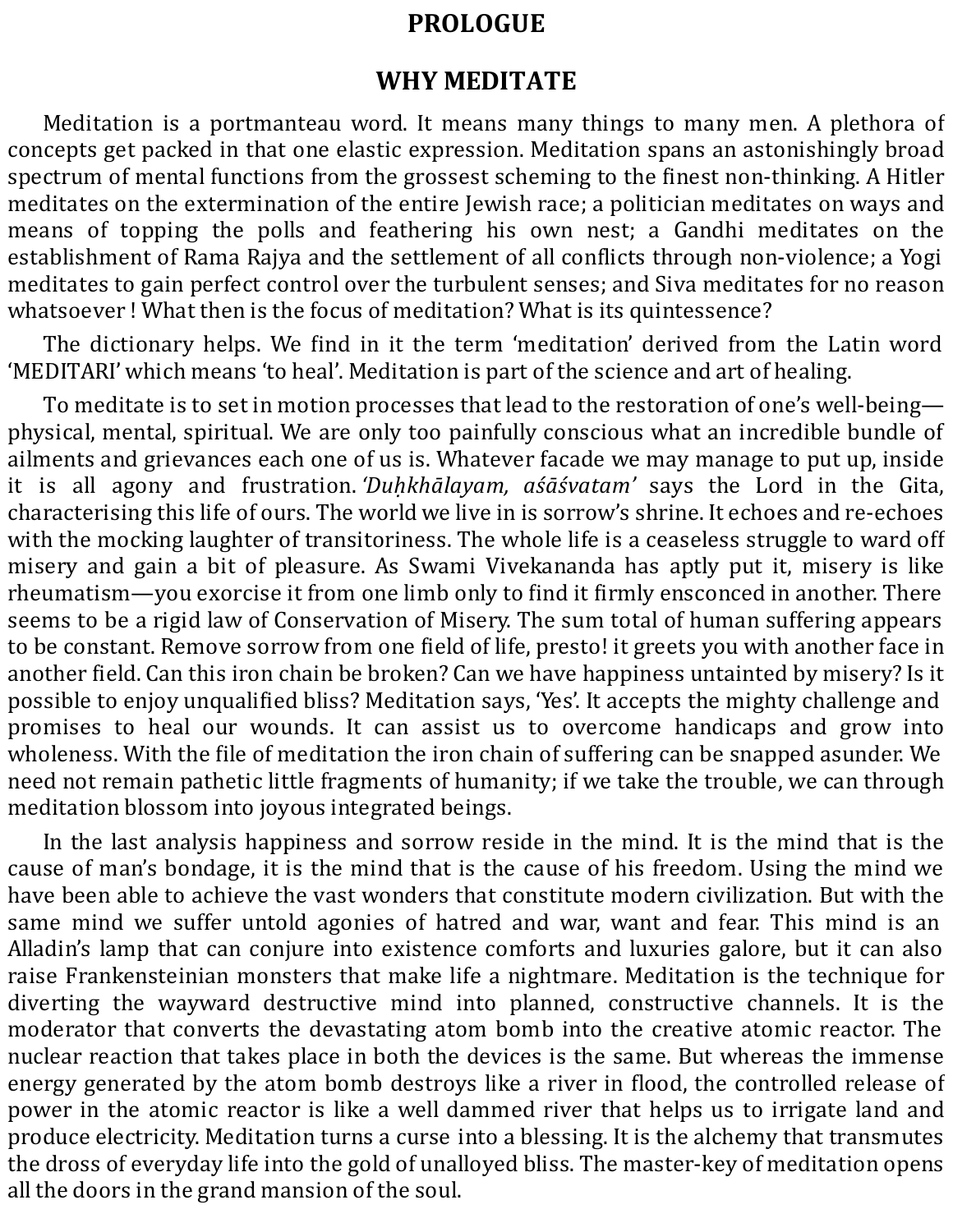How then to meditate? Meditation is at once simple and difficult. It requires no special equipment, it costs nothing. But you must have a *mind* to meditate. The will produces the way. There should be a tremendous urge, an intense concern that the *summum bonum* should be realised in this very life. There can be no instalment plan in gaining the Infinite. Here and now, with no conditional clauses in small print, we must have that for which we have assumed this life. We must attain the Ultimate without any dilly-dallying, free from all reservations. Given that irrepressible eagerness, each one of us can soar on the wings of meditation to realms of breath- bereaving loveliness and power.

What are the methods to be adopted in meditation? Are there proven procedures that can deliver the goods? Fortunately, yes. Sadhakas and savants, saints and seers ancient and modern, of the East and of the West, have elaborated different systems and tested many techniques that bring fulfilment. In fact there is no religion or philosophy of the spirit that does not lay down its own series of steps for meditating. Buddhism, for instance, is based on the supreme enlightenment gained by the Buddha in meditation. The Noble Eight-fold Path, which summarises the Buddhist way of life, is climaxed by meditation 'in which alone perfection lies, and through which alone can one with patient toil unveil the inner world of Reality.' The various schools of Buddhism have prescribed different but precise steps for reaching the threshold of Nirvana. Zen again is derived from the Sanskrit *dhyana.* Its steps lead to *satori* or living experience. The Ashtanga Yoga of Patanjali and the percepts of the Christian churches are all systematised meditations. This volume presents a representative cross-section of the diverse paths of meditation laid down by various schools of spiritual striving.

A distinction must, however, be drawn between prayer and meditation. Prayer is essentially a supplication to an external Being or Power. It is a yearning of the heart for things it lacks. It is importuning a Higher Potency to fulfil our wants and desires. But meditation has no element of begging in it. It is a reorientation of the mind for producing the knowledge by which all that is rightly needed is acquired. It is a purified mind calling upon the wisdom that dwells within. While prayer is addressed to an outside Power, meditation seeks conscious union with the Truth inside. Desire is the motive force for all action. But whereas in prayer the desire is self-centred, in meditation one 'attaches one's belt to the Power-house of the universe', as R.W. Trine puts it. The contemplative works, not for himself but *bahujanahitāya, bahujanasukhāya,* for the welfare of the many, for the happiness of all. In meditation the dew drop merges in the Shining Sea.

Likewise, there is a line of demarcation between concentration and meditation. By concentration we mean the preliminary exercises in one-pointedness of thought which must of necessity precede success in meditation. Before an instrument can be used it must be forged properly. The mind with which contemplation is achieved must first be trained to develop the power of converging all its energies at any required point. Not that concentration *per se* has any ethical or spiritual value. It is indeed a common requisite for progress in any field of art or science. A ballerina has to go through many physical exercises to make her limbs sufficiently pliable. The fencer repeats postures and motions till he acquires precision of aim. The mind likewise has to be disciplined by a series of exercises till it becomes a search-light that can be focussed wherever desired and can be switched on or off at will. But the concentration thus attained is neutral. Like any instrument it can be used for good purposes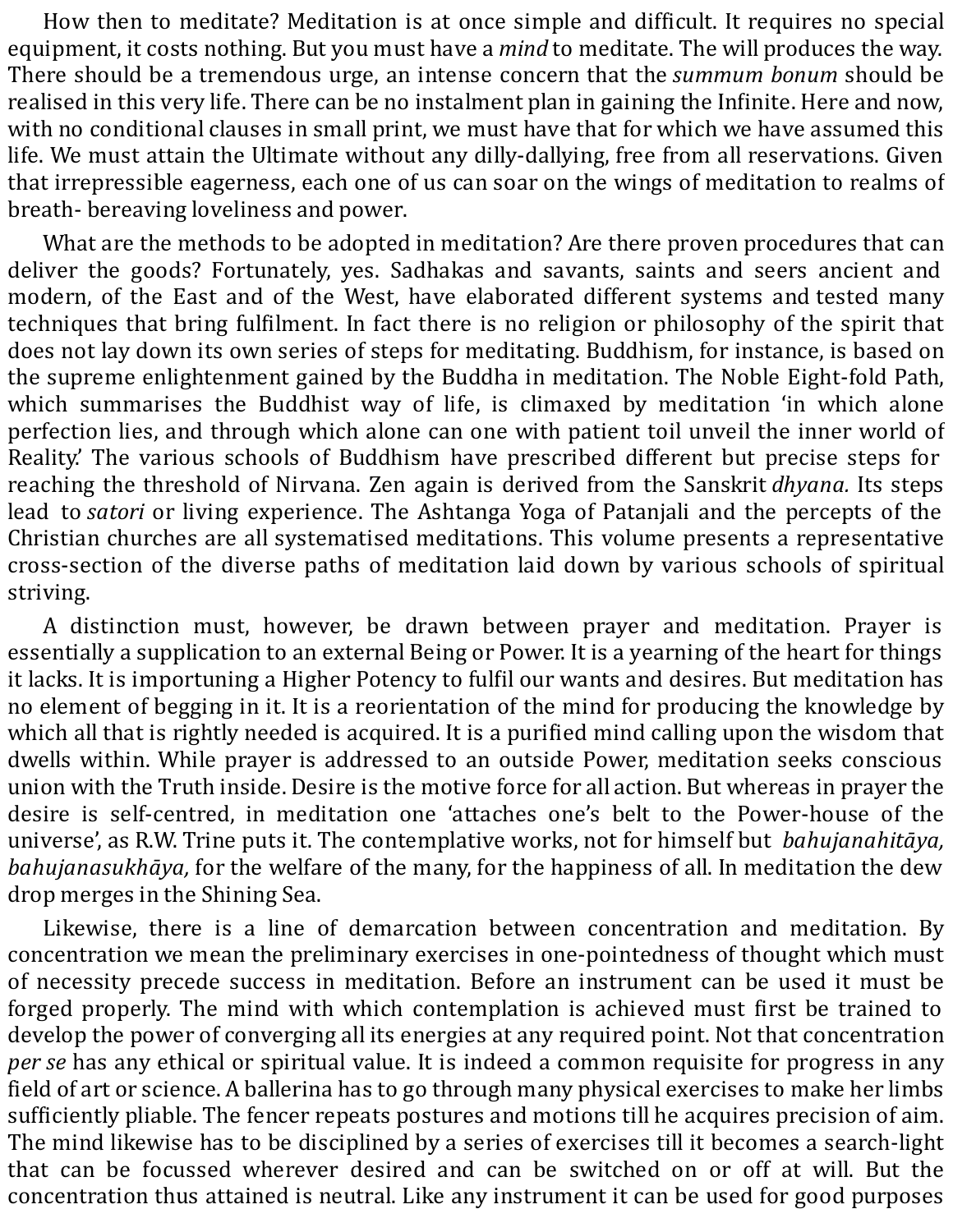or bad. With a knife a surgeon saves the life of a patient; with a knife you can also cut another's throat. With fire we can warm ourselves, cook our food and produce articles of utility in the factory; with the same fire we can also destroy our neighbour's house. Concentration gives us power, it is up to us to put it to the highest use. And the highest use of a concentrated mind is in meditation.

Concentration is only a process. It is useful in daily life at all levels, but has no moral or spiritual significance. Meditation, on the contrary, produces a state of consciousness in which the spiritual point of view alone counts. The techniques of concentration can be taught openly, they can be sold for money. No more reverence need be attached to such information than, say, to instructions about physical culture. In meditation, however, the aspirant enters another world. It is a dimension in which there is a revolutionary transvaluation of values. Motives become of paramount importance and purity of character an essential postulate. It is forbidden not only to sell but even to use for personal ends the knowledge and power meditation brings. In meditation one treads on holy ground. One may speak of one's achievements in concentration with anyone else. But what one experiences in meditation has to be kept an utmost secret. It is caviare to the general Our spiritual adventures are not to be worn on our sleeves for daws to peck at. This is why we find many of our scriptures adding a stern foot note: 'What I have taught you is the secret of secrets. It is not to be imparted to the faithless'. When we first read such vetoes we are apt to wonder why so much fuss is made about something that looks commonplace. The fact is that the commonplace look of spiritural experiences is highly deceptive. An atom is invisibly small but within it is packed energy that can wipe away a Hiroshima or Nagasaki. The power that meditation brings is divine in its intensity and so has to be handled with the greatest care and keenest wisdom. Hence also the importance of meditating in loneliness. We are advised to meditate in the darkness of the night, not only because it ensures an undisturbing environment, but also in order that other people may not know of our meditating. Meditation should not be a public performance but a private pursuit. The more secret it is, the more sacred it proves.

A tree is known by its fruit and the touchstone of meditation is its effect on character. Meditation leads to a spiritual rebirth, a return to the child state in the sense of an honesty of thought and speech and a simple directness of action. With it goes an astounding width of vision and an unfathomable inner quietude. To realise the marvellous impact of meditation on the individual's personality we need go no farther than to Sri Ramakrishna whose whole half-century of sojourn on earth was an object lesson in the contemplative way. The least an earnest aspirant can do is to tread in the footsteps of that Child of the Divine Mother, in whose presence every one, man and woman, young and old, felt the upsurge of supernal joy.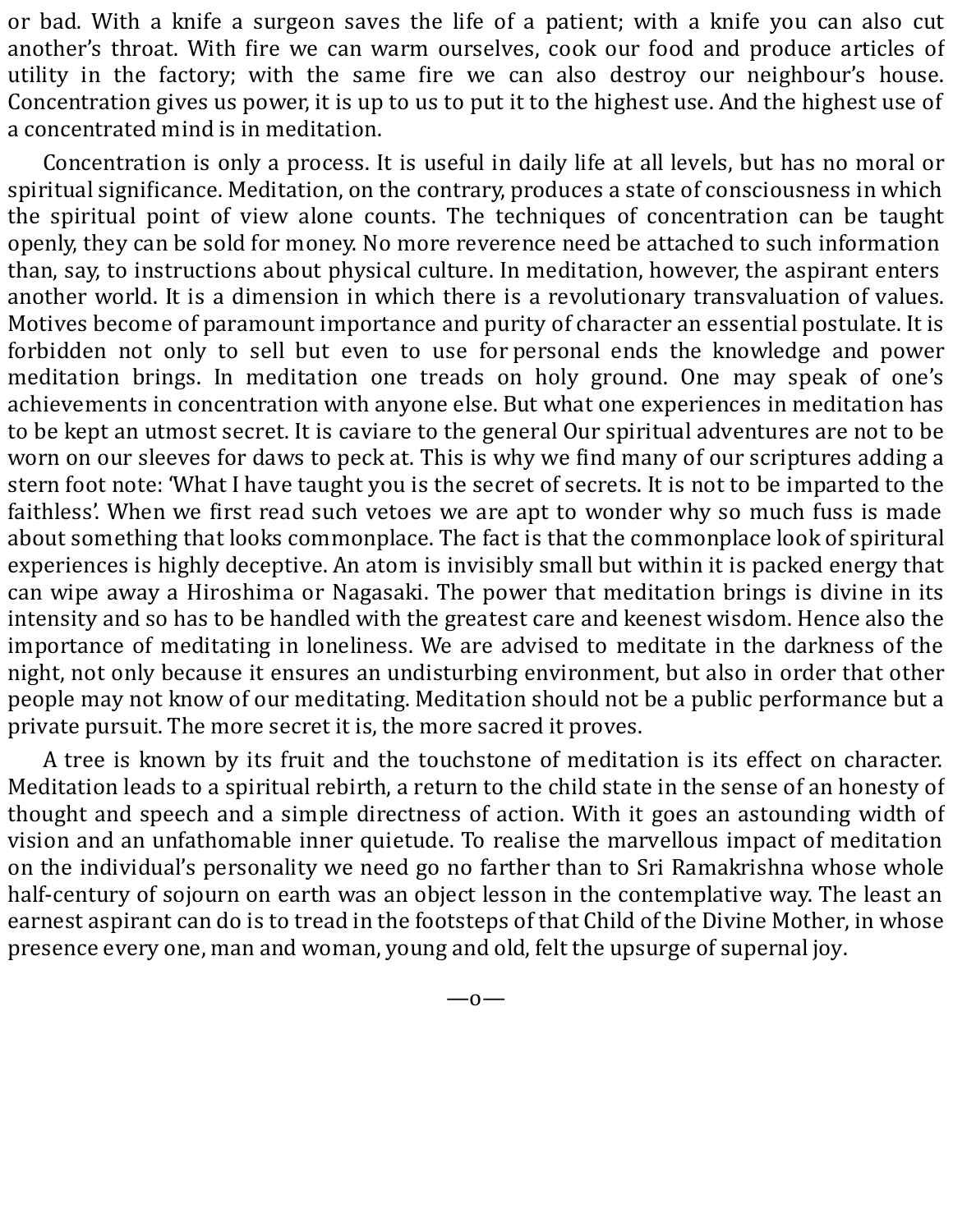## **MEDITATION ACCORDING TO THE BHAGAVATA**

*By*

#### **SWAMI SIDDHINATHANANDA**

<span id="page-13-0"></span>*Tasmāt sarvātmanā tāta nigṛhāṇa mano dhiyā Mayi āveśitayā yukta etāvān yogasamgrahaḥ* [Bh. XI.23.61]

'Do thou restrain by all means thy fickle mind, my son, by thy superior intelligence set steady on Me. This is the sum and substance of all Yoga'. So spake the Lord to Uddhava.

Meditation means reflection, derived, according to the Chambers' Dictionary, from the Latin *meditari* probably cognate with the Latin root *mederi,* meaning to heal. So, meditation is the science of healing in its origin. Most ailments are mental and physical, and then there are the purely mental ones. Primarily the component that needs healing is the mind. So meditation is identical with Yoga which is defined as the prevention of mental modifications. Mental modifications are the root cause of all misery and their eradication is the science of Yoga. Arresting of the ripples is only the negative aspect of the process; the positive aspect is the reflection on the witnessing Self which is ever present. Self awareness is the goal of Yoga and the means is meditation. Dhyana is the term used by the Yoga system for meditation. Dhyana has various degrees of intensity; they are called Dharana, Dhyana, and Samadhi. Dharana is the process of placing the mind on the object of meditation to the exclusion of contrary thoughts. When the mental flow becomes steady and deep, it is Dhyana. When the object of meditation alone remains to the exclusion of all else, it is Samadhi. Samadhi is the end and the other two, the process.

In Dhyana or meditation, there are three factors: the meditator, the process of meditation and the object of meditation. Of these three, the first two are constant factors in any form of meditation. The possibility of difference, if any, is only in the object. Here also, there cannot be any real difference in the object but, only in the conception of the object. When one sneaks of 'Meditation according to the *Bhagavata'*, the qualification on 'Meditation' can apply only to the object. For, in meditation, whether it be according to the *Bhagavata* or the Yoga Sutras, the person and the process are the same. The objects may differ. The Yoga Sutras suggest a few such as God, a flame, a saint and so on. The *Bhagavata* elaborates this to infinite proportions and at the same time provides a supreme, sublime person as the object of meditation.

Meditation is the soul of spiritual life. A life without meditation is like a horse without reins or a boat without rudder. That science has been perfected by Patanjali. All types of aspirants have adopted that method with suitable modifications to attain their goals. Mind is the object of attack for all. It is an internal instrument evolved by the soul out of subtle matter. Subtle matter by association with the luminous soul becomes live and serves both its father, the soul and its mother, Nature, *i.e.,* the body. Though it was intended to be a loyal servant of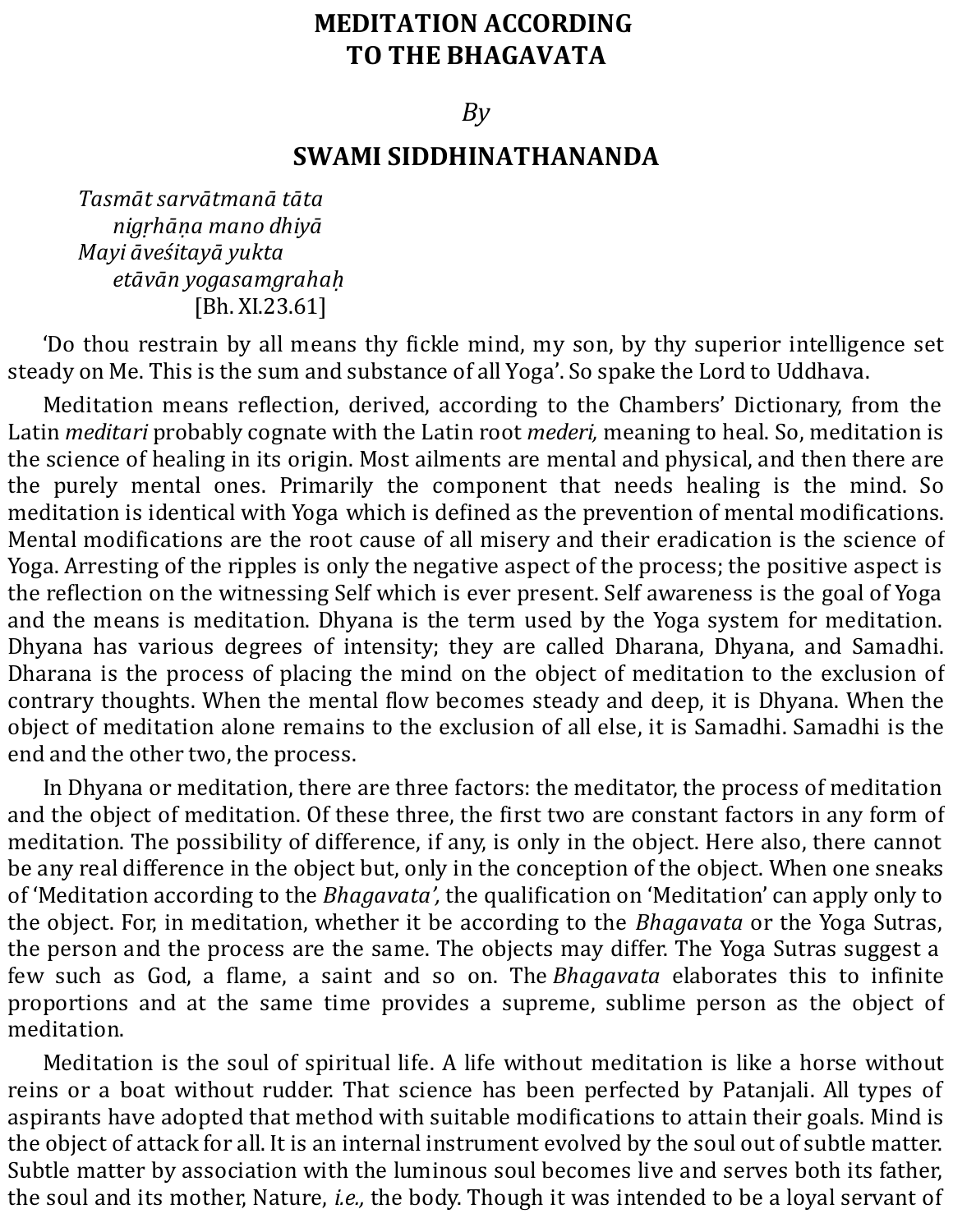the soul, it played foul and started serving the demands of its material parent, with the result that the soul has been caught in interminable woes and worries. It is like the filament of an electric bulb claiming the luminosity to itself. Rightly has it been compared to a drunk and maddened monkey. It is this monkey thas has to be tackled. The strange part of it is that the hero and the villain are the same mind. The mind has to be trained to conquer itself. It is almost an impossible task and often, very exasperating. Arjuna was perfectly right when he compared the attempt at controlling the mind to binding the mighty wind. Krishna's reply acknowledged the hazard involved and at the same time struck a positive and optimistic note. It is a slow, steady and prolonged process. 'Watch and wait' is its watchword. The secret of success lies in patience and steadiness. In spiritual life, the method is more important than the end. Once the end is fixed on, one can forget it; the whole attention may then be directed to the means. The sustained struggle itself is practically the end so far as an aspirant is concerned.

The monkey has to be taught to obey the bidding of the master. Mind has to be made aware that it is only a servant and that the master is someone above it. In the path of knowledge, the mind is required to dwell on the Ultimate, incomprehensible Reality. By definition, the Ultimate Reality is beyond mind. To assign the mind to grasp the infinite is asking for the impossible. Even the wise lose their way in that path, says the Bhagavata. Patanjali's path, though very systematic, is difficult of attainment, for it is almost impossible to possess all the prerequisites. It is a frontal encounter with the mind. Either it plays truant or cracks. The *Bhagavata* has a smooth and effective way for the purpose.

Concentration is the essence of meditation. It is well known that the mind gets easily concentrated on matters of its liking. Objects of the senses are charming and the mind naturally flows towards them. Give it something more charming and it will automatically flow in that direction. Instead of trying to stem a strong current abruptly, cut a channel on the upper reaches and divert the flow through it, and you can regulate the water to turn a turbine to produce light and power. That is the method that the *Bhagavata* proposes and hence its popular appeal. That takes into account the needs and limitations of the mind, and therefore it is a truly psychological approach.

*Asti bhāti priyam rūpam nāma ca ityamśa-pancakam ādya-trayam brahma-rūpam jagad-rūpam tato dvayam*

Being, knowing, bliss, form and name are the five constituents of the Totality. The first three are Brahman and the last two the changing world. Philosophically the world is called Maya. Mind is Maya individualised. It operates in the *mayic* field. Its field is the phenomenal world. Endow Brahman with a *mayic* cover and the mind will apprehend it. Invest the Satchidananda with a name and a form and the mind can grasp it. That is why Narada instructed Vyasa, the author of the *Brahmasutras* to sing the glories of the Incarnations of God. The *Bhagavata* provides innumerable forms of God for meditation, all sublime and enchanting. Not only that, it allows free play to all human emotions. Emotion directed to divinity is devotion. The Bhagavata approves of establishing any kind of emotional relation with divinity; paternal or maternal, fraternal or filial, erotic or esoteric relations to the divine are adopted. Nay even an antagonistic way to God is recognised. All the demons of the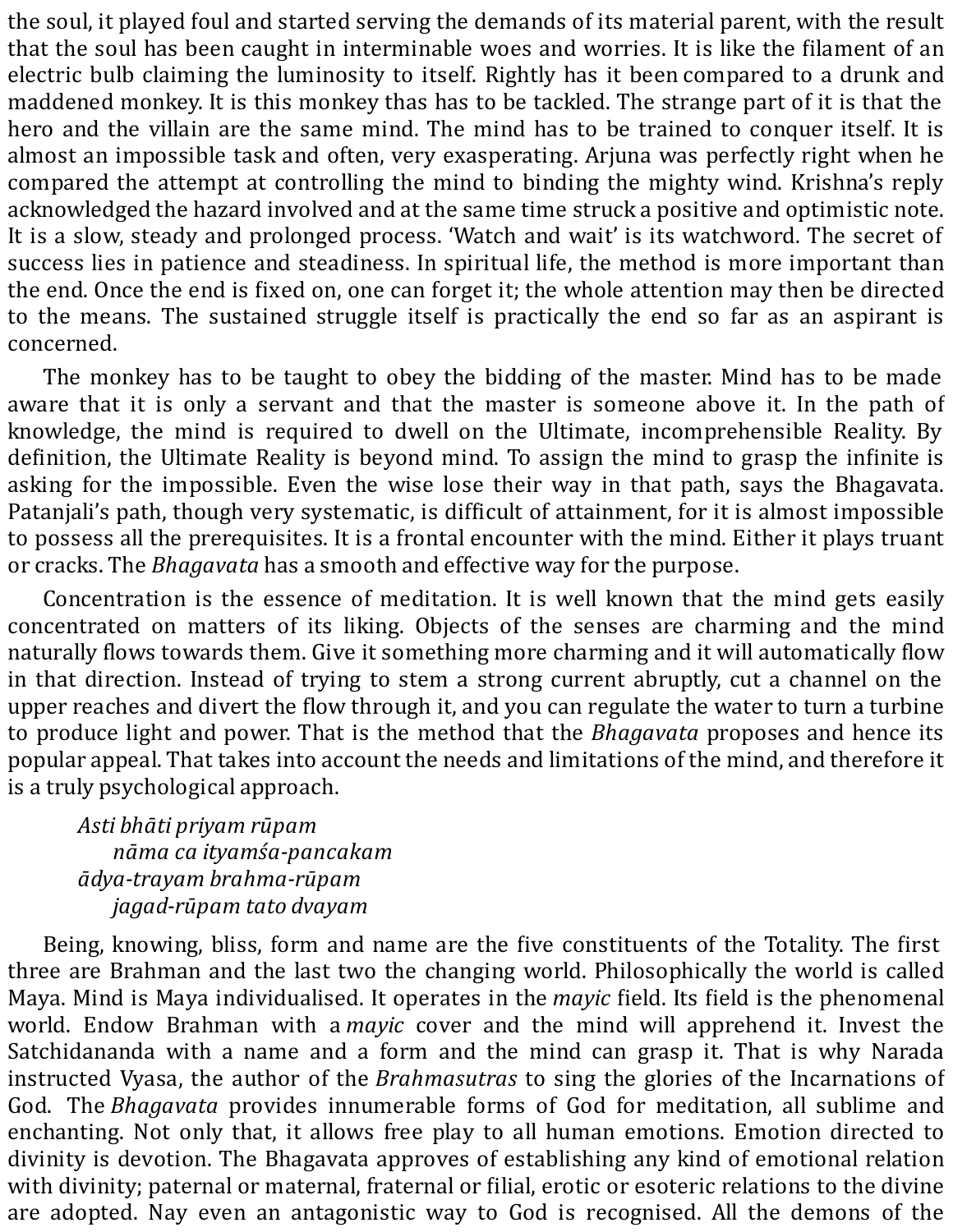*Bhagavata* are deeply devoted to God and their apparent antagonism is an expression of their impatience to go back to the feet of God. In intensity of feeling, perhaps they may rank on a par with the bucolic lasses of Vrindaban. The advantage in adopting an emotional and personal relation to God is that the mind will dwell on Him constantly without cessation. It will be spontaneous, smooth and incessant meditation. The devotee dwells ever in the presence of God. There is no formality in this path. It is meditation with eyes open. Wherever his eyes set, there he espies his Beloved. The Gopis were always in sublime peace, a state of divine intoxication. Suka was ever in bliss, Narada was at all times in divine inebriation. Prahlada was soaked in bliss divine for ever. Mira, the great saintly singer, is said to have been brought up by her grandparents as she lost her parents early in life. Her grandfather was a devout man. He used to sing and dance in the name of God and lose himself in meditation. The little girl was fascinated and perplexed. She asked her grandpa why he was shouting and jumping at times and sitting like a stock at other times. How to explain the mysteries of devotion to a tiny tot? He said he was praying and meditating. What is praying, and what is meditating, demanded Mira. Her grandpa said: 'When we talk to God, it is prayer and when God talks to us, it is meditation'. Mira's whole life was a continuous dialogue between her Soul and her Beloved.

Well, Mira's way is the *Bhagavata* way, a continuous pre-occupation of the Soul with God. The afflicted man, when at his wit's end, turns to God and pours out his Worries and cares, submits his complaints and prays for succour. That is the stage of the Soul speaking to God. When man feels utterly helpless and cries quarter, God opens his portals and man remains mute. These are the various stages of meditation.

In Book XL Ch. 23 of the *Bhagavata* there is the story of a Brahmana, who was miserliness personified and hated by one and all. Fate deprived him of all his wealth, and he became a mendicant and was insulted and tortured by the people. Learning his lesson through bitter experiences, he became cool and composed. There is a beautiful philsophical passage attributed to him. Among other things he says: 'These people are not the cause of my misery, nor the angels nor God, nor the stars, nor fate nor time. Mind is the prime cause and the whole wheel of life turns and twirls because of the mind. It sets in motion the strong desires. The Jiva embraces the mind and gets entangled and enchained in worldly affairs. All spiritual disciplines such as fasts and vigils, charity and dutifulness purity and poverty, all these have only one goal in view, namely the control of the mind: for, the highest Yoga is concentration of the mind. If once the mind is controlled, of what use are charity and other virtues? And if the mind is not under control, what availeth one the observance of charity, poverty and the like? All the gods are under the control of the mind; the mind is not under the control of anyone. Mind is a terrible god, stronger than the strongest. He who has it under his control is verily the God of gods. Without subjugating this relentless foe, man falls foul of fellow-men. Identifying himself with the body which is nothing but a mental construct, he roams about deluded in this endless darkness. I shall take to the path the ancient sages have trodden. I shall serve the Lord's feet and shall cross this shoreless ocean of Samsara.'

The normal haunts of the mind are the world of the senses. Give it something better and sweeter and it will take to it.

*Viṣayān dhyāyataścittam viṣayeṣu viṣajiate*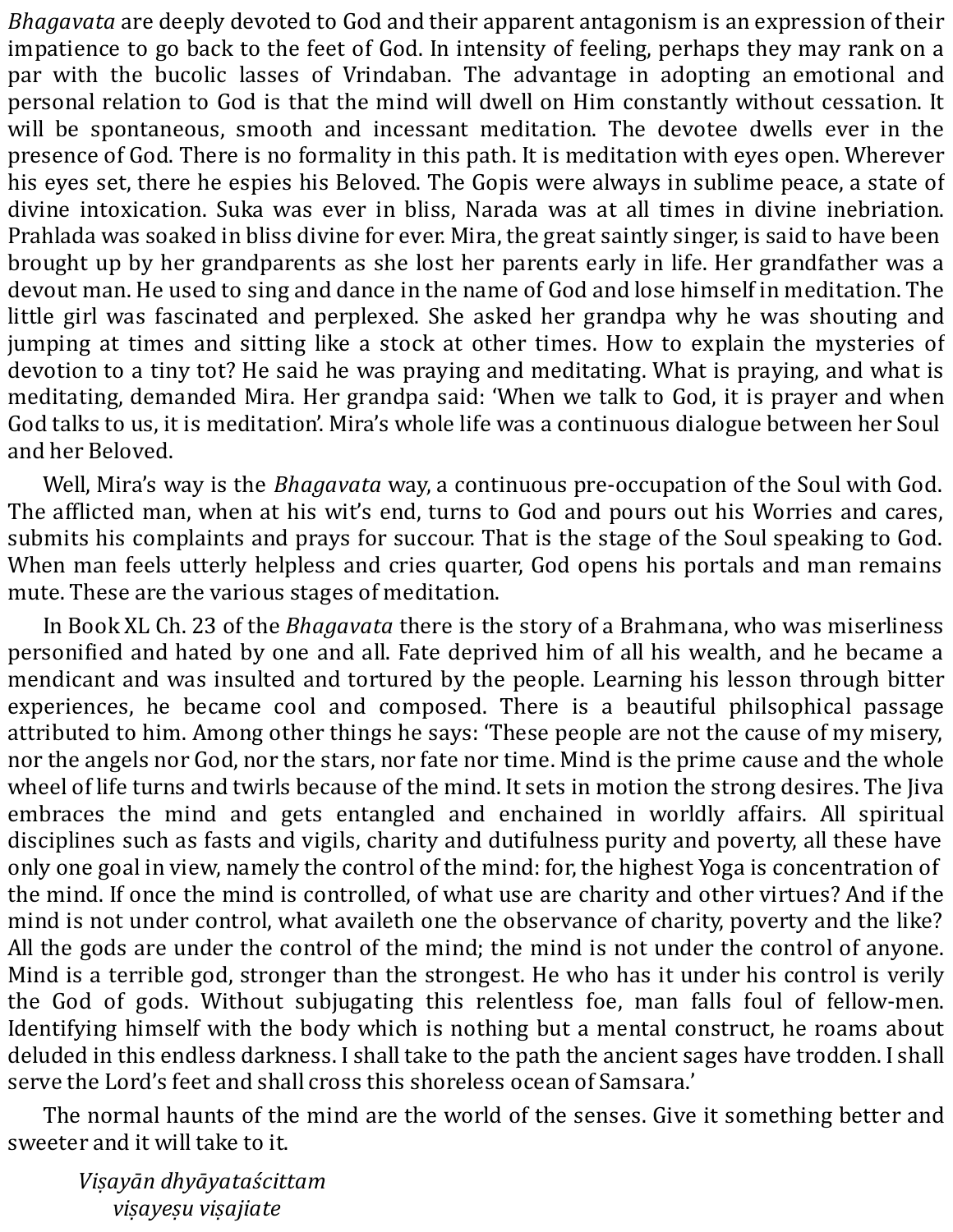#### *mām anusmarataścittam mayi eva pravilῑyate Bh.* XI. 14. 27.

'The mind that dwells on sense-objects gets stuck in them. The mind that remembers Me constantly, gets dissolved in Me,' says Krishna to Uddhava. That is the mode of meditation advocated by the *Bhagavata.* Ordinarily, meditation is the despair of aspirants, for, the mind does not relish any sort of restraint. But then, sweeten the emotion with devotion, and meditation becomes sweet and spontaneous. Prahlada told his friends: 'It isn't very difficult to please the Lord, for He is within one and all and is visible everywhere.' He was looking through the eyes of love. When his teachers asked him who turned his head to Hari, Prahlada replied: 'As the iron filings fly to the magnet, so does my mind run to the feet of the Wielder of the discus.' When meditation is cultured in the medium of love, it is easy, sweet and lovely. Then look anywhere, you will see the wonder child of Vraja playing around. Tune your soul to Vrindaban, you will hear the sweet strains from Krishna's flute. If only you love Him sufficiently, you can constantly live and play with Him.

*Komalam kūjayan veṇum śyamaloyam kumārakaḥ vedavedyam param brahma bhāsatām purato mama*

May He of hue welkin-blue, He, the Supreme Soul of all the Vedas, dance before me playing on His divine flute'. That is the prayer of the devotee: that is the vision he craves for. And that is the meditation according to the *Bhagavata,* a sweet and constant awareness of the ever playful and the ever blissful Supreme Lord.

Attune your ears to Vrindaban like the Gopis; you will hear the call of Krishna through his flute. Pluck at the lute of your heart with loving abandon, like Narada; Hari will come running into your heart. Open your Soul to the Lord like Prahlada; you will see Hari everywhere. Meditate on the Lord like Sri Suka and you are ever in the presence of God.

The finale of meditation is spiritual illumination and its language is silence. A peace that passeth understanding is its subjective content and an irenic, elusive smile, its visible indication. 'Silence is Brahman' say the Seers.

—o—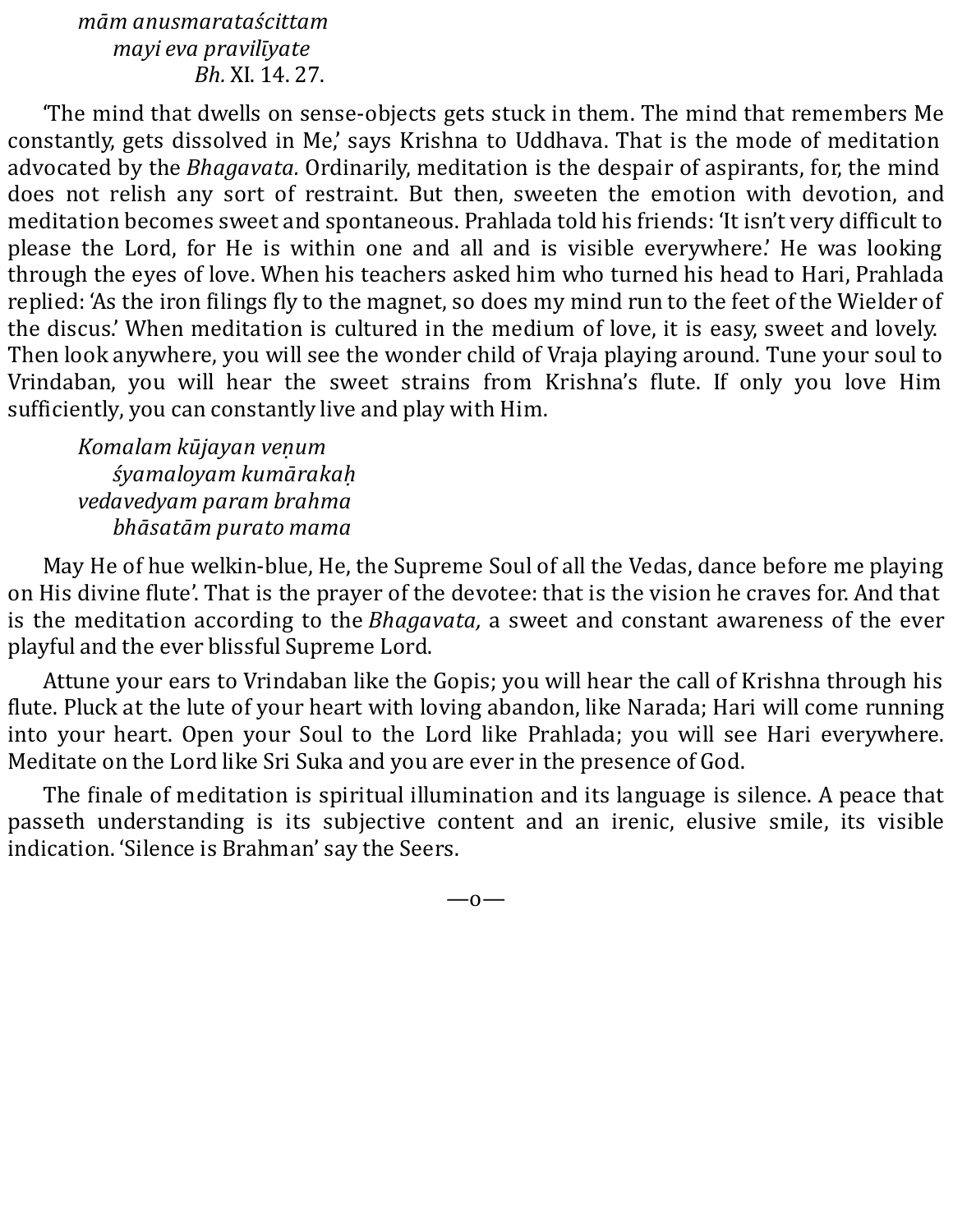## **MEDITATION ACCORDING TO SWAMI VIVEKANANDA**

*By*

#### **SWAMI ANANYANANDA**

#### **Introduction**

<span id="page-17-0"></span>It is being increasingly recognized by modern psychologists that meditation should form part and parcel of the daily life and routine of man, in order to provide a counter-balance to the intensely active mode of life he lives in the pretent-day world. Meditation calms the mind, brings self-composure, and enables one to concentrate one's mental powers. By selfconscious effort, one can develop those virtues and graces that bring affection in human hearts, smoothen their inter-relationships, and provide a sound basis for mutual amity and understanding. Last but not the least, regular practice of meditation enables men and women to bend their energies in the pursuit of Truth and eventually to attain spiritual beatitude and the peace that passeth all understanding.

According to Swami Vivekananda, 'religion is the manifestation of the divinity already in man'. Meditation is the means and the method by which the soul unveils the layers of ignorance covering it and discovers the essential divinity of its own being, by a three-fold process of *śravana* (hearing), *manana* (reflection), and *nididhyāsana* (meditation), being equipped with what is known as *sadhana chatushtaya* (four-fold pre-requisites of spiritual life). This can be described as spiritual unfoldment leading to Self-knowledge. This, however, is the language of the *jnani* or Vedantin (philosopher treading the path of knowledge or *jnana).*

In the language of the *bhakta* (devotee), meditation is a process in which the individual soul pours out its own being into the divine, like the unbroken flow of oil poured from one vessel to another, and empties itself in the latter, as the river flowing into the sea. It finds itself safe and secure under the protection of the divine, in being held fast in the bosom of the divine. In this case, meditation acts as a link to establish a connection between the individual soul(*jivatman*) and the Super Soul(*Paramatman*).

#### **What Is Meditation?**

'What is meditation?' asks Swami Vivekananda, and answers himself: 'Meditation is the power which enables us to resist all this (manifold manifestation of alluring names and forms, which distract our minds from our chosen path). Nature may call us, "Look, there is a beautiful thing !" I do not look. Now she says "There is a beautiful smell; smell it !" I say to my nose, "Do not smell it", and the nose doesn't. "Eyes, do not see !" Nature does such an awful thing—kills one of my children and says, "Now, rascal, sit down and weep ! Go to the depths !" I say, "I don't have to". I jump up. I must be free. Try it sometimes. In meditation, for a moment, you can change your nature. Now, if you had that power in yourself, would not that be heaven, freedom? That is the power of meditation'. ( *The Complete Works of Swami Vivekananda,* IV, p. 248).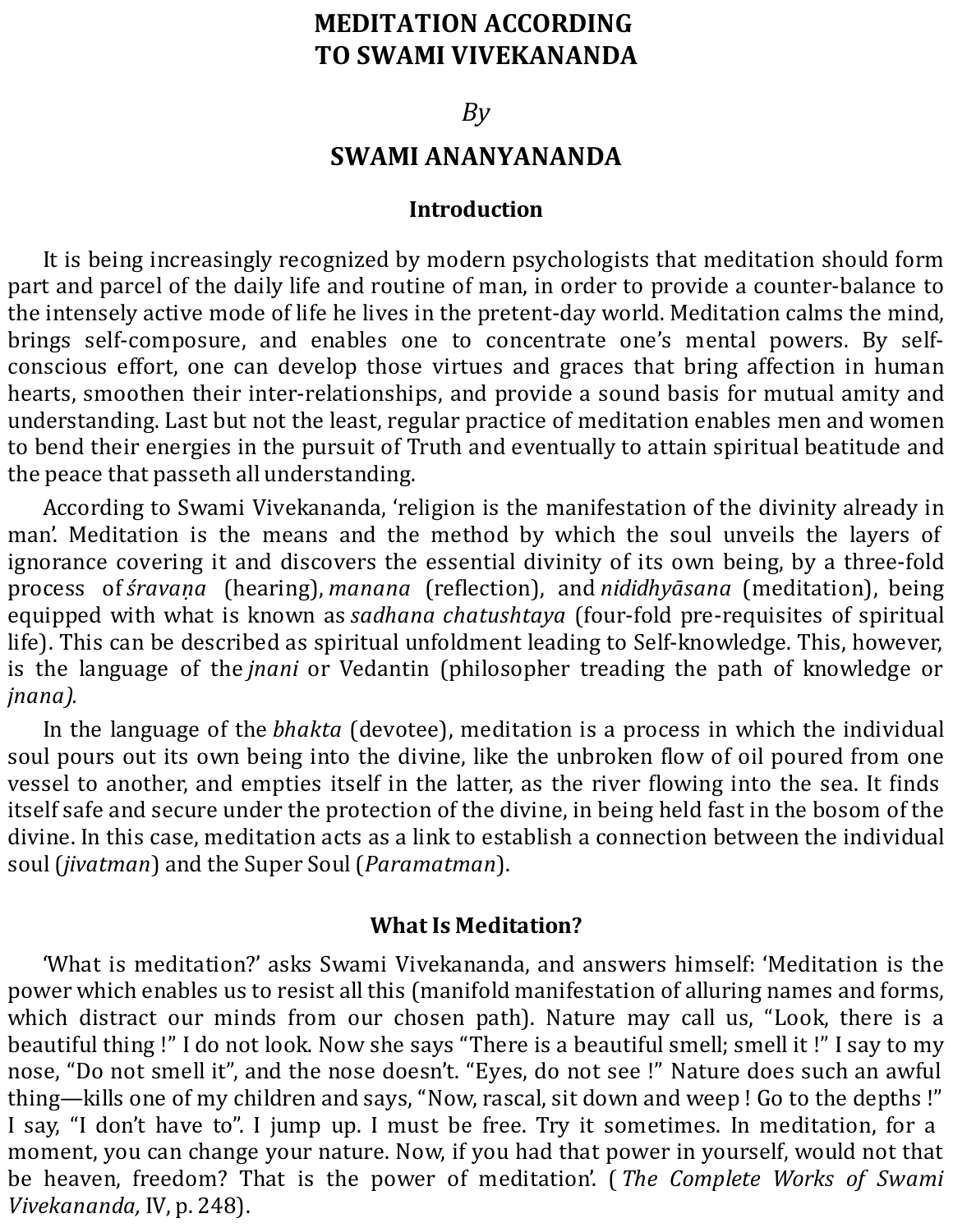'How is it to be attained? In a dozen different ways. Each temperament has its own way. But this is the general principle: get hold of the mind. The mind is like a lake, and every stone that drops into it raises waves. These waves do not let us see what we are. The full moon is reflected in the water of the lake, but the surface is so disturbed that we do not see the reflection clearly. Let it be calm. Do not let nature raise the wave. Keep quiet, and then after a little while she will give you up. Then we know what we are. God is there already, but the mind is so agitated, always running after the senses. You close the senses, and yet you whirl and whirl about', *(ibid).*

Meditation is concentration of mind and its innate powers. The untrained mind is scattered (*vikshipta*), as it runs after every sensation obtained through the sense organs. The mind needs to be weaned from those contacts with the senses and then collected together, concentrated into a single force, and directed towards a lofty object that is pure, holy, and spiritually uplifting—no matter whether it is personal or impersonal. Swamiji says: "Meditation is the gate that opens that (infinite joy) to us. Prayers, ceremonials, and all other forms of worship are simply kindergartens of meditation. You pray; you offer something. A certain theory existed that everything raised one's spiritual power. The use of certain words, flowers, lights brings the mind to that attitude, but that attitude is always in the human soul, nowhere else. People are all doing it; but what they do without knowing, do knowingly. That is the power of meditation". *(ibid.,* p. 249).

The embodied soul has forgotten its real nature. Rather, it is not aware of it. By concentration and meditation, the soul can realize its true nature. One of the methods advocated is the purification of thought, word, and deed (*trikarana-suddhi*). It is a slow and gradual process. It sounds funny, but none the less cannot be denied, that whenever we try to sit quiet and collect our mind, and think of concentrating it on some elevating ideal, our mind rebels and refuses to obey at first, and flies here, there, and everywhere, except to the object of concentration.

Swamiji portrays to us the pitiable plight of this 'maddened monkey' in his *Rajayoga:* 'How hard it is to control the mind! Well has it been compared to the maddened monkey. There was a monkey, restless by his own nature, as all monkeys are. As if that were not enough, some one made him drink freely of wine, so that he became still more restless. Then a scorpion stung him. When a man is stung by a scorpion, he jumps about for a whole day: so the poor monkey found his condition worse than ever. To complete his misery, a demon entered into him. What language can describe the uncontrollable restlessness of that monkey? The human mind is like that monkey, incessantly active by its own nature; then it becomes drunk with the wine of desire, thus increasing its turbulence. After desire takes possession comes the sting of the scorpion of jealousy at the success of others, and last of all the demon of pride enters the mind, making it think itself of all importance. How hard to control such a mind !'*(C.W.,* I, p. 174).

In order to succeed in this task of controlling the mind and attaining concentration on a particular object that is spiritually elevating, Swamiji's prescription is *pratyāhāra,* which he describes in these words: 'The first lesson, then, is to sit for some time and let the mind run on. The mind is bubbling all the time. It is like the monkey jumping about. Let the monkey jump as much as he can; you simply wait and watch. Knowledge is power, says the proverb, and that is true. Until you know what the mind is doing, you cannot control it. Give it the rein;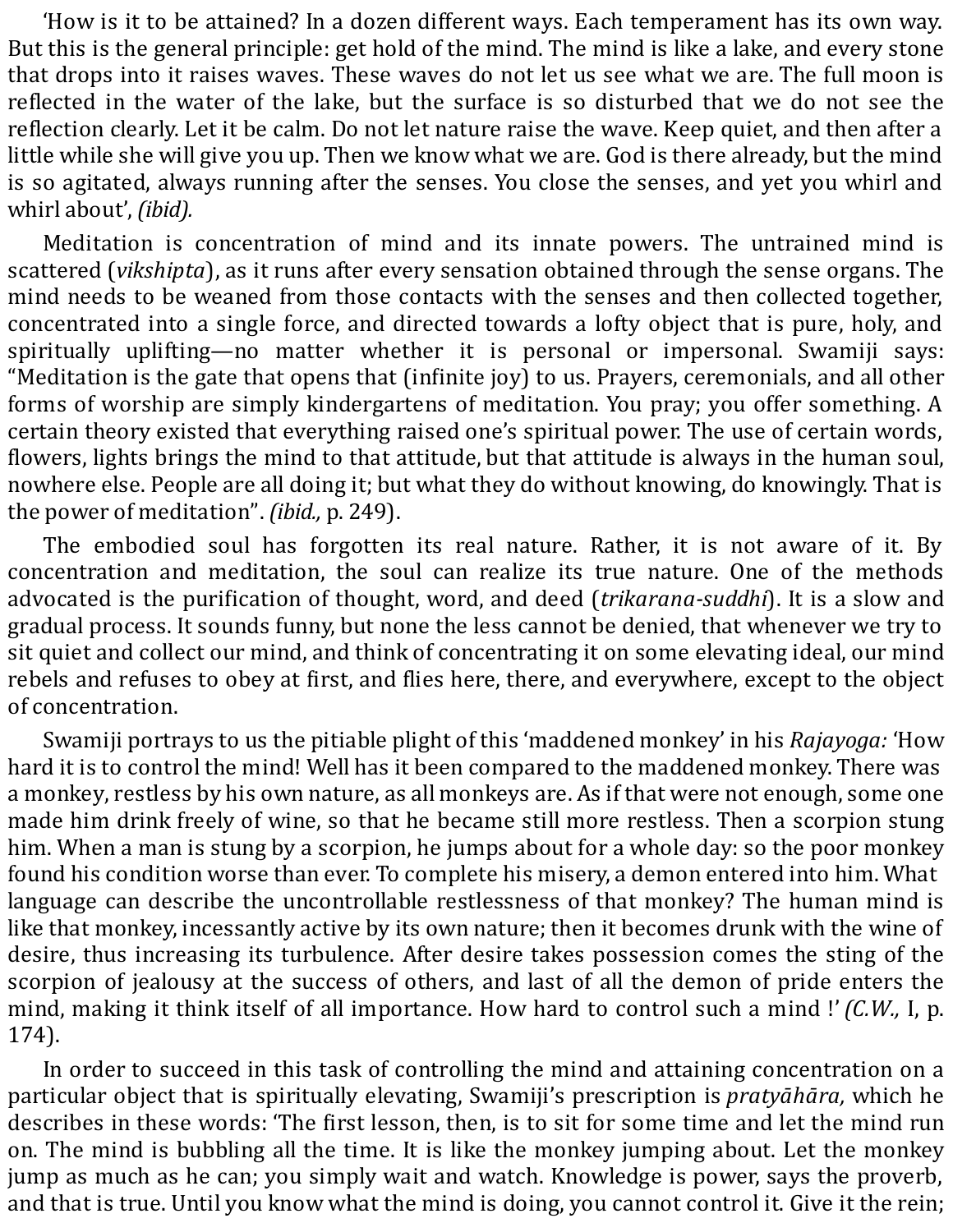many hideous thoughts may come into it; and you will be astonished that it was possible for you to think such thoughts. But you will find that each day the mind's vagaries are becoming less and less violent, that each day it is becoming calmer. In the first few months, you will find that the mind will have a great many thoughts; later, you will find that they have somewhat decreased; and in a few more months, they will be fewer, until at last the mind will be under prefect control, but we must patiently practise every day. As soon as the steam is turned on, the engine must run; as soon as things are before us, we must perceive; so a man, to prove that he is not a machine, must demonstrate that he is under the control of nothing. This controlling of the mind and not allowing it to join itself to the centres is *pratyāhāra.* How is this practised? It is a tremendous work, not to be done in a day. Only after a patient, continuous struggle for years can we succeed'(*C.W.*, I. pp. 174-75).

#### **The Object of Meditation**

Commenting on the sutra *'Yathābhimatadhyānādvā'* (Yoga-Sutra, I, 39), 'Or by the meditation on anything that appeals to one as good', Swamiji warns us: 'This does not mean any wicked subject, but anything good that you like, any place that you like best, any scenery that you like best, any idea that you like best, anything that will concentrate the mind' (C.W., pp. 227-28).

Stating that there are various stages of meditation, he points out how the first would be the gross, the second the fine, and then on to the still finer objects. The objects of meditation can be both, personal and impersonal. If it be personal, usually it is the form of a god or a goddess, an Incarnation of God or a god- man, or a perfected being who has attained the consummation of spiritual life. The name and form of such beings play an important role in the process of meditation. Contemplation on the form *(rūpa)* of the chosen ideal (*ishtadevatā)* and repetition of the name (*nāma*) of that being constitute the essential acts of meditation of the personal type. The need of a guru (spiritual teacher) is considered to be the *sine qua non* in this method.

There is also an impersonal form, a symbol, regarded as most sacred and ancient, which has come down to us from the dim ages of Vedic antiquity, and is still held in high veneration and as holy by all the religious sects and schools in India. It is the sacred mono-syllable *Aum,* popularly written as *Om.* Swamiji considers it the 'holiest of all holy words, the mother of all names and forms' (C. *W.* III. p. 57). He goes on to say, 'the whole universe may be supposed to have been created' out of this eternal *Om* (*ibid.)*

*'Om* is the only possible symbol which covers the whole ground, and there is none other like it. .... If properly pronounced, this *Om* will represent the whole phenomenon of soundproduction, and no other word can do this; and this, therefore, is the fittest symbol of Sphota, which is the real meaning of the *Om.* And as the symbol can never be separated from the thing signified, the Om and the Sphota are one. And as the Sphota, being the finer side of the manifested universe, is nearer to God and is indeed the first manifestation of divine wisdom, this *Om* is truly symbolic of God'*(ibid.,* pp. 57-58).

Again: 'These word-symbols, evolved out of the deepest spiritual perception of sages, symbolize and express, as nearly as possible the particular view of God and the universe they stand for. And as the *Om* represents the Akhanda, the undifferentiated Brahman, the others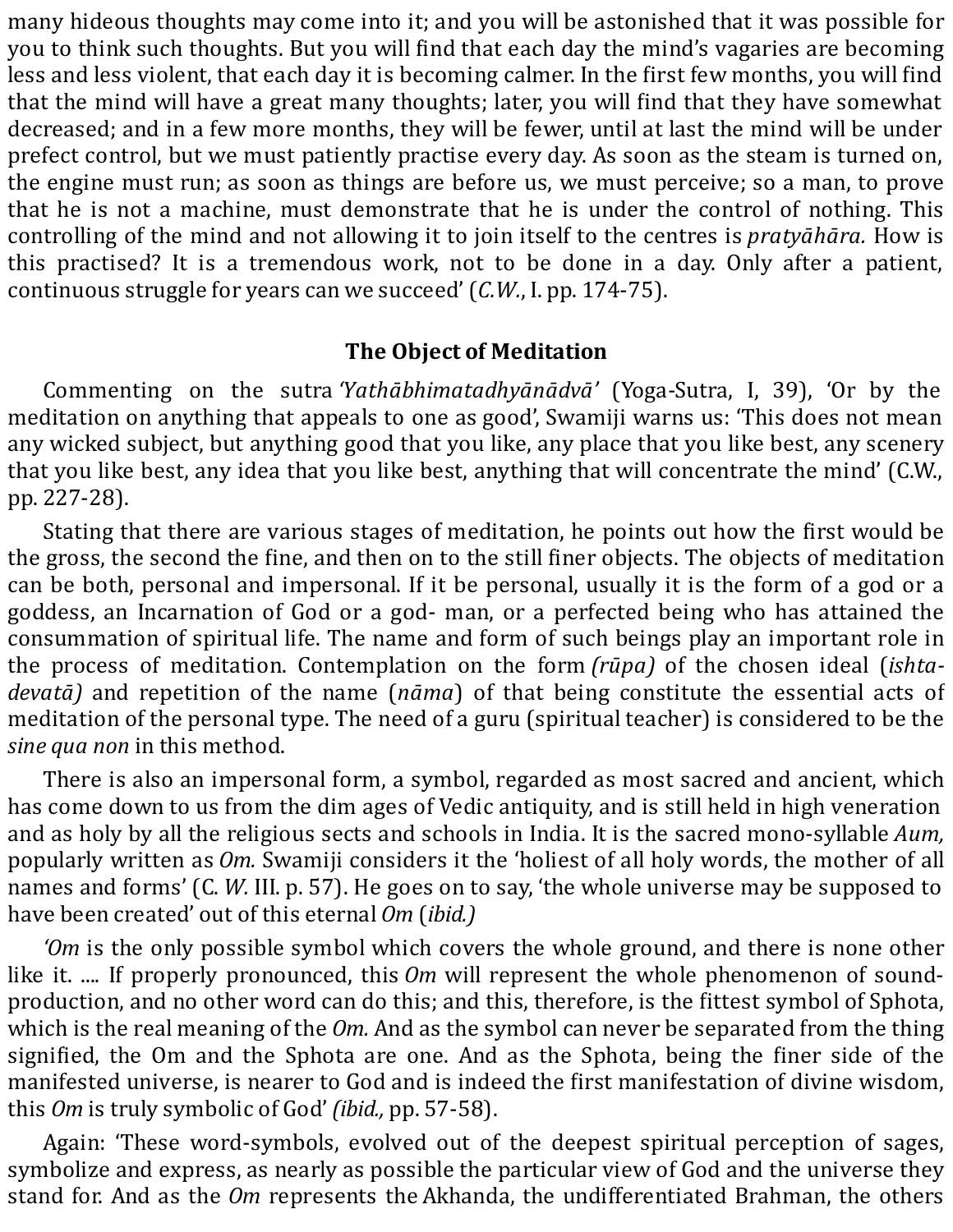represent the Khanda or the differentiated views of the same Being; and they are all helpful to divine meditation and the acquisition of pure knowledge'(*ibid.,* p. 59).

In the light of what has been stated above, we can really understand the unique position accorded to the *mantra* (sacred name of a god or formula) and the *japa* (its repetition) in the different religious systems and spiritual practices the world over.

In this context, it is worthwhile to recall the *Yoga-Sutra* (I. 28), *'Tajjapastadarthabhāvanam*'—'The repetition of this *(Om)* and meditation on its meaning (is the way)' Explaining this *sutra,* Swamiji says: 'Why should there be repetition? We have not forgotten the theory of *samskāras,* that the sum total of impressions lives in the mind. They become more and more latent, but remain there; and as soon as they get the right stimulus they come out, molecular vibration never ceases ...... When the vibrations of the *chitta* subside, its molecular vibrations go on; and when they get the impulse, come out again. We can now understand what is meant by repetition. It is the greatest stimulus that can be given to the spiritual*samskāras.* "One moment of company with the holy makes a ship to cross this ocean of life". Such is the power of association. So this repetition of Om, and thinking of its meaning, is keeping good company in your own mind. Study, and then meditate on what you have studied. Thus light will come to you; the Self will become manifest'(*C.W.,* I.pp. 219-20).

#### **Aids to Meditation**

An aspirant needs a conducive and congenial environment to practise meditation. Swamiji's advice is: 'Those of you who can afford it will do better to have a room for this practice alone. Do not sleep in that room; it must be kept holy. You must not enter the room until you have bathed, and are perfectly clean in body and mind. Place flowers in that room always; they are the best surrounding for a Yogi; also pictures that are pleasing. Burn incense morning and evening. Have no quarrelling, nor anger, nor unholy thought in that room. Only allow those persons to enter it who are of the same thought as you. Then gradually there will be an atmosphere of holiness in the room, so that when you are miserable, sorrowful, doubtful, or your mind is disturbed, the very fact of entering that room will make you calm...... The idea is that by keeping holy vibrations there the place becomes and remains illumined. Those who cannot afford to have a room set apart can practise anywhere they like' (*ibid.,* p. 145).

The *Bhagavad Gita* prescribes the *modus operandi* for meditation as follows in the sixth chapter, entitled 'Dhyana Yoga': 'Having set in a clean place his firm seat, neither too high nor too low, covered with sacred grass *(kuśa)* a deerskin, and a cloth, one over the other; there taking his place on the seat, making his mind one-pointed and controlling his thought and sense, let him practise Yoga for the purification of the soul. Holding the body, head, and neck erect and still, looking fixedly at the tip of his nose, without looking around, serene and fearless, firm in the vow of celibacy (divine life), subdued in mind let him sit, harmonized, his mind turned to Me and intent on Me alone'(VI. 11-14).

In addition to the prescription of the *Gita* delineated above, we can profit by Swamiji's own suggestion also in this regard: 'Sit in a straight posture, and the first thing to do is to send a current of holy thought to all creation. Mentally repeat, "Let all beings be happy; let all beings be peaceful; let all beings be blissful". So do to the East, South, North, and West. The more you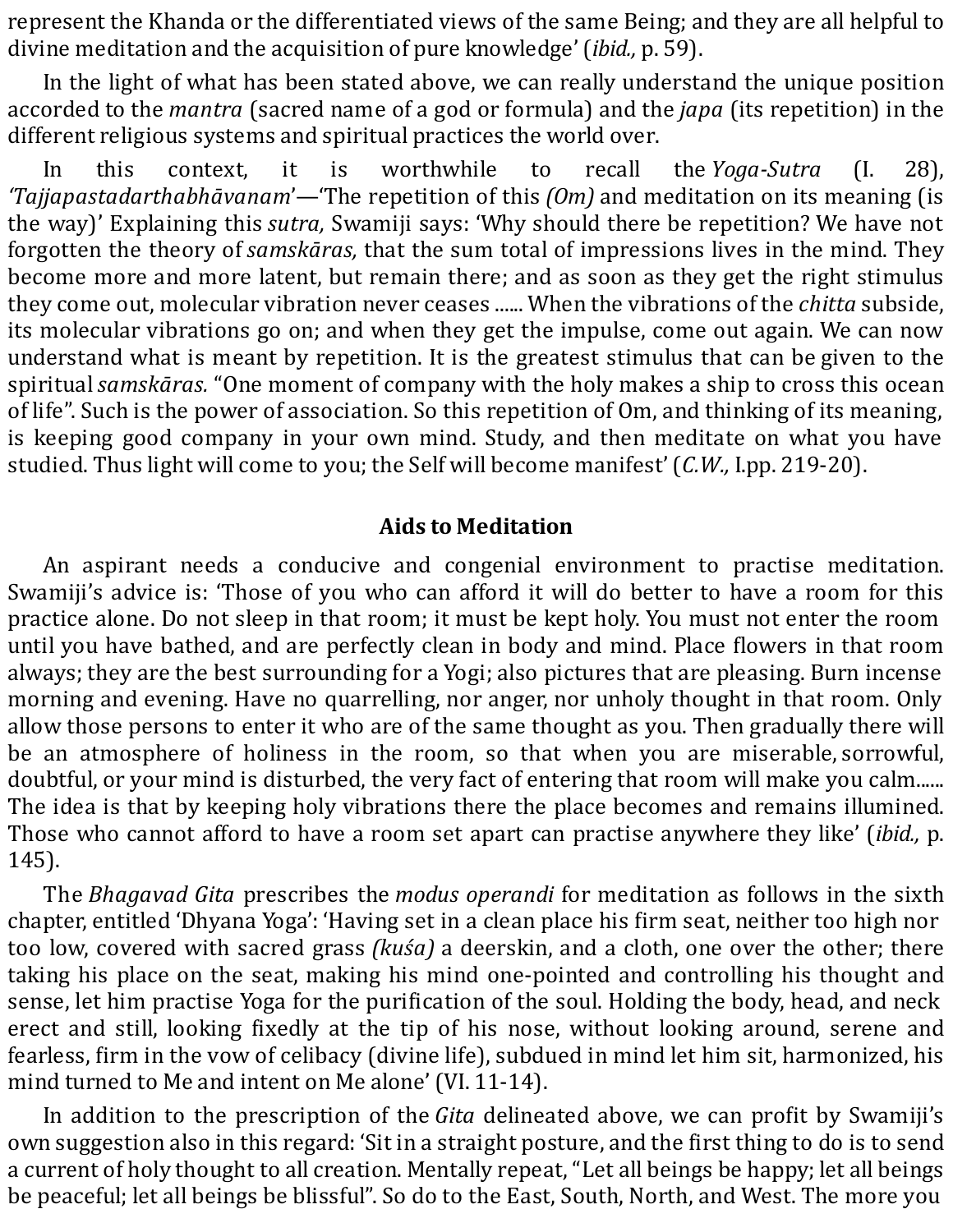do that the better you will feel yourself. .... After doing that, those who believe in God should pray—not for money, not for health, nor for heaven; pray for knowledge and light; every other prayer is selfish. Then the next thing to do is to think of your own body, and see that it is strong and healthy; it is the best instrument you have. Think of it as being as strong as adamant, and that with the help of this body you will cross the ocean of life. Freedom is never to be reached by the weak. Throw away all weakness. Tell your body that it is strong; tell your mind that it is strong; and have unbounded faith and hope in yourself'(C. *W.,* I. 145-46).

#### **Impediments to Meditation**

It is relevant to quote here the warning sounded by Swamiji to those who take to the Yoga of meditation, out of curiosity and seeking something mysterious out of it: "Anything that is secret and mysterious in the systems of Yoga should be at once rejected. The best guide in life is strength. In religion, as in other matters, discard everything that weakens you; have nothing to do with it. Mystery-mongering weakens the human brain. It has well-nigh destroyed Yoga —one of the grandest of sciences. From the time it was discovered, more than four thousand years ago, Yoga was perfectly delineated, formulated, and preached in India. It is a striking fact that the more modern the commentator the greater the mistakes he makes, while the more ancient the writer the more rational he is. Most of the modern writers talk of all sorts of mystery. Thus Yoga fell into the hands of a few persons who made it a secret, instead of letting the full blaze of daylight and reason fall upon it. They did so that they might have the powers to themselves'*(ibid.,* p. 134.)

Pointing out the main aim of meditation, Swamiji remarks: 'Meditation is one of the great means of controlling the rising of these (thought) waves. By meditation, you can make the mind subdue these waves; and if you go on practising meditation for days, and months, and years, until it has become a habit, until it will come in spite of yourself, anger and hatred will be controlled and checked'*(ibid.,* p. 242-43).

In each and every one of us, there are what are called six internal enemies. These are born with us: *kāma* (desire), *krodha (anger), lobha* (greed), *moha* (delusion), *mada* (pride), and *mātsarya* (jealousy). These are powerful impulses native to every embodied human being, and belong to the very flesh of humanity. Most often, we are under their sway; we are helpless, as it were. To master them by keeping them under check and eventually to sublimate them is the aim of all spiritual struggle. In this, meditation and self-reflection will help us a great deal. This is the teaching of every religious system and every spiritual discipline: to sublimate them and derive help from them, and not to suppress them. Suppression may lead to undesirable consequences and psychological complications and disorders. Instead of helping one, such a situation may create unforeseen hindrances. Hence sublimation is advocated as the best means.

In this process of sublimation, meditation comes in handy and serves a very useful purpose. In short, spiritual life means the sublimation of these 'six internal enemies' which drag us out, lead us away from our set goal of perfection, and make us fritter away our vital energies for no earthly or heavenly benefit !

The *Yoga-Sutra* enumerates several impediments on the path of yoga: 'Disease, mental laziness, doubt, lack of enthusiasm, lethargy, clinging to sense-enjoyments, false perception,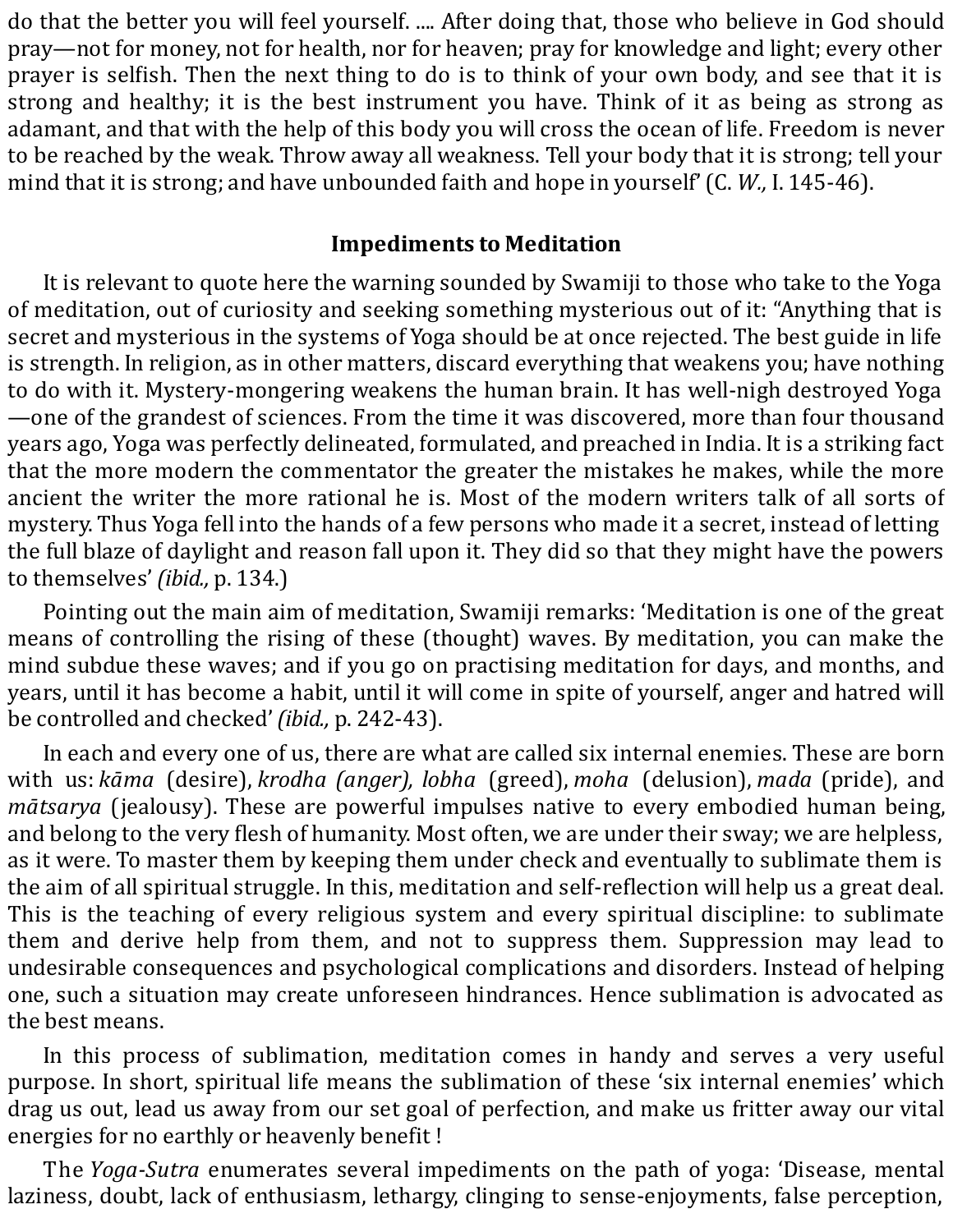non-attaining concentration and falling away from the state when obtained, are the obstructing distractions' (I. 30). Commenting on this *sutra,* Swamiji explains these distractions one by one: '*Disease*—This body is the boat which will carry us to the other shore of the ocean of life. It must be taken care of. Unhealthy persons cannot be Yogis. *Mental laziness* makes us lose all lively interest in the subject, without which there will neither be the will nor the energy to practise. *Doubts* will arise in the mind about the truth of the science, however strong one's intellectual conviction may be, until certain peculiar psychic experiences come, as hearing or seeing at a distance etc. These glimpses strengthen the mind and make the student persevere. *Falling away from the state when obtained*—Some days or weeks when you are practising, the mind will be calm and easily concentrated, and you will find yourself progressing fast. All of a sudden, the progress will stop one day; and you will find yourself, as it were, stranded. Persevere. All progress proceeds by such rise and fall'*(C.W.,* I. p. 221).

#### **Fruitful Meditation**

The mind of man has a unique capacity, which no other creature has. The human mind operates on two levels—the higher and the lower. The higher reflects divinity. It is ennobling. The lower reflects animality. It is degrading. Another feature of the human mind, which has no parallel, is its inherent quality of itself becoming both, the subject and the object. It can play a dual role simultaneously ! The mind can, and does, divide itself into two—objectify itself and study it also. It is a curious mixture.

Human beings possess what is known as conscience. It is this special possession of man that warns him at critical times. But man, as he is constituted, pays little or no heed to the warnings or the gnawing of conscience. The result is that, in spite of these warnings, he indulges in wicked deeds and becomes more and more roguish and vicious. He degrades himself and becomes a curse to his fellowmen. On the other hand, one who is wakeful to the inner workings of one's mind and listens to the voice within pays heed to the caution sounded by this conscience in time. He guards himself against possible pitfalls, conducting himself in accordance with the established social moral code. He engages himself in working for the good and welfare of others among whom he lives and functions. By such acts, he himself becomes noble and proves to be a blessing to others as well. Let us listen to what Swamiji has to say on this point: 'The mind uncontrolled and unguided will drag us down, down, for ever rend us, kill us; and the mind controlled and guided will save us, free us'(*C. W.,* VI. p. 30).

Swamiji's advice to us is to meditate in silence. About the power of silence, he says: 'Truth cannot be partial; it is for the good of all. Finally, in perfect rest and peace, meditate upon It; concentrate your mind upon It; make yourself one with It. Then no speech is needed; silence will carry the truth. Do not spend your energy in talking, but meditate in silence; and do not let the rush of the outside world disturb you. When your mind is in the highest state, you are unconscious of it. Accumulate power in silence, and become a dynamo of spirituality'*(C.W.,* pp. 60-61).

Be the witness ! That is the trumpet-call of Swamiji, when he says: 'Say when the tyrant hand is on your neck, "I am the Witness! I am the Witness !" Say, "I am the Spirit ! Nothing external can touch me." When evil thoughts arise, repeat that, give that sledge-hammer blow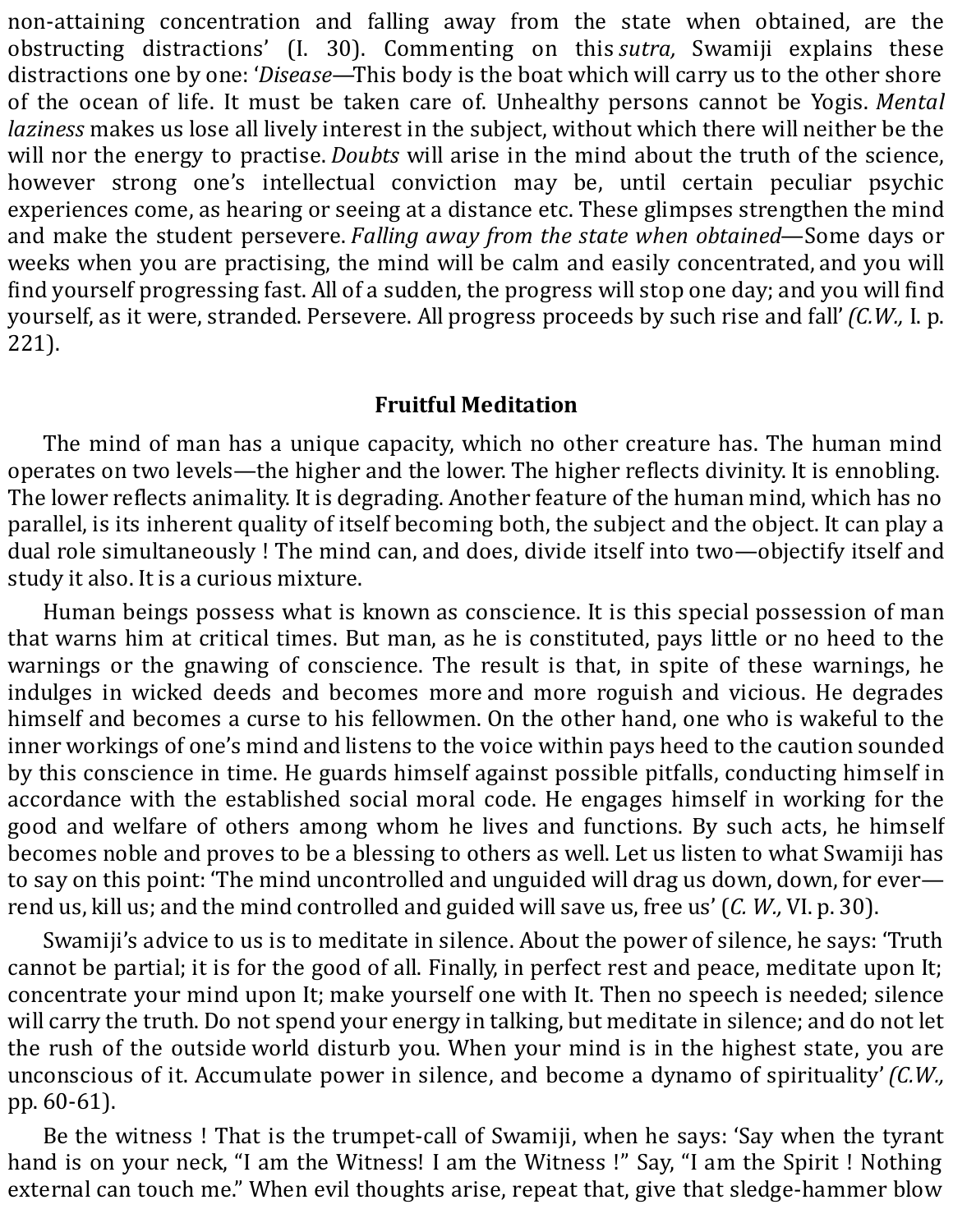on their heads," I am the Spirit ! I am the Witness, the Everblessed ! "I have no reason to do; no reason to suffer; I have finished with everything; I am the Witness' (C. *W.*, V. p. 254). Further: "It is all play. .... Play ! God Almighty plays. That is all You are the almighty God playing. .....It is all fun. Know it and play. That is all there is to it. Then practise it. The whole universe is a vast play. All is good because all is fun. .....Do not be miserable! Do not repent: What is done is done. If you burn yourself take the. ....consequences Be sensible. We make mistakes; what of that? That is all in fun. They go so crazy over their past sins, moaning and weeping and all that. Do not repent! After having done work, do not think of it. Go on! Stop not! Don't look back! What will you gain by looking back?" *(C.W.,* II. pp. 470-71).

Let us close this exposition with Swamiji's own immortal and inspiring exhortation: 'Arise ! Awake ! And stop not till the goal is reached.'

—o—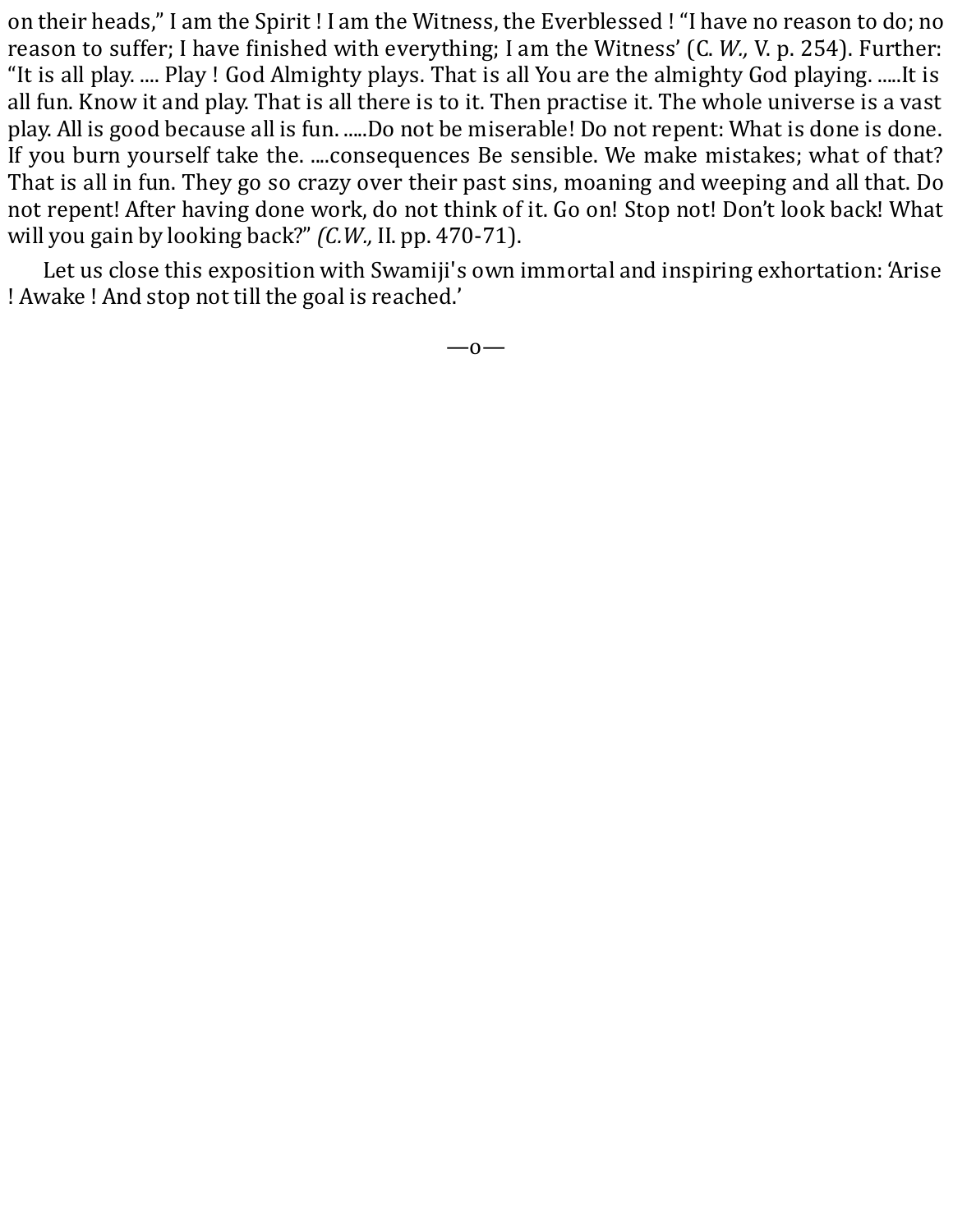## **MEDITATION ACCORDING TO PATANJALI**

## **SWAMI HARSHANANDA**

<span id="page-24-0"></span>The diffused rays of the sun, when gathered to a point by a convex lens, can start a devastating fire. A powerful searchlight can reveal any object, towards which it is turned on. In the same way, when the forces of the mind, normally diffused or even confused, are gathered together and concentrated, can give us knowledge and power.

However, this concentration of mind involves a very arduous process. As in the case of any other science, art or craft, this also has to be learnt from competent teachers and practised assiduously. One of the all-time great teachers of this science and art, is the sage Patañjali. His "Yoga Sutras" is a basic text embodying a systematic treatment of this subject.

As in the case of other Indian philosophical systems, here also *kaivalya* or liberation is set forth as the goal of life. But unlike, in those systems, Patañjali cares little for philosophical disquisitions and goes straight to the practical means of achieving it. Mind being the chief means in this process, he has dealt with the subject of its composition, function and control. According to him, the mind is as much a product of the three *guṇas (sattva, rajas* and *tamas)* as the body or the external physical objects, though it has much finer vibrations. It normally functions in the form of *vṛttis* (waves or modifications).

Swami Vivekananda compares the mind to a lake. When the water of the lake is absolutely calm and steady, one can see the reflection of one's face in it, or a piece of stone lying at its bottom. When the water is disturbed by waves, this will not be possible. In the same way when our mind is rising in the form of *vṛttis* it is not possible to get a true picture of our real self. If and when, as a result of practising yoga, we successfully eliminate all the *vṛttis,* we will certainly have a vision of our true self, the spirit behind our mind, our personality.

Patanjali defines yoga as *citta-vrittinirodha*, suppression of the modifications of the mind. Since these *vṛttis* are innumerable, will it ever be possible to control them and suppress them? Patañjali being endowed with a practical and scientific attitude, assures us that it is possible to do so. How? Though, individually, there appear to be any number of these *vṛttis* category wise there are only five ! He classifies them as: *pramāṇa* (true cognition), *viparyaya* (false cognition), *vikalpa* (verbal cognitions), *nidrā* (deep sleep) and *smṛti*(memory).

*Pratyakṣa* (direct perception), *anumāna* (inference) and *āgama* (verbal testimony or scriptural testimony) constitute true cognition. False cognition is wrong knowledge of things, and includes doubts as also uncertain cognitions. Verbal cognition arises by hearing a word which has no corresponding reality. Sleep stands for dreamless sleep and is due to the preponderance of *tamas* in the *citta,* which *tamas* is the cause of absence of ordinary perception at that time. Memory is the reproduction of past experiences without any alteration or innovation. All other cognitive mental states can be included under these heads.

After conceding the possibility of controlling and suppressing these mental modifications, Patañjali reveals the age-old (open?) secret of achieving this: *abhyāsa* (repeated practice) and *vairāgya* (dispassion).

The tremendous energy of the waters of a river is wasted when it flows wildly, often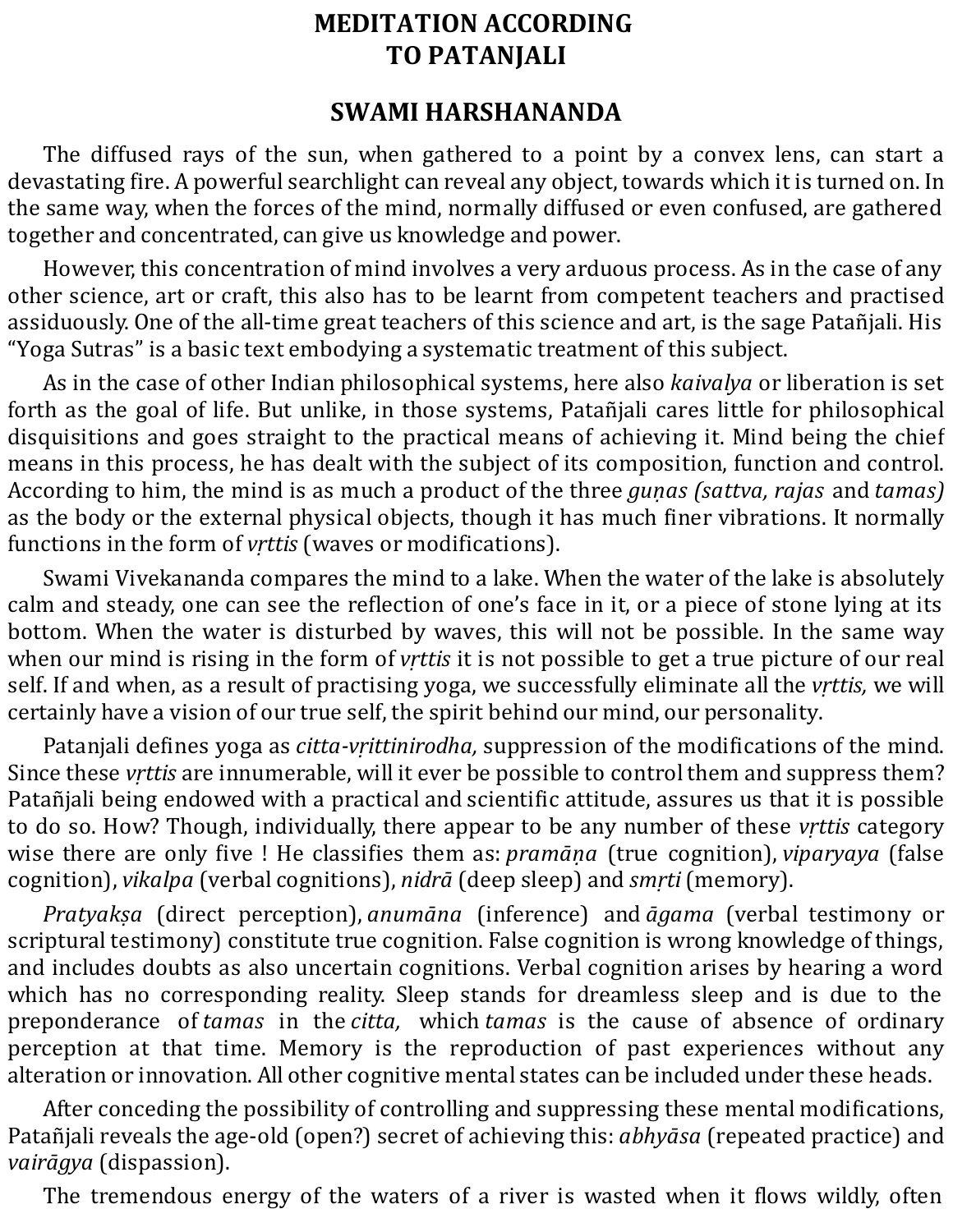bringing untold sufferings to the people living on its banks. When a dam is constructed across it, this energy is conserved. It is then guided through channels and canals or pipes for irrigation or generation of power. In exactly the same way the mad rush of the mental energies which are being wasted through the senseless enjoyment of sensual pleasures must be halted by cultivating dispassion towards these sense objects and the energies thus saved should be directed towards the self or God within. *Vairāgya* and *abhyāsa* mean just this and nothing more ! However Patañjali advises us to practise yoga constantly, continuously and with feeling, and warns us not to expect quick results!

Man by nature is averse to hard and sustained effort. He always seeks for short-cuts. Hence Patañjali provides for that too ! He declares out of infinite compassion for mankind, that by devotion and self-surrender to God (*Iśvarapraṇidhāna*) one can get complete control over the mind resulting ultimately even in *samādhi*(super-conscious experience).

Any person who wishes to have a strong and healthy body, must have a basic know ledge of diseases which destroy this health. After all, prevention is better than cure ! So anyone desirous of practising yoga, must b aware of the obstacles to yoga so that they cat be avoided or remedied. Patañjali lists 9 obstacles to yoga: (1) *vyādhi* (physical sickness) (2) *styāna* (languor); (3) *saṁṡaya* (doubts and misgivings); (4) *pramāda* (heedlessness) , (5) *ālasya* (sloth); (6) *avirati* (absence of dispassion); (7) *bhrāntidarṡana* (hallucinations); (8) *alabdhabhūmikatva* (non-attainment of the stage of communion in spite of effort); (9) *anavasthitatva* (instability).

*Vyādhi* should be overcome by proper medicines, treatment and diet, *styāna* by discrimination and will-power, *saṁṡaya* by faith in the scripture, the guru and oneself *pramāda* by eternal vigilance, *ālasya* by healthy physical activity, *avirati* by reflecting on the transient and evil nature of sense-pleasures and *bhrāntidarśana* by right perception. The last two, *viz., alabdha-bhūmikatva* and *anavasthitatva* are more serious obstacles encountered in the higher stages of *sādhanā*. Just as rat-holes in an agricultural field drain away all water, in the same way, deep-rooted evil *saṁskāras* (impressions left over by past-life experiences) nullify all efforts at spiritual progress. Guidance from the Guru or advanced souls as also prayer and self-analysis will help to locate and eradicate these *saṁskāras.*

This preliminary knowledge should suffice the beginning of yogic practice which itself consists of eight graded steps: 1. *yama* (restraint): 2. *niyama* (culture): 3. *āsana* (posture): *4. prāṇāvāma* (control of psychic *prāna):* 5. *pratyāhāra* (withdrawal of *senses):* 6. *dhāraṇā (*fixed attention): 7. *dhyāna* (meditation): 8. *samādhi* (perfect concentration resulting in superconscious experience).

*Yama* is a moral discipline and consists of: *ahiṁsā* abstention from all kinds of injury to life;*satya* (truthfulness in thought, word and deed); *asteya* (non-stealing); *brahma- carya* (control of carnal passions) and *aparigraha* (non-acceptance of gifts, more than necessary for sustenance).

*Niyama* consists in cultivating *śauca* (cleanliness), *santoṣa* (contentment), *tapas* (austerity of body, speech and mind), *svādhyāya* (study of scriptures) and *ῑśyara-praṇidhāna* (surrendering the fruits of actions to God).

It is to be noted here that *yama* and *niyama,* the basic ethical disciplines, have been, placed at the very foot of the ladder of yogic ascension. This implies that those who have not given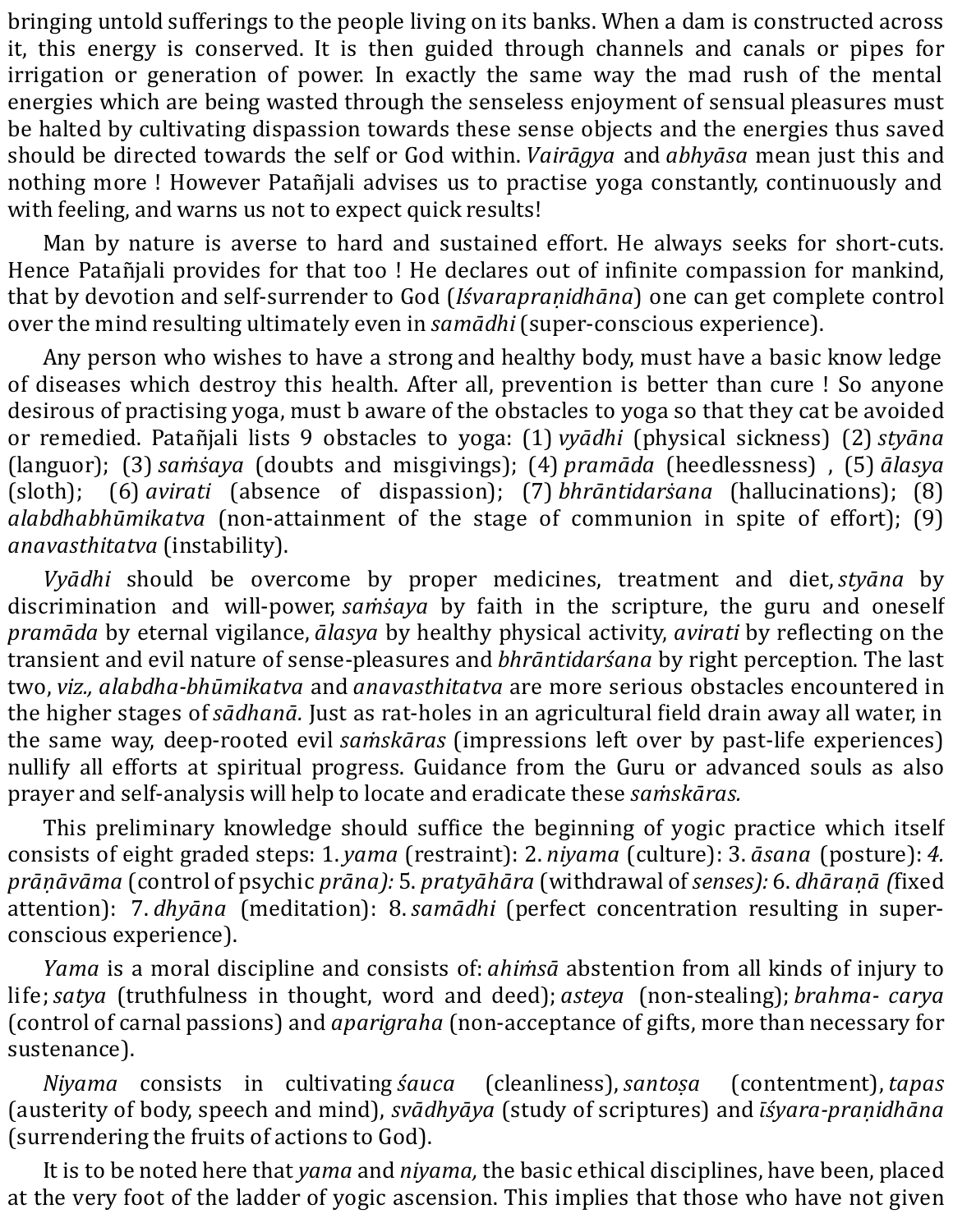up evil ways of life, cannot aspire to become yogis! Misdeeds and meditation cannot co-exist!

*Āsana* is a discipline of the body, and consists in the adoption of steady and comfortable postures for the sake of meditation. This is achieved through releasing the physical and mental tensions and through the contemplation on the *ananta*, the infinite sky. The steadiness of the body thus achieved is conducive to the steady flow of mind towards the ideal.

An excited mind throws the breathing out of rhythm. A calm and quiet mind, on the other hand, is invariably accompanied by rhythmic breathing. This fact from our experience gives us a very useful and practical hint to control the mind. Practice of rhythmic breathing, and even stopping the breath for some time in a systematic way, will help bring the mind under control. This is exactly the principle behind *prāṇāyāma. Prāṇa* is actually the life-force permeating the whole world and manifests itself in our bodies as the bio-chemical and nervous energy. This energy is connected with the breath on the one side and with the mind on the other. Hence, control and regulation of breath gradually leads to the control and regulation of the mind itself. The process itself consists of *recaka* (exhalation), *pūraka* (inhalation) and *kuṁbhaka* (retention), in certain fixed proportions.

It is interesting to note that the great sage Patanjali has finished all about  $\bar{a}$ sana and *prāṇāyama,* about which so much fuss is often made, in only eight *sūtras.* It must be remembered that the object of practising these two disciplines as also the others, is to obtain *samādhi* and that one gets a right to practise them only after scrupulously following moral discipline and culture as enjoined by *yama* and *niyama.*

The next step is *Pratyāhāra,* the withdrawal of senses from their respective external objects, keeping them under the control of the mind. When the senses are effectively controlled, they follow not their objects, but the mind, itself. So, in this state, the mind is not disturbed by sights and sounds coming through the eyes and the ears, but makes these senses follow itself, and see and hear its own object.

These five disciplines are regarded as *bahiraṅga-sādhana* (external sides) of yoga, whereas the next three, (*dhāraṇā, dhyāna* and *samādhi*, are classified as *antaranga- sādhana* (internal means).

*Dhāraṇā* is the fixing of attention on a definite locus, such as the lotus of the heart, the light in the brain, the tip of the nose or the tongue, or on an external object like the moon or the image of gods and so on.

When *dhāraṇā* ripens so that the flow of the thought-current becomes unbroken, it becomes *dhyāna.* Here the mind hovers round the object of meditation. There is still the consciousness of the trio—the ego-sense, the object of meditation and the process of meditation.

When again *dhyāna* becomes perfect and the mind is so deeply absorbed in the object that it loses itself and has no awareness of itself, the state attained is called *samādhi.* In this state, only, the object of meditation will. be shining in the mind and the yogi is not even aware of the thought process involved in it. Even the ego-sense is completely subjugated.

In the state of *samādhi,* which is an intuitive and superconscious experience, the object of meditation will reveal all its secrets to the yogi. If the yogi can make his own self or *Iśvara* the object of meditation after learning about them from the *Sāñkhya* (an allied philosophical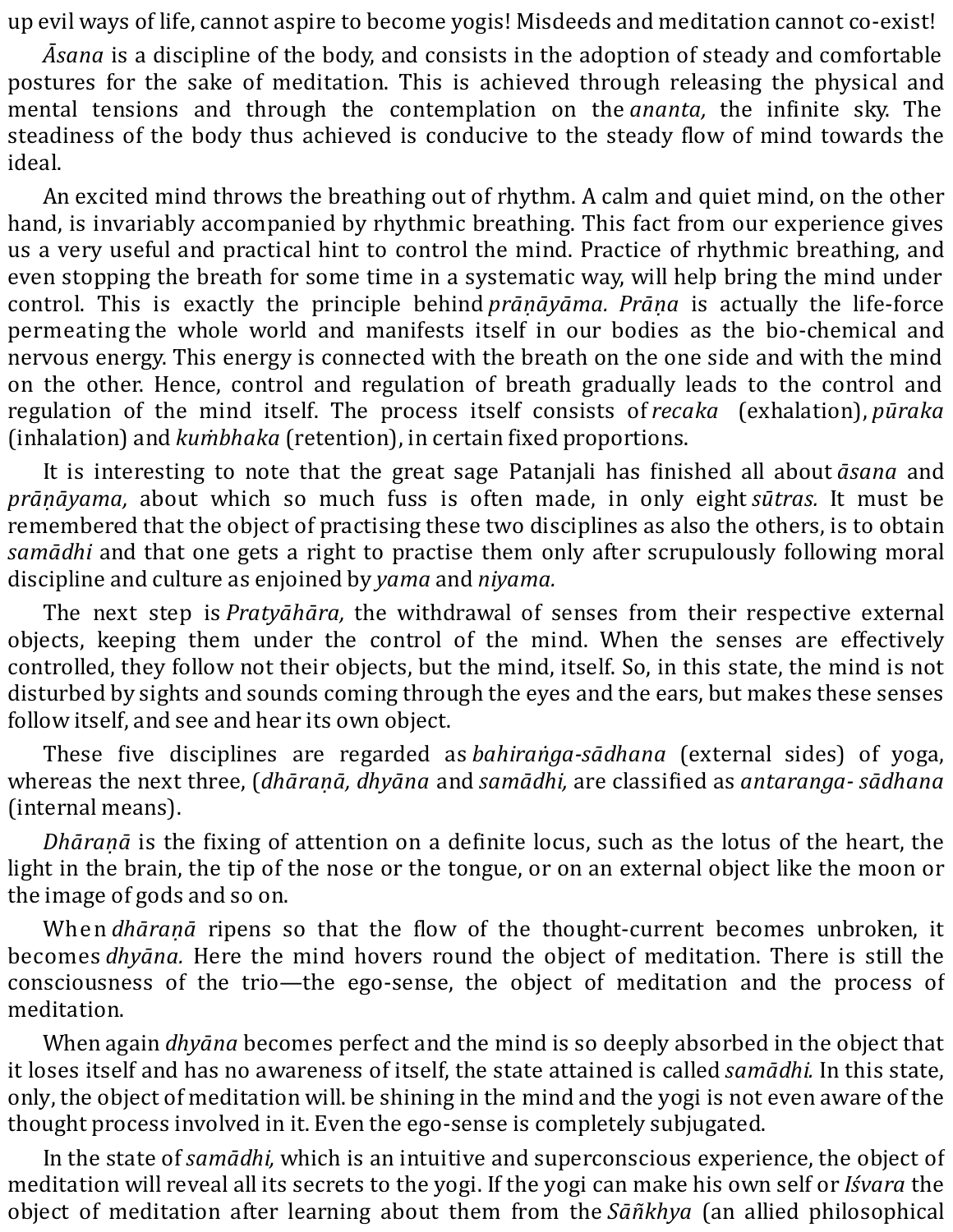system declaring the knowledge of the self as the means of liberation), he will get *kaivalya* (liberation). Patañjali calls these two *sāmādhis* respectively, as *saṁprajñāta* and *asaṁprajñāta.* In the former, the object of meditation is known in its entirety. In the latter, nothing outside the self is known *(samprajñāta=*well known, *asaṁprajṅāta=*not known).

This process of yoga and meditation as prescribed by Patañjali can be easily adopted to the path of Bhakti also. In the latter case, the *Iṣṭadevatā* (the chosen deity) becomes the object of meditation.

—o—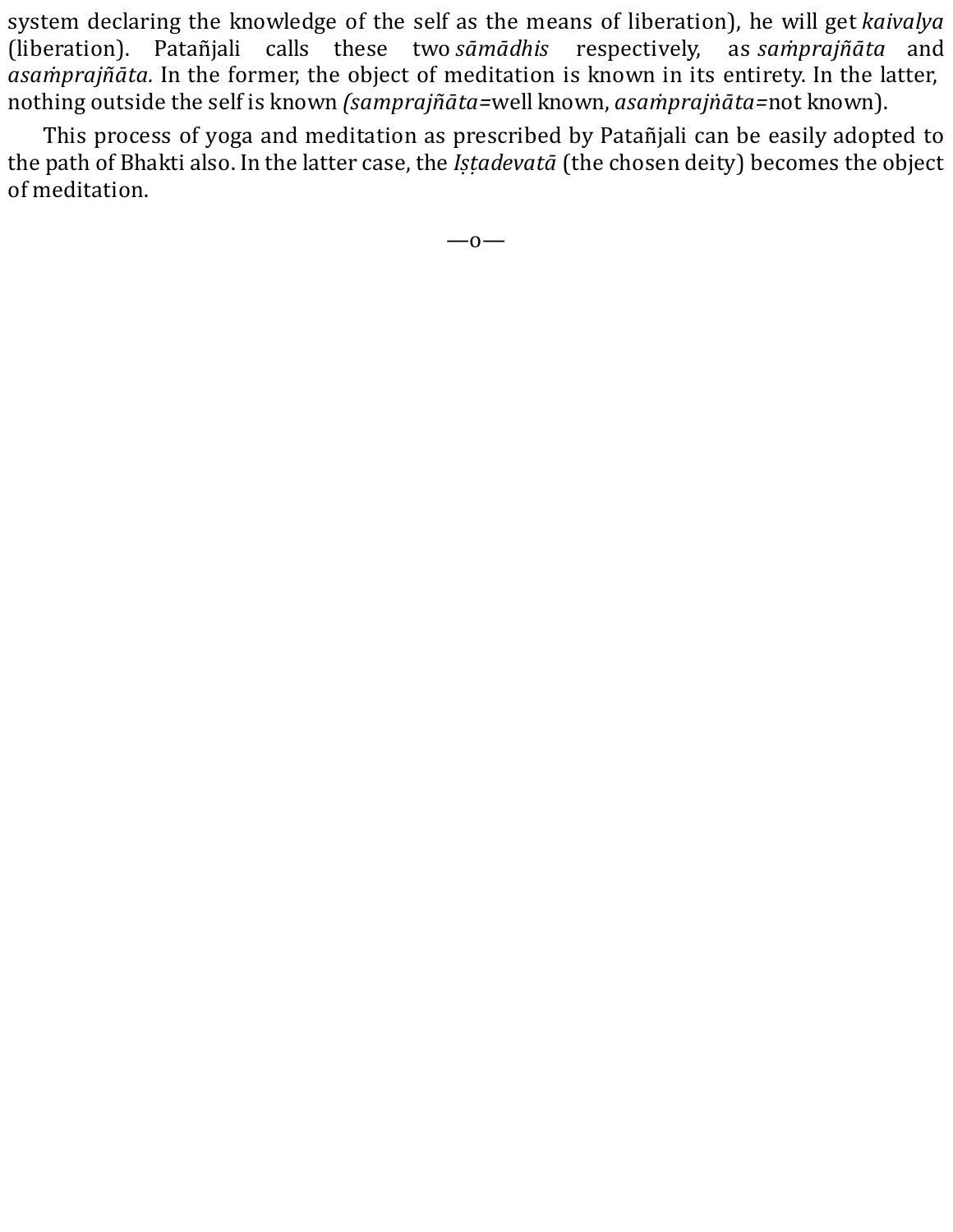## **MEDITATION ACCORDING TO YOGAVASISHTHA**

### **PROF. B. KUPPUSWAMY**

#### <span id="page-28-0"></span>*1. Assumptions of Vasishtha*

According to the *Vāsishtha,* Brahman, the Absolute, manifests itself in the world. Everything originates out of, exists in and finally merges into, the Brahman. He gives the analogy of the waves in the ocean. The waves arise, exist, and merge into the ocean. The difference between the world and the Brahman is due to ignorance and will cease to be believed in the enlightened state (Vl-a. 49. 32). Similarly he held that the mind is not different from the Absolute. The limited and relative forms called the mind originate from and merge into the Brahman (III. 100.23). Again, according to Vasishtha every object of the world is the being of consciousness and the being of consciousness is the being of the world (III. 14.74).

The second assumption of Vasishtha is that all living beings and all human beings, strive for happiness (VI. 188.20). The only trouble is that we seek happiness in wrong places. The animals and many human beings seek happiness by satisfying the bodily needs and by striving for sense-joys. However, the sense-enjoyments are pleasant only at the beginning. They have an inevitable end (V. 22.30). All pleasures terminate in pain (V. 49.6). Freud, the great psychoanalyst, called this the pursuit of *pleasure-principle,* typical of children. Vasishtha asserts that things by themselves are neither pleasant nor unpleasant. It is our attitude towards the objects and experiences that make them agreeable or disagreeable. The same object, say a sweet, is very pleasant when one starts eating. But with more of them, disgust towards them ensues (Vl-a. 44.2-3).

So, Vasishtha concludes that when all desires are given up by the heart one experiences joy within (V. 74.24). One must give up notions like 'may this be mine' and 'may this not come to me.' In other words, real happiness arises with self-realization. It arises when the mind is at peace; that is, when the mind is not functioning at the level of 'wants' and 'don'ts'.

#### 2. *Manas, Karma and Vasana*

*Manas,* mind, is ever-active like the ripples in the motionless ocean. The ocean is like the *chit,* the pure consciousness, or Brahman. That is, the *chitta,* the mind, has evolved from the *chit,* the pure consciousness. The nature of manas is *karma,* activity. Thus according to Vasishtha, karma is nothing but the activity of the manas. Each activity of manas is determined by its preceding activity and determines, in its turn, the succeeding activity. Thus the cessation of karma leads to the cessation of manas— *karma nāśe mano-nāśaḥ* (III. 95). This is the unique theory of Karma of Vasishtha, namely that Karma is mental activity. According to him, when *manas* arises from Brahman, *karma* also arises simultaneously (III. 95. 1-12). That is, it is impossible to conceive of *manas* without *karma.* The two are the same. According to Vasishtha the terms *manas, chitta, vāsanā,* and *karma* refer to the same. They are merely varied names (II. 9. 13-21).

What about *vāsanā? Vāsanā* is the root desire, the root inclination in the *manas.* All action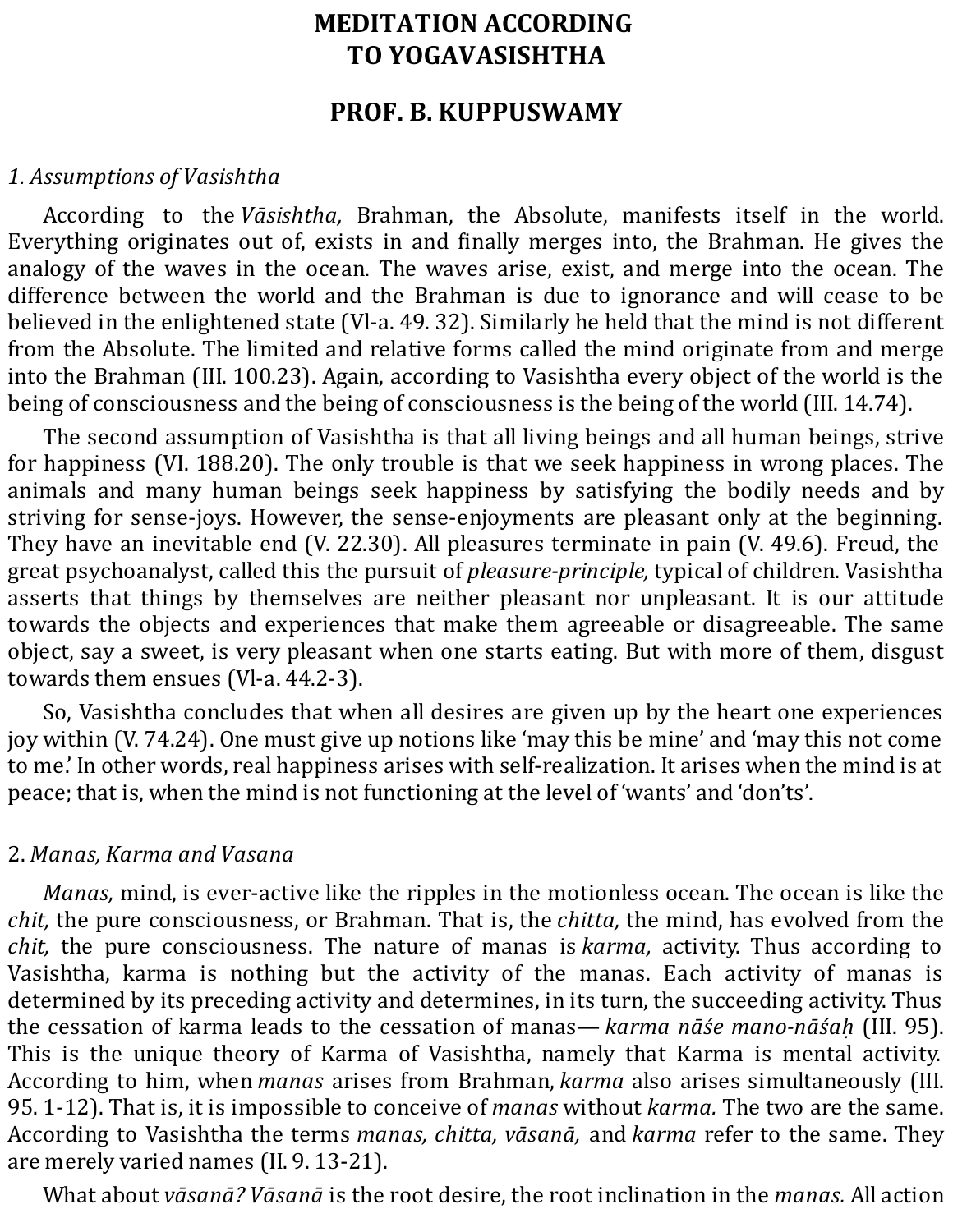or active agency is associated with *vāsanā.* It is the presence of *vāsanā* that brings about the sense of agency, *kartṛtva* and sense of enjoyment, *bhoktṛtva.* Those who are free from *vāsanā* are free from attachment. They are active without being attached to the fruit of activity. That is, *vāsanā* and *karma* are, as Dasgupta (History of Indian Philosophy Vol. II, 1932) puts it, "more or less like the potential and actual states of the same activity" (p. 255) Vasishtha assumes that there are two distinct groups of *vāsanās* operating in the *manas,* one leading to the good of the individual and the group and the other leading to the evil of the individual and the group. It is the duty and the task of the individual to rouse the good *vāsanās* and overcome the evil *vāsanās.* (II. 9.25-31). It is Vasishtha's conviction that man is a free agent and it is for him to choose the course of action which contributes to his own good and the good of the group in which he lives.

#### 3. *Prāṇa and its control*

According to Vasishtha, the *chitta* transforms itself into *cittavṛttis,* the mental states or mental modifications, due to two reasons. One of these is the *parispanda*, the vibration of the *prāṇa.* The other is the *vāsanā,* the strong and deep-rooted desires and inclinations. It is the *prāṇa-spandana,* the vibration of the *prāṇa,* that leads to the manifestation of the thoughts and the world- appearance. Consequently, the cessation of the vibration of *prāṇa* means the cessation of all cognitive functions. There is also a close relationship between *prāṇa-spanda* and *vāsanā. Prāṇa* is set in motion through *vasana* and *vasana* is created and stimulated into activity by *prāṇa-spanda.* The cessation of the *chitta,* the cessation of all the cognitive functions, is possible through *prāṇāyāma,* regulation of breath and *dhyāna,* meditation. (V 91. 20-27).

In the purvardha of the Nirvana Prakarana, Vasishtha relates the story of Kaka Bhusunda (VI.a. Chs. 24-26). Bhusunda is the venerable old crow, who instructs Vasishtha about *prāṇa.* The body is compared to a house and *ahamkāra,* the ego, to the householder. A description is given of *rechaka,* the outgoing breath, *puraka,* the breathing in and *kumbhaka,* the interval between the two. Also there is a description of the two *nāḍis, iḍā* and *pingalā,* the left and right columns of the spinal cord with *sushumn*a in the centre. There is also the statement that the *prāṇa* forces are responsible for the breathing, the movement of the eyes, the digestion of food and the power of speech (Via. 25. 6-11). Dasgupta observes, "It is curious to note in this connection that in the whole literature of the Ayurveda, there is probably no passage where there is such a clear description of the respiratory process" (ibid, p. 258 footnote). It is asserted that when there is cessation of the two operations of breathing in and breathing out, there is an unbroken continuity of *kumbhaka.* There is also the assertion that all the functions of breathing are due to the movement of *chitta* (Via. 25. 61-74). Earlier it is said that *chitta* and the movement of the breath and body are one and the same, inseparable like the snow and its whiteness (V. ch. 78).

It is said that there are two ways of destroying the chitta, one by the cessation of mental states through *prāṇāyāma,* and the other by right knowledge. From the movement of *prana,* there is the movement of the *chitta* and from the movement of the *chitta* there is knowledge, *samvid.*

The control of the movement of *prāṇa* may be achieved through concentrating one's mind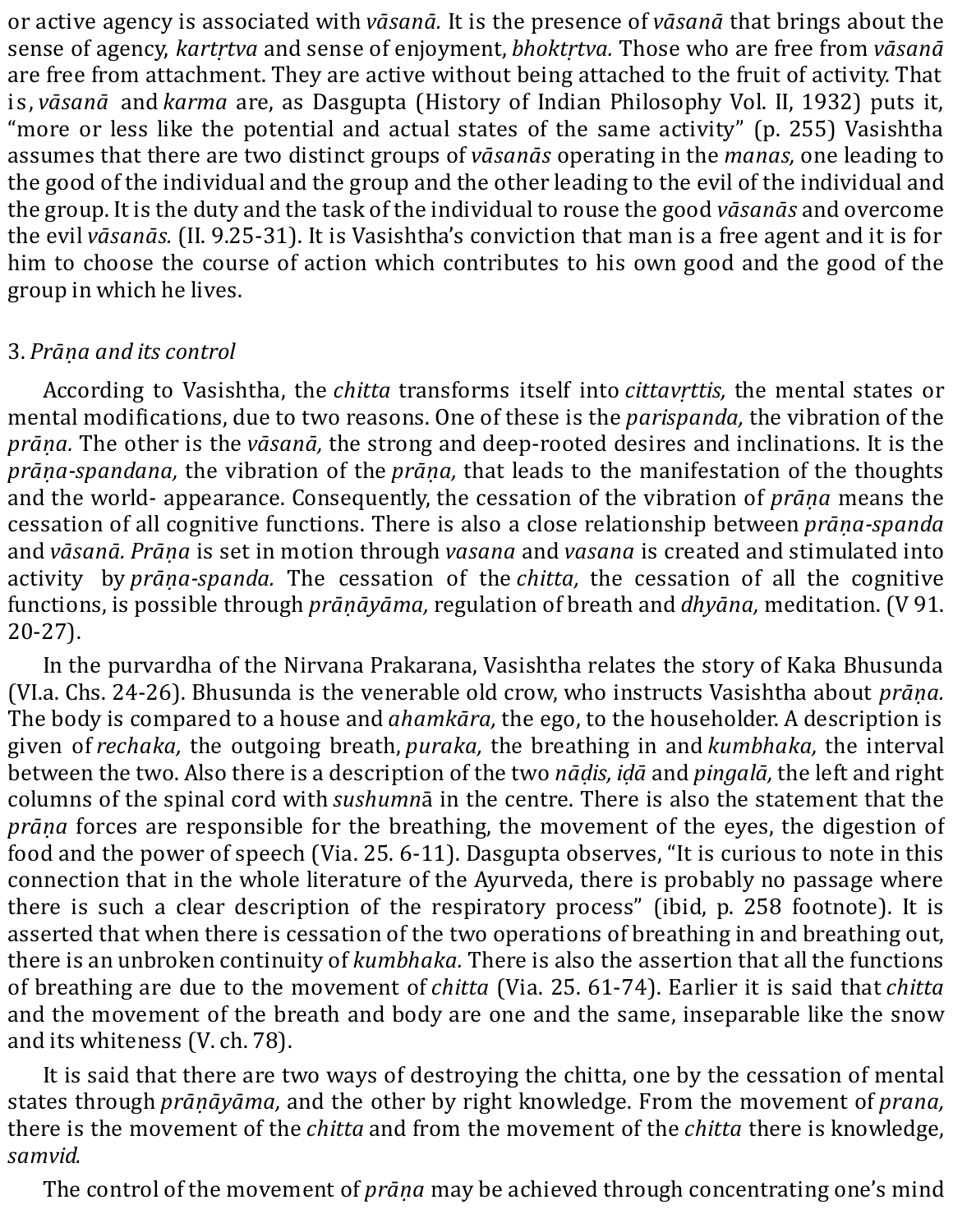on one subject or through long inhalation associated with meditation or the practice of *kumbhaka,* retention of breath.

When Vasishtha asks Bhusunda to describe. the nature of *prāṇa vāyu,* he is informed that it is *spanda śakti,* the ever-moving vibration energy and that it functions in all the three states of waking, dream and deep sleep, that is, in all states of consciousness. It is said that all the three processes of inhalation, exhalation and retention of breath, occur without any effort (VI a. 251-11). It is pointed out that the person who pays attention to these three processes in a deliberate way is a Yogi. He gradually develops a contempt for all other activities and sense pleasures (Via. 25. 20-24).

Bhusunda asserts that by resorting to *praṇa samādhi* in this manner, he was able to attain *chitta viśrānti,* mental peace. This is *ātma samādhi.* He experiences this peace whether he is stationary or moving about, whether he is awake, dreaming or asleep. He is in communion with the Absolute and is never concerned with the past or anxious about the future. He says that he will be in the *sushupti* state even while he is awake and active. (VI a. 26. 1-10). He has *samadrishti,* he looks on all as being equal. Whether it is a piece of wood (*kāshtam*) or a coquettish woman *(vilāsini*), a mountain or a blade of grass *(tṛṇa),* they are all the same. As a result, he says, he is ever happy. He further says that he never thinks of a person as a friend or *relative (bandhu)* or as an alien *(para).* He is able to look upon every one as the manifestation of the *chit,* the pure consciousness (VI. a. 26. 20-21). So he feels close, intimate and friendly towards every person. (VI a. 26. 34-35).

#### 4. *Control of Mind*

According to Vasishtha, the World-experience is a delusion. He gives the analogy of the illusion of a circle of fire caused by the swinging round and round of torch (V. 78.1). As noted above, he asserts that there are two ways of overcoming this world delusion, namely, Yoga and Jnana. (V. 78.8). He asserts that Atmajnana, knowledge of self, leads to the control of mind. Jnana, he says, consists in having the conviction that the Absolute is beginningless (*anādi*) and endless *(anānta*), that it is eternal and self-luminous. When this *jnāna* arises, *ajnāna,* nescience is destroyed. When *ajnāna* is destroyed there is *mano-nāśa,* the destruction of the mind. With it all the *manovṛttis,* the mental processes and the experience of forms and perceptions, automatically vanish. It is the mind that is responsible for the functioning of the various organs of sense and actions (the *jnānendriyas* and *karmendriyas).* When there is control over the mind, all the organs of sense and action are automatically under control (V. 80. 15-20). Desires, then, will have no hold on one. When the desires are not there, the question of joys and sorrows does not arise at all(Y. 80. 38-42).

When this Jnana arises, one is not disturbed by the functioning of the mind. Experiences will come and go in the manner of the waves of the sea which arise and disappear (V. 81. 11-14). In that condition, man has neither the desire to acquire nor the desire to reject. He becomes free from likes and dislikes (V. 86. 10).

Some persons try to calm the mind with the help of drugs. Vasishtha condemns these efforts. He also condemns the desire to acquire and exhibit *siddhis,* supernormal powers (V. 89. 12-16).

Vasishtha says that the *chitta-sattā,* the apparent reality of the mind, is responsible for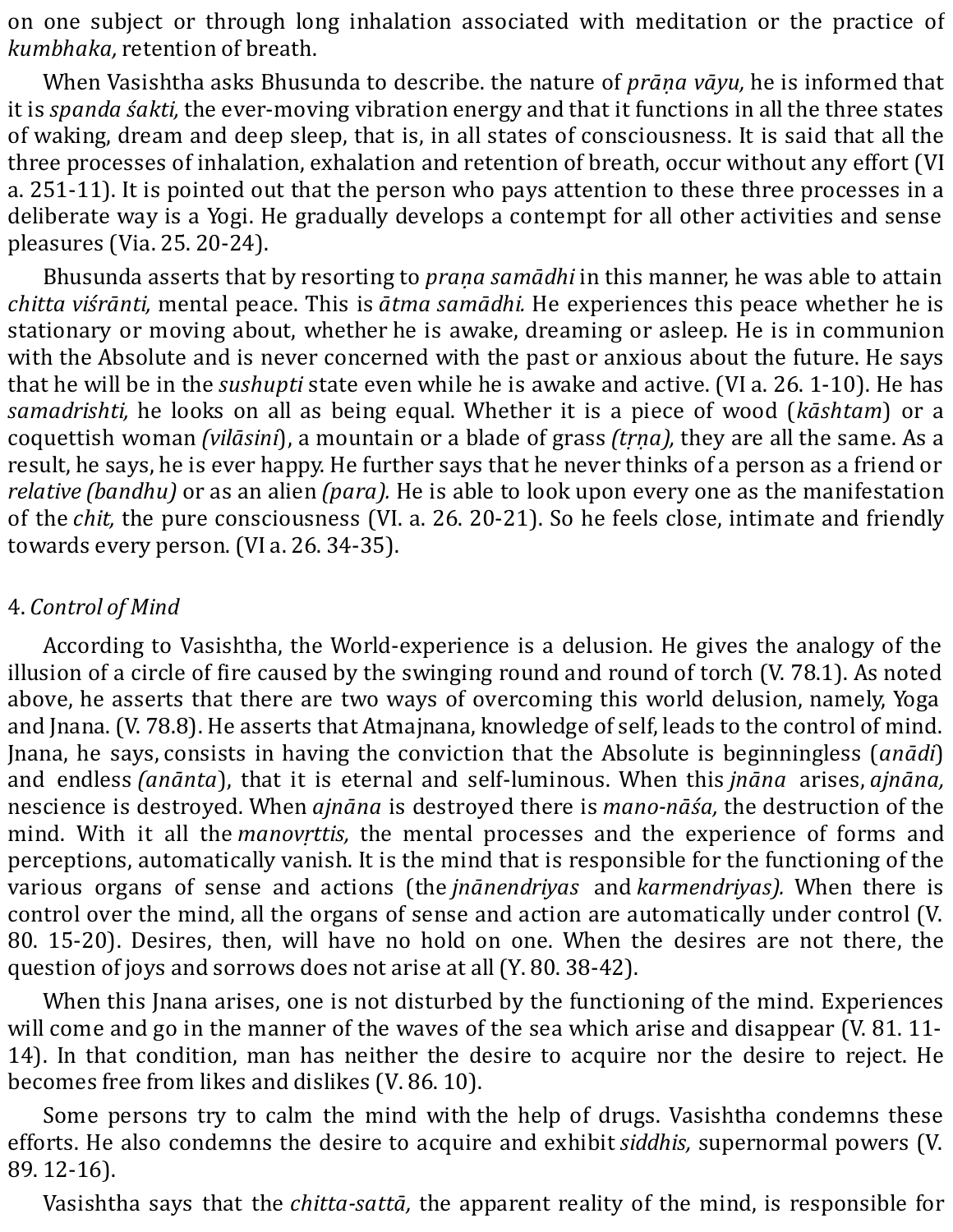world experience. So *chitta-nāśa,* the destruction of the mind leads to enlightenment. An enlightened person is not affected either by external or internal wants. He will be like a mountain that is unaffected by the winds. So long as one thinks about the seen *(the dṛśya),* he is steeped in foolishness.

Vasishtha told Rama that the world experience and the round of worldly activities *(samsara)* is due to the wheel of delusion *(maya chakra*); the hub of this wheel of delusion is the mind, the *chitta.* So the task of the individual is to utilize his intelligence or wisdom *(buddhi)* and make the mind stable. When the mind is stabilized through deliberate effort, the movement of the wheel of Maya will be arrested. When one attains that stability, all suffering and sorrow will vanish. It is *chitta nirodha,* the restraint of the mind, that is the supreme remedy for the disease of the wheel of worldly activities *(samsāra*). When the mind, the *chitta,* without being engaged in thinking of the past and the future, is concerned with the present in an effortless way and with detachment, then it becomes *achit,* free from concern and anxiety. When the *chit,* the consciousness, is free from *chitta,* the mind, it becomes *śuddhātmā,* pure self.

Rama asked Vasishtha to enlighten him about the seed of worldliness (*samsāra būja*). The seed, he replies, is the body and the mind. The sprout is the *vāsanā,* the impressions in the mind which determine the further mental processes and consequent worldliness. So that supreme well-being (*sreyas*) consists in controlling the mental processes (*chitta vṛttis).* When such control is attained, the seed will be burnt (*dagdha būja*) and powerless to sprout (V. 91.1-46). So long as the mind is active, the *vāsanās,* the impressions, will be powerful. When there i s *mano nāśa* (the destruction of the mind and mental concerns), *vāsanā kshaya* will ensue. The past impressions and predilections will become powerless to influence the conduct of the individual(V. 91.54-55).

Self-knowledge, the company of the good, the relinquishment of predictions, the control of breath, are all necessary to attain victory over the mind (V. 92. 35-36).

This is why Vasishtha warns that mere control of the body through Hatha Yoga, without a control of the mind and without the attainment of self-knowledge, is futile (V. 92. 38-48).

According to Vasishtha the term Yoga stands for the practice in self-realisation. The term Yoga stands for (a) the deep affirmation of One Reality (*ekatattvatabhyāsaḥ),* (b) stopping the movement of the *prāṇas,* the vital currents (*prāṇānām vilayaḥ*) and the control of mind (*manovinigrahaḥ*). (VIa. 69. 27). Success in any one of them leads to success in the others also. However, he prefers the control of mind as the easiest and the best. Of all the three methods of realisation, the control of mind is the best, because it is easily effected and leads to peace soon. (VI a. 69. 29).

Vasishtha is emphatic that the mind can be controlled and dissolved by one's own efforts and not by penances, pilgrimages, learning, sacrifices, etc. (VI b. 163.8). The important and effective means for control of the mind is the eradication of egoistic feeling. Egoism (*ahambhāva*) arises with the identification of the self with some particular aspect of the Infinite and the Absolute, whether it is the body, or the family, or the nationality, etc. It is *ahamkāra,* self-affirmation, that is the root of the tree of mind. This has to be destroyed (VI a. 94.13). This self-affirmation will die when we realise that it is unreal from the point of view of the Absolute. He asserts that when the nature of the ego is known, it will vanish. Let a man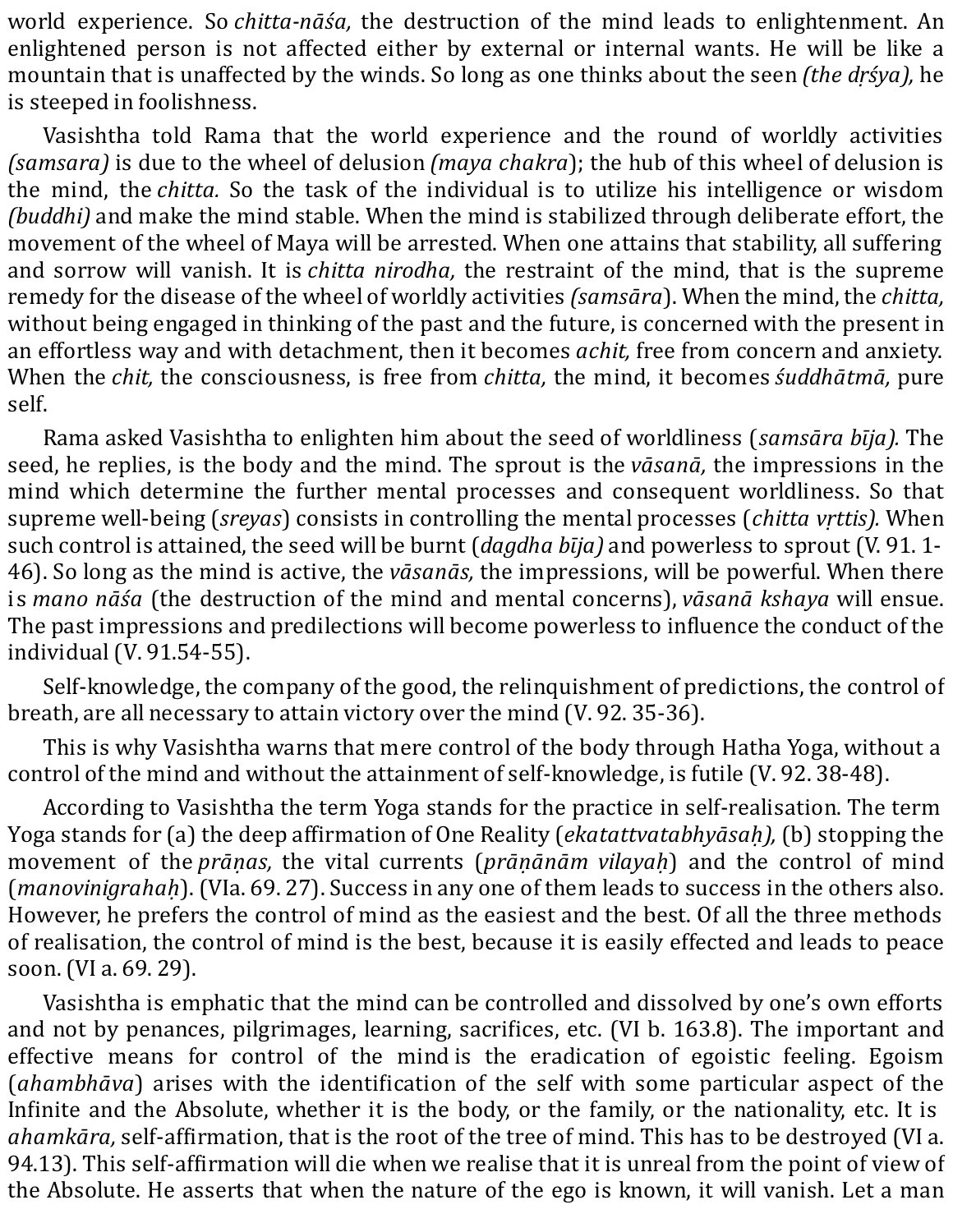who is already peaceful, self-controlled and free from sensual pleasures and selfish desires, Vasishtha says, sit on a soft seat and utter the *pranava,* Om, and feel that he is the entire cosmos (VI a. 128. 1-25).

#### 5. *The seven stages of self-Realization*

Vasishtha describes the seven stages in different sections: a) in the 118th chapter of the third Prakarana, the Utpatti Prakarana, b) the 120th chapter of the purvardha of Nirvana prakarana, and c) in the 126th chapter of the same prakarana.

Putting them all together we can describe the progressive path of the individual as he ascends from particular conscious states to the state of pure consciousness in the following way:

The first stage consists of *subheccha*, the aspiration to transcend the worldly preoccupations and engage himself in the study of the relevant books. The second stage consists in *vicharana,* critical inquiry regarding the nature of the self, the world and the Brahman. The third is the development of *asanga bhāvanā* the affirmation of one's being detached from worldly pursuits and enjoyments. When *asanga* detachment, is cultivated, the aspirant will be peaceful and happy. The fourth stage is *vilapana*, in which all desires are annihilated. The fifth stage is that of *asamsakti,* in which one becomes detached from the objective world. As a result of this arises the sixth stage, *padārtha abhāvanā,* the realisation that the things of the world are unreal, that is, are not permanent. The seventh and final stage is that of *turtya*, the stage of liberation here and now, which is free from all agitations and is characterized by *samatva,* equanimity and *samadarśana,* looking on all persons with an equal eye. Such a person has no concern with differences in age, sex, status, etc. This is the stage of the *jivanmukta*, the liberated man. The first three stages correspond to the *jāgrat*, the waking state, the fourth corresponds to the *svapna*, the dream stage, and the fifth and sixth correspond to the *sushupti* state, the state of deep sleep. The last stage is the culmination, in which all his desires, thoughts and actions have been burnt up and so leave no *vāsanās,* no traces or impressions, which generate further desires, thoughts and actions.

#### **6.** *Concluding Remarks*

It is clear from the above that Vasishtha's views regarding Yoga are quite different from the views of Patanjali and others. As noted above, he looks upon Yoga as the method which enables one to transcend the finitude of world-experience. *Samsarottarane yuktiryogaśabdena kathyate*—Yoga is the method of crossing over the Samsara (VIa 13.3). Jnana, selfknowledge, is the only means for attaining this. It is the conviction that Brahman alone is the Reality. *Jnāna,* thus, is not a mere intellectual affair. It is not mere knowledge. In fact, he calls a man of knowledge a *Jnāna- bandhu.* He is not a *Jnānin.* He asserts that a Jnanabandhu is one who studies scriptures merely to earn his livelihood. In this he is like an artisan, a skilled craftsman, rather than an artist. He does not make any effort to practise what he has learnt. His knowledge does not manifest itself in his actions. He just follows the injunctions of the Sruti. His aim is not self-realization. (VI b. 21. 3-8). The ideal of Yoga, according to Vasishtha, is to be in the *turiya* state, the fourth state, which is the realisation of bliss which is the nature of pure consciousness. (VI a. 128. 50-51).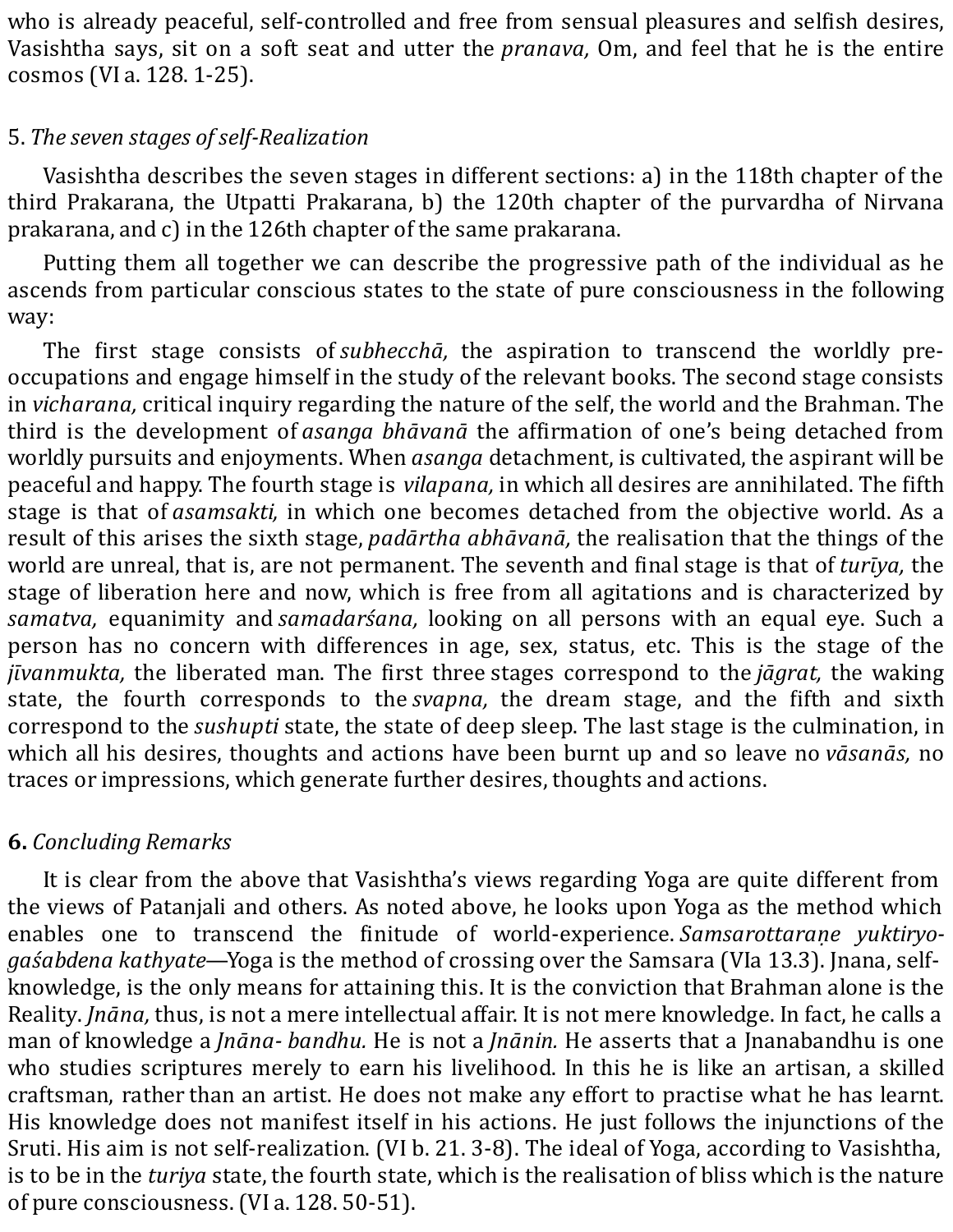As a result his emphasis is more on control of breath *prāṇāyāma,* control of the mind, *manovinigrahaḥ,* and the attainment of *jnāna* self-knowledge.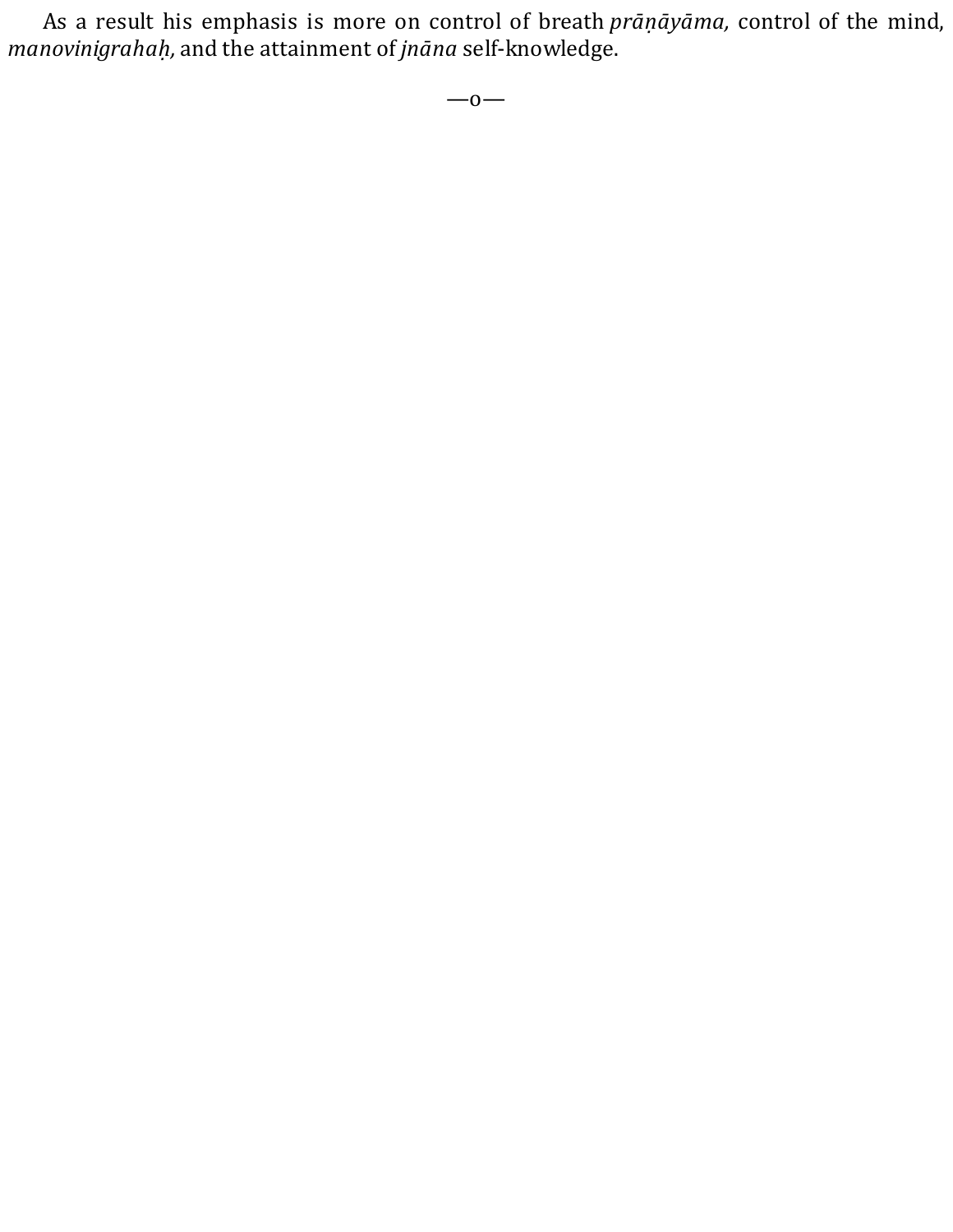## **THE PLACE OF MEDITATION IN ADVAITA VEDANTA**

#### **DR. T. M. P. MAHADEVAN**

<span id="page-34-0"></span>Vedānta is not only a teaching of truth but also a way of life. The Upanishads which constitute Vedanta teach not only about the Reality referred to as *Brahman* or *Atman,* but they also prescribe in detail the methods by which *Brahman* is to be realized, i.e., to be experienced as the sole Reality. According to the Upanishads as expounded by Sankara: "The Absolute Spirit is the non- dual Reality; the world of phenomena is an illusion; the so-called individual soul is the Absolute Itself, and no other." The world appears to be real because of ignorance which binds the soul to the recurring cycle of birth and death. Knowledge of the non- dual *Brahman-Atman* (the Self free of limitations) effects release of the soul from restrictions superimposed on it, by removing ignorance. Release is only another name for the eternal Self *(Brahman-Atman).*

Release which is the goal as taught in the Upanishads is not what-is-to-be accomplished. The expression that it is "attained" is but figurative and only from our limited standpoint of diversity. It is from this point of view that we say, knowledge must be "gained" etc. Actually knowledge is not acquired, for acquiring implies activity and anything caused by activity is by nature bound to be perishable.

It is true, however, that action may precede knowledge. For example one may act by turning the head towards the sun, but what is subsequently seen is not the result of an action but what is already there. In this sense, paths towards Release can be considered to consist of *karma,* disinterested service without expecting rewards, *bhakti,* devotion to a chosen Deity, and *jnana,* the way of inquiry. To follow the discipline of inquiry, which is the path of knowledge, certain qualifications are necessary. Sankara lays down these as the qualifications: Discrimination of the eternal from the non- eternal phenomena; nonattachment to the enjoyment of fruit (of endeavours) here or in a here-after; the possession in abundance of virtues such as calmness and equanimity, and the longing for release.

It is obvious that these qualifications of eligibility to follow the path of knowledge are difficult to obtain. What one should basically achieve is perfect mind-control. Mind-control is achieved through concentration and meditation. Meditation, it must be remembered, is a mental act and is different from knowledge. It is prescribed for those who are not yet ready for the path of knowledge. The benefit of meditation is that it arrests the current of the mind which courses its way to objects of sense, and causes it to concentrate on *Brahman.* Meditation on *Brahman* may be compared to a delusion which becomes fruitful. A delusion which yields a fruitful result is called *samvadibhrama. visamvadibhrama,* its opposite, is a delusion which does not lead to any fruitful consequence. Let us illustrate this by an example: The light of a lamp and the light of a gem may both be mistaken for a gem. Both are cases of delusion; but the person who mistakes the lamp light for a gem, approaches but gains nothing; while the one who mistakes the light of a gem for a gem itself, gets the gem. Meditation on *Brahman* is like the latter. There is meditation on *Brahman* with attributes (*saguna*) and there is also the meditation on *Brahman* without attributes (*nirguṇa). Brahman* as such is unconditioned, without attributes, without qualifications *(nirguna)*. It is the same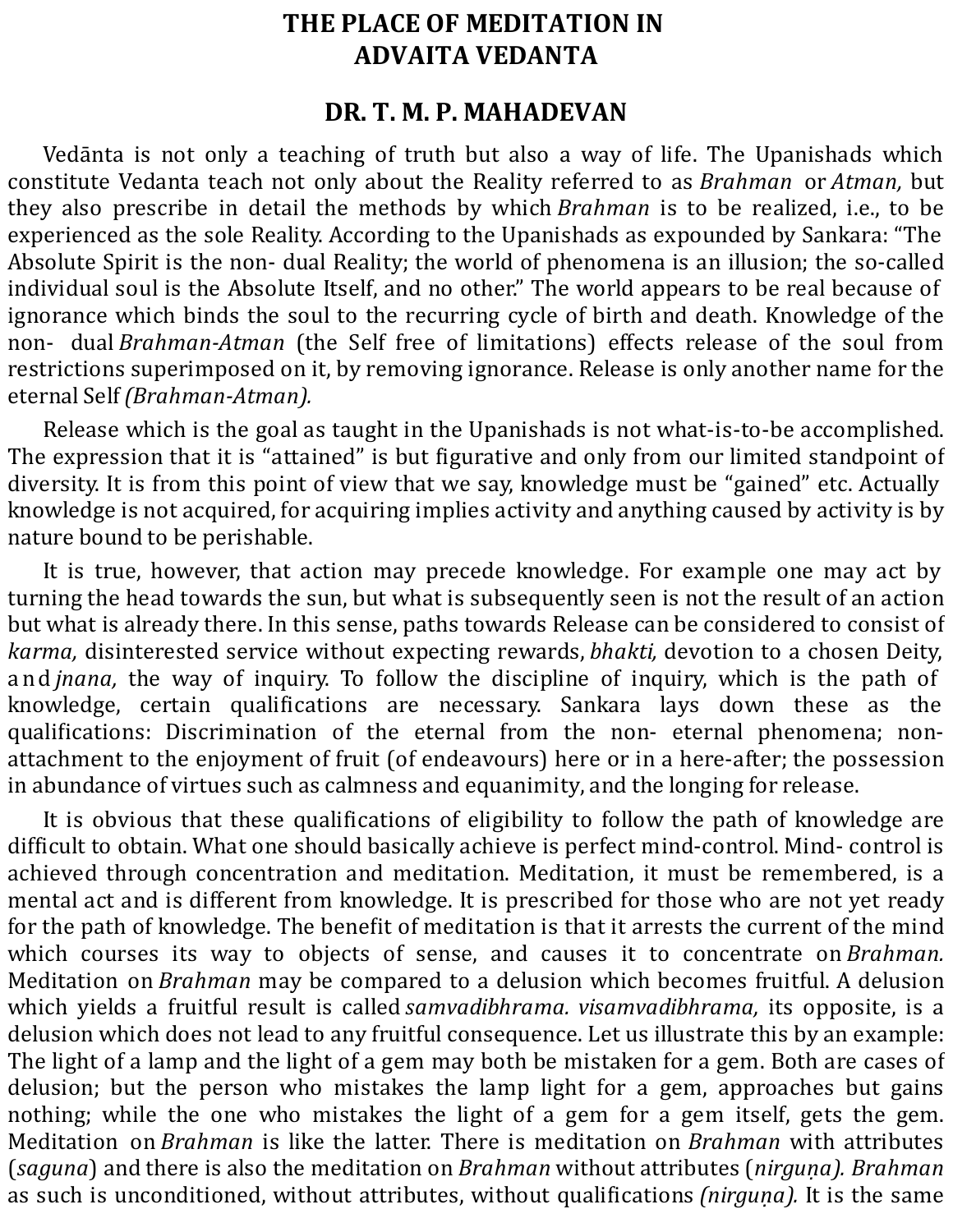Reality as endowed with attributes that is called God when viewed in relation to the empirical world and souls. *Brahman* is the same as *nirguṇa* (attributeless) and as *saguṇa* (with attributes). There are no two *Brahmans* as wrongly alleged by some critics. Even when God is referred to as the lower *(apara) Brahman,* what is meant is not that *Brahman* has become lower in status as God, but that God is *Brahman* looked at from the lower level of relative experience. These are two forms (*dvirupa*) of *Brahman* and not two *Brahmans; Brahman* as-It-is-in-Itself, and *Brahman* as-It-is-in-relation-to-the-world. The former is the unconditioned *Brahman,* the latter is *Brahman* as conditioned by nomenclature, configuration and change.

Superior to meditation on *Brahman* with attributes is meditation on *Brahman* without attributes. The criterion by which superiority of a particular method is determined is its relative proximity to *Brahman-*knowledge. Judged by this standard, meditation on the attribute less *Brahman* is superior to the remote methods like the performance of rites and formal worship. Just as a delusion that turns out to be fruitful becomes very much like knowledge at the time of yielding fruit, even so meditation on *Brahman* without attributes, when it matures, becomes like knowledge at the time of release.

Meditation on the attribute less *Brahman* usually takes the form of meditation on the sacred syllable *Om,* referred to as *praṇava* Gaudapada, the illustrious predecessor of Sankara, explains the method of meditating on the significance of *Om* in his verse, commentary on one of the Upanisads, the Mandukya-Upanisad. *Om* is the sound which is indicative of *Brahman.* It is inclusive of all sounds; and hence it is the support of the world of speech *(vāk-prapañca).* And of all that is denoted by sound, the ground is *Brahman.* So, for purposes of meditation the sound *Om* is made to stand for the Self or *Brahman.* Of all the symbols, the sound *Om* has come to be regarded as the most important and fruitful. The Kathopanishad says, "The word (or goal) which all the Vedas declare, that which penances proclaim, and desiring which people lead an austere life, that word (or goal) I tell thee in brief: It is *Om."* The Mundakopanishad compares the *praṇava* (the syllable Om) to the bow, the individual soul to the arrow, and *Brahman* to the target, and says that the target is to be unerringly hit. Thus is union with *Brahman* attained. The ϐifth question of the Prasnopanishad relates to the meditation on *Om* as a means to the Realization of the higher and the lower *Brahman,* i.e., the unconditioned *Brahman* and *Brahman* as conditioned. It is stated there that by means of *Omkāra* the wise one arrives at the Highest, which is quiescent and free from decay, death and fear.

The use of *Praṇava-dhyāna* or meditation on *Om* is, thus, well recognized in the Upanishads. In fact, the Mandukya starts by saying that its object is to expound the significance of *Omkāra*, and sketches the method of identifying the components of the sound *"Om"* with the aspects of the Self, and thereby realizing the truth of non-duality. There are four *mātrās* or morae of *Om* corresponding to the four phases of the Self. The four *mātrās* are a, u, m, and the fourth which is really *amātrā* or the mora-less part which is represented by the point (*bindu*) of the *anusvara.* The phases of the Self are *Viśva, Taijasa, Prājña* and the *Turῑya;* the first three stand for the Self in waking, dream and sleep respectively, and the fourth is the Self *per se.* The principle of the meditation on *Om* is to equate the *mātrās* with the phases. Gaudapada calls the knowledge or equation *mātrāsampratipatti, (i.e.,* knowing the *mātrās* to be identical with the phases) and *omkārasyapādaśovidyā* (knowledge of the morae of *Om* as the phases of the Self). Now, if two things are to be identified or compared there must be some similarity between them. Mandukya and, following it, the Karika, give reasons in each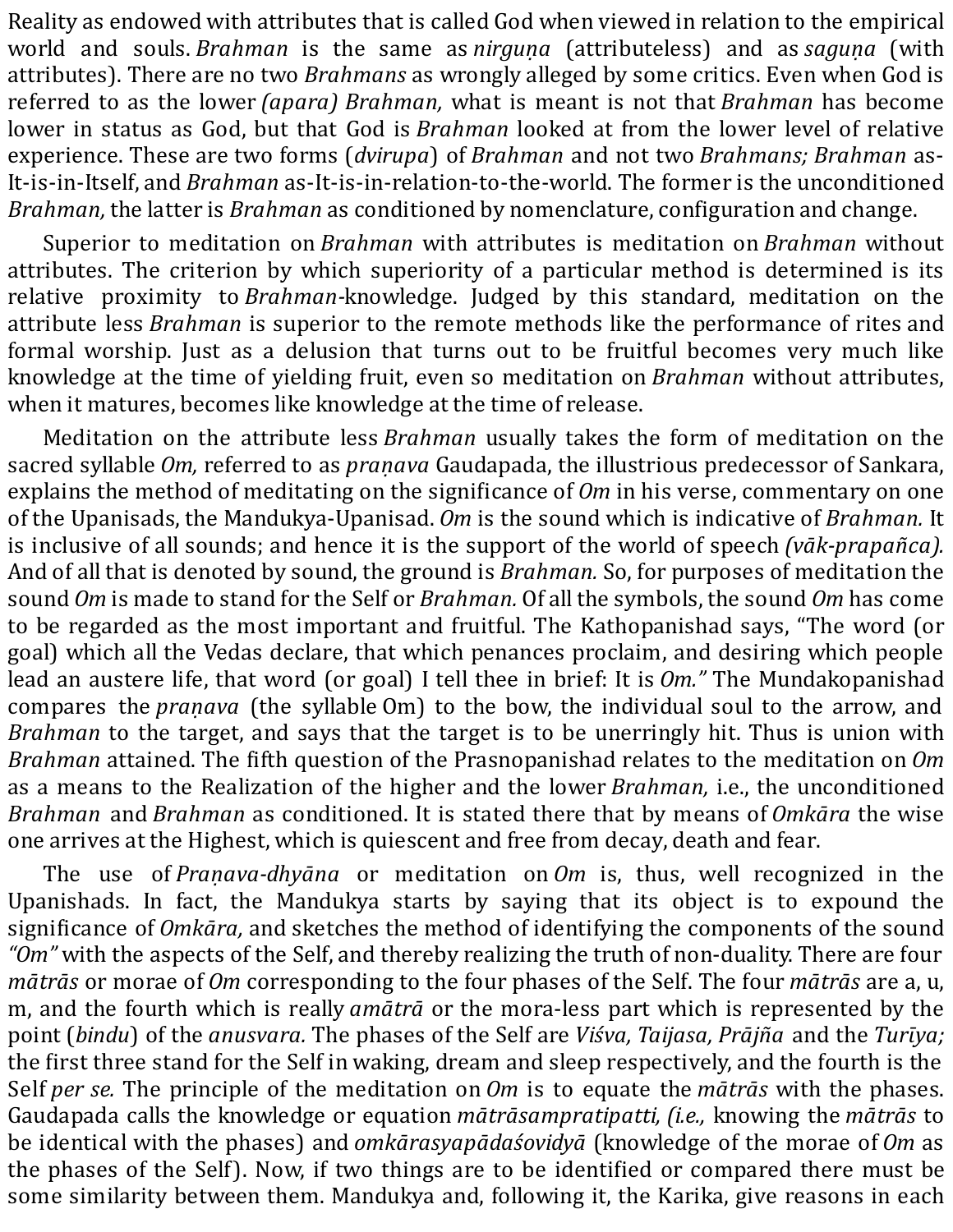case for the identification of the phases of the Self with the *mātrās*. And the reasons, it is advisable to remember, are intended only for helping concentration on the significance of *Om.*

The first of the *mātrās* is *a* and the first of the phases is *Viśva*. These two are to be regarded as identical because of the common quality of being the first *(ādi)* as well as that of pervading *(āpti).* Of the sound components of *Om, a* is the first; so also of the aspects of the Self, *Viśva* is the first. And just as *a* is pervasive of all speech, *Viśva* is pervasive of the universe. In the case of the second *mātrā u,* and the second phase of the Self, *Taijasa,* the common qualities are exaltation (*utkarṣa*) and intermediateness *(ubhayatva).* The exaltation of u is due to its being subsequent to *a.* Similarly *Taijasa* is exalted over *Viśva* because of its superior order. *U* is intermediate between *a* and *m*; and *Taijasa* is between *Viśva* and *Prājña.* The common features that constitute the basis for the identification of m and *Prājña* are being the measure*(miti* or *māna)* and the locus of mergence *(apiti* or *laya).* In repeating *Oṁ* again and again, *a* and *u* merge into and emerge from *m,* as it were. Here *ṁ* is said to be the measure of the other two *mātrās. Prājña* is the measure of *Viśva* and *Taijasa* because these two evolve out of it in creation and enter into it in dissolution; the worlds of waking and dream get resolved in sleep, and from sleep they emerge again. The second common quality is *laya* or disappearance; just as *a* and *u* end in *m, Viśva* and *Taijasa* disappear in *Prājña.* It will be clear that the letters *a, u* and *m* are employed in this meditation as mnemonics. Each letter stands for the first letter of the words signifying certain features of the Self in its manifestation as *Viśva, Taijasa* and *Prājña.* The second quality of *Prājña* is the only exception. Thus *a* stands for *ādi* and *āpti; u* for *utkarṣa* and *ubhayatva;* and *m* for *miti* or *māna.*

The fourth *mātrā* is, as we said already, *amātrā.* It is the silence into which the sound *Om* culminates. It is the *Om* without the distinction of parts. It has not even a name, and therefore it does not come under the purview of empirical usage. It is the *Turiya,* Self or Pure Consciousness which transcends the distinctions involved in the forms of *Viśva* and *Taijasa,* and the seed of plurality implicit in *Prājña.*

The Mandukya-upanishad eulogizes the meditation on the identity of the *mātrās* and the phases of the Self by specifying the fruit which each stage in the meditation yields. He who knows Vaisavnara, *(i.e., Viśva)* as *a*, says the Upanishad, obtains all desires and becomes first among the great. He who knows the identity of *Taijasa* with *u* exalts or increases the continuity of knowledge and becomes equal or of the same attitude towards all and in his family none who does not know *Brahman* is born. He who knows the one-ness of *Prājña* and *m* measures the whole world,*(i.e.*, knows its true nature) and becomes the place of its mergence, *(i.e.,* he becomes the Self which is the cause of the universe). He who knows the mora-less *Oṁkāra* in its fullness as signifying the *Turiya* realizes the Self and does not return to empirical life.

Meditation or *upāsanā* is defined thus by Sankara: the process of taking hold of some stay or *ālambana*, established as such in the sacred texts, and directing a continuous flow of even modes of the mind towards it, without the intervention of any other cognition contrary to it, i s *upāśanā.* There must be some point of attention for concentration. This is the *ālambana* (support). It is of service in steadying the thought-current and making it flow in one direction. The *pratikas* or images are useful in this way. The centrifugal tendency of the mind is arrested, and it becomes unflickering and one pointed like the flame of a lamp kept in a still place. The images which are wrongly called idols have a place in spiritual discipline because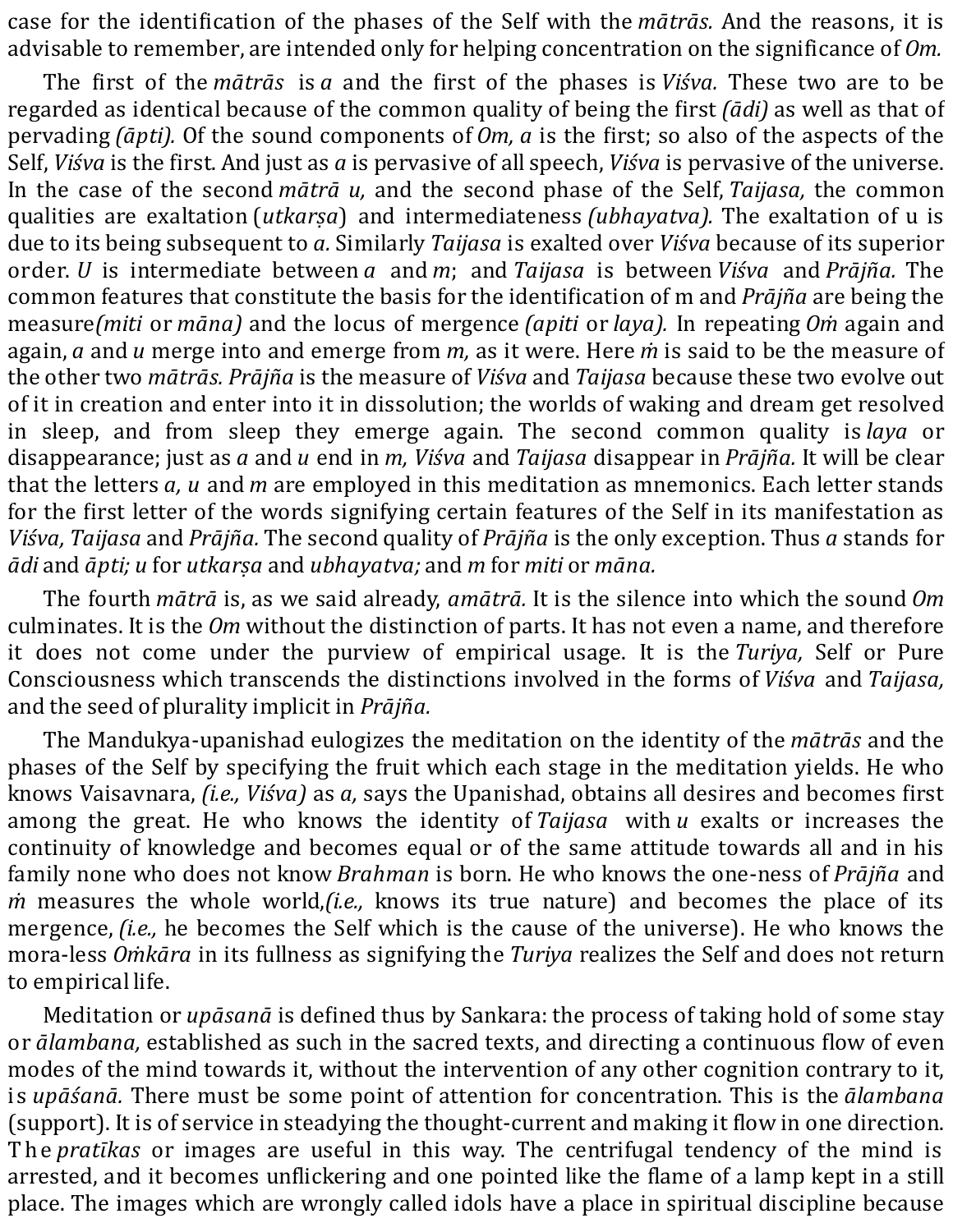they help to direct the mind of The aspirant Godward.

That *Praṇava* or *Omkāra* has the pride of place among the symbols of the invisible Spirit, we have already stated. Its significance and the method of meditation thereon have also been explained. Gaudapada concludes his exposition of *Praṇava-yoga* by praising it and those who practise it. "The mind should be yoked to *Praṇava,* for *Praṇava* is *Brahman* in which there is no fear. For him who is ever identified with *Pranava* there is no fear anywhere. *Pranava* is the lower *Brahman;* it is the higher also. It has no cause; there is nothing besides it, nothing outside it. Nor is there anything that follows from it. *Praṇava* is immutable. It is the beginning, the middle and the end of all. He who knows *Praṇava* thus attains the Self. *Om* is to be known as the Lord present in the heart of all. Having understood the all- pervading *Om,* the wise one does not grieve about anything. *Omkāra* is without measure *(amātrā),* and is without limits *(ananta-mātrā);* It is That in which all duality ceases, It is bliss. He who knows this is a saint, and no other."

—o—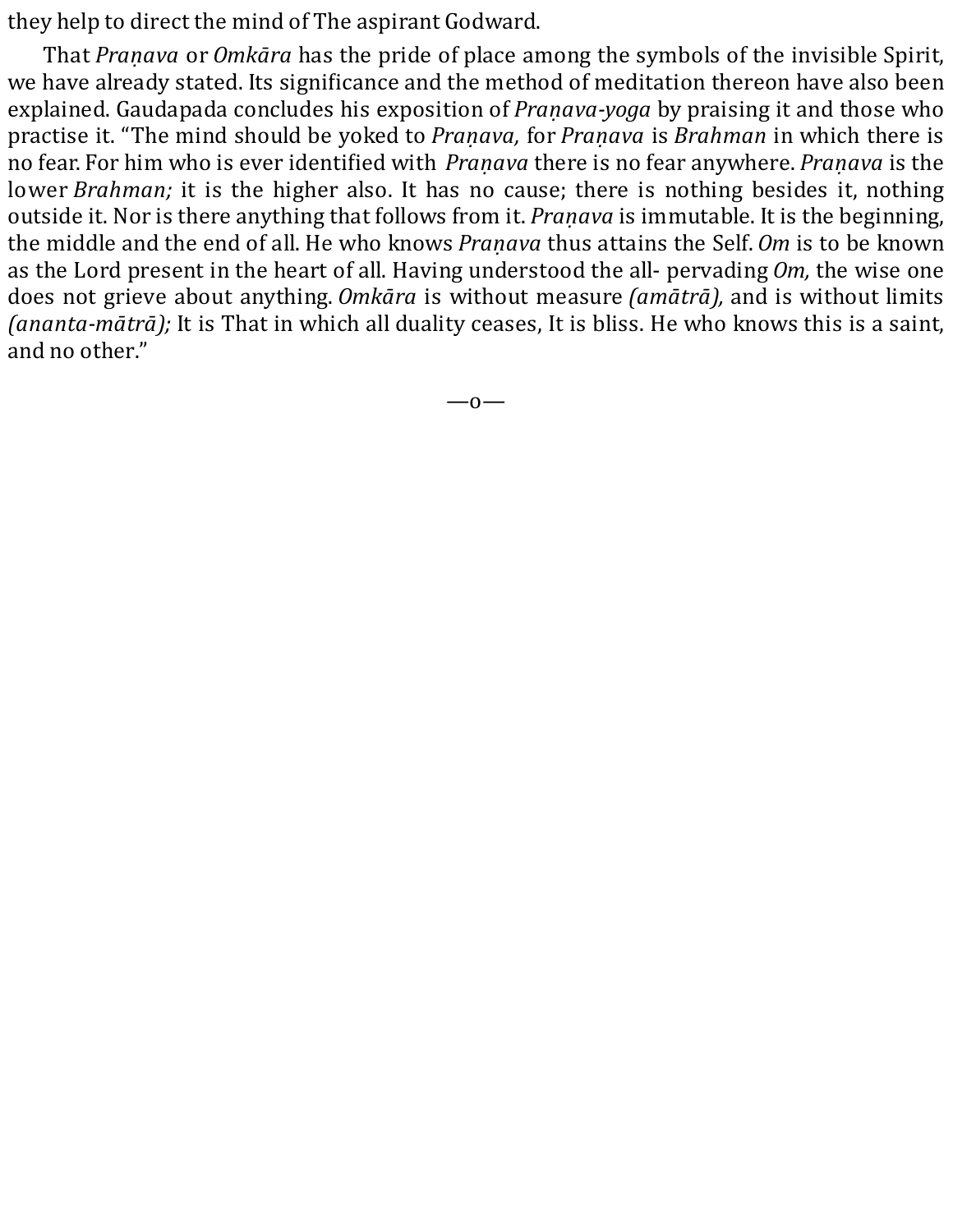# **MEDITATION ACCORDING TO ASHTANGA-YOGA**

### *by*

# **SWAMI VIJNANANDA**

Man is ever in search of peace and happiness; but real and perennial peace and bliss are to be found in one's self alone and not in the sensate objects of pleasure. Our self is of the nature of pure being, consciousness and bliss. It is our essential nature; but the self is enveloped by ignorance, by the sheaths of body and mind, by our worldly passions, desires and activities. One has to practise yoga in order to pierce through these psychic strata and reach one's self. Absolute control and sublimation of mental states is the only way to become aware of the self. This control and, sublimation are brought about by Abhyasa, Vairagya and meditation.

Abhyasa means continued effort to steady the mind and Vairagya or non-attachment means self-mastery obtained by giving up all desires. Non-attachment brings about tranquillity of mind. With a tranquil mind, concentration and meditation become easy. Meditation with a concentrated mind illumines the self. Meditation is an integral part of spiritual life. It is a direct means to spiritual enlightenment. When a man takes to meditation, he takes the path that leads directly to deliverance.

Meditation is an important limb of Ashtanga-yoga. Ashtanga-yoga is not a science of enquiry (pariksha-sastra); but is a science of instruction (upadesa-sastra). So, it is more practical than speculative in its intent and content. It is not based on mere theory or hypothesis; but on facts that have been tested and proved. Ashtanga-yoga is a practical mode of discipline in which the self achieves independence and liberation. It is not concerned with problems of philosophy. Neither is it burdened with logical intricacies. Its only interest lies in helping man to free himself from ignorance, from bondage of body and mind, from the stress and strain of life and to achieve peace and happiness.

The key-word in Ashtanga-yoga is the term yoga. Though the word 'yoga' may mean several things, it specially and specifically means meditation in Ashtanga-yoga. Through meditation the self or the soul becomes liberated from the shackles of the mechanism of the body and mind. Mind is less binding than the gross body. Like the body it is also a form of matter. The goal of yoga is to completely extricate the spirit from every vestige of matter, be it body or mind.

Man in his essential nature is not the complex of body and mind. He is a spirit inhabiting a body. He has forgotten his spiritual nature. Due to ignorance, he identifies himself with the body and mind. As a result, he feels miserable and wretched. He is suffering from conflicts and is not at peace either with himself or with the world. By means of meditation man realises his true nature and remains in it. His ties with the body and mind become severed and he attains to serene peace and unalloyed bliss.

There are five obstacles to yoga. They are ignorance (avidya), self-consciousness (asmita), attachment (raga), aversion (dvesha) and desire to cling to life (abhinivesa). To consider what is non-eternal as eternal, what is impure as pure, what is painful as pleasant, etc., is ignorance. Ignorance is the basic obstacle from which all the other obstacles stem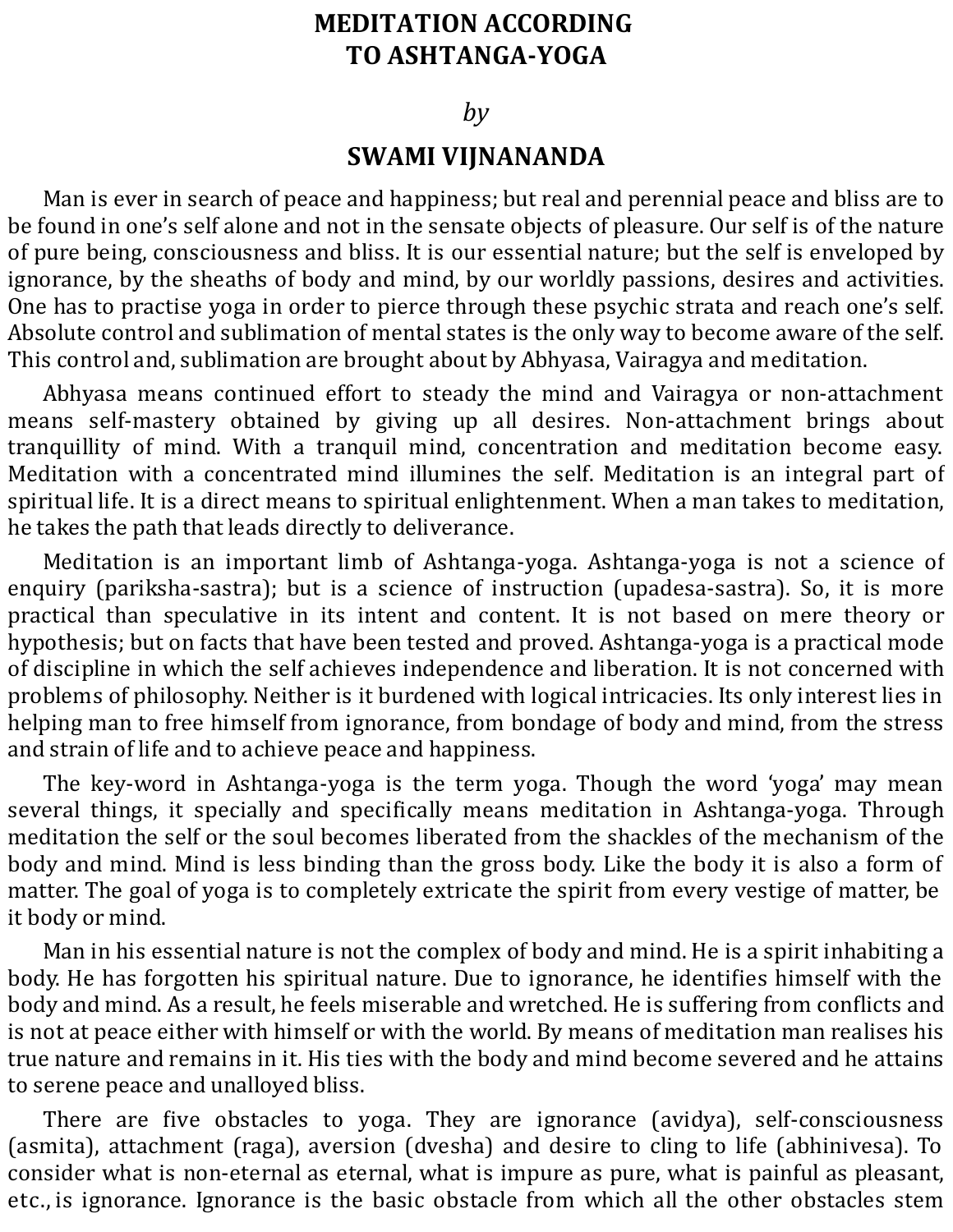forth. Erroneous identification of the self with the body and mind is self-consciousness. Attachment means that which makes a man dwell upon what is pleasurable and aversion means that which makes a man dwell on what is painful. The instinctive desire to cling to life and dread of death constitute what is called abhinivesa.

Since the self is enveloped by the sheaths of body and mind, impurities pertaining to them are to be eliminated before one can have a vision of the self. Patanjali prescribes Ashtangayoga, *i.e.*, yoga consisting of eight limbs for the purification of the mechanism of the body and mind and for gaining a direct vision of the self. The eight limbs are yama, niyama, asana, pranayama, pratyahara, dharana, dhyana and samadhi. The first five are the external limbs while the latter three are internal.

The first two, yama and niyama are meant to chasten and direct our will in the right direction. Cultivation of these two is very necessary for higher life-because they together constitute the moral foundation upon which the whole of spiritual sadhana is based. Without these two, no spiritual sadhana becomes effective.

Yama comprises five virtues; ahimsa, satya, asteya, brahmacharya and aparigraha. Ahimsa means abstaining from harming others in any way at any time. It virtually means renunciation of hatred towards all beings. A spiritual sadhaka should not injure any being either by word, deed or thought. This becomes possible by the cultivation of (a) maitri or friendliness towards those who are happy (b) karuna or compassion towards those who are unhappy, (c) delight in the company of the virtuous people and (d) indifference towards the wicked.

Satya means speech and mind corresponding to the reality of things. It should be cultivated for the good and happiness of all and not for hurting the feelings of anybody. Satya ceases to be so if anybody is hurt by it. An aspirant should not indulge in falsehood or unnecessary talk.

Asteya means abstaining from appropriating things not sanctioned by the sastras or belonging to others. Brahmacharya is sex-purity in thought, word and deed. It is the most essential virtue in spiritual life. Aparigraha consists in non-acquisition of things. An aspirant has to possess only as much as is necessary to keep his body and mind in a fit condition to carry on spiritual practice without being hindered by hunger or disease.

These categorical imperatives are to be observed under all circumstances irrespective of time, place and exigency.

Next come the disciplines collectively called niyamas. They are saucha, santosha, tapas, svadhyaya and Iswarapranidhana.

Saucha means physical cleanliness and mental purity. Regular bath keeps the body clean and remembrance of God makes the mind pure. Santosha or contentment consists in being satisfied and happy with what one gets by due exertion and in not coveting more. Tapas or austerity does not consist in unnecessarily violating one's body or mind. It consists more in bearing the pairs of opposites like heat and cold, pain and pleasure, etc., with equanimity than in self-infliction. Svadhyaya consists in the study of scriptures that are conducive to one's liberation. Iswarapranidhana or devotion to God consists in offering oneself and one's actions to the Supreme Teacher.

Now we come to the next limb of yoga called asana or posture. An easy and steady posture which will enable the sadhaka to practise meditation without feeling any mental strain or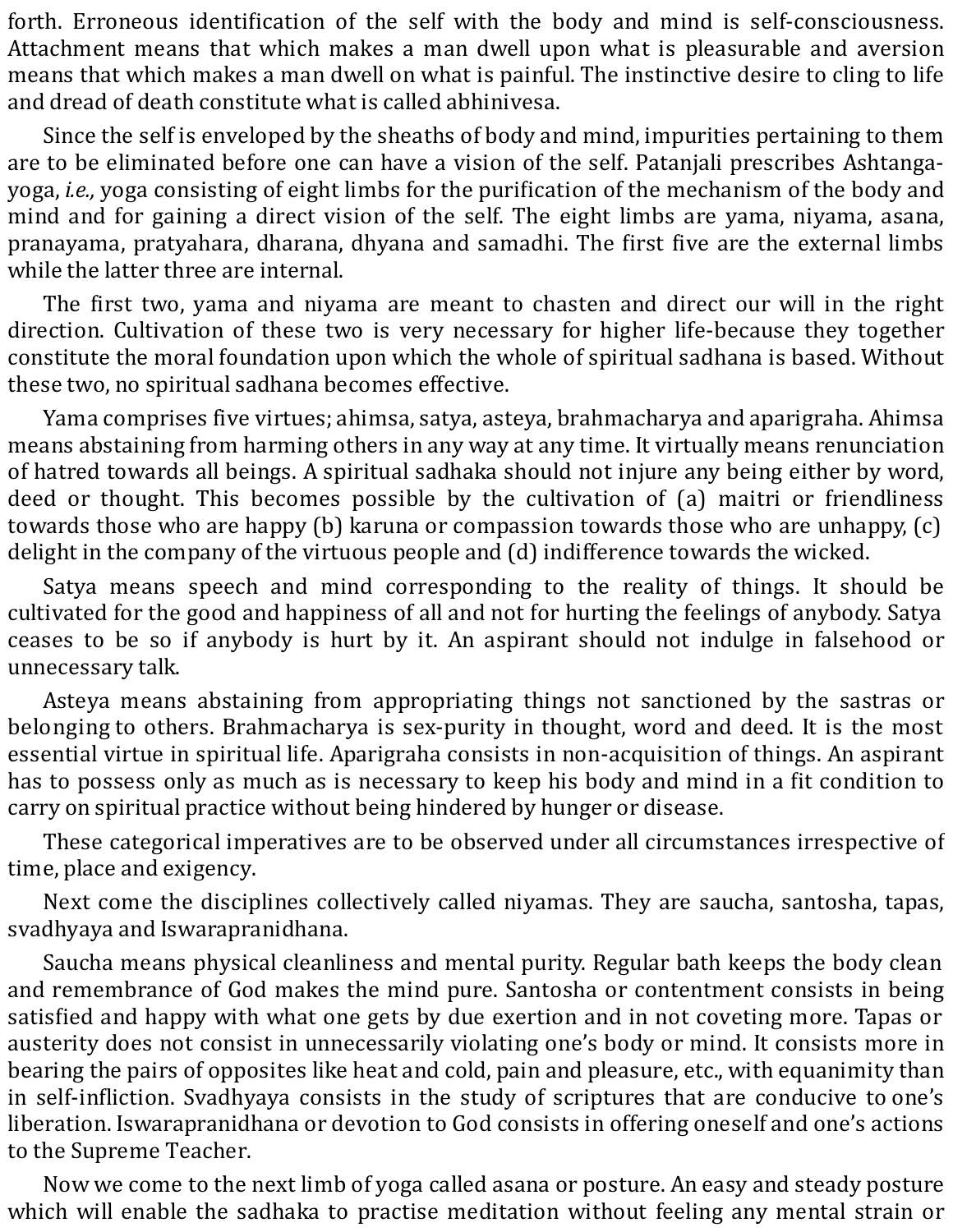physical discomfort and at the same time which will not lull the mind to sleep is to be adopted. A steady posture with limbs of the body remaining restful is *sine qua non* for meditation. If the posture is unsteady and limbs are restless, the mind and the senses also become restless and unmanageable. It is a matter of common experience that concentration and contemplation become easy and smooth when sitting in a steady and easy posture. Asana is an aid to mental equilibrium and poise. When asana is perfected fickleness of mind ceases. That asana which is steady and pleasant is considered to be the most suitable.

Then comes pranayama, the control of breath. Pranayama helps in restraining and regulating breath. Breathing and mind are closely connected. Whenever the mind is disturbed, the breathing becomes irregular. Rhythmic breathing calms down the mind. Prana on the physical plane appears as breathing which on the subtle plane is connected with the functioning of mind. By controlling prana on the physical plane the waves of the mind are controlled. This is pranayama. It is said in the Patañjali yoga-sastra that pranayama destroys the ignorance caused by our past karma. It must be noted that though pranayama is an integral limb of yoga, it is, according to Patañjali, a psycho-somatic means for a spiritual end. When pranayama is practised under the supervision of a competent teacher, it conduces to good health; but when practised haphazardly and unscientifically, it is very likely to produce mental and physical disorders. So, one has to practise it with great care.

The next step in Ashtanga-yoga is pratya- hara, *i.e.,* withdrawing the sense-organs from sense-objects with the help of the mind. The sense-organs obey and follow the mind. If the mind is self-controlled, it can easily control the sense-organs and withdraw them from the sense-objects.

Now we come to dharana. It consists in fixing the mind on an object. The object may be internal like a lotus imagined in the heart or may be external like the flame of a lamp. The mind is accustomed to wander about; so, it is not easy to fix the mind on an object internal or external. Repeatedly, the mind strays away from the object. But by repeated practice and perseverance and by cultivation of detachment, the mind can be made to stick to an object.

Dharana matures into dhyana or meditation. Meditation consists in an unbroken flow of thought towards the object of concentration. In meditation, the mind remains fixed for a while on the object of concentration. It is like pouring of oil from one vessel to another in a steady uninterrupted flow. In the process of meditation a succession of similar thoughts flow in the mind without any contrary or dissimilar thoughts interfering in the middle.

When meditation becomes continuous and constant, mind takes the form of the object of meditation itself. This state is called samadhi. This is the culminating stage of Ashtanga-yoga. In this state the self becomes liberated from its conditioned existence. This samadhi is called samprajnata samadhi because there is consciousness of object in this samadhi. There is another samadhi called asamprajnata samadhi or objectless samadhi. In this there is no consciousness of object; but it is not void because there is pure consciousness in it. This state is also known as nirvikalpa samadhi. In this state, a yogi remains in his real nature. It is a state of supreme peace and bliss.

The object or chosen ideal of meditation could be impersonal or could be personal *i.e.,* a person invested with holiness and divinity. Meditation on the impersonal is rather difficult. The mind cannot operate except through name and form. Any symbol of God or form of God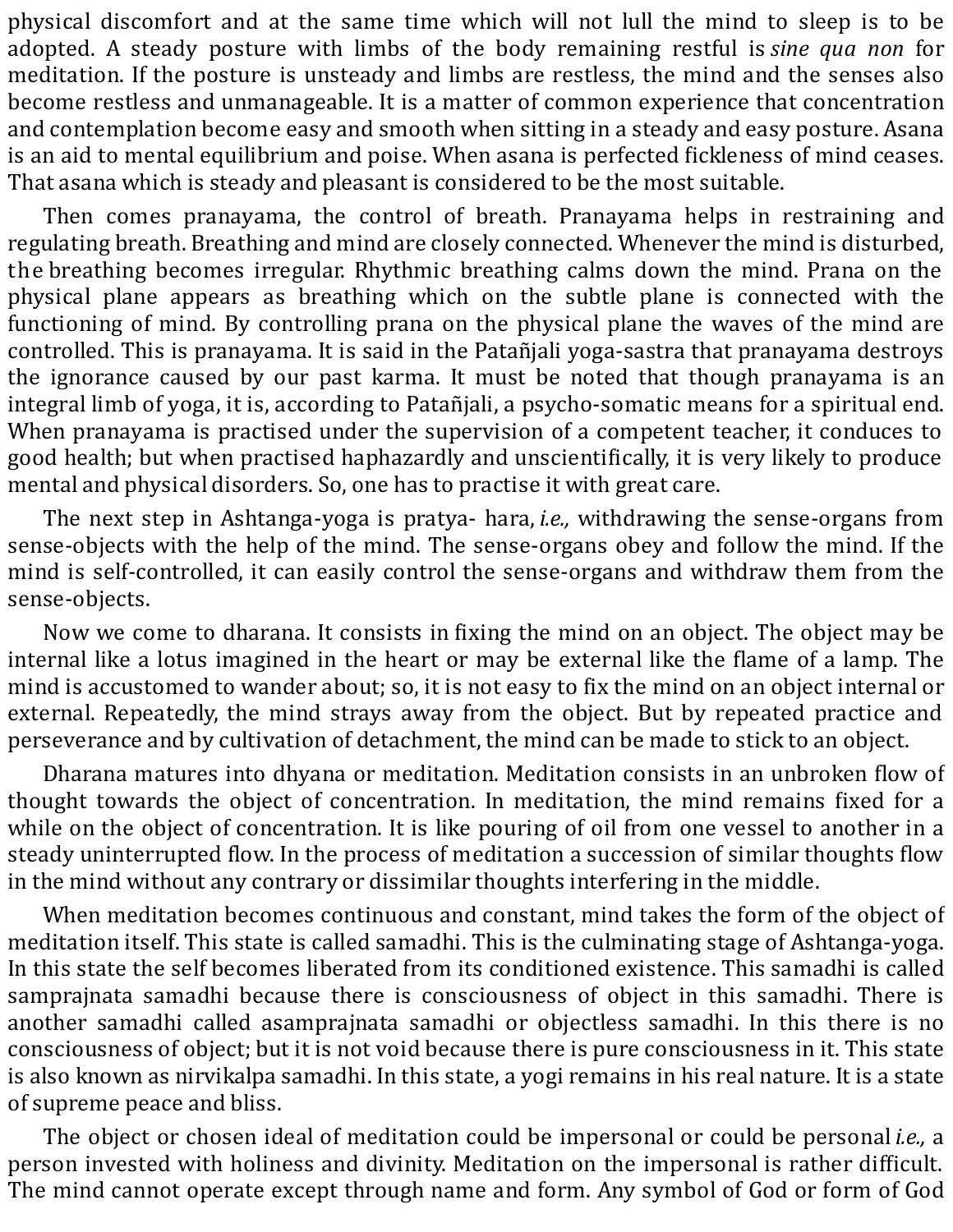which appeals to the heart of the sadhaka would be the ideal object for meditation. The object or chosen ideal may be imagined to be seated in the lotus of the heart.

There are many impediments to meditation like physical ailments, mental lassitude, doubt as to the utility of meditation, sense-attractions, non-attainment of concentration, etc. These must be warded off. Moderation in food, sleep, activity, wakefulness, etc., is also essential. Exciting foods should be eschewed.

A simple and sure faith in God and a total dependence on His grace help in making meditation and spiritual life easy and smooth. Meditation becomes all the more smooth and joyous when there is love for God.

Meditation serves two purposes. By means of meditation the sadhaka devotes himself to his chosen ideal; secondly, by means of meditation the sadhaka becomes able to penetrate to the core of the Reality. As many people seem to think, meditation is not a process of discursive reasoning. It is a means of concentration by which the sadhaka seeks to elevate his consciousness. By means of regular practice of meditation, the sadhaka becomes able to gain more and more concentration and to approximate more and more closely to the ideal of perfection. If the meditation is well established in the sadhaka, it ceases to be mere meditation. It acquires the character of perception. The object or the chosen ideal of meditation becomes the object of perception. This state, called samadhi, liberates the soul from the meshes of the body and the mind. It is a state of infinite joy and supreme peace that passeth understanding.

There is no need even for those who have no faith in dogmatic religion to despair of the conflicts and complexities of their life. They need not feel that their lives are in vain and devoid of any meaning. Yoga and meditation help men to solve their problems of life and to make their lives meaningful, purposeful and peaceful. Meditation is a real science and so it is universal. Anybody, whether believing in God or not, whether of the orient or of the Occident, can study it and practise it.

Integration of personality is the panacea for all of our ills of life. Meditation helps to bring about this integration of personality. It is well known that man has the three faculties of thought, will and feeling. When these are at variance with each other we feel disturbed in mind and suffer from conflicts. But when thought, will and feeling act in unison, we feel at peace with ourselves. So, thought, will and feeling are to be co-ordinated with each other and made to work in a spirit of harmony if we are to feel at ease and happy. Aberrations of thought, will and feeling are responsible for the lack of harmony and for the consequent disintegration of personality. So, these aberrations are to be consciously rectified and the whole mind should be harmoniously unified if integration of personality is to take place. Meditation helps us to correct the wayward vagaries and aberrations of thought, will and feeling and to purify, to unify and to harmonise our mind and thus to bring about integration by directing our thought, will and feeling towards our chosen ideal of meditation. Also, meditation gives a higher orientation to our thought, will and feeling; and exalts them.

Meditation is a manifold blessing. Man suffers from so many fears and frustrations. Swami Vivekananda says that ignorance of our spiritual nature, Atman, is the root cause of all our fears and frustrations. Ignorance creates a feeling of inherent weakness in man. Atman is the embodiment of strength. So, the best way of getting rid of our fears and frustrations is to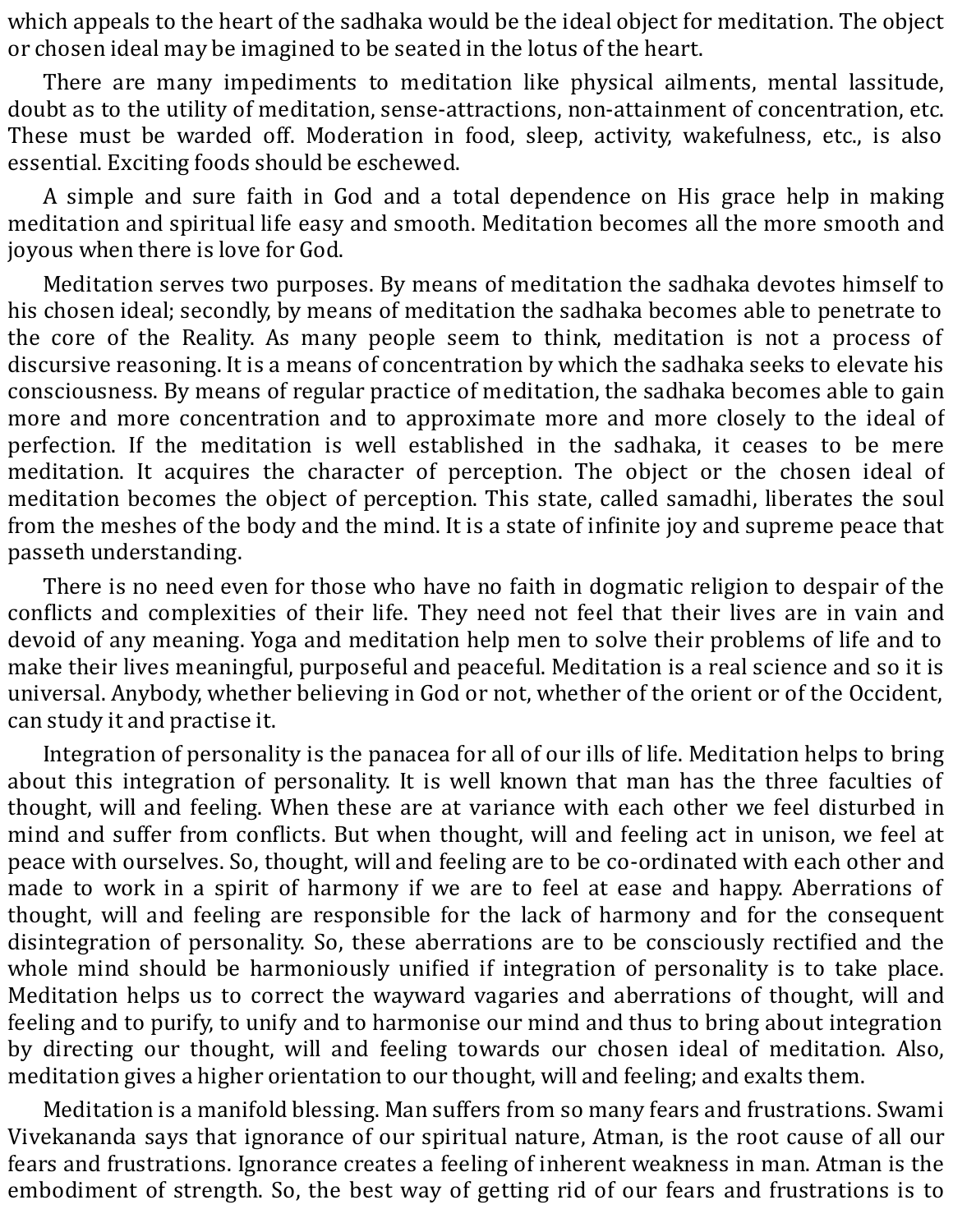know and feel our spiritual nature, the Atman. The purpose of yoga and meditation is to help us to discover and realise our true nature, the Atman and thus to rid ourselves of all our fears and frustrations.

 $-0-$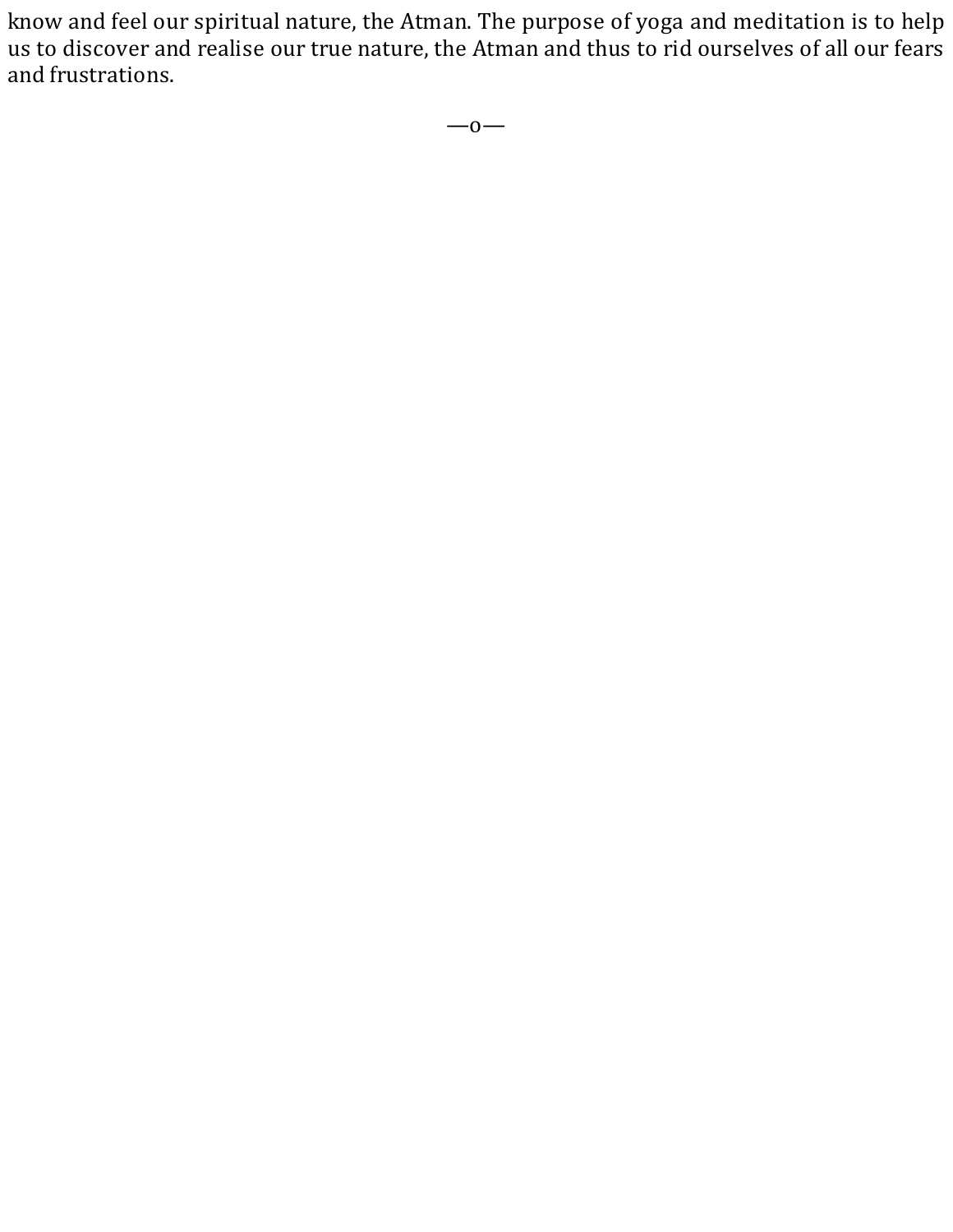## **MEDITATION IN CHRISTIANITY**

## **SWAMI NITYABODHANANDA**

The Hindu and Jewish-Christian traditions grew up on different soils and in different spiritual climates. Nevertheless, common points like union with the God-head or God in the impersonal and personal aspects as the goal of human destiny and ways to the goal such as meditation and prayed make our study of absorbing interest.

The term 'meditation' is used a few times in the Psalms of the old Testament.

"How much I love Thy Law

It is the object of my meditation."

(Psalm 119, 97)

"O Eternal, I meditate on your works."

(Psalm 143, 5)

Invoking the *name* of the Eternal is also mentioned in the old Testament: "He (the Eternal) is always close to us whenever we invoke His name."

(Deuteronomy II. 4, 7.)

In the New Testament the terms prayer, worship and contemplation bring together the various shades of meaning that Yoga- Vedanta gives to the term meditation. And when we say this, meditation should be understood both as act and attitude.

In St. John IV. 22, Jesus says, "God is Spirit; they that worship Him must worship Him as Spirit."

When the spirit is mentioned for the second time, it denotes the attitude of the worshipper. Only when the worshipper spiritualises himself, can God be worshipped as Spirit which reminds the Hindu of the Hindu dictum "*devo bhūtvā devam yajet*" To worship God one should become God, as pure as God. The various purifications or *śuddhis* are implied.

Prayer figures greatly as effective means to union with God with the early pillars of Christianity like St. Augustine. But more systematic meditation-material comes to us with mystics like St. John of the Cross and St. Theresa of Avila. St. John of the Cross speaks of the four 'Nights' as four purifications necessary for the final mystical union and also of the ten steps of the Ladder of Perfection. This we shall consider later on. Then comes the Philokalia tradition with detailed instructions of prayer-meditation on the heart, so that the heart absorbs the Lord and the Lord the heart. With these preliminary remarks we can proceed further.

## **Jesus and prayer-meditation**

Luke XI, suggests that there was evidence in Jesus's praying of an unusual closeness to God. Jesus prayed alone and sometimes prayed the whole night. 'Alone' may mean in solitude as is evidenced in the instructions Jesus gave: "When you pray, enter into thy closet and when thou hast shut thy door, pray to thy Father which is in secret, and the Father which seeth in secret, shall reward thee openly.'' (Matthew VI-6). The insistence on 'secret' may be understood as the secret depth of the heart where one has to retire and into which depth God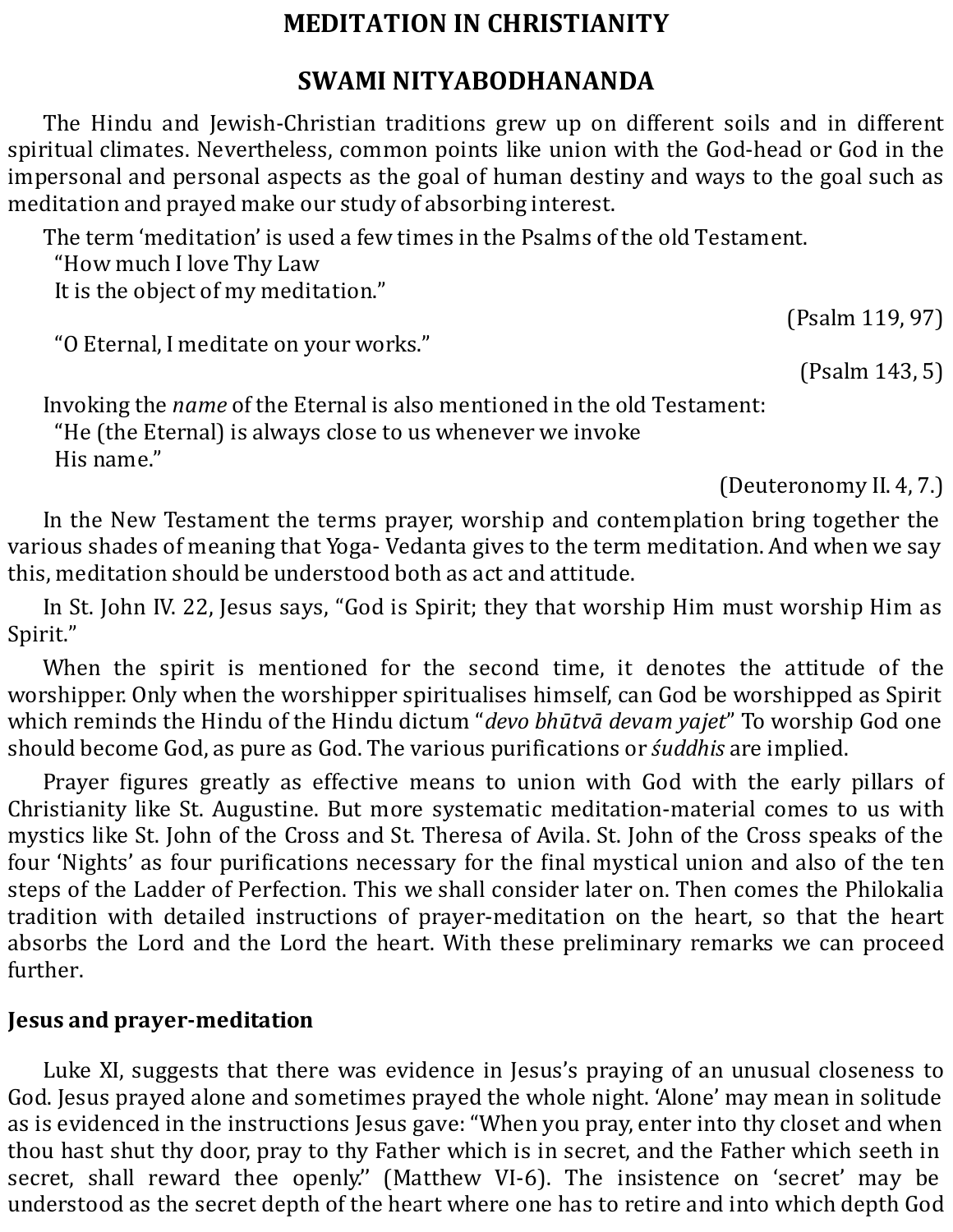sees.

In the Lord's prayer, which Jesus bequeathed to humanity, there is the power of realizing the Kingdom in the present moment of prayer as also of the daily spiritual sustenance, faith hope and love, symbolized by the daily bread.

## **Testimony of the Disciples**

John I.14 says ''We contemplated his (Jesus's) glory, full of Grace, and Truth." This contemplation-meditation should be understood as an echo of the contemplation to which Jesus himself refers when he says: "God is spirit and those who want to contemplate Him in truth should do so in spirit."

The result of this contemplation or communion with him is the acquisition of Light. In his first epistle John says: "If we say that we have communion with Him and walk in darkness, we lie. But if we walk in the light as He is in the Light, we have communion with Him and one with another......"

(1 John, 6, 7).

## **St. Francis of Assisi (1182-1226)**

St. Francis of Assisi, the tallest tower of mediaeval Christian mysticism has left behind a great treasure of his prayers and meditations. What he speaks of his vision of two lights a few days before receiving the stigmata, may help in our meditation too. To his close associate Brother Leon he says:

"During that prayer two lights were shown to me: one in which I recognized God; and the other in which I recognized myself. And when I asked God who I was in comparison with Him, I plunged deep in contemplation where I felt the infinite depth of God's bounty as also the sad abyss of my spiritual misery."

So long as St. Francis saw the two 'lights', peace did not descend into him. When the light in which he saw himself as creature disappeared and became one with the Divine light the night before he received the stigmata, then only complete union with Christ became a living reality.

The prayer he has transmitted to us is absolutely inspiring at all moments:

"O Lord make me an instrument of your Peace:

so that

Where there is hatred, I can bring love Where there is offence, I can bring pardon Where there is discord, I bring union Where there is error, I bring truth Where there is doubt, I bring faith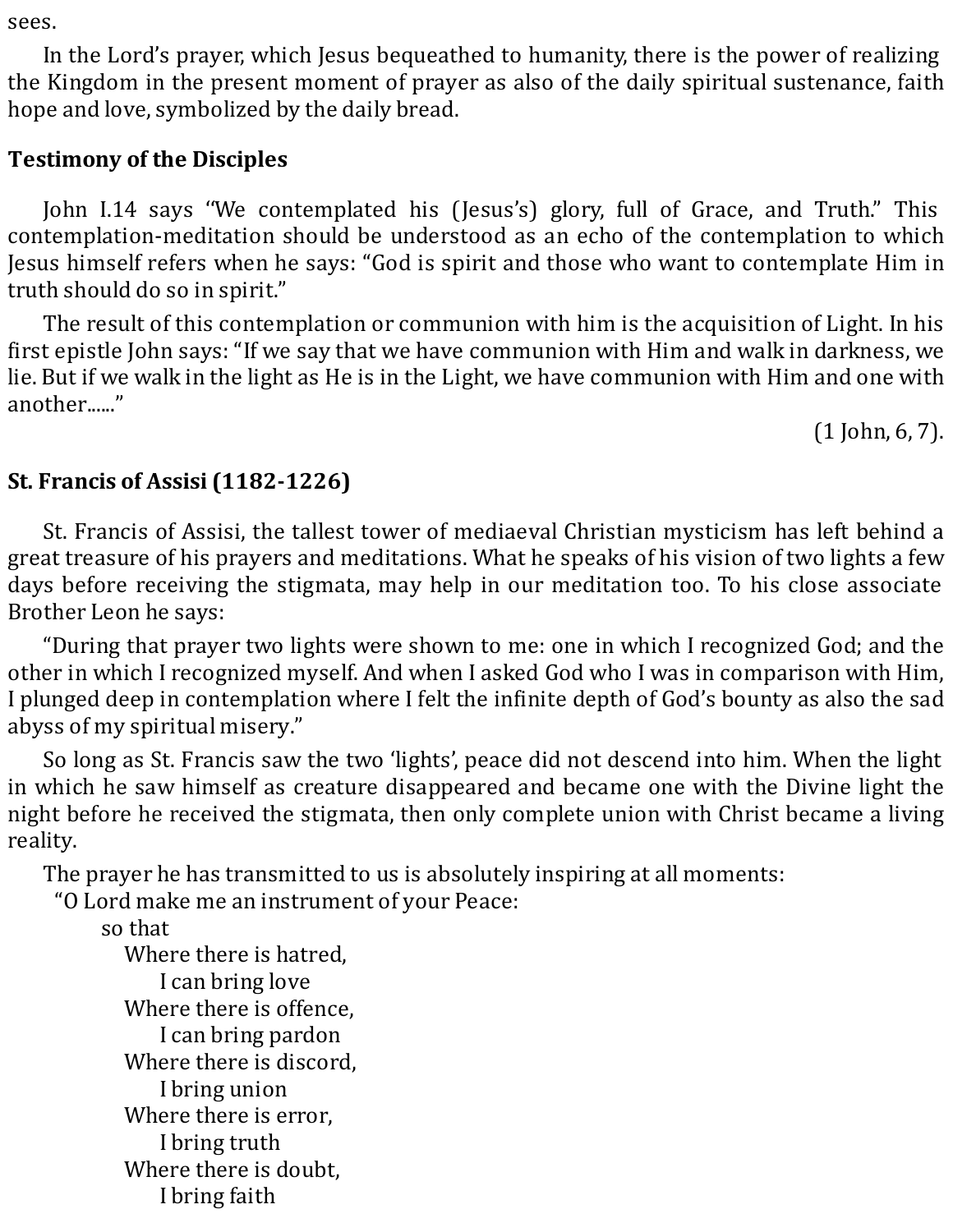Where there is despair, I bring hope Where there is darkness, I bring light Where there is sorrow, I bring joy.

### **Meister Eckhart**(early 14th Century)

Meister Eckhart, called a scholastic mystique rather than a mystical scholastic, offered us very Advaitic meditations. For him the experience of 'purely existing' that we have in selfidentity is the highest where Pure Being and experience of God mix and mingle. "In that unconditioned Being which is above God I was myself and what I am now, I knew myself. Therefore I am my first cause and in it all things were born. I am at the same time my eternal being and temporal being. It is to realize this immortal birth that I am born. I shall never die, I am the cause of all things." All this reminds us of the *'Aham Brahmāsmi'* (I am Brahman) of the Upanishads.

### **Meditations of St. John of the Cross**

St. John of the Cross (1542-1591) was pre-eminently a Bhakti-yogin. His Ishtam was Jesus Christ and his relationship with the Ishtam was that of *mādhyurya,* that of the Gopis with Sri Krishna; St. John was the bride thirsting for union with his beloved Christ.

He practised and taught four stages of purification to come to that union, stages which he called in a special sense 'Nights'. When the lights that guide human understanding and love are extinguished, God's light enters into man. This is a blinding light and a blinding day. But what is night for the unregenerate man is day for the regenerate.

The first meditation is on the purification of the senses by withdrawal from their objects and by a godward turn given to them. "The appetite is the mouth of the will' and when the appetite of the senses is nourished by Sattvic food, then the will becomes Sattvic and pure and by a pure will constant remembrance of God is easily acquired.

This meditation of St. John compares well with the *pratyāhāra* which is the fifth step in the ladder of Patanjali's eight-step yoga. The withdrawal of the organs from their objects by the conviction that all forms are in the mind, is *Pratyāhāra.*

The second Sanjuaniste meditation is on the purification of understanding through faith. Clarifying the notion the mystic doctor says: 'In this stage the soul remains for long hours lost in oblivion, beyond time and united with celestial intelligence. The soul feels the savour of love without knowing what it loves in particular, a general amorous knowledge. God at this stage plunges us in obscure faith. Faith at this stage cannot be analyzed or known by our superior intelligence, not even by the faculty that distinguishes between being and non-being. From henceforth faith becomes the light and guide of our soul. St. John says that at this stage the soul acquires the resemblance of God *(sādharmya).*

The third meditation is on the purification of memory by hope, the hope of salvation. We are all so deeply attached to our personal memories and this attachment shuts off the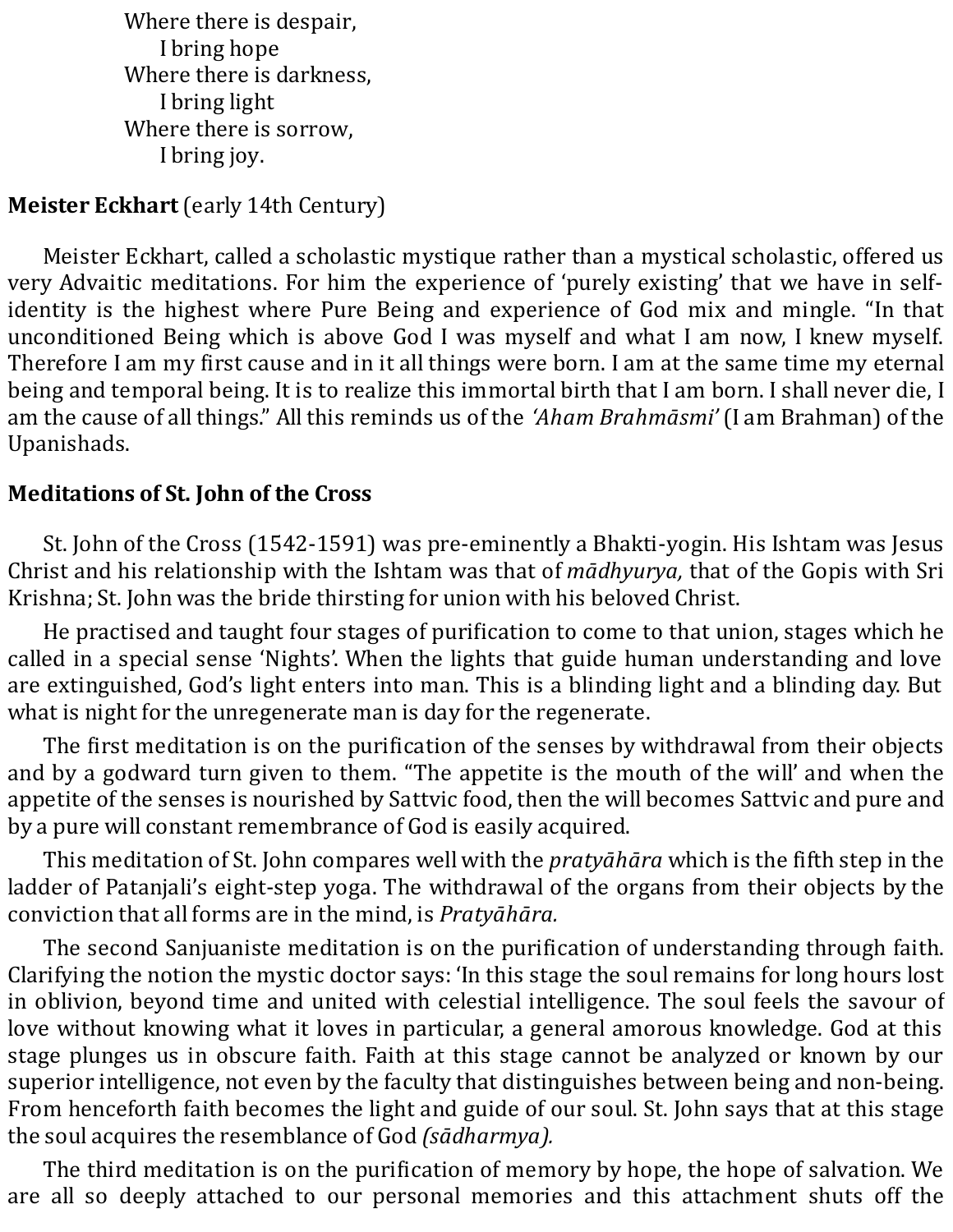memory which God has placed in us, the memory of His free Nature, Salvation.

In the language of the Gita cleansing of memory by Grace is gaining recognition of the true nature of the Self and loosening all the ties of the heart. (Gita, XVIII. 73).

The fourth meditation according to St. John of the Cross is purification of the will by love, the night of the will by love. The act of loving God is an act of will, an openness of will; It is neither emotion nor intellect that is involved in this act. To love by sentiment is shallow; to love by emotion leads us to feebleness and to emotionalism. To love by intellect is dry. But to love by the will to live and to love, which God has placed in us, is to pour out our whole being into God and be transformed into His being *(Ātmasamarpaṇa).*

When the momentum to love God comes from the will then of the two wills, of man's and of God's, there will be only one. In order to gain this momentum the will must be cleansed of joy, hope, pain and fear.

### **The Ladder of Perfection**

The first step is a kind of languor of love. Having lost all taste for the things of the world the soul finds neither help nor taste nor comfort nor rest in anything. Renunciation of all gratification of the senses, memory and imagination is the second and third step. The agonizing pain of separation is the fourth step. The fifth is a very high state of impatient union. This state of intense passionate love of excruciating agony of the soul is expressed in the first stanza of the 'Song of Songs'. The sixth step is the joy of betrothal, the first stage of equality of love with God. The seventh prolongs that state of union. The intense love makes him climb the eighth step. The ninth step is for St. John the perfect state. The Holy Spirit infuses in the aspirant a supreme love of sweetness and bliss. This state quickly leads the soul to the tenth degree of the ladder wherein the soul experiences total union with God and the saint adds at this stage that the soul is ready to leave the body: the soul is God 'by participation'. It is a stage of 'clear vision' wherein the soul is totally assimilated with God. The ten steps show complimentarity with the stages through which the mystic soul passes through as indicated in St. Theresa's writings: (1) Prayer of quiet, (2) Prayer of full union, (3) Prayer of Ecstasy, (4) Prayer of transforming union. St. Theresa was a contemporary of St. John of the Cross.

### **The Philokalia Meditation**

The Philokalia is a collection of writings of the Fathers from the earliest times after the Declaration of Constantine the Great. The word 'Philokalia' means love of the beautiful, the exalted, the good. More precisely it contains an interpretation of the secret life in Lord Jesus Christ (which is the truly Christian life, that develops and rises to perfection through prayer of the heart.

'A true sanctuary is a heart free from thoughts, made active by the Spirit. For there all is said and done spiritually' (*Philokalia*, p. 38). 'Plunging thought into light, so that thought itself becomes light, the mind guided by the Spirit traces words in the pure hearts of those who listen. Then it understands the words: "And they shall be all taught of God" (John VI, 45)'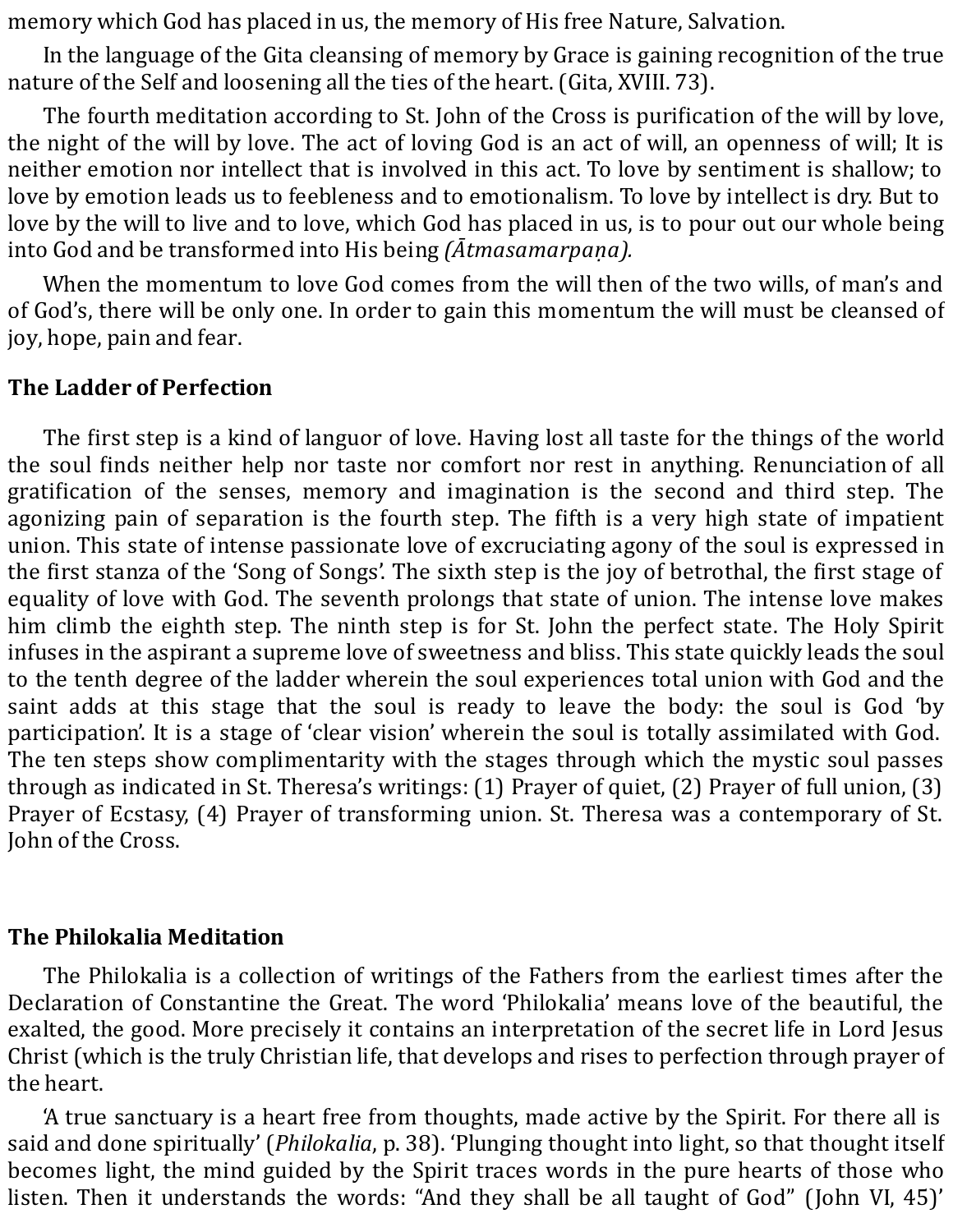### (*Philokalia p.* 42).

What is the prayer used by the tradition? "Lord Jesus Christ, Son of God, have mercy upon me!"

"If one, instead of all other thoughts, forces to have only this one constant prayer within, if one continues to do this with one's whole attention, then in time it will open for him the way to the heart." (.*Philokalia,* p. 34).

### **How to practise prayer**

"In the morning force your mind to descend from the head to the heart and hold it there, calling ceaselessly in mind and soul: 'Lord Jesus Christ, have mercy upon me.' Let the memory of Jesus combine with your breath—then will you know the profit of silence" (Ibid. p. 85).

"The beginning of every action pleasing to God is calling with faith on the life-saving name of our Lord Christ, as He Himself said: 'Without Me ye can do nothing' (John XV, 5), together with 'the peace and love which accompany this calling'" (Ibid. p. 194).

"In quality, prayer is communion (co-existence, merging into one being) and union of man with God. In action, it is what the world stands by, reconciliation with God, the mother of tears and again their daughter, propitiation for sin, a bridge over temptations, a wall against sorrows...." (Ibid. p. 201).

Students of Yoga-Vedanta are quite conversant with its teaching that celebrates the importance of the heart in spiritual practices. The term in Sanskrit for heart is *hṛdayam* which literally means 'where the Lord resides.'

To Arjuna's question: "How shall I, ever meditating, know Thee, O Yogin, in what several aspects art Thou to be thought of by me?" (Gita X, 17) the Lord replies: "I am the Self, O Gudakesa, seated in the heart of all beings.." (Gita X, 20).

Sri Sankara in his commentary on the verse says: "You should think of Me as the innermost self, seated in the heart within of all beings. He who is unable to think of Me as the Self should think of Me in those things which are mentioned in the Vibhuti Yoga of the 10th chapter of the Gita."

(1) "He that heareth my word and believeth in Him that sent me *hath* ever-lasting life." (John V. 24). The accent is on *hath* and not wilt have. Hearing is not simply with the ears but with the heart.

—o—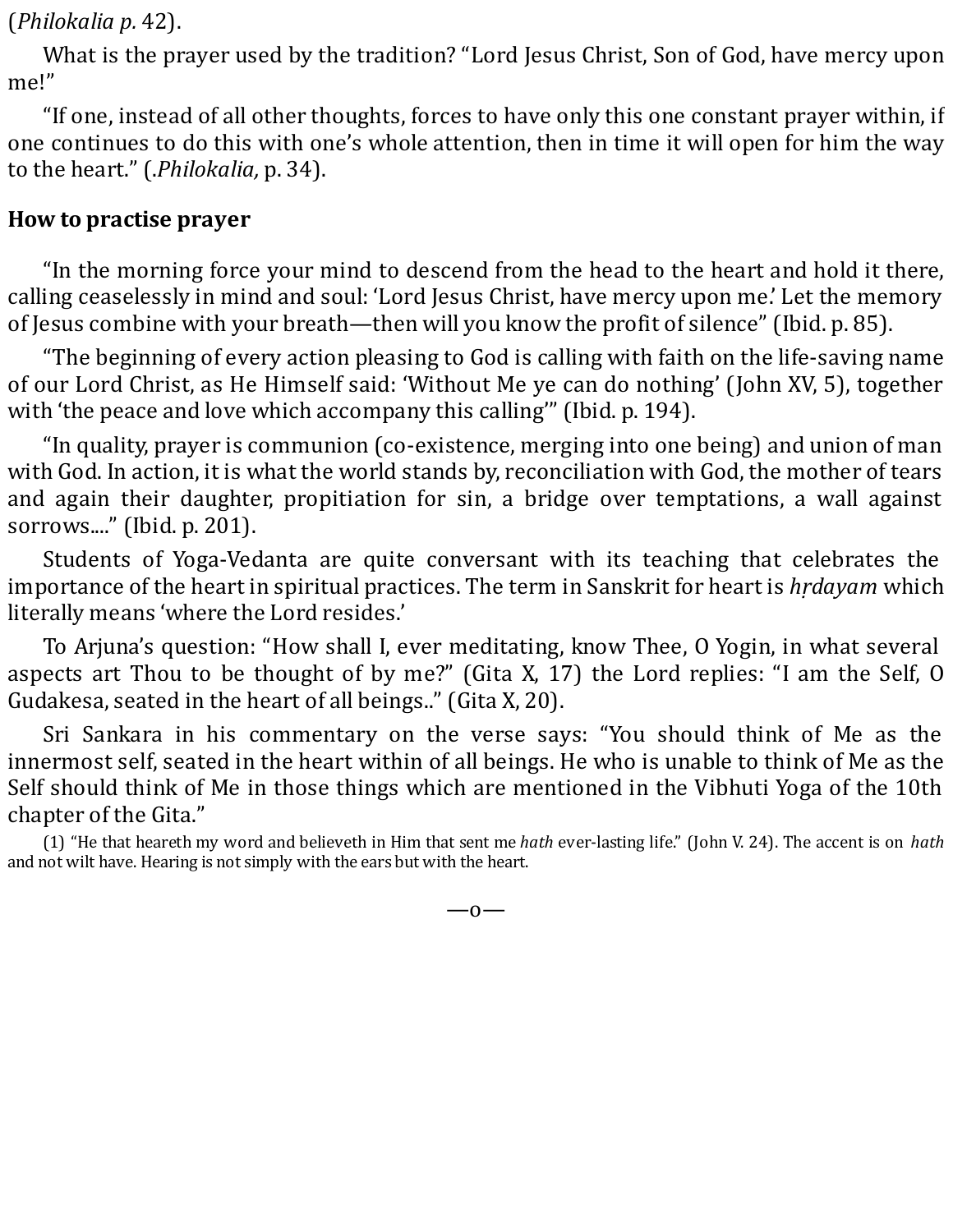# **MEDITATION ACCORDING TO SPANISH MYSTICS**

## <span id="page-48-0"></span>**SWAMI PARATPARANANDA**

The most outstanding figures among the Spanish mystics are St. Theresa of Jesus and St. John of the Cross. They were contemporaries and lived in the sixteenth century. Both of them belonged to the Carmelite Order and were instrumental in the toning up of and reforming the Order to which they belonged and which was then in a declining state. St. Theresa also founded sixteen convents and fourteen monasteries and in her position as directress of a large number of novitiates had to constantly write letters to guide them in their spiritual path. These letters along with an autobiography which the saint was asked to write by her confessors, have been published in book-form.

St. John of the Cross was a well-learned person who has left behind some beautiful verses depicting the spiritual ascent of the soul and its union with God. Explaining the significance of these verses he has written a long commentary which has served as a source of inspiration and guidance to the earnest seekers of the Christian community during the last two centuries.

<span id="page-48-2"></span><span id="page-48-1"></span>When one goes through these works one rarely comes across the word "meditation" and when it occurs it is used in the sense of imagination, ideation or phantasy.<sup>[1](#page-52-0)</sup> Yet, its usefulness and efficacy as a preparatory stage, are not deprecated or discarded. However, the Spanish mystics speak much of mental prayer and contemplation, as means to union with God, which may be, for all practical purposes, interpreted as meditation as we understand the word nowadays. For example, to St. Theresa prayer is not simply a mere utterance of some words but an intimate conversation with the Beloved. In a letter to the nuns she says: "Try to think and understand, my children with whom you are talking or going to talk. Even in a thousand lives of ours we shall not be able to know in what way the Lord deserves to be treated, this Lord in whose presence even the angels tremble. Everything is subject to Him, He can do anything and His mere wish is action. It is reasonable that we take delight in His grandeurs and be aware to whom we are espoused and what grand life will be ours." [2](#page-52-1) Here she compares the Lord to a beloved husband and says that one who has taken up the spiritual path is already married to Him. Then she places before the nuns the duties of a truly devoted wife in the world and how their own life and thoughts should be: "In this world when a woman marries, she knows to whom, his status in life and what he is. Now, my children, we who are already married to Him before the formal ceremony and are to be taken to His abode, shall we not think of Him? Those who are married to men here do not discard these thoughts. Why then, should we not try to know who this person is, who his father, what is that land where he will take us, what are the riches that he promises to give and so on? Also, in what way shall we be able to please him and in what way we shall transform our state to conform with that of his? In the world, a woman, who desires to be devoted to her husband, is not required to know everything else than these things even if the husband be a very low person. Should we then give lesser importance to our Lord than they do to men? Further, if the husband is of a jealous nature and wishes that the wife have no contact with anyone, it will be strange indeed that she should not think how best to satisfy him in this respect, for in him are all the things that one could desire! To know and understand these truths is mental prayer."<sup>[3](#page-53-0)</sup>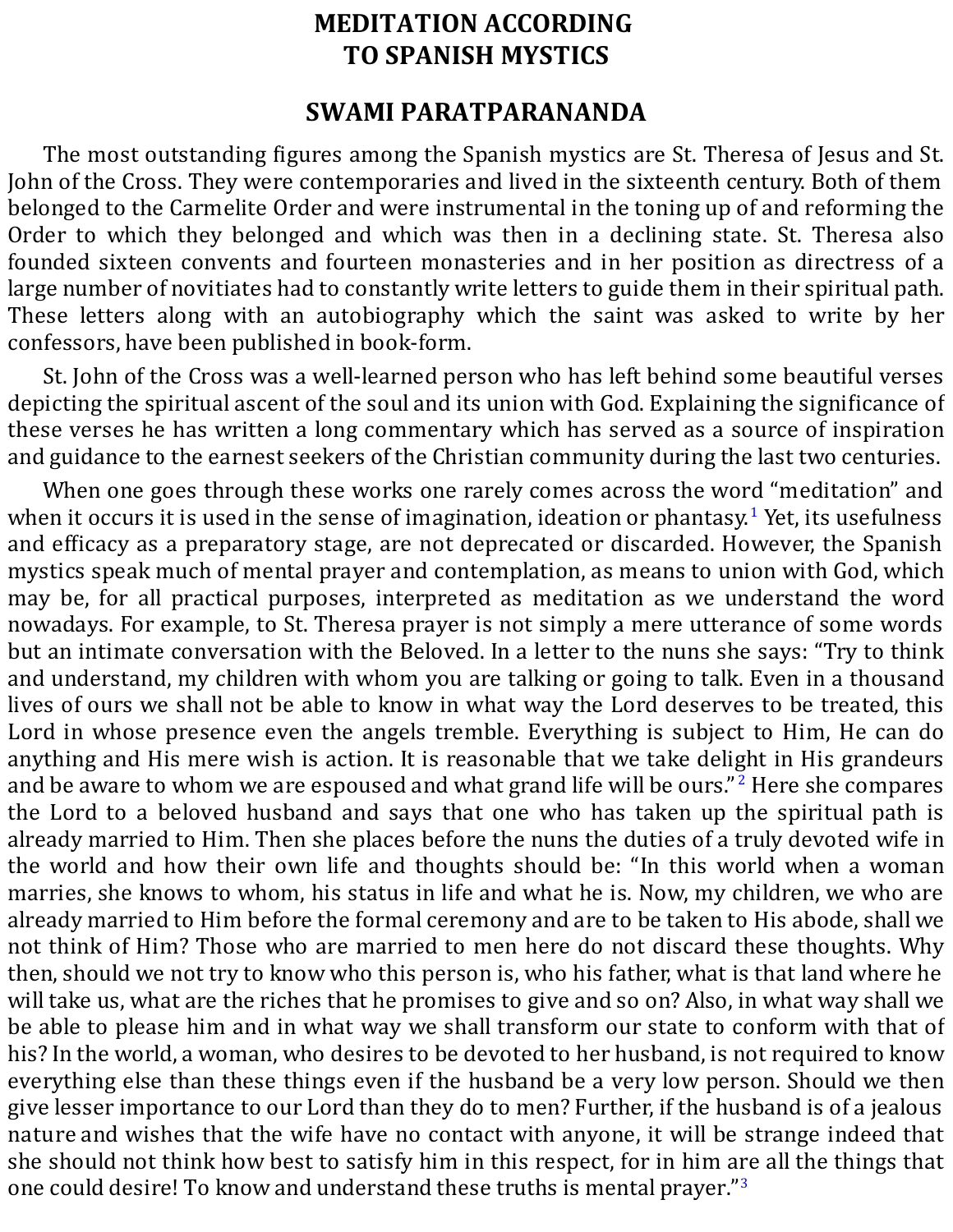As we know, it is extremely difficult to concentrate on any particular subject for a long time unless we have a keen interest in it. And interest or taste for a thing unfolds itself only when we find ourselves involved in, feel an intimate relationship with, or affinity to, the subject. In the spiritual world too this theory or rule applies; so in thinking of God or meditating on Him, one has to establish a certain relationship with Him, if one has to make rapid progress. The mental prayer, as described above by St. Theresa, for the reason just mentioned, can be termed as a type of meditation. It helps the individual to dive deep into the mystery of the divine relationship and be aware of the benefit he receives in developing such an attitude of mind. The natural bent of the human mind is to seek a return for whatever one does, even a philanthropist is moved to act by some hidden motive, for example by a desire for name and fame. So unless man gets convinced that the sacrifice he is going to make, by discarding the things of the world and giving up even the appetite for them, will bring him in the long run, immense benefit, he will not take to spiritual life in the real sense of the term. Hence arises the necessity for deep reflection over the lasting gain that one gets from one's constant contact with God. The purpose of the mental prayer cited above is to maintain one's mind continually on God which is also "what meditation signifies. For this reason it may not be an error to call such a kind of prayer as meditation.

There is another form of prayer practised, in almost all religions, viz. vocal prayer. The Christians have a prayer which begins with the words: "Our Father who are in Heaven" and so on taught by Jesus himself. Advising the nuns as to how one should practise this prayer St. Theresa says: "The Master taught us by setting an example that this prayer be repeated in solitude, although it was not necessary for him. From this it is be understood that it is not possible to talk with God and the world at the same time, i.e., praying to God and simultaneously listening to what is being talked about or to think of things of the world, though sometimes and in some cases this latter cannot be avoided because of the infirmity of the body or illness. Others should try to be alone when they pray, so that they could be aware with whom they are and what response the Lord has to their prayers. Do you think that He is silent because we do not hear Him? Well does He respond to the heart when we ask from the bottom of our heart. And it is of much benefit that we should consider that it is to each one of us individually that the Lord teaches this prayer and that the teacher is never so far from the disciple as to necessitate the latter to call him aloud, rather he is always very near to the disciple. For this reason my advice to you is that it is good for you that you repeat this prayer of the Lord in a proper manner and with diligence.

"You will say that this type of praying amounts to reflection or meditation, and that you are not able to do it or do not want to do it, but to pray vocally: because you have little patience and are ill disposed to take any trouble, which latter are necessary in the beginning, for the withdrawal of the mind. You are right if you stipulate that the above form of praying amounts to mental prayer, but I certainly do not known how you can separate the vocal prayer from the mental, if the former is to be practised well, knowing or being conscious with whom we are talking."<sup>[4](#page-53-1)</sup> She adds that one should try to pray with caution and with the introspection cited above as not to end in something superficial and unhelpful. "I have proved it," she continues, "and found that the best way is to try to have the thoughts directed towards Him to whom the words are addressed." [5](#page-53-2)

<span id="page-49-1"></span><span id="page-49-0"></span>Here we find that even while practising vocal prayer, the Spanish mystics exhort that it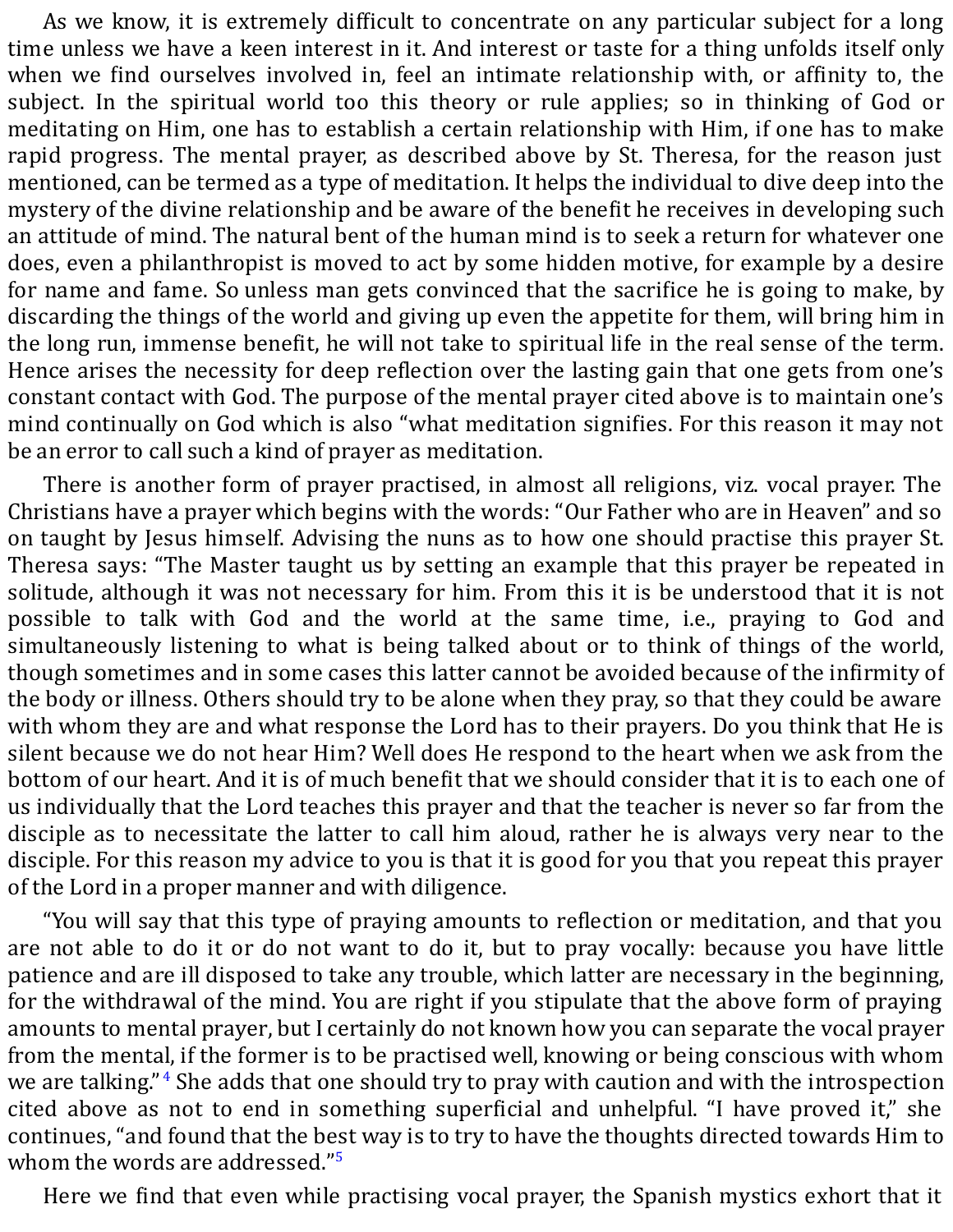should be done in solitude and with the mind turned towards God. Such a prayer well done, they say, dulls all the outgoing tendencies or faculties of the mind such as understanding, memory and will. That is to say the intellect refrains from seeking to understand the external objects, the memory desists from bringing to the surface of the mind thoughts that would divert its attention from the main purposeor object in view, i.e. God, and the will abstains from wanting to do anything that contradicts or affects adversely the spiritual life of the individual.

"The self then understands that the Divine Master is teaching it without having recourse to words, suspending the functioning of the faculties of the mind. For if these latter were to be active they will do more harm than good. Then they enjoy without understanding how; the soul is enwrapt in love, but does not know how it loves; knows that it enjoys what it loves but does not understand how it enjoys. Well does it understand that it is not that kind of enjoyment that the common or ordinary intellect conceives; and, the will merges in the soul without knowing how, but at the same time able to perceive that this good is not something that could be achieved by all the efforts that one can do in this world. It is a gift of the Lord of the world and the heaven. This, my children, is perfect contemplation." [6](#page-53-3)

<span id="page-50-0"></span>To understand better what has preceded and what is to follow it is necessary to know some of the principal concepts of the Spanish mystics. St. John of the Cross speaks of the spiritual night as the immediate means for the union of the soul with the Divine. The soul has, according to them, three potencies of faculties, viz., understanding, memory and will, whose supernatural objectives are the three theological virtues, faith, hope and charity or love, respectively. These three virtues are the means by which the soul unites with God, each one creating a vacuum and darkness in its respective faculty: faith in understanding or intellect, hope in memory and charity or love in the will. The understanding is to be perfected in the darkness of faith, memory in the vacuum of hope and the will buried in the lack of all sensual love, to go towards God. When these faculties are perfected in the above-said manner, one can clearly perceive what a great necessity there is that the soul, to travel safely in this spiritual path, should pass through this dark night, leaning on these three virtues, which empty it of all the things of the world. For the soul can unite with God in this life neither through reasoning, nor by enjoyment, nor through imagination, nor through any other sense organ, but only through faith, hope and love. Faith tells us what we cannot understand by the intellect or reasoning, and even if the intellect comes to grasp the certainty of the things manifested through faith, it is not able to understand clearly, rather finds itself groping in darkness.

Hope of uniting with God, without doubt, empties and darkens all memory of things of this world and the next, because hope is always of something one does not have and does not see. Charity empties the will of its resolutions to gain or obtain all external objects; it compels us to love God above all things, which cannot be done except through severing the love to these and directing it all to God. Thus these three virtues put the soul in the darkness and emptiness of all things of the world. And this is the dark spiritual night referred to above as the immediate means for union with God—to be blind towards things of the world, to renounce them totally.

Now we have seen what are vocal prayer, mental prayer and contemplation according to the Spanish mystics and how the firs two go side by side: to be practised simultaneously, to be effective. The third one, contemplation, is meant for a very few and is a gift from God.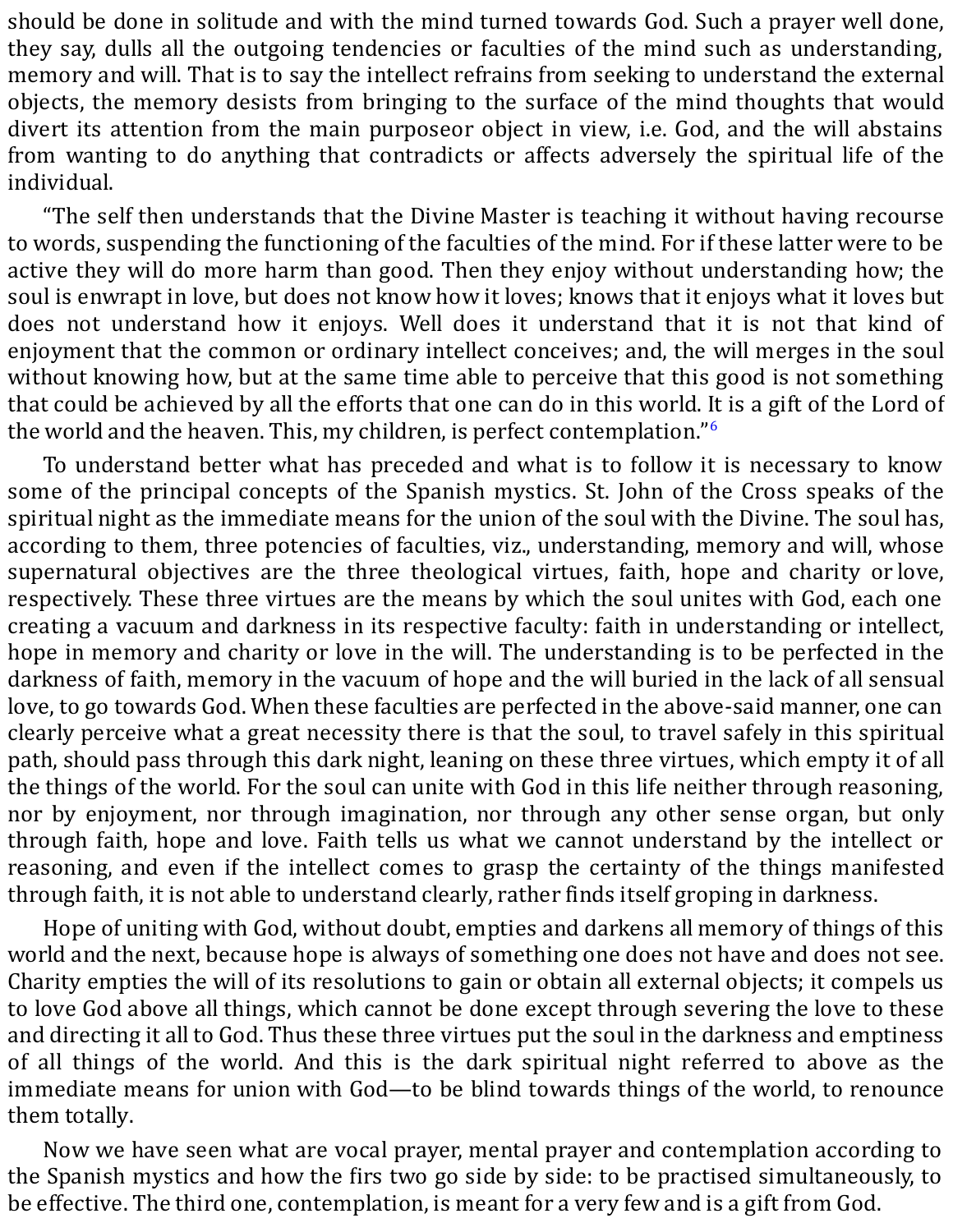How to practise vocal prayer is next dealt with. First of all one should examine one's conscience and do other purificatory acts. "Then, my children," advises St. Theresa to her nuns, "seek company, because you are alone. What company is better than that of the Master, who taught the prayer that you are going to recite? Imagine that the Master is beside you and you will discover with what love and kindness He is teaching you. Be not without such a friend as long as you can. If you get habituated to bring Him near to you and He perceives that you do it with love and are trying to content Him then He will never fail you; certainly He will help you in all your efforts, He will be with you everywhere." [7](#page-53-4)

<span id="page-51-0"></span>The practice recommended here helps to put the mind in a state of concentration. Even an aspirant who is not able to discriminate or reason about theological problems is asked to cultivate this habit. For, to fix the mind on one subject for a long time is a difficult task and cannot be accomplished without years of hard practice. Admonishes St. Theresa her novitiates: "I do not ask you that you develop profound and intricate reflections about the Lord; do not ask you anything more than that you look at Him. What is it that impedes you to direct, even though it is for some moments if not more, your soul's eyes towards this Lord? Well can you look at things very ugly, and can you not look at the most beautiful thing that can be imagined? Your Lord, my children, never takes His compassionate eyes off you, even though you might have acted a thousand times vilely against Him. Is it then too much to ask that you take off your eyes from the external objects and direct them, some times at least, toward Him? Listen , He does not expect anything else from you, than this much."<sup>[8](#page-53-5)</sup>

<span id="page-51-1"></span>"Further, in the world they say that if a woman were to be considered as devoted to the husband, she should manifest sorrow in his sorrow, and happiness in his happiness, though in reality she may not feel so. Look, from what servileness you have been saved. But this sympathy the Lord truly shows towards us; He assumes the role of the servant and desires you to be the mistress, to serve you at your pleasure. If you are cheerful you will see Him in His glorious state of resurrection, majestic, handsome, victorious and cheerful, like one who, in a battle, has conquered a great kingdom which He desires to give you along with Himself. Is it then too much to expect of you that you look at Him, once in a way; Him who gives you so liberally?"<sup>[9](#page-53-6)</sup> These, says the saint, should be one's thoughts while praying.

<span id="page-51-2"></span>What is the prayer that helps the soul to draw within itself? Jesus prayed: "Our Father that art in Heaven" and so on. Commenting on this St. Theresa asks: "Do you think that it is of little importance to know what is Heaven and where to seek your heavenly Father? I tell you that for dispersed minds it is most important to understand this, not only to believe in but try to know it through experience; because it is one of the things that influences the understanding and helps to withdraw the soul into itself. You know that God is everywhere, omnipresent. It is evident, they say, that wherever the king is, there his court is; similarly, where God is, is Heaven. No doubt, you can believe that where God is, there all grandeur is. St. Augustine says that he searched for God in many places and finally found Him within himself. Do you think it is of no consequence for one with a dispersed mind to know this truth and perceive that it is not necessary to go to Heaven to speak with the Eternal Father, or to be sumptuously feasted by Him; that it is not even necessary to speak aloud? In however low a voice one may speak He will certainly hear us, for He is very near; one does not require wings to go in search of Him. What one has to do is to retire into solitude and see Him within oneself; treat such a good Guest as one's own and not as a foreigner, and with great humility speak to Him as one's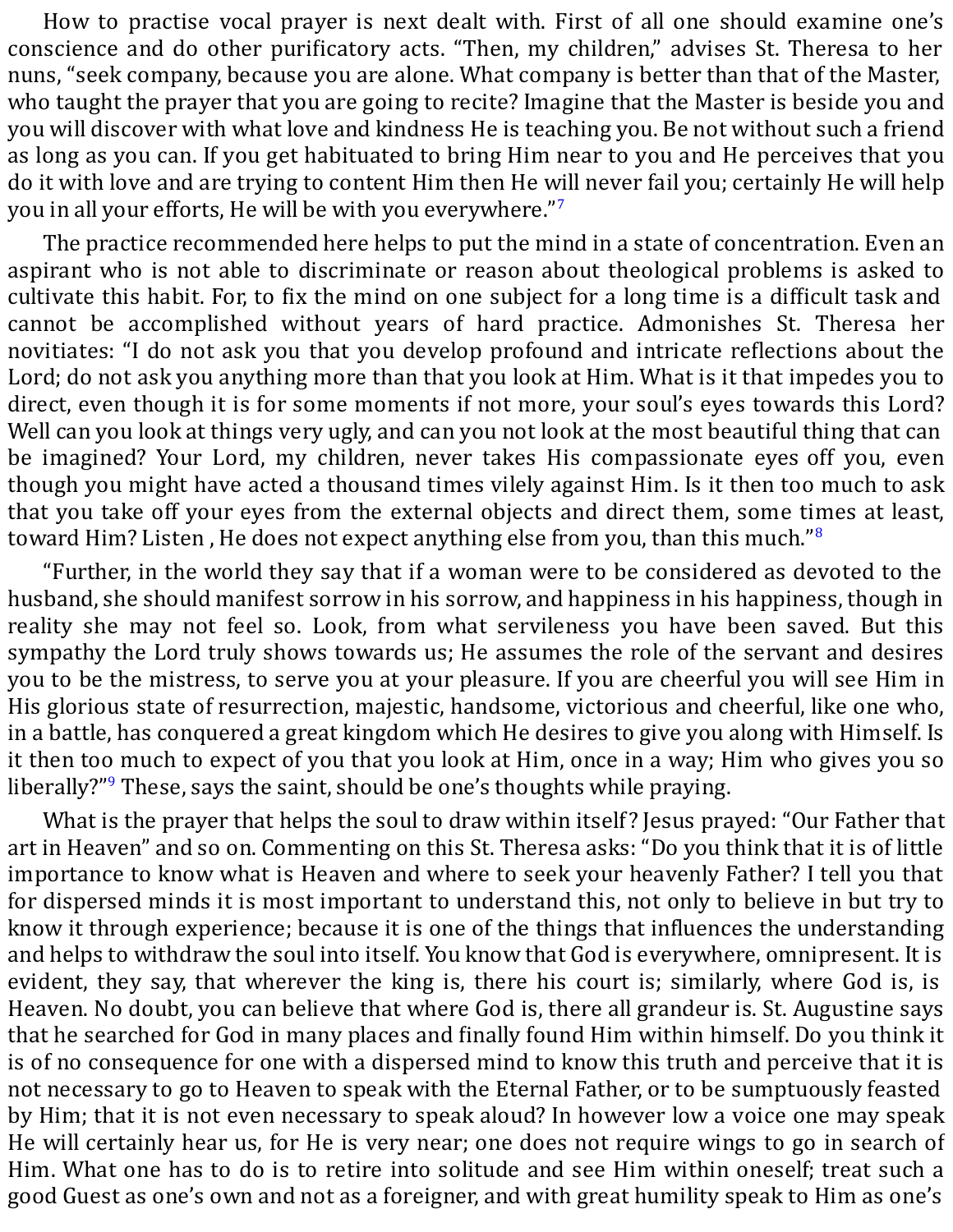<span id="page-52-2"></span>own father, relate to Him one's difficulties, and seek solutions for these, knowing well that one is not fit to be a child of His." [10](#page-53-7)

This prayer, accompanied by such thoughts as above, though practised vocally, helps to control the mind within a short time and does much good. It is called gathering of thoughts because the soul withdraws all its faculties and enters into itself with the Beloved, God. "The Divine Master comes to it within a much shorter time than by any other method, and blesses it with silent prayer. There the mind absorbed in itself can think of Christ's Passion, imagine there His presence and not tire itself trying to seek Him on Mt. Calvary and so on. Those who could in this way shut themselves up in this small heaven of their soul, where dwells He who made it as also this earth, and accustom not to look at nor be where the senses would be distracted, should be sure that they are treading an excellent path and will not fail to drink the water of the fountain of life." They are like those who go by boat, which with a little favourable wind reaches its destination in a few days.

Those who begin to practise thus have, so to say, already put to sea; who, though they have not left the land for ever, do what they can to free themselves from it by gathering their senses into the mind, at least during those moments. If the gathering of the senses is real and genuine, one feels it clearly because of the transformation that occurs in oneself: the self seems to rise beyond this play of the world, to become aware of better times and feels like a person who enters a fort to defend himself from the adversaries. Further, by such a withdrawal they shut their eyes to the things of the world, i.e., these latter have no power of attraction for such a man. On the other hand his inner eyes open to the wonders of the self. Thus whoever treads this path, if his prayer is constant, will overcome the lure of the worldly objects, defeat the baser instincts of the body and strengthen his mind. And though in the beginning one cannot feel this change it being so slow as to be imperceptible, yet if one persists in one's effort, say the Spanish mystics, one would clearly feel, how the mind gains control over the senses. They may go out again but would not be able to do any harm as before, because they go out as prisoners on parole or obedient subjects, who return immediately they are called back. With the repeated gathering of the senses by this method of prayer, God pleases to dispose that the soul be in perfect contemplation or total absorption.

Let us conclude with an idea that the Spanish mystic placed before the novitiates to help them withdraw their minds into themselves: "Suppose within you there is a palace with immense riches, edifices of gold, inlaid with precious stones, in short, lit for such a Lord, and that you are responsible for its structure (indeed, there is no structure of such beauty as a pure soul, full of virtues, which shine like gems) and that in it dwells the great King, who has condescended to be your Father and seated on the precious throne of your heart. This may appear to be childish, but is necessary for us so that we may grasp firmly the fact that there is something in us more precious than all the precious things that we see in the world outside. Let us not presume that we are empty within. I consider it impossible that we could give ourselves up to the ephemeral things, if once we become conscious of the presence of such a Guest within, because we shall then see how paltry these things of the world are."

#### *References*

<span id="page-52-0"></span>[<sup>1.</sup>](#page-48-0) San Juan de la Cruz, Obras Completas Vol. II page 98. Pub: Editorial Calomino, La Plata, Argentina. 1945 Edition.

<span id="page-52-1"></span>[<sup>2.</sup>](#page-48-1) Obras de Santa Teresa de Jesus, page 431, published by Apostolado de la Prensa, S.A., Velazquez 28, Madrid. Spain. 1948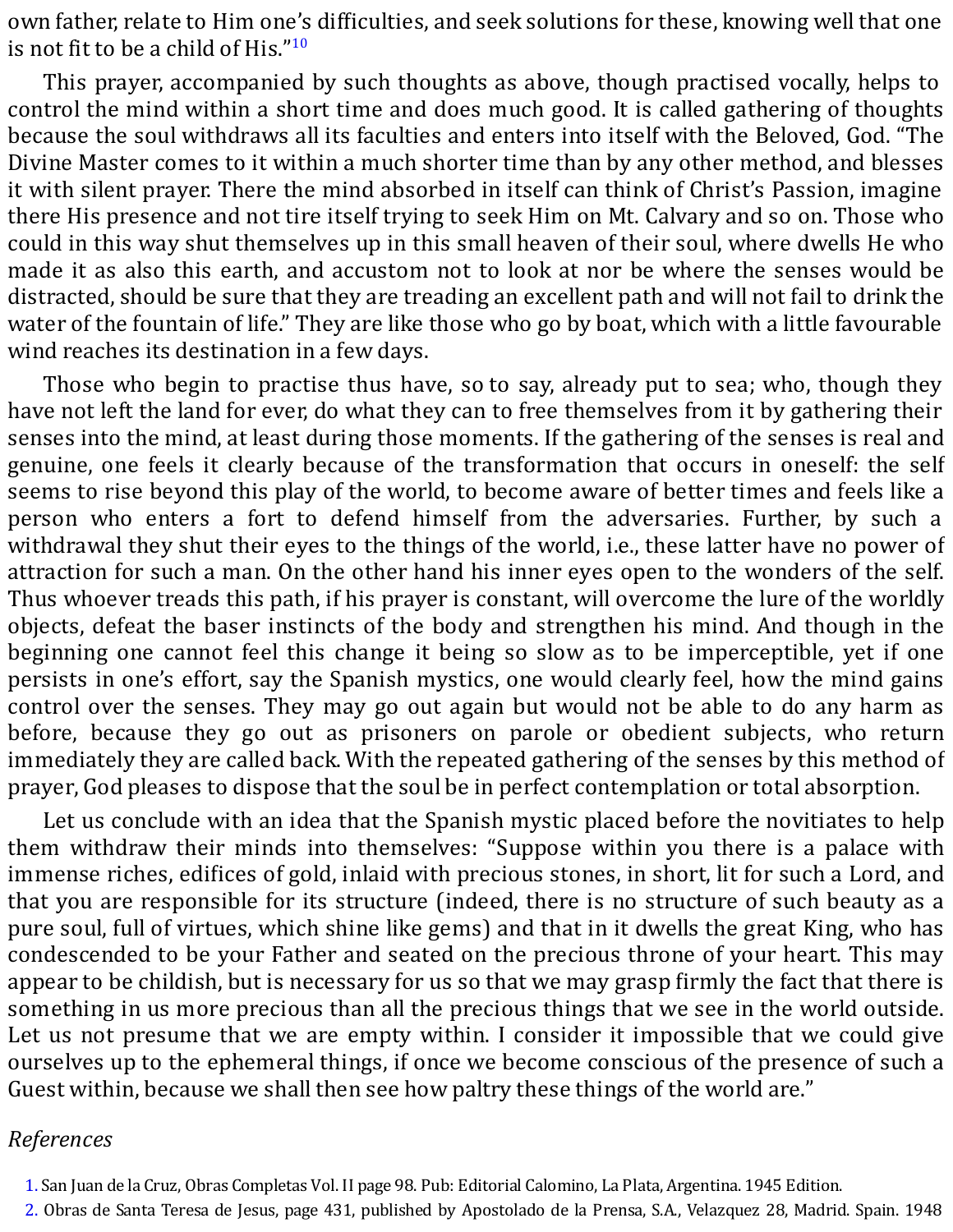Edition.

- <span id="page-53-0"></span>[3.](#page-48-2) ibid. P. 4 3 1.
- <span id="page-53-1"></span>[4.](#page-49-0) Ibid. P. 436
- <span id="page-53-2"></span>[5.](#page-49-1) Ibid. P. 437
- <span id="page-53-3"></span>[6.](#page-50-0) Ibid. P 438
- <span id="page-53-4"></span>[7.](#page-51-0) Ibid. PP. 43 8 - 3 9
- <span id="page-53-5"></span>[8](#page-51-1) Ibid. P. 440
- <span id="page-53-6"></span>[9.](#page-51-2) Ibid. pp. 440-41
- <span id="page-53-7"></span>1 [0.](#page-52-2) I b i d. P. 4 4 7.
- 11. Ibid. PP. 449 4 5 0.

 $-0-$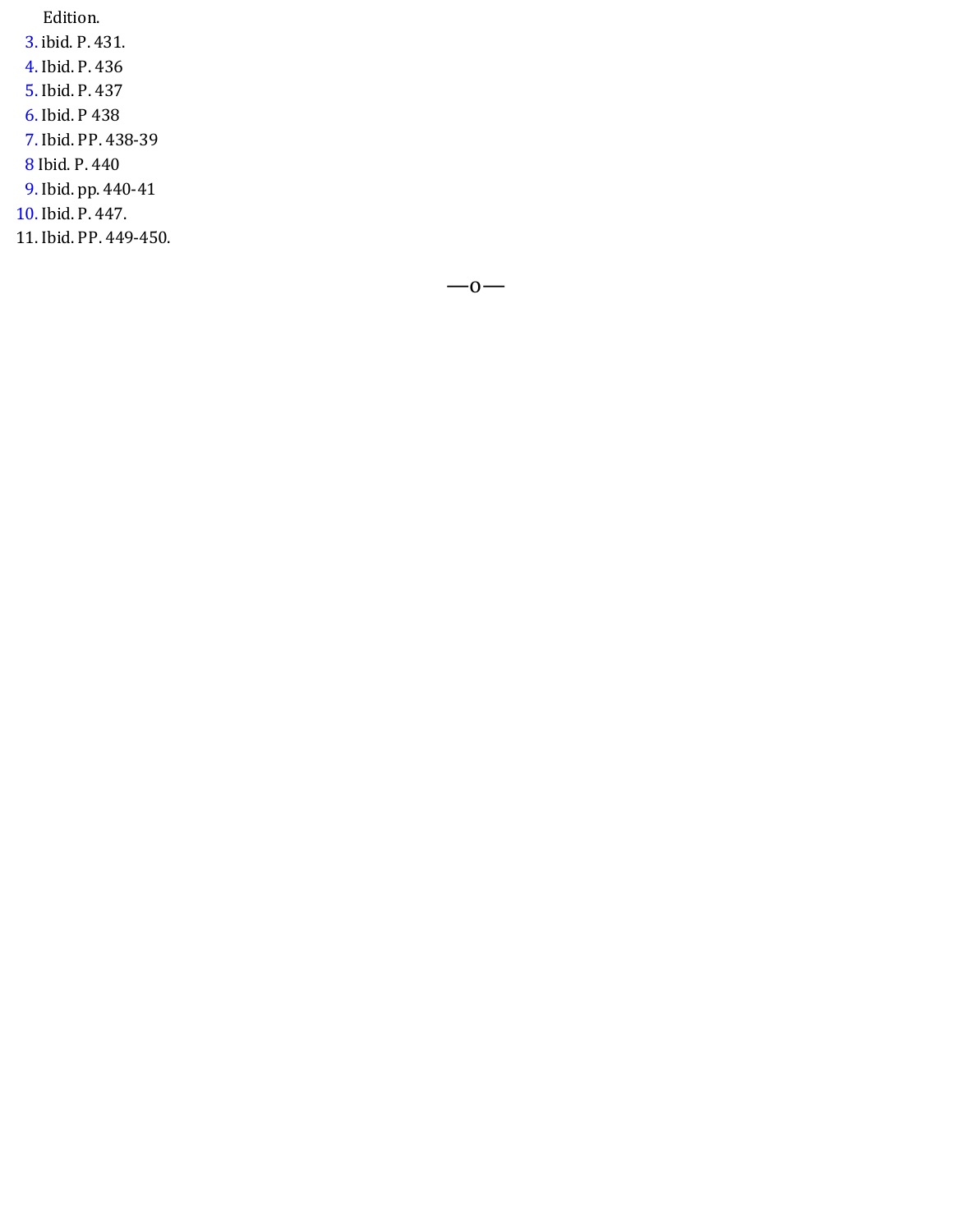# **MEDITATION AND THE INTELLIGENT ASPIRANT**

### **SWAMI SASTRANANDA**

A young man comes rushing in for an immediate interview. Reason? His examination is closing in, he can't get his mind to his studies and wants to be taught meditation. An elderly official, just retired from government service and very much agitated, seeks instructions regarding meditation. The next time he appears after a long interval he is no more agitated. Effect of practising meditation? No. After two days he could get re-employed! Men and women, confronted by problems and sufferings—often self- created—distraught and desperate, wish to try 'meditation' as a possible and instant remedy for their ills—whether physical, mental, social or economic.

Meditation is surely in great demand today, as a panacea for a variety of ills and evils and so it is not surprising that there has been a mushroom growth of 'Yogis' or 'masters', organizations and courses catering to these customers; it is not surprising that it has also become a large-scale business, and export-oriented as well. Besides, the occult and romantic expectations from meditation have made it an attraction for the sophisticated and so-called educated even more than for others who are considered superstitious. Undoubtedly meditation and the Yogi have acquired a glamour and glitter, which makes it all the more essential to sift out and understand, as far as we can, what are the facts and what is right and correct.

**\* \* \***

What is meditation? What is its real goal and purpose? What constitutes its right and fruitful path?

"The greatest help to spiritual life is meditation. In meditation we divest ourselves of all material conditions and feel our divine nature. We do not depend upon any external help in meditation," says Swami Vivekananda, the master Yogi of modern times, whom his Guru Sri Ramakrishna used to term as a *Dhyāna-Siddha,* a past-master in meditation. At the very beginning of Patan- jali's "Yoga-sutras", the basic traditional authority on the Yoga of Meditation, we find it clearly stated: "Yoga is the stopping or elimination of thought-waves. And then one is established in one's own glorious, essential nature." Elsewhere, meditation is explained by other teachers as a continual thought-current directed towards a particular worthy object, and to the exclusion of all other thoughts.

From the above statements certain facts stand out clearly:

i) Meditation is a very high state, bordering on the divine, if not actually so.

ii) Its main goal is not so much concentrating the mind on anything 'else'; not so much acquisition of any object or state, however covetable otherwise, external to oneself. It is taking off all and every thought of the external, to cease depending on the external, to come back to one's own essential blissful core and rest in it, free from any kind of dependence, want, fear, doubt or discontent.

iii) All that the earnest aspirant should aspire after, or all that is worth aspiring is deep within oneself, an integral, inalienable part of oneself. As such, all his effort should be directed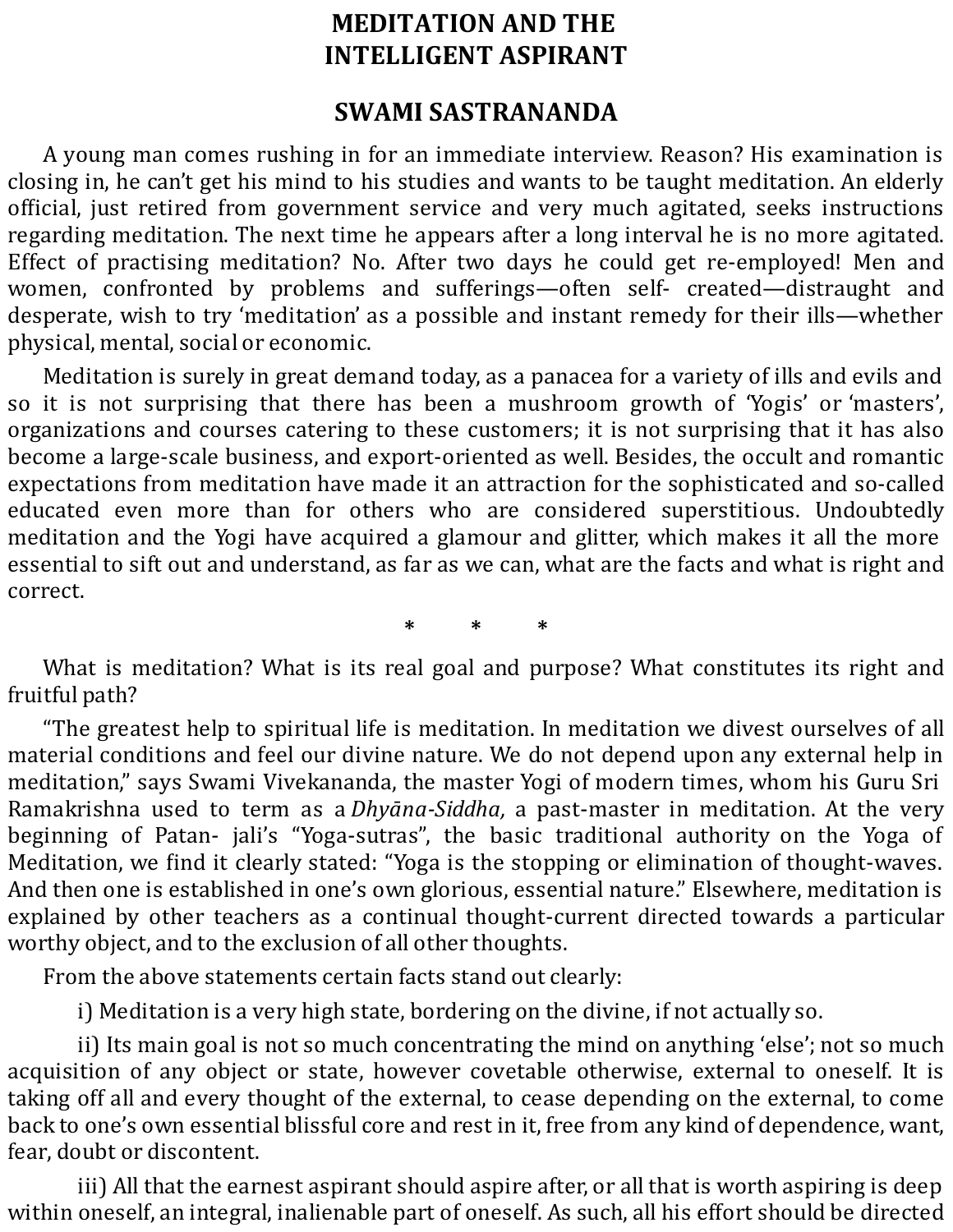towards extricating the mind and its thoughts from getting involved in, and running after, the petty, transient external world, the 'non-self'. And then one should direct the mental energy thus mobilised, the thought- stream resulting from it, to one's inmost self where it will rest. Time and direct experience will reveal that this inmost self is the gateway to all that man really aspires after, to all that he really needs; it is the gateway to all the peace and happiness he eternally hankers after, to all the power, knowledge and joy that he seeks; it is the gateway to the seat of all the 'gods' he may be trying to propitiate or praying to—and to 'God', the Supreme Spirit, who is the highest object of the devotee's love and devotion.

What happens when one succeeds in meditation of the right kind is beautifully and succintly stated by the *Bhagavad-Gita:* "One rejoices in one's Self. One experiences that ultimate and pure happiness, which is beyond the range of the senses. Having gained that, one finds there is no greater gain to enquire after. Established therein, even the heaviest of sorrows are not able to shake him. This Yoga, in fact, takes one beyond even contact with pain. And it is this Yoga (and 'meditation' or 'Dhyana' which immediately leads to it) that is to be practised with resolute enthusiasm."

**\* \* \***

An intelligent aspirant will always be able to discriminate clearly and make out what is the real goal of any Sadhana and what constitutes the proper means. The goal of true meditation is the experience of complete freedom or total independence which makes one deeply calm and contented, of unalloyed inner bliss which manifests as spontaneous love and service, and an illumined understanding which eliminates all doubt and fear. When one has attained to these virtues, what else is he but 'divine'? And all that works and helps towards this would constitute the means.

So wealth or creature comforts, health or longevity, powers of intellect or other talents, enjoyments of the most intense pleasures and even the possession of psychic powers—each and all of them can never be the end in themselves; they cannot be the 'goal' one seeks in Meditation. Rightly and discriminately used, they may serve as temporary stepping stones or passing 'mile-stones' on the path, at best. But he who, forgetting the great and sublime goal of freedom, independence and pure bliss, seeks to make meditation a means to lesser ends is misguided, an object of pity. He is bound to end up in ultimate frustration, though for a brief while he may think that something wonderful has been achieved and for which others too may glorify him.

The genuine, wise aspirant will, therefore, never consciously seek the petty and passing things which the ignorant go after, will not encourage the presence of such seekings while meditating and will never offer prayer for such things. His seeking and prayers will be only for light, more light, for truth, higher truth and for real freedom which makes him rise above all limitations.

Worldly problems and situations have to be countered at their own appropriate level. Most often the remedies to our sufferings lie in a more intelligent, understanding of the situation, avoidance of unhealthy habits and ways of life, and cultivation of healthy ones. But people fail to do what is to be done at the appropriate level and ignorantly seek easy and instant remedy through 'meditation' or 'prayer'.

**\* \* \***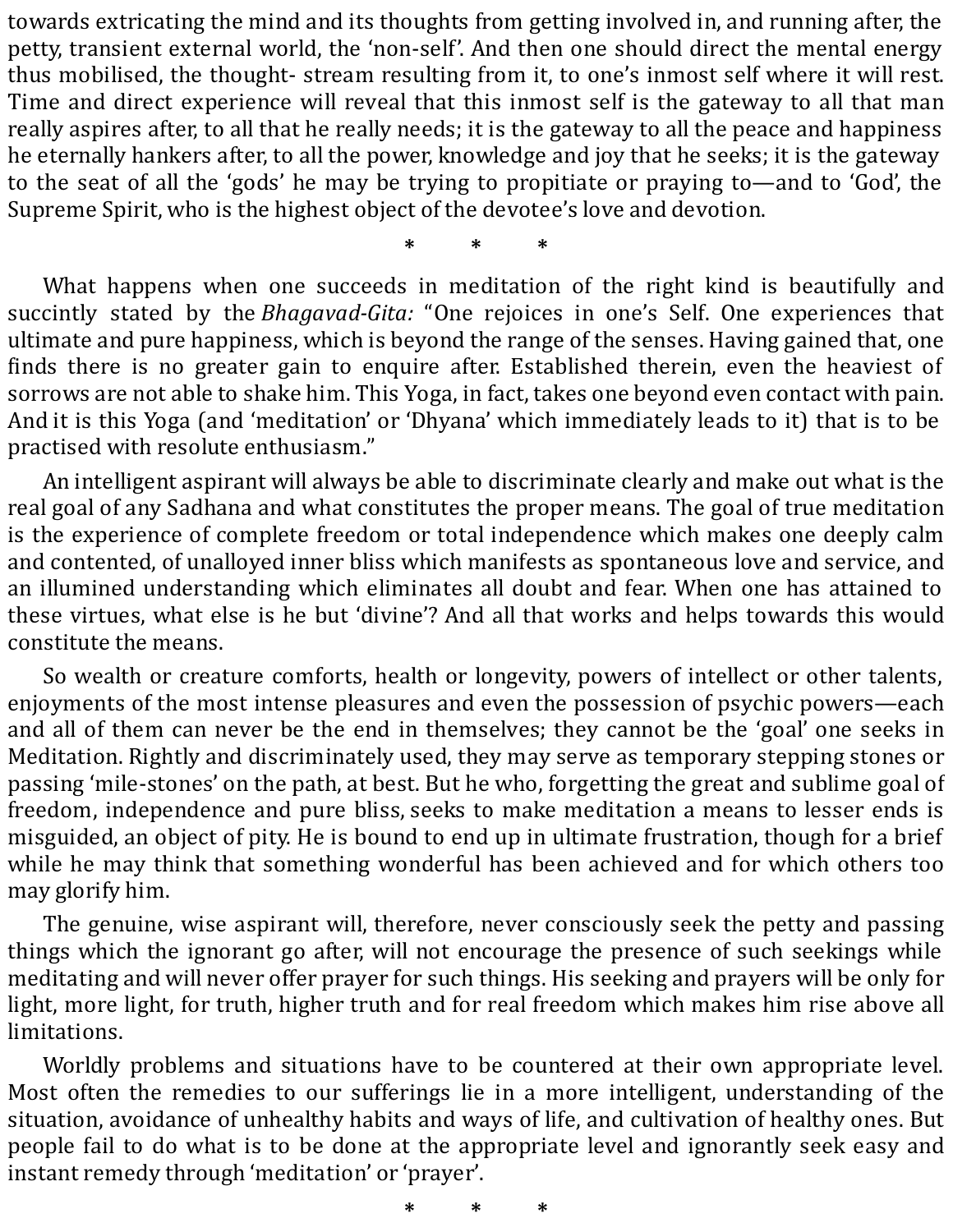Even the genuine aspirant has to realise that meditation requires a reasonably healthy body and nerves. And he will have to keep them in constant good repair by proper control and care regarding his food, sleep, work and recreation. Meditation requires the finest and most powerful component of human energy; it is not just a process of relaxing, forgetting and retiring. Good, positive habits are very essential and that not just for a day or two, but over years and years, perhaps a life-time.

As such the tendency to seek instant and easy remedies and short-cuts to spiritual 'boons' should be relentlessly eschewed. One should constantly remember the wholesome advice given by Patanjali: "Thoughts have to be controlled by practice and non-attachment. Practice means continuous struggle to keep the thoughts restrained. And this practice becomes firmly grounded only by long, constant and enthusiastic effort." The key to success in Sadhana is love and enthusiasm for the objective to be achieved as well as for the path to be trodden, and not a grudging, strained and impatient approach which is ever thinking how soon all the bother would be over. There is no holiday in spiritual life, no retirement. Who would ever seek a holiday from that which is after one's own heart? The right aspirant, on the other hand, would feel bad were he to be forced to take a holiday or retire from it.

**\* \* \***

Among the many obstacles which one encounters when taking to the path of meditation, not a few of them are the result of either lack of the needed preliminary equipment and preparation or of wrong approaches. In this context, it would be well to note specially that in Patanjali's eight-stage scheme of Yoga, meditation is the seventh stage, just before the grand culmination of *samādhi,* and the aspirant is naturally expected to have reasonable grounding in the earlier six stages before reaching the seventh.

Leaving aside the third and fourth stages relating to posture and rhythmic breathing (which because of their physical nature have received attention out of proportion to their importance in, and, relevance to, the entire Yoga scheme), one should pay special attention to the first and second, and fifth and sixth stages. The first two steps dealing with ethical virtues and inner purity are the very foundations of Yoga—without which no worthwhile superstructure can be built. They lay down that one who proceeds on the path of meditation should be inclined, naturally or by practice, towards truth, non-injury or kindness, nonacquisitiveness or greedlessness, and chastity; to cleanliness, contentment, readiness for an austere life of striving, and a humble spirit of self-surrender to God.

An assiduous practice of these virtues is indispensable; for on the one hand their absence makes right meditation impossible; on the other, even if one does not take up meditation, in themselves they are great assets for man to succeed in any walk of life, sacred or secular. When we bear this in mind, it becomes clear how misleading and dangerous certain selfstyled teachers of Yoga can be when they either play down, ignore or brazenly declare as unnecessary, the need for moral and ethical purity. One who is well-grounded in these virtues classed under *yama* and *niyama* is already halfway on the road to success; and perfection in them easily leads him on to *samādhi* itself. Such a one is bound to be a blessing to oneself and to society.

The fifth and sixth stages, termed, *pratyāhāra* and *dhāraṇā* are also very important for the aspirant. In fact, what most people try to do, when they are said to be 'meditating' can, at best,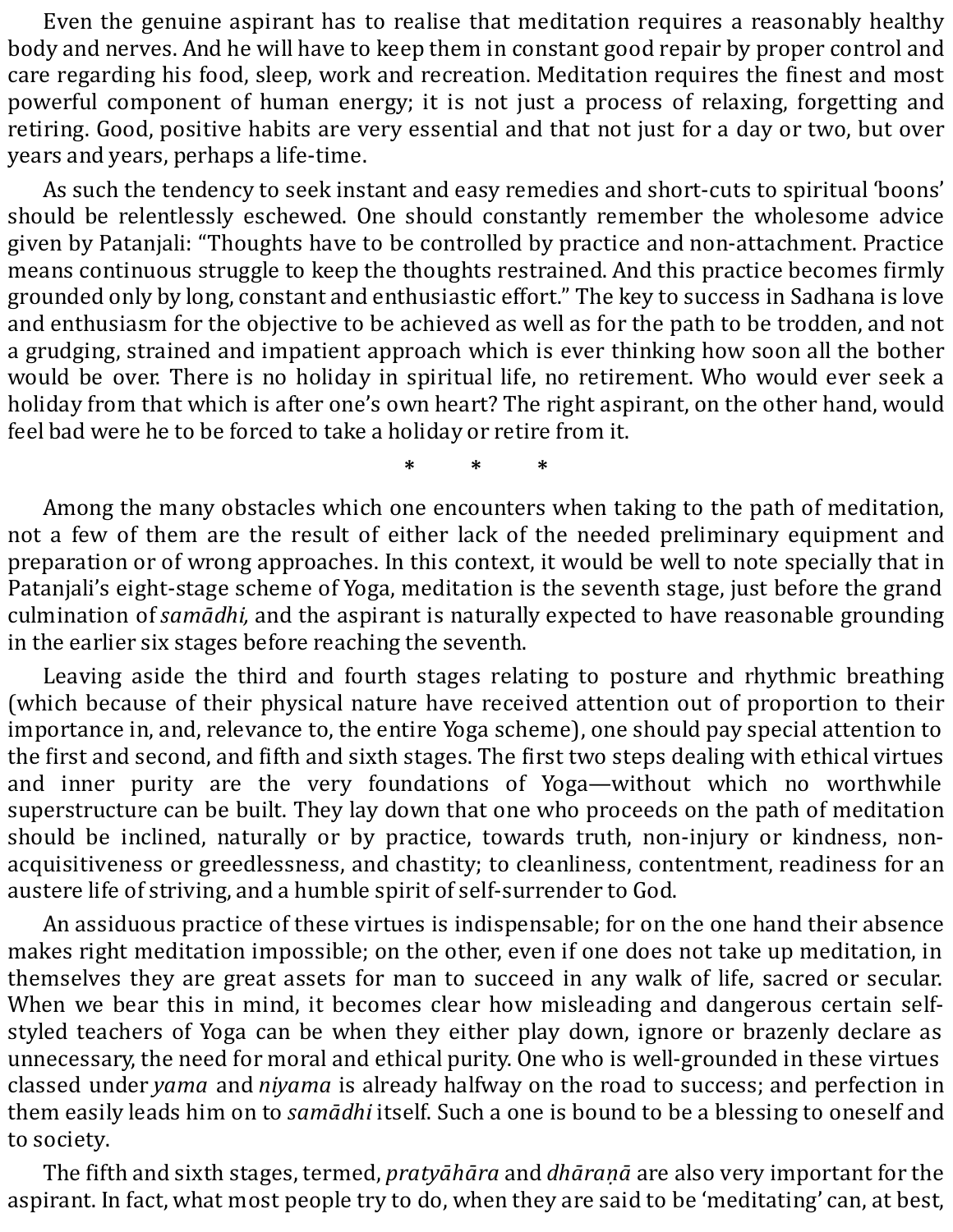come only under these two heads. *Pratyāhāra* is the detaching and withdrawing of the senses from their external objects; it is the checking of mental energy from its dissipating outward movements. And *Dhāraṇā* is the focussing or concentrating of the mental or psychic energy thus saved on some worthy object. It will be obvious to any thinking person that if he is not reasonably grounded in the virtues of *yama* and *niyama,* he will not, or cannot, detach himself from the undesirable pulls of the external world, and as such not much energy will be available for concentration. And remember, only sustained and intense concentration of a high order can lead on to real 'meditation'.

Apart from the unfitness of the morally impure person to achieve any degree of meditation, even his efforts at concentration may lead to adverse results including strain, breakdown, and also undesirable social consequences.

Many of us freely mix and interchange the terms 'concentration' and 'meditation'. In this context, it may be noted that 'concentration' of mind, again, is a means and not the end. There is concentration and concentration, good and bad. A person's thoughts, when subject to lust or anger or greed, are concentrated indeed. Many vicious persons and enemies of society can have very concentrated minds. It is those without moral purity, but with power of concentration, who turn out to be demons, our mythological *Rāvanas* and the like. Even if one can concentrate the mind without moral purification, the concentrated energy will go to feed only the vices, as in an unweeded garden most of the water and manure supplied will go to nourish the weeds, useless or poisonous, and the regular plants will remain starved or smothered. So what is needed is concentration *with* purity, never *without.*

Actually many of the complaints of those who try to practise concentration and meditation arise from this direction, *viz.*, lack of sufficient purity, of clean and healthy body and nerves, of sense-control. Meditation as such is not only no strain, but intensely refreshing and joy-generating. The strain one experiences in Sadhana is due to the downward pulls caused by uncontrolled senses and wrong life-habits. The solution lies not in diluting or giving up 'meditation' but in having more and more personal purity, of control over senses and habits.

**\* \* \***

Even to aspirants, well qualified, certain doubts and difficulties present themselves. What is to be the object of concentration, whether a black dot or a candle-flame? 'within' or 'without'? and in which 'centre?' While some of the details and proper directions should be obtained only through personal communication with one's spiritual guide, some general observations would not be out of place. All 'objects' of concentration are only aids to concentration and not the goal. An inner object is better than an outer, and a living one better than a non-living. Best of all is a holy personality. The purpose of concentration is not a strained focussing of thought, but rather the elimination of the many and distracting thoughts and then finally even the division of thinker, object and thought. A successful concentration will unify the thought and focus it on a worthy object; in right meditation this unified thought will mature and ripen and finally dissolve into pure consciousness, which transcends all objects, outer or inner.

The aim of spiritual meditation, again, is not just focussing of the mind on anything and everything but on only that which helps in the unfoldment of holy virtues and the divine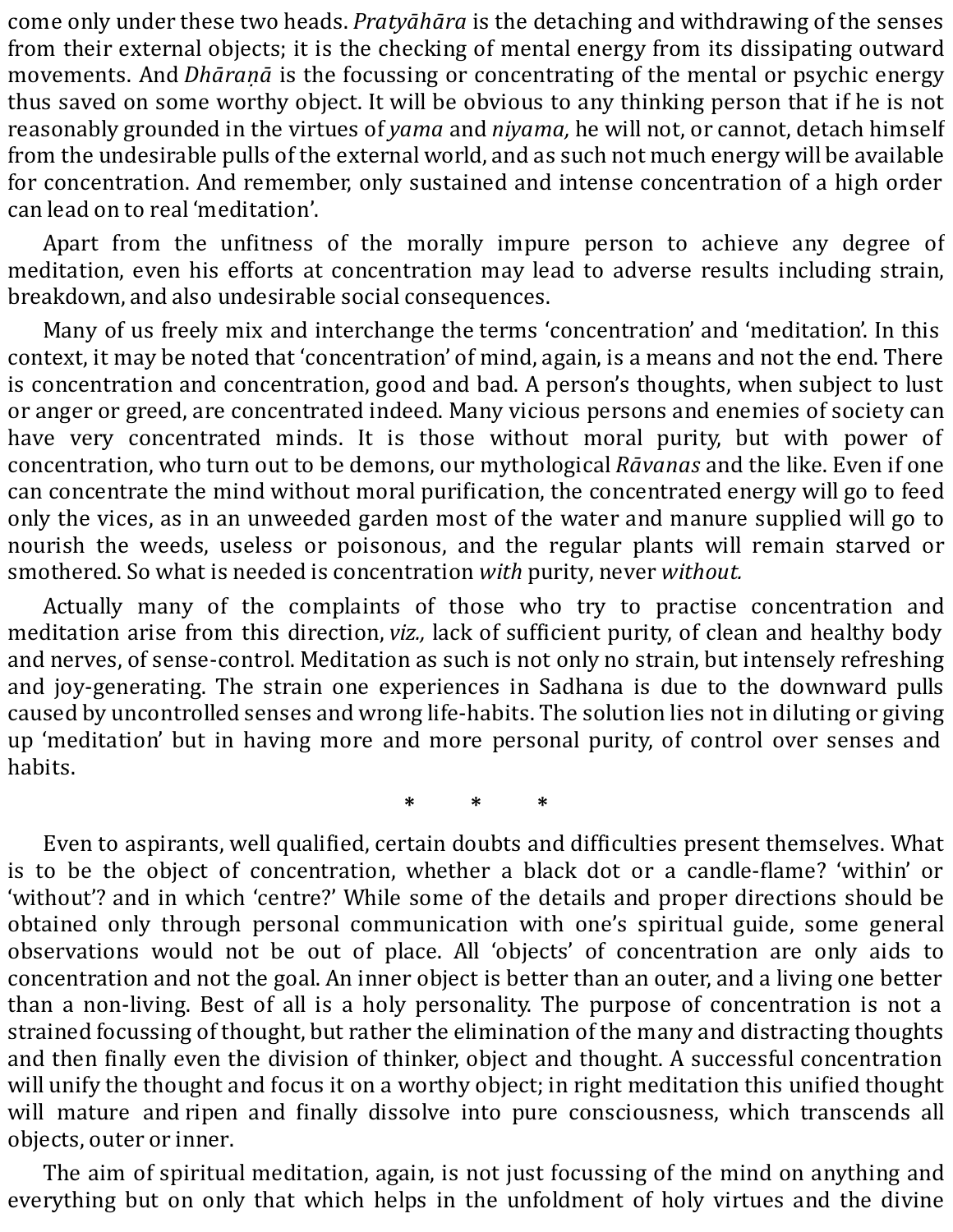attributes like infinite purity, truth, knowledge, bliss and freedom. As such a holy personality, living, radiant and blissful would be a most desirable subject for meditation. One may start with an external representation, such as a picture or image but before long the 'chosen ideal' should go inside and must become one's inmost self, the soul of one's soul. In fact the holy, or divine personality should eventually take shape out of that radiant, blissful, living consciousness which is the essential core of the meditator himself.

**\* \* \***

Another problem raised by meditators is that relating to the formless aspect and to making the mind 'blank'. Holy life, spiritual life, God, truth are all whole and positive entities and one should beware of slipping into wrong implementations when apparently negative terms are used, or practices indicated.

The ultimate aim is to rise above all limitations, from the partial to the whole, and as such both our ideal as well as our practices should be oriented accordingly. 'Formless' is to be rather taken as that which is not limited by any particular form. Making the mind 'blank' should not mean becoming thoughtless or going to sleep; it is freeing the mind from all partial truths and distracting thoughts, so that pure consciousness alone, self-effulgent and blissful, manifests itself spontaneously, making one experience real inner calm, power and peace. Renunciation is giving up of the lower in favour of the higher, the smaller for the larger, the finite for the Infinite. Going inwards means, detaching oneself from all the external coverings, hiding and distorting the blessed reality of the Self.

*Samādhi* is being established in the consciousness of one's glorious infinite and inmost self or 'divinity'. Meditation is the continual current of pure thought in this direction to the exclusion of others. Concentration is the attempt to repeatedly bring back the thoughts from wandering away from this one Divine Self and externalising, and to holding it on the holy object. Steady posture and rhythmic breathing are meant to make the body and nerves calm and fit for the ensuing mental exercise.

**\* \* \***

And much depends upon what kind of person is he who has taken his seat to start meditation. It will soon be discovered in many cases that while one may sit physically unmoving, the mind may be in a whirl, protesting and straining, 'meditation' becoming a most tiring and exasperating experience, instead of a relaxing and refreshing one. Why?

Because during the rest of the day, the mind and senses have been allowed to pursue an almost diametrically opposite path, going after the transitory, petty objects, externalising, stressing likes and dislikes, and continually opening oneself to passions, sensual desires, resentments and greed. The body and senses have been pampered, nerves exhausted by selfcentred exertion or so-called pleasures. For the practice of meditation to become fruitful and joyous, it is very essential that as far as possible one should also extend its mood over the rest of the day. Moderate and self- controlled in food, sleep, activities and recreation, striving to be simple and honest, kind and chaste, non-acquisitive and generous, cultivating an attitude of contentment and patience and reverent self-surrender to the Lord, and keeping the mind ever alert and discriminating, one will find it a joy to go in for meditation; one will find it a real blessing, really fruitful.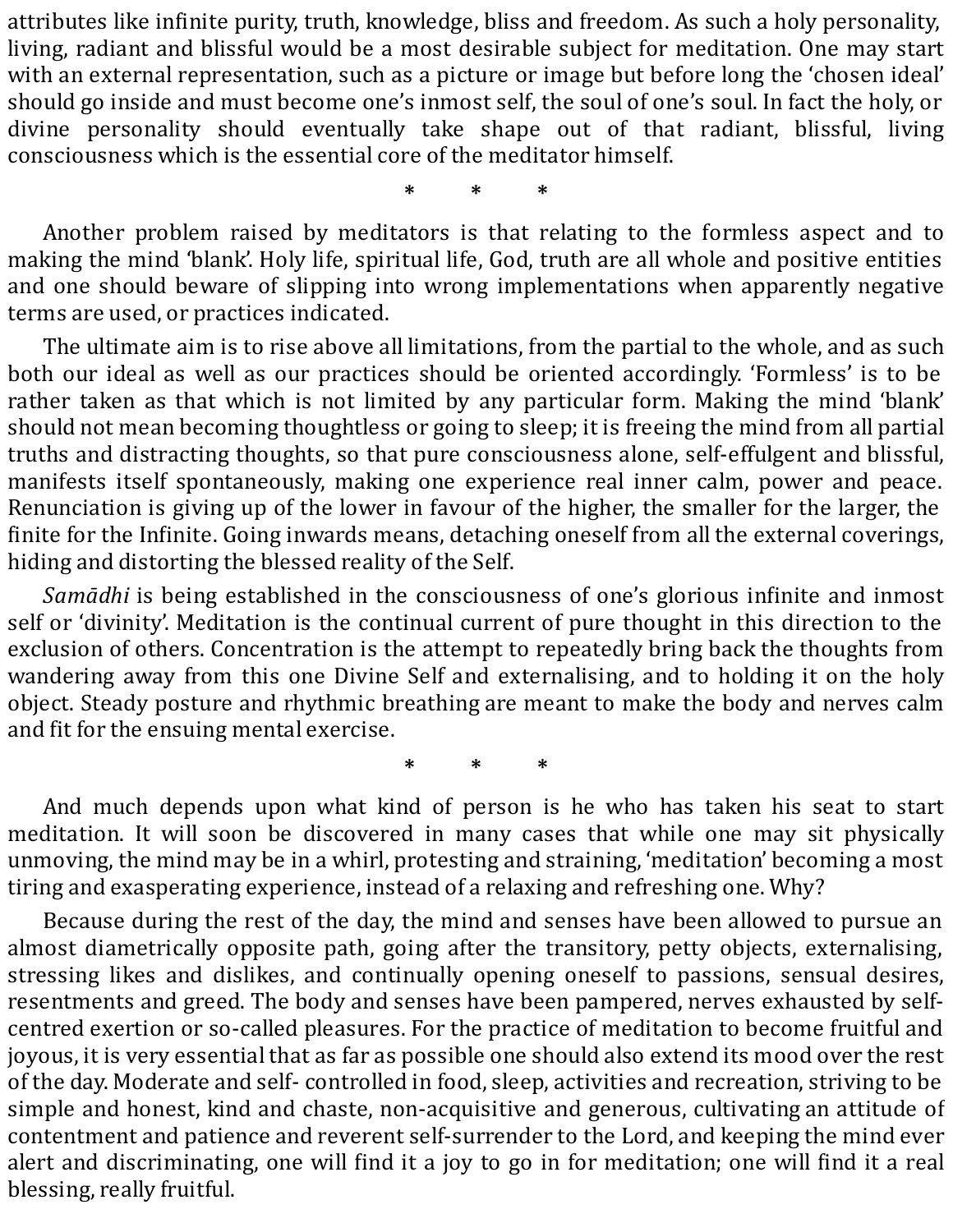And finally, another distraction which plagues many aspirants—viz. measuring how far they have 'progressed'. Let it be remembered that real meditation is not a journey to anywhere else, it is not even a pilgrimage to some distant holy land. Even when it is described as an 'inner' pilgrimage it is but figurative and indicatory. We only reach and become our own divine Self. We only become aware of what we really are all along. It is a question of giving up the wrong, distracting thoughts, feelings, actions. The only progress is to intensify the thought of the 'Sat', the real, good and auspicious which is our very stuff and core. It is healthy not to be diverted by even these distractions which come in the form of a frequent desire to measure and judge one's progress. Nowhere perhaps is Bhagavan Sri Krishna's teaching on Karma Yoga so relevant as in this context: "Your concern is with the work on hand—never with the results." Leave the care and anxieties about the results to the Lord, who is none other than the Soul of your soul—and with a quiet and confident, yet humble and reverent, faith apply yourself to the *sādhana.* And be not surprised if unconsciously and unheralded, you slide into perfection!

—o—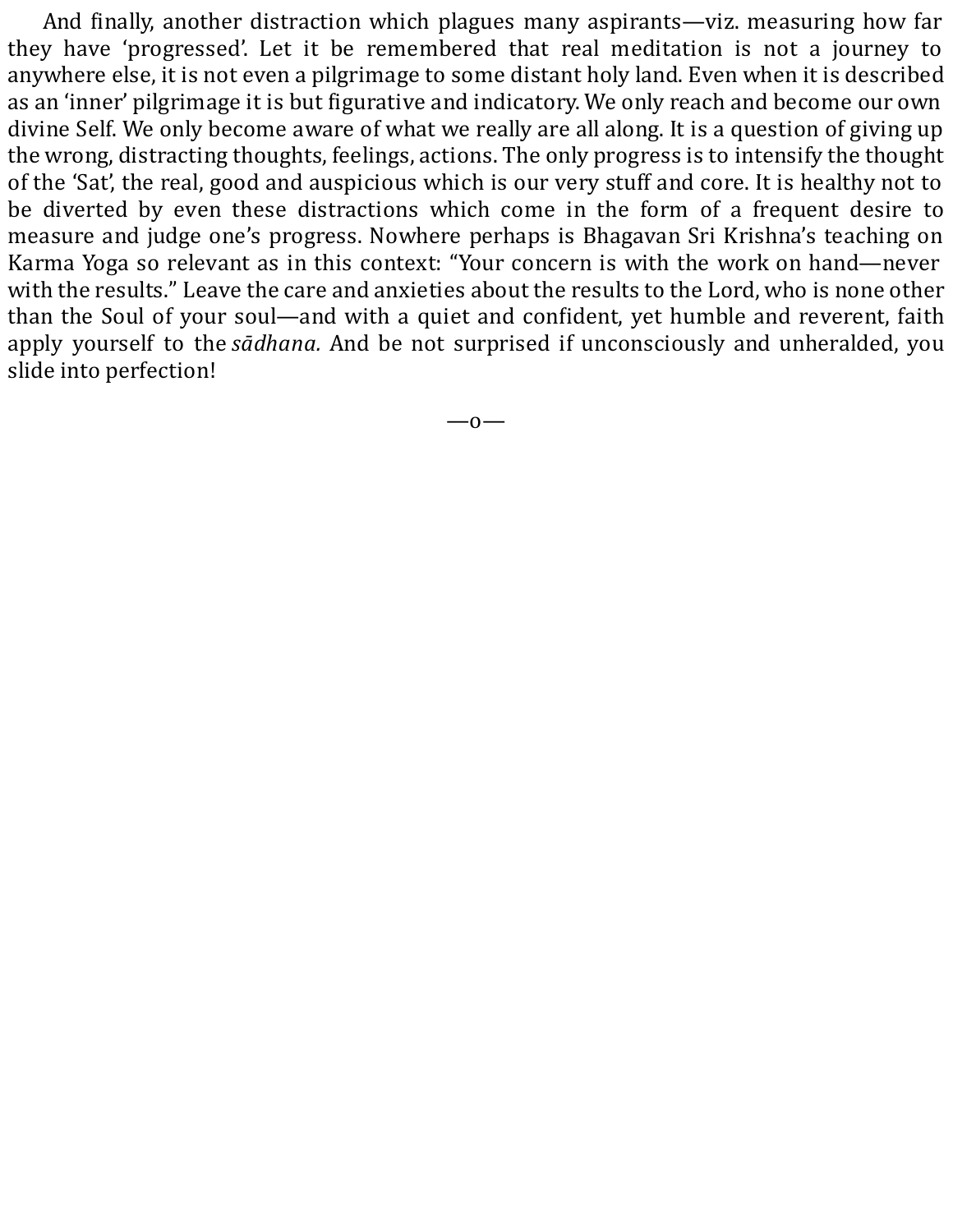# **MEDITATION AND SPIRITUAL ENLIGHTENMENT**

### **DR. ANIMA SEN GUPTA**

The sages of the Upanishads have a firm faith in the essentially spiritual nature of man. Hence, in their opinion, the true purpose of human life is to realise this essential nature. The method for this purpose, as suggested by them, consists of Sravana, Manana and Nididhyāsana.

Sravana is not merely hearing the truth from the preceptor. It also implies ascertainment of the fact that the Sruti establishes the one Brahman without the second. Manana or reflection refers to (i) rational thinking on self or Brahman already heard from the preceptor and (ii) removal of all doubt by rational argumentations. Nididhyāsana is constant musing on self or Brahman. The quest for the self is the real quest of the human life and realisation of one's own nature as self or pure consciousness is the final goal.

### **Purpose of Life**

So long as man is not aware of who he is or what his true nature is, he is not in a position to realise fully the meaning and purpose of his life as man. He is unable to apprehend his final fulfilment and is also ignorant of his real good. Owing to utter ignorance about the true nature of his being, he is also unfit for the realisation of his real relation with the world as a result of which his reactions to the world are generally confused and often become perverted. In other words, a man is not able to determine correctly his purpose and position in the world without having a clear knowledge of his own self. If he possesses wrong knowledge about himself, then his perspective of the world is bound to be vitiated. His value-sense, too, gets confused and he moves on the ocean of life precariously in the absence of appropriate guiding principles.

The Upanishads have declared repeatedly that man is nothing but the self infinite (*Tat tvam asi).* If this meaningful saying of the Upanishads can be grasped fully by a man, then he is sure to get inspired and is also sure to undertake an enquiry into the nature of his own true being. Sankara, too, has advised us to enquire into the meaning of *tvam* at the outset of our search for Truth. The search for the knowledge of self, however, involves self-analysis which is to be carried out rationally and in a regulated manner. If an aspirant can follow the path laid down by the Upanishads, with single- minded devotion, then only can he realise that beyond the conscious and the sub-conscious levels, there is another horizon of pure consciousness which constitutes the horizon of his real life. Nididhyāsana or repeated meditation on this illuminating light, opens the doors of his perception and he becomes fully conscious of his own true being. When repeated musing becomes so deep that thought process on the nature of the self appears as an unbroken flow, then this is called Meditation or Dhyāna. The Yogasūtra 3.2 has thus defined Meditation:

*"Tatra pratyaikatānatā dhyānam"* Meditation yields psychical power which can be utilised to obtain knowledge of any object of quest. It enables a man to have a correct and expert knowledge about the object of meditation. In meditation, only a single idea is present and the knowledge is continuous.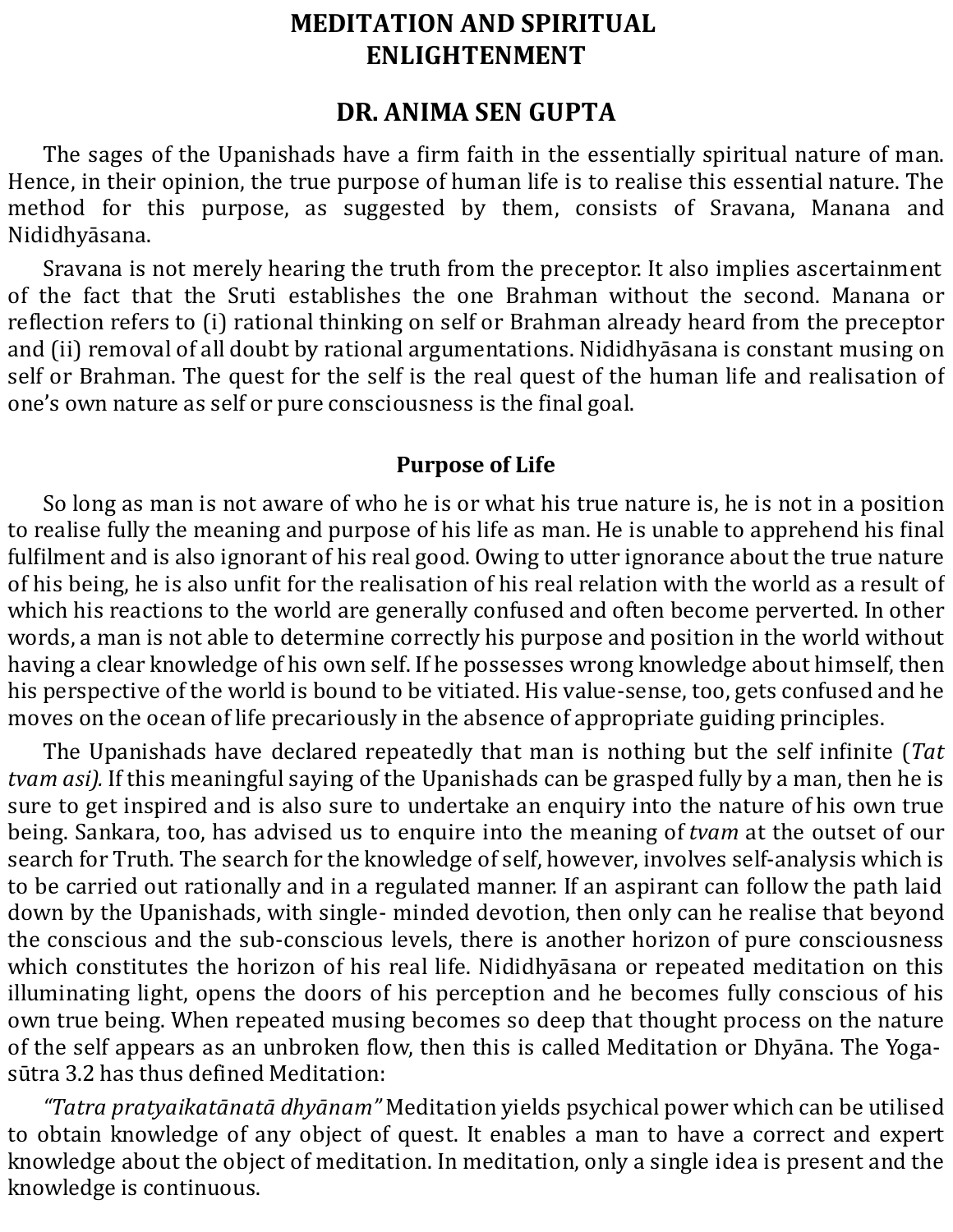### **Discipline Of Meditation**

To have correct knowledge of the self, meditation, therefore, is essential. It is the discipline of meditation that leads to the intuitive realisation of the spiritual truth in man. The psychical power, yielded by the process of meditation, illumines the mind from within and this inner illumination, then reveals to the meditator, the secrets of his real being and his relation to the world. It is only when this secret is revealed that an aspirant can understand fully that he is not a merely physical being, having only an unconscious heritage like other material things of the world. He is also not merely psychophysical in nature as he appears to be, from a superficial point of view. Both physical and psychical aspects are "not-self aspects", which have no essential and inseparable relation with this true self. Self or spiritual light is his true essence which lies beyond these physical and psychical aspects of his personality. The true 'I' is the pure consciousness, unconditioned by space, time and causation. It is different from the empirical ego which is the real actor in the drama of the world. It is only the knowledge of the self which can make a man free from all false notions that he has built up through ages of conditioning. Such self- knowledge, however, cannot be gained without meditation. Beyond the physical and the psychical, a man must go to discover his immortal spiritual being.

Meditation needs as its pre-requisites (i) the purification of the mind and the intellect, and (ii) full control over the body and sense- organs. The body, mind and the intellect should become *Sāttvika* and it is the *Sāttvika* Buddhi which is the only mirror that can reveal the self in its true form. Hence, in his attempt to discover his own true being, a man has got to acquire moral qualities on the awakening of which the impurities of the intellect, emotion and will are completely wiped out. Moral good is closely and essentially linked with the good of the spirit. One who meditates on the true nature of the self and has his intellect, emotion and will purified and harmoniously balanced, naturally becomes a man of elevated personality. He is regarded as a spiritually enlightened soul. With his enlightenment, he can visualise himself and the world around him correctly and clearly and the horizon of his spiritual vision becomes wide and universal. The world, then, unfolds itself in its true colour to the wise man and does not therefore cause uneasiness to his mind. Thus one who seeks to know the truth, must, first of all, make his mind pure and well balanced. Spiritual enlightenment, attained through meditation, pre-supposes moral awakening and moral progress of man. The mind of the meditator becomes calm and steady through constant practice of meditation. His mind does not get disturbed even in the midst of the vortex created continuously by the waves of the worldly life. The external world, with all its vibrating currents, is always viewed by him as external and is never identified with the inner world. Such a person is truly perfect and he never entertains any sort of illusion regarding the relation of the world with man. In fact, to enjoy the world in a detached but lively way is the real art of living. It enables the perfected personality to put necessary limitations and restraints on the different forms of enjoyment of the world. This he can do, because he understands life from a deep awareness of his spiritual nature which has been revealed to him through meditation on his own true form.

We should remember that meditation and spiritual enlightenment are essential not only for those gifted persons who embrace the life of total renunciation or Sannyasa, but also for all ordinary people, involved in active wordly life. One cannot achieve real greatness in the mundane life without being able to control his mind and sense organs and without having a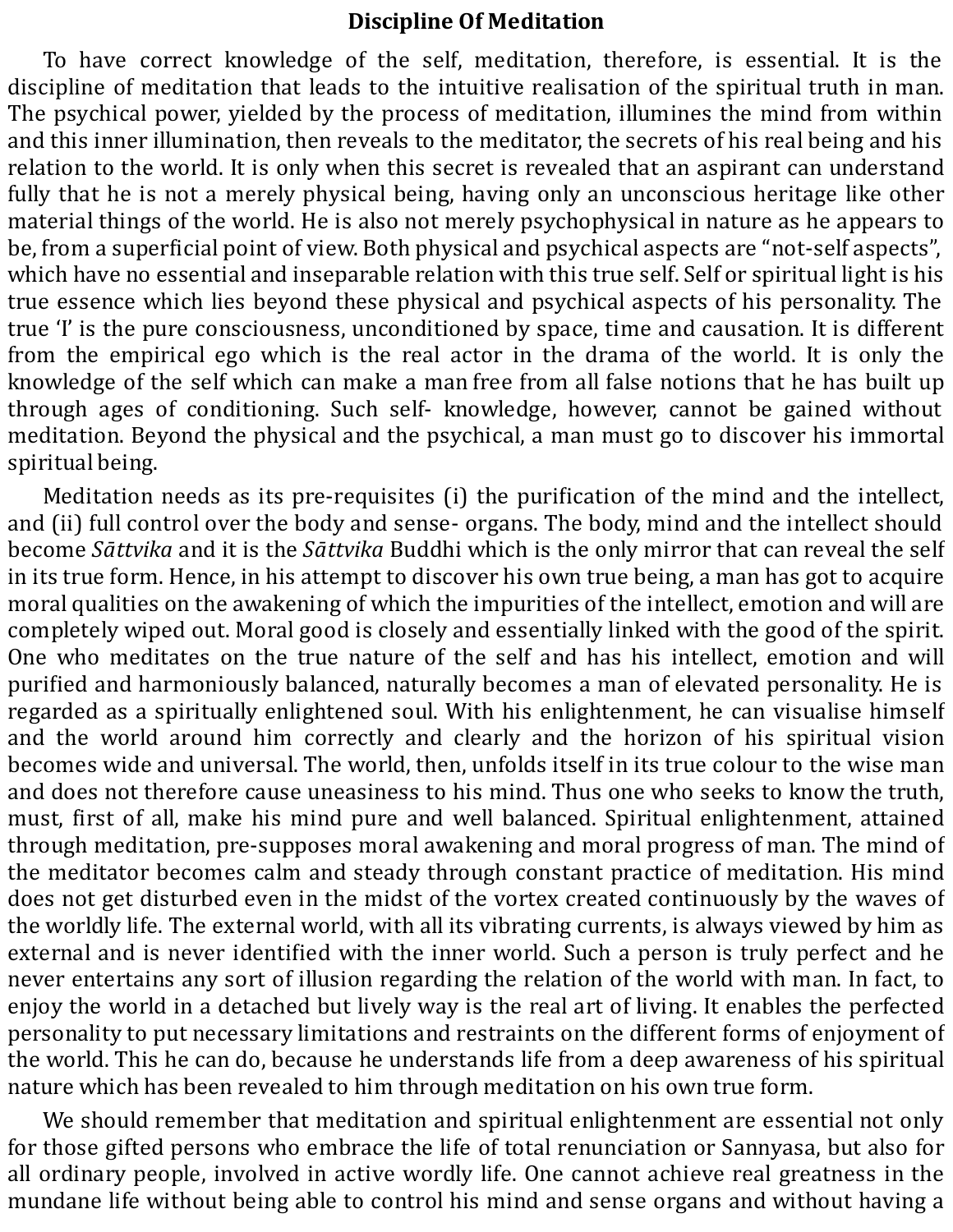correct awareness of himself and the world. It is only when a man can attain the state of control and steadiness of the mind that he can hope to reach the apex of glory of his empirical life and can discover that he has acquired the power of making even the insignificant events of the world happy and cheerful. He has freed himself from the clutches of his lower ego and has attained the power of looking at the world in an objective way. In fact, to be free from the clutches of a low, self- centred perspective of life is real freedom and this real freedom cannot be enjoyed if one is not spiritually enlightened. It is only in the state of his spiritual awareness that a man rises above the level of his limited individual self and prepares himself for the noble task of sacrificing his good and acting with energy and devotion for the good of the world. When a man can grasp clearly the distinction between the changing lower self and the unchangeable higher one, he attains the power of sacrificing his smaller ends for higher goals of life, whether empirical or transempirical.

To make sincere efforts to have a vision of the unchangeable and unaffected self of man is what is regarded as spiritual *Sādhanā* according to Indian tradition, and this *Sādhanā* in due course, finds its completion in spiritual enlightenment. Meditation is an essential limb of the spiritual discipline, because through meditation alone, man can discover his indwelling consciousness as his real being. When this spiritual gain is attained, a man is in a position to perform all his actions from a sacred sense of duty which is not linked with any egoistic motive of gain, arrogance, hatred and pride. A mind which is free from all impurities of thought, emotion and will is a healthy mind and its attitude towards the world is also a healthy one in the sense that he lives his life in this world in a planned and organized manner which is in tune with his own spiritual being. He understands in proper perspective his duties and responsibilities to others as well as to himself. He is prepared to discharge them sincerely so as to be able to promote effectively the solidarity and enduring welfare of society. The Mahābhārata has asserted that good character and good behaviour are the result of true knowledge and to attain true knowledge, one has to practise meditation along with all its necessary parts. Disciplined mind and virtuous conduct are the results of true knowledge of the self and the world. Spiritual awakening does not inspire a man to shun the world completely. On the other hand, the spiritual training makes a man conscious of his true being as a result of which he can link his empirical life with his life of the spirit in a harmonious and fruitful way. The self-knowledge gives him strength and courage to face the world. His soul being purified by true knowledge, he returns to active life with a longing to do good to the whole of mankind. Swami Vivekananda has said: "The spiritual ideal is for life and this must be lived in all spheres, private, social and international."

### **Yogic Postures**

In the present age, a great emphasis is being laid on the practice of Yogic postures as a form of highly effective physical exercise for keeping the body healthy and also for driving out germs of diseases from it. This no doubt is a very laudable step, because nobody can do any good work without being the possessor of a healthy body. Again, if a man fails to preserve his physical health in a proper manner, his mental health too suffers degeneration. Practice of Yogic postures is very efficacious in curing physical illnesses of different kinds.

If, however, we get interested only in the practice of yogic postures with the sole aim of keeping our body healthy and do not make efforts to cure our mind from perverse thoughts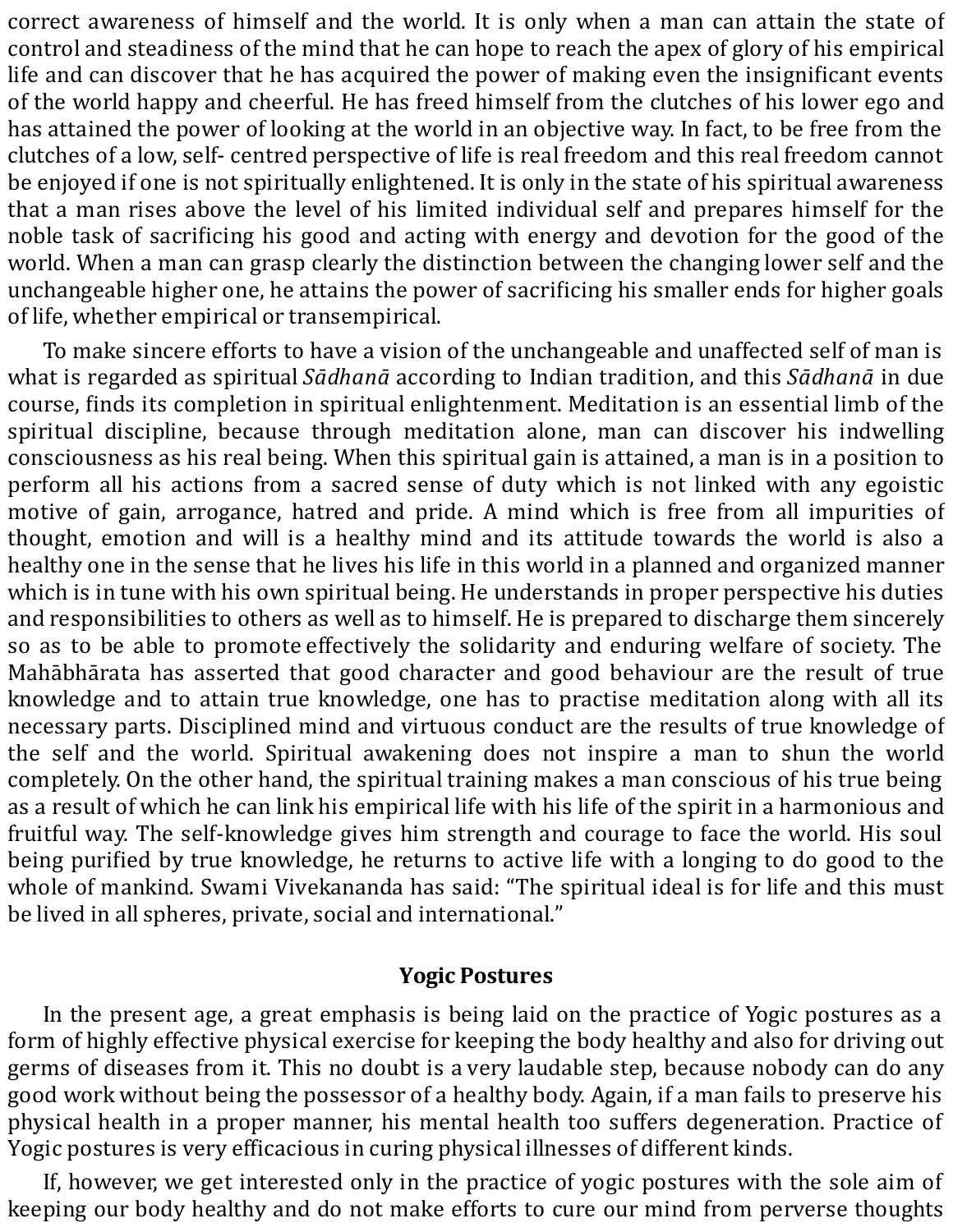and emotions, then our confused mind is sure to exert adverse influences on our physica frame. It is only when a man is ignorant of his true, immortal being that he becomes an easy prey to egoism, greed, hatred, fear, etc., which make his mind unhealthy and unhelpful. With such a diseased mind, nobody can hope to do any good work in his social life. A man should not only be physically healthy but he should also be spiritually awakened. The material basis of life is intimately connected with its spiritual flowering and so it is necessary for a man to have a healthy mind in a healthy body.

The ardent followers of Yogic postures have, no doubt, realised to a certain extent the need for the steadiness of mind which they aim at attaining through concentration *(dhāraṇā*), but they have failed to realise that this concentration should be directed to the realisation of the true nature of man and not to the things of the material world. Concentration on the things of the material world only, may result in an increase in the power of vision, but it will not enable the aspirant to grow in knowledge and pure emotions. The goal of Yoga is selfrealisation which enlightens and elevates the mind and character of the Yogin. This is spiritual achievement that enables him to discover the higher truth which is embedded in him. He can also grasp fully the meaning and purpose of life and can develop a dispassionate love and liking for things and beings of the world. When spiritual enlightenment penetrates each and every corner of a man's multicoloured life, he becomes a truly balanced person of profound serenity, who is in a position to overcome all divisions and rifts which trouble mundane life. Such an enlightened person alone can develop a liberal outlook and a spirit of toleration so as to be able to accommodate others' views and others' needs. He gives up the habit of hankering after wealth and property and whatever he does, he does for the good of mankind. It is only when a man can realise his essentially immortal nature which is wholly unaffected by colourful waves of the world that he can cultivate a detached but highly tender attitude towards life and the world. We should not forget that there is no gap between the empirical and the transempirical. The transempirical is to be sought by remaining in a social order and promoting social good. The empirical life, if led thoughtfully in the light of spiritual wisdom, will find its spontaneous completion in the transempirical state of liberation.

Hence, it is desirable that in adopting Yogic postures as a technique for healthy living, both concentration and meditation on self should be adopted as essential parts along with all other moral practices. The method of Rāja Yoga is moral through and through, because without the destruction of impurities of thought, will and emotion, the mind can never be turned towards self-knowledge. The five forms of restraints which constitute the first limb of Yoga are moral restraints. Again *tapas* (which is essential) implies moral discipline and control over thoughts, feelings and actions. Awakening of true knowledge through purification of mind is imperative, if the health of the mind is to be preserved.

What, after all, is our aim in practising Yogic postures as a form of exercise? We definitely want to be good and healthy members of the human society with noble tendencies and inspiring thoughts and emotions. Yoga should therefore, be followed as a practical method for the development of both the body and the mind in such a manner that higher fields of experience may be opened to the person who practises it. This will necessitate incorporation of concentration and meditation on higher truth of life so as to gain spiritual enlightenment. The Yogic training should give not only a physical poise but also an insight into the real nature of the self and the world, so that the practitioner may be able to cultivate correct attitudes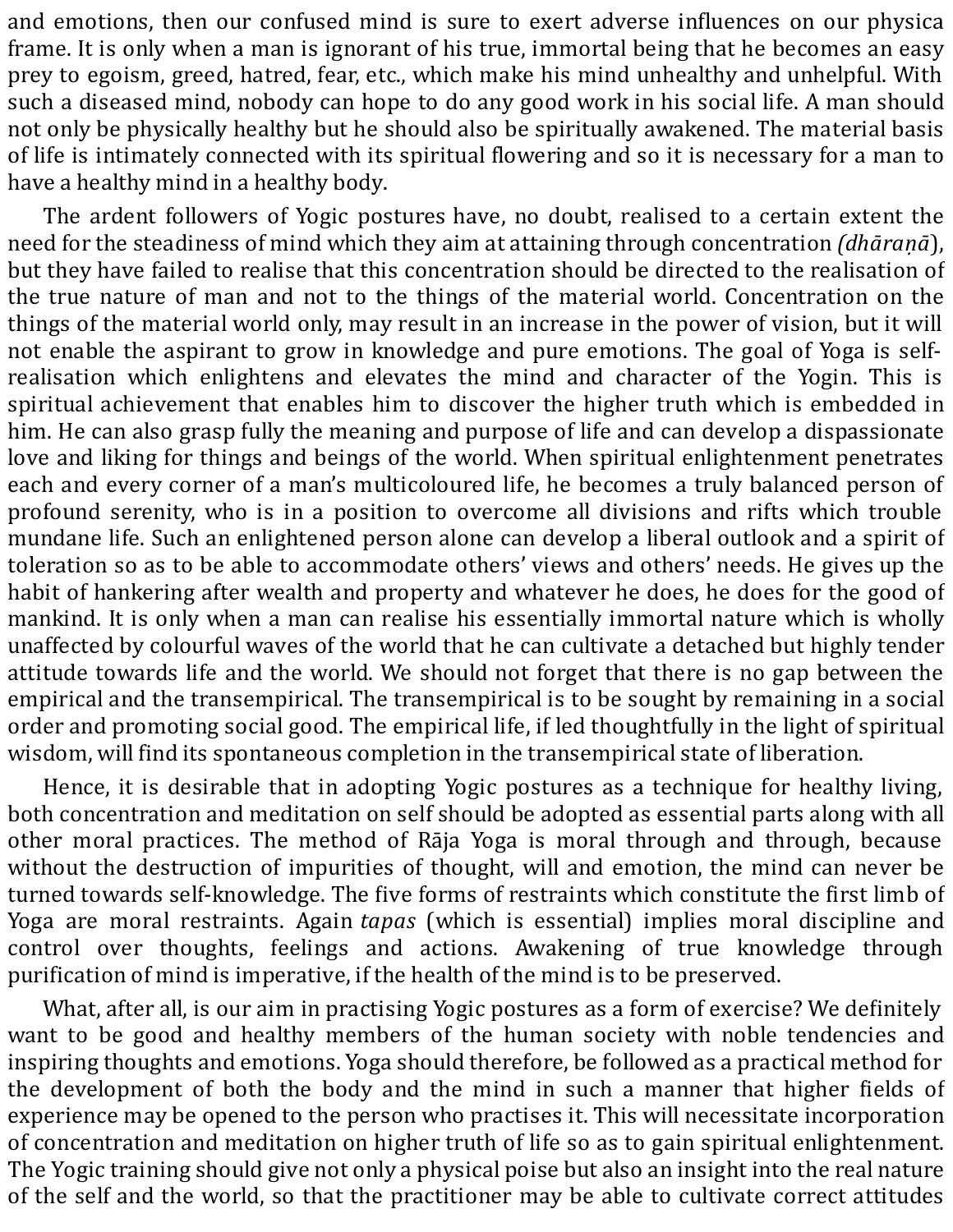towards all things and beings of the universe. In order to enjoy beauty and bliss through all relations which exist between man and man, one should not only be physically healthy but should also have a calm and pure mind, shining with the glow of knowledge and truth.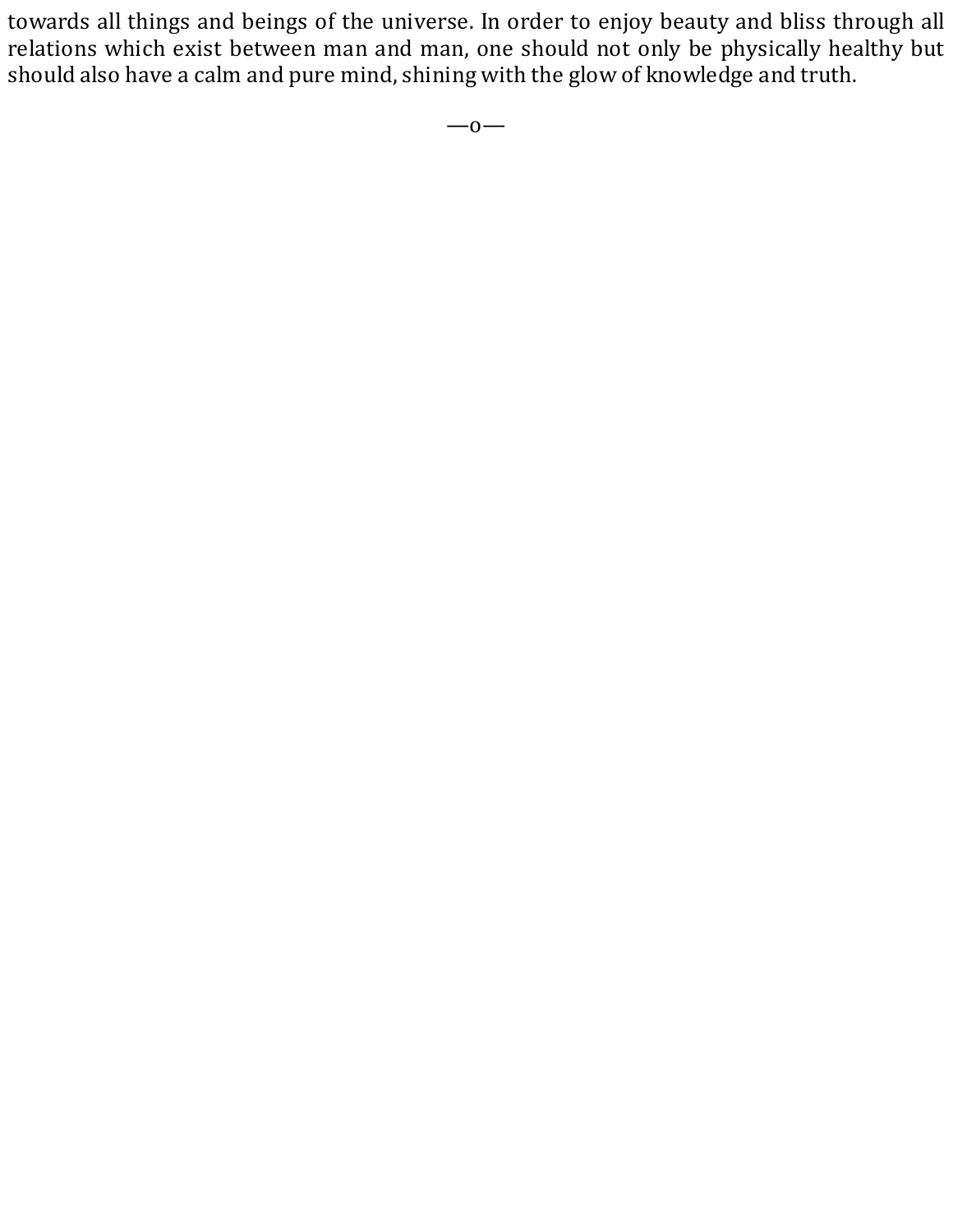## **MEDITATION: A SCIENTIFIC APPRAISAL**

### **DR. SAMPOORAN SINGH**

The superficial conscious mind is occupied with its daily activities, with earning a livelihood, deceiving others, exploiting others, running away from problems—all the petty daily activities of our existence. To observe and understand our hidden motives, responses, thoughts and feelings, there must be tranquillity in the conscious mind, so that the deep layers of the sub-conscious mind are projected at the conscious level. The mind cannot bring about tranquillity, stillness, peace by mere regimentation, by compulsion, by discipline; it can bring it about only by understanding its own activities, by observing them, by being aware of them. The right understanding of the deepest inner layers of the subconscious mind—the racial instincts, the animal instincts, the concealed pursuits will bring tranquillity and stillness; when the whole mind is unconditioned, unburdened, unfettered by all past memories, then it is in a state to receive the eternal. It is only through dispassionate observation and feelingful-understanding that this tangle can be unravelled and order can prevail. This is real meditation—understanding the nature of thought, not verbally but with our whole being. It is being aware of what is going on without any distortion, without any choice, without any resentment, bitterness, explanation or justification—the mind must just be aware. Meditation is to observe every movement of thought, attentive to its every detail.

Meditation is to see the fact in totality. The very seeing of it is the action; and for that one needs a clear, sharp, sensitive mind, which comes from intelligent awareness. The mind must act without any resistance, without any form of friction. Resistance is conflict, division. Resistance creates other forms of distortion, violence begets more violence. To see or observe a fact is to understand it in its totality; it is not a matter of overcoming or suppressing its resistance; true observing is a resistanceless or frictionless flow. Then the mind is meditative.

Since Nature is really one and our mind is part of it, it would be interesting to study the parallelism between the psychological field of the mind and the field of energy as comprehended by modern physics.

*Super-conductivity:* One of the most powerful methods discovered for working out the fine details of solid structure is through the use of very low temperatures. Under these conditions the thermal fluctuations of the lattice become small and effects which would not otherwise be noticed become obvious. Super-conduction, which is the vanishing of resistivity as the temperature approaches  $0^{\circ}$ K, is shown by a number of elements, such as zinc, gallium, titanium, cadmium, mercury, lead, tin and niobium, and many alloys and compounds. The flow of electric current without resistance at sufficiently low temperatures in certain solids is called super-conductivity. In super-conductivity, the specimen undergoes a phase transition from a state of normal electrical resistivity to a super-conducting state. The temperature at which the resistance disappears, in zero magnetic field, is called the transition temperature. The transition occurs over a very narrow temperature range. Its onset takes place at the highest temperature 11.2° Absolute in the metal technetium and at 7.2° Absolute in lead. In a super-conductor an electric charge can pass without any measurable voltage between its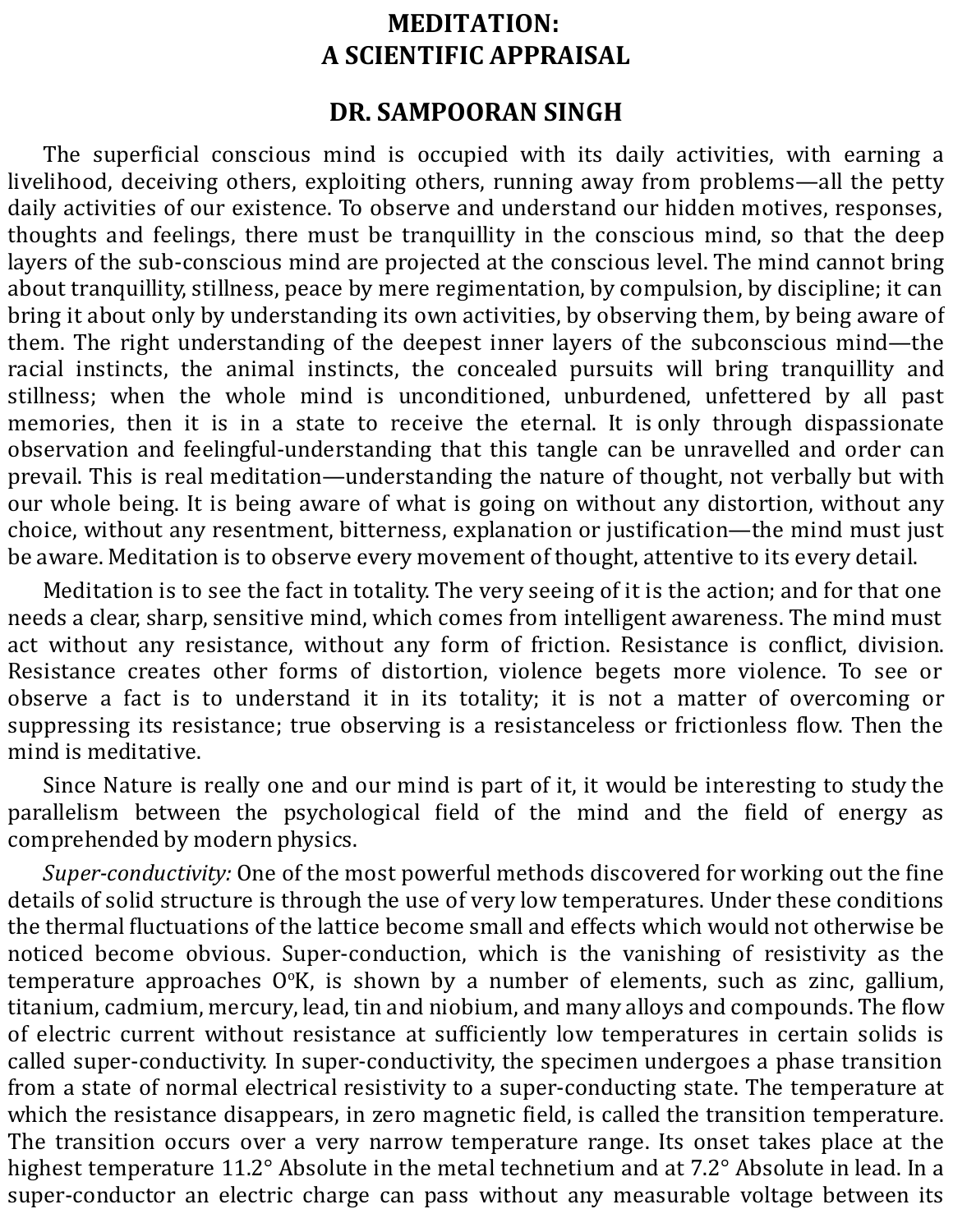ends. The extent to which the flow of electric current in a super-conductor is frictionless has been demonstrated by an experiment in which a persistent electric current has been observed to flow without measurable decrease in amplitude around a super-conducting lead ring for over 2 years. If a bar magnet is lowered near a lead dish which is at the temperature of liquid helium (—452° F), it hovers in the air, the chain slack. The magnet has induced a current in the lead; as it meets no resistance, the lead becomes a powerful electromagnet, repelling and holding the magnet above. Very strong magnetic fields destroy superconductivity, and the strength of a field that does this is a function of the temperature. This leads to the belief that the phenomenon is related in some fashion to the magnetic properties of the material. As a matter of fact, conductors in the super-conducting state exhibit perfect diamagnetic properties.

*Super-fluidity:* The behaviour of liquefied helium when it is cooled below 2.1° Absolute is most surprising, and this frictionless flow of matter is called "superfluidity". Liquid helium can flow without any apparent friction through slits so small that ordinary liquids and gases can hardly pass through. The liquid gas flows with ease through the finest capillaries and will siphon itself out of a container by flowing uphill in a film which quickly climbs over the container walls.

*Parallels Between Mind and Modern Physics:* The strange world of absolute zero showing frictionless flow of matter (Super-fluidity) and flow of electric current without resistance (super-conductivity) appears to have fascinating correspondences with the resistanceless and frictionless state of the mind. The parallels are: First, just as the properties of the material, e.g., superfluidity and super-conductivity, change within one hundredth of a degree centigrade, similarly the characteristics of the mind change when mind moves from a state having resistance to a resistanceless state. Second, the sudden transformation of properties in matters appears to be related in some fashion to the magnetic properties of the material and change of the ions in the metallic lattice, but these transformations are far from clear. Similarly,the sudden transformation of the characteristics of the state of mind with resistance to a state of mind without resistance appears to be due to some psychomagnetic changes (cortical neuronal changes) and change of circuitory due to some flip-flop switches, but we know nothing about it. It is an example of weak causality in the micro- cosmic region. Third, the strange world of absolute zero exists at the material plane. It appears that the properties of matter at low temperatures are controlled by the new set of physical laws which are necessary to describe atomic behaviour. The new set of physical laws will take into consideration the behaviour of elements and their compounds when the friction or the resistance is zero. The mind without resistance or without friction bestows on us the pure perception and gives us vision of the Absolute, the Truth. Thus the Truth self- manifests at the subtlest plane. It is not amenable to an experimental verification even with the help of the latest artifacts, due to its subtlest plan.

The movement of the mind from a state with resistance to a state without resistance is called the quantum jump of the mind from logical and scientific reason to unfettered philosophical reason; or from relative state (conscious-state) to an absolute state (superconscious state); or it is a leap from the lower plane of relational knowledge (intellectual knowledge) to a higher plane of ultrarelational knowledge (intuitional knowledge). As there is no matter which is self-effulgent, so we assume that the neurons of the mind receive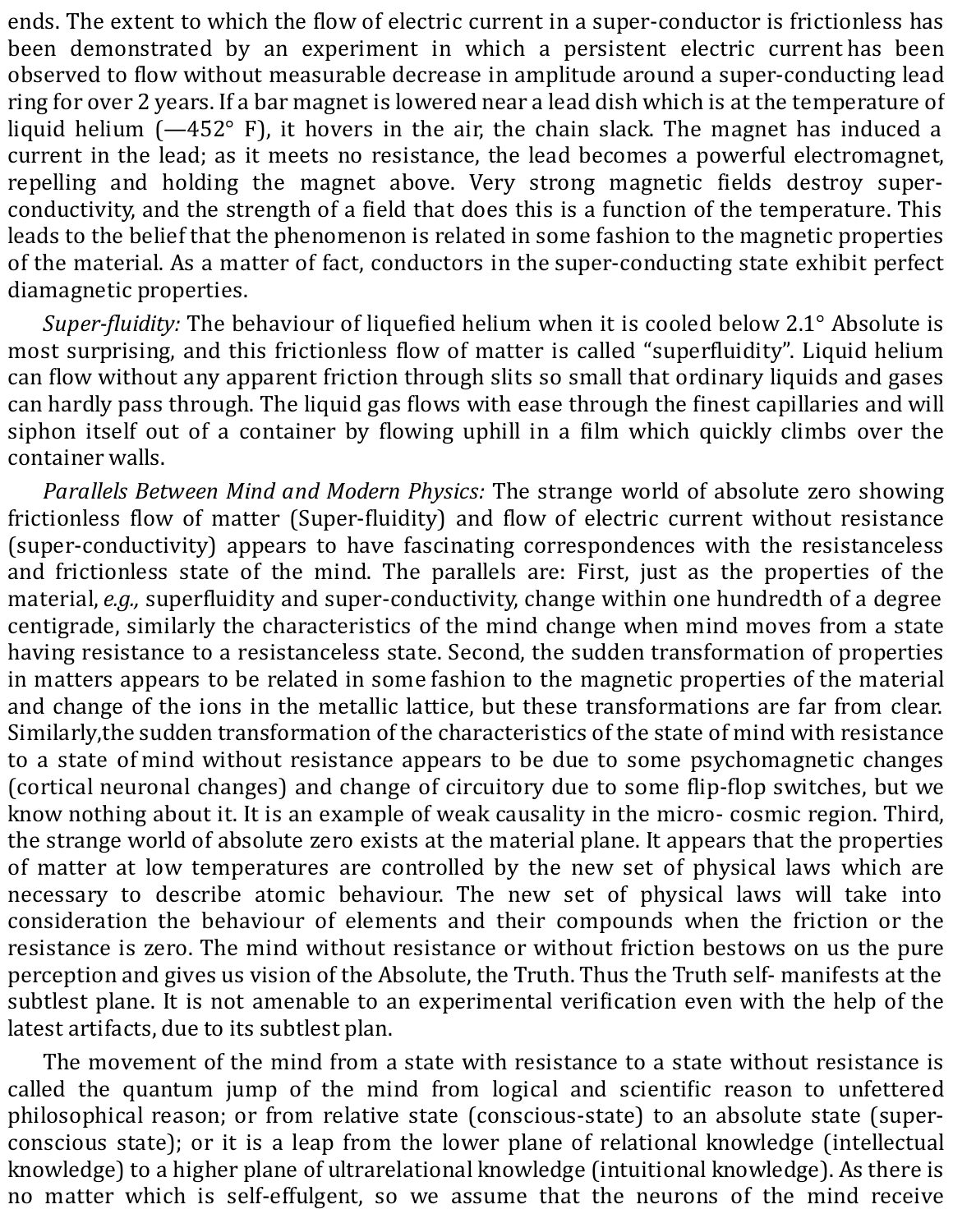illumination from the self-effulgent Self, the Atman, the Universal Consciousness. The state of mind with resistance is capable of receiving partial illumination, a state of mind without resistance is capable of receiving full illumination from the Self and as such is fully illumined with the pristine glory of the Self, and as such is fully bathed with truth. The state of mind without resistance is capable of pure perception and as such the mind perceives the present moment of the chronological space-time continuum, and there is a continuous flow of the present moment only, this is the vision of the Absolute where there is neither time, space, nor causation. This is the realisation of the eternal values in the chronological space- time continuum, which means, the attainment of the state of detachment, selfless service and eternal love for the entire humanity.

Meditation is a liberation from the resistance of the mind, which is the past conditioning. It is a movement of the state of mind with resistance to a state without resistance, or in other words to transcend the past and live in the present only.

The conditioning is due to the psychological knowledge, memories, total thought process, which implies resistance. Intelligence implies freedom, which means that intelligence will use knowledge when necessary and yet be free from knowledge. Meditation is the ending of resistance, which means ending of psychological knowledge, memoires, the past, the observer. The state of mind without resistance functions in a different dimension altogether which is intelligence. Intelligence implies freedom; freedom implies the cessation of all conflicts; intelligence comes into being and conflict comes to an end when the "observer" is the observed, for then there is no division, no resistance, no friction; this is the selfmanifestation of love. Love can only come into being when there is real freedom from the past as knowledge. Meditation is a movement from resistance to resistancelessness, from friction to frictionlessness, from psychological knowledge to intelligence, from bondage to freedom.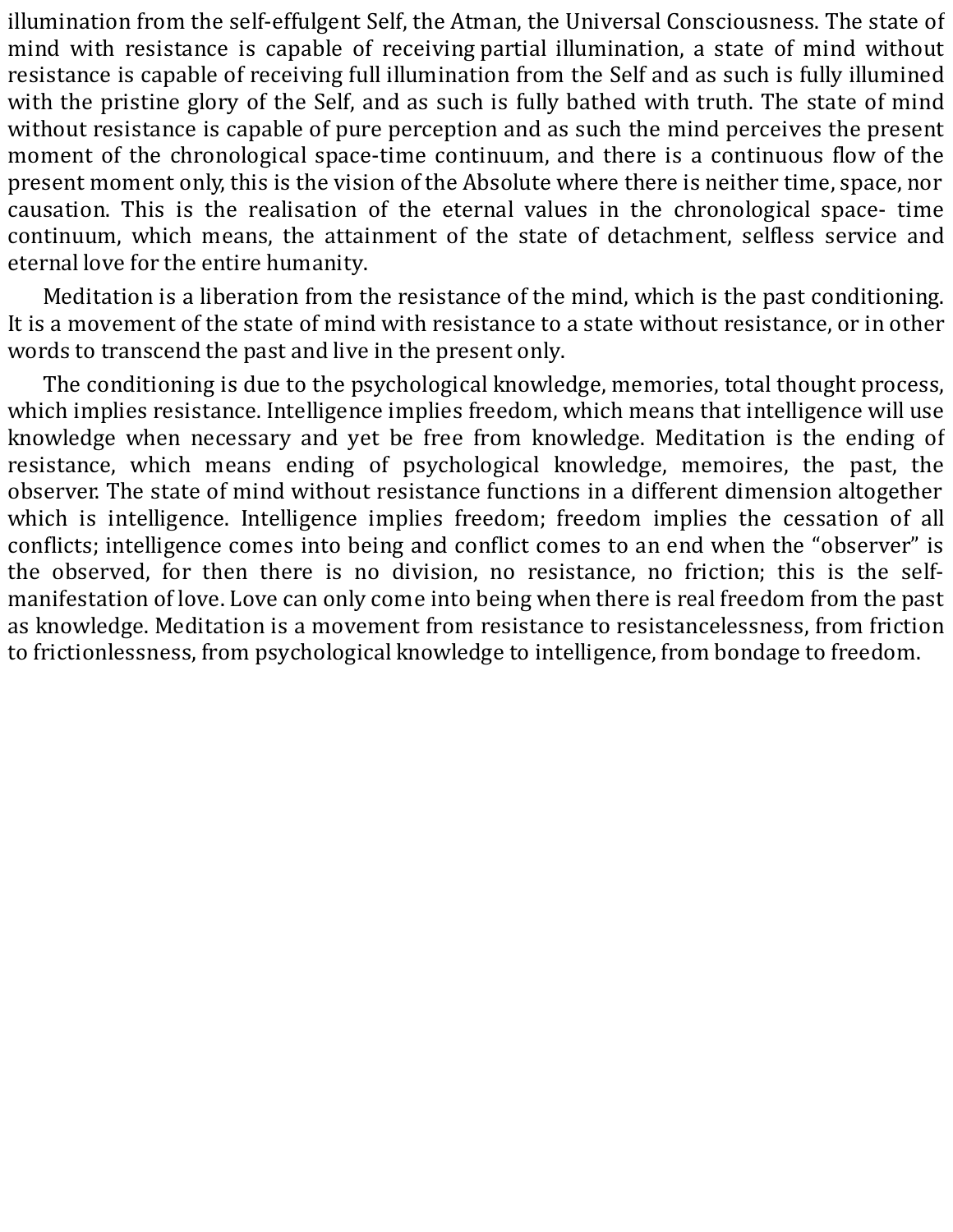# **ACKNOWLEDGEMENT**

I have drawn freely from the thoughts of Swami Vivekananda, Edwin Schrodinger, Albert Einstein, Dr. Fritjof Capra, and Krishnamurthi in composing this article.

 $-0-$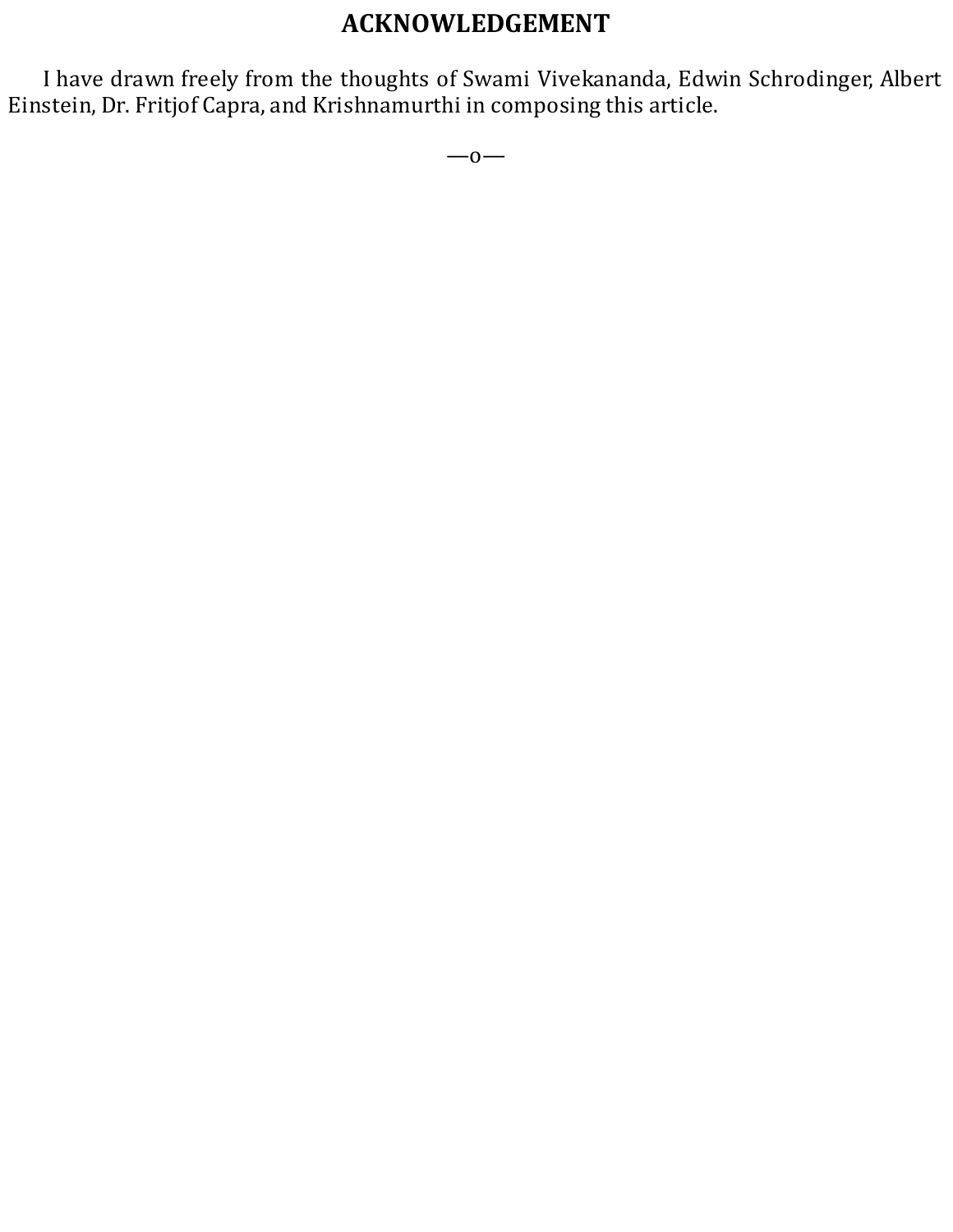# **MEDITATION ACCORDING TO MAZDAYASNA (Zoroastrianism)**

## **B.S. SURTI**

### **Introduction**

Mazdayasna attaches very great importance to Meditation.

A human being is a conglomerate of three functions, *viz.,* **Thoughts, Words,** and **Deeds.** Mazdayasna gives the first place to **Thoughts** (Meditation) because it comes first in order of sequence, *e.g.*, a man first thinks, then he reveals his **Thoughts** in words, spoken or written or both, and finally he translates his avowal into action. This sequence is always maintained in the immutable Divine scheme of things although in some cases the thinking may be so shallow or lacking so much in depth that a person's words or deeds may appear to have sprung spontaneously without any thinking at all. Whenever we say that a certain person is incapable of thinking what we mean is that that person is not capable of deep or serious thinking (Meditation). It is obvious that words and deeds arising out of deep and serious thinking (Meditation) will be a higher quality, and more responsible in nature, than those springing from shallow and frivolous thinking, *i.e.,* absence of Meditation. Therefore speaking or writing or performing deeds without Meditation is considered to be an irresponsible or irreligious act according to Mazdayasna.

Saadi (1184-1292 A.D.), in his Persian classic "Gulistaan" which is still regarded as a model of choicest Persian prose writing, relates the following story:—

A deputation of learned men from India had gone to the court of Emperor Naosheerwaan the Just (531-579 A.D.) of Iran, called Chosroes I by Greeks, whose sense of Justice and Impartiality has been praised by the Holy Prophet Mohammad. They held discussions there with Naosheerwaan's Prime Minister, Buzurgmeher, considered to be the wisest man of all ages. When asked to express their opinion about Buzurgmeher's reputed wisdom, the Indian savants declared that he was flawless except for the fact that he took a long time to answer any question, thereby taxing the listeners' patience. When Buzurg- meher was informed of this he explained:**"To think what I should say is better than to repent why I said it".** Saadi sermonizes on the basis of the story:

### **"Sakhundaan-e parwardah peer-e-kuhan"**

(An experienced and cultured conversationalist)

### **"Ba-yendeeshad, angaah ba-gooyad sukhan"** (Thinks, and then speaks)

## **"Mazan bi-taammul ba guftaar dam"**

(Do not open your mouth to speak, without reflection)

### **"Neko gooy, gar deer gooyi cheh gham?"**

(Answer rightly and to the point; what harm is there if you do so somewhat late?)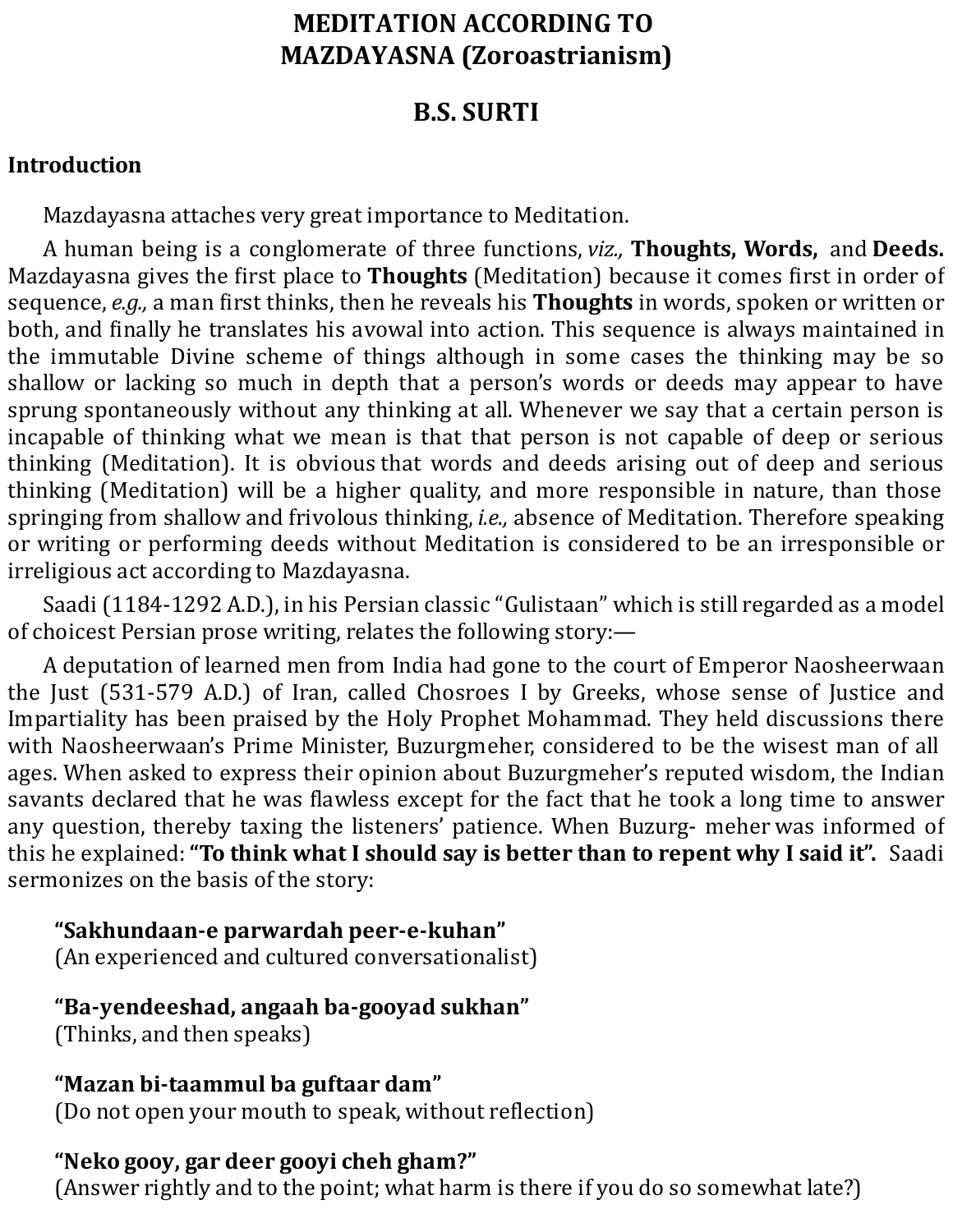### **"Be-yendeesh o angah bar aavar nafas"**

(Think well, and then open your mouth to speak)

**"Vazaan peesh bas kun keh gooyand bas"**

(And stop speaking before the audience asks you to stop).

## **Meditation should be Positive or Constructive**

According to Mazdayasna, Meditation for the sake of Meditation is of no value. Meditation should always be a means of expression in words (spoken and or written) and of performance of deeds, and not an end in itself.

It is clear that the quality of words and deeds will depend upon the quality of Meditation. Negative and Destructive thinking, called **Dush-mata** in Avesta, will lead to words that will injure the feelings, called **Duzh-ukta** in Avesta, and to deeds that will pollute the body, debase the mind, and dampen the spirit of the thinker as well as that of the persons around him. Such a deed is called **Duzh-varshta** in Avesta.

That is why Mazdayasna places the utmost emphasis on Positive Constructive thinking, called **Hu-mata** in Avesta. **Hu-mata** by itself, is useless unless it is followed by **Hu-ukta** *i.e.,*

Positive or Constructive words, and **Hu-varshta,** *i.e.,* Positive or Constructive deeds.

## **Importance of Righteous Meditation**

Since Thought Force is capable of limitless possibilities and potentialities, both for Good and for Evil, Mazdayasna severely warns against evil thinking and exhorts Righteous thinking with single-minded devotion and concentration. The Holy Prophet Zarathushtra, while meditating on the top of Mount Ushidarena, exerted his utmost at every step to ward off evil thoughts and licentious reveries that were threatening to overpower him. It was only after fifteen years of superhuman struggle with evil thoughts that he felt that he had conquered evil passions and harmful emotions sufficiently to come down from the mountain, and proclaim to the world:—

## **"Vispa Hu-mata, Vispa Hu-ukta Vispa Hu-Varshta baodho varshta".**

(All Righteous Thoughts and their sequelae, *viz,* all Righteous Words, and all Righteous Deeds, spring from Wisdom).

## **"Vispa Dush-mata, Vispa Duzh-ukta, Vispa Duzh-varshta,** *noit* **baodho varshta".**

(All evil thoughts—and their sequelae such as—all evil words, all evil deeds **do not** spring from Wisdom).

(Prayer in Khordeh Avesta)

Henceforth, therefore, in the course of this article, the word "Meditation" should be understood as meaning Righteous Meditation, **Hu-mata** and not evil meditation, Dushmata.

The seat or source of Meditation is the Mind, called **Mano** or *Manas* in Avesta. Since it is Righteous Meditation that we are extolling, the Mind which is the seat or source of such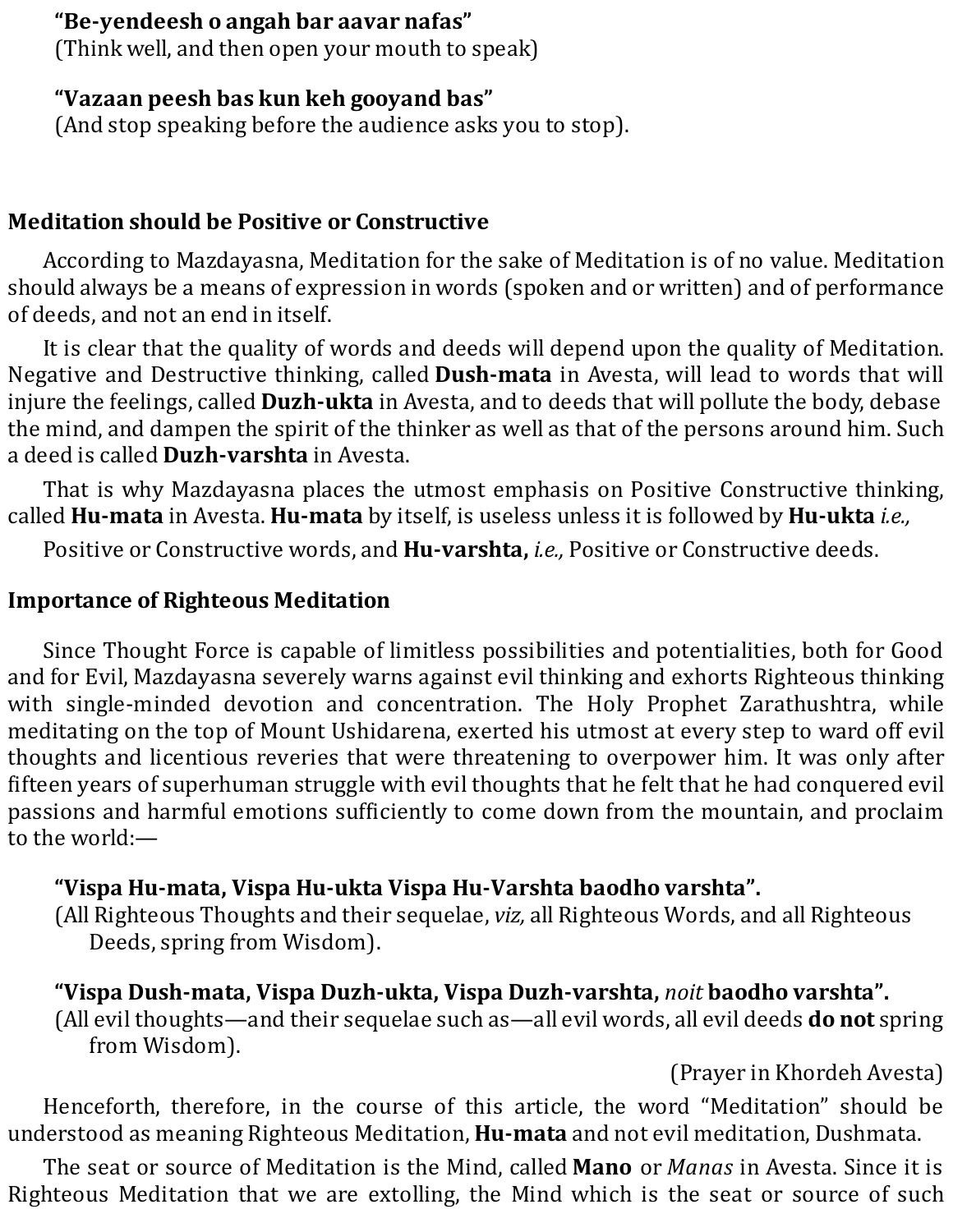meditation is called **Vohu Mano**(Righteous Mind).

In one of the three most ancient Mazday-asnian prayers, dating back to thousands of years before Zarathushtra, known as **Ahuna Vairya** it is revealed:

## **"Vanghe-ush dazdaa Manangh-ho, shyo- thana-naam anghe-ush Mazdaa-ee".**

(Righteous Meditation enables one to do Righteous Deeds for the Good of the creation and the Glory of God) (Yas. 27: 13)

Zarathushtra, himself, exhorts his followers in the following words:—

## **'Sarotaa- ge-ooshaa-eesh vahishtaa"**

(Hear properly with your ears)

## **"Ava-entaa soochaa mananghaa"**

(Meditate with Pure Mind)

## **"Avare-naao viochith-hyaa narem narem khakhyaa-ee tanoo-ye"**

(Let every man, individually, choose what is best for himself).

(Yas. 30: 2)

Zarathushtra reveals, thus, the importance of Righteous Meditation in upholding the dignity of the individual, and in not following blindly what others say without thinking for oneself. Faith without Reason is prohibited according to Zarathushtra's interpretation of Mazdayasna.

## **Zarathushtra's Yearning for Righteous Meditation.**

Zarathushtra prays to God:—

## **"Daao Ashaa Vanghe-ush maayaa-o Manangh-ho"**

(Give us Purity through Righteous Mind [Meditation].) (Yas. 43: 2)

Again, he prays:—

## **"Daaeedi Ashaa taam Asheem Vanghe-ush aayaptaa Manangh-ho"**

(Give us Purity which is the reward for Righteous Mind, *i.e.,* Meditation).

(Yas. 28: 7)

As an earnest pupil imploring his teacher, Zarathushtra pleads with Ahura Mazda(Avestan name for God):—

## **"Sees haa naao Ashaa patho Vanghe-ush khwaitengh Manangh-ho"**

(Yas 34: 12)

(Teach us the path of Purity through Righteous Mind, i.e. Meditation) (Yas. 34: 12)

So impatient is he to attain Purity that he finds it difficult to exercise self-control and exclaims in desparation:—

# **"Ashaa kwat thwaa daresaani Manascha Vohu va-e-demno"?**

(Purity! when shall I see thee through the eyes of Righteous Mind. *i.e.* Meditation?)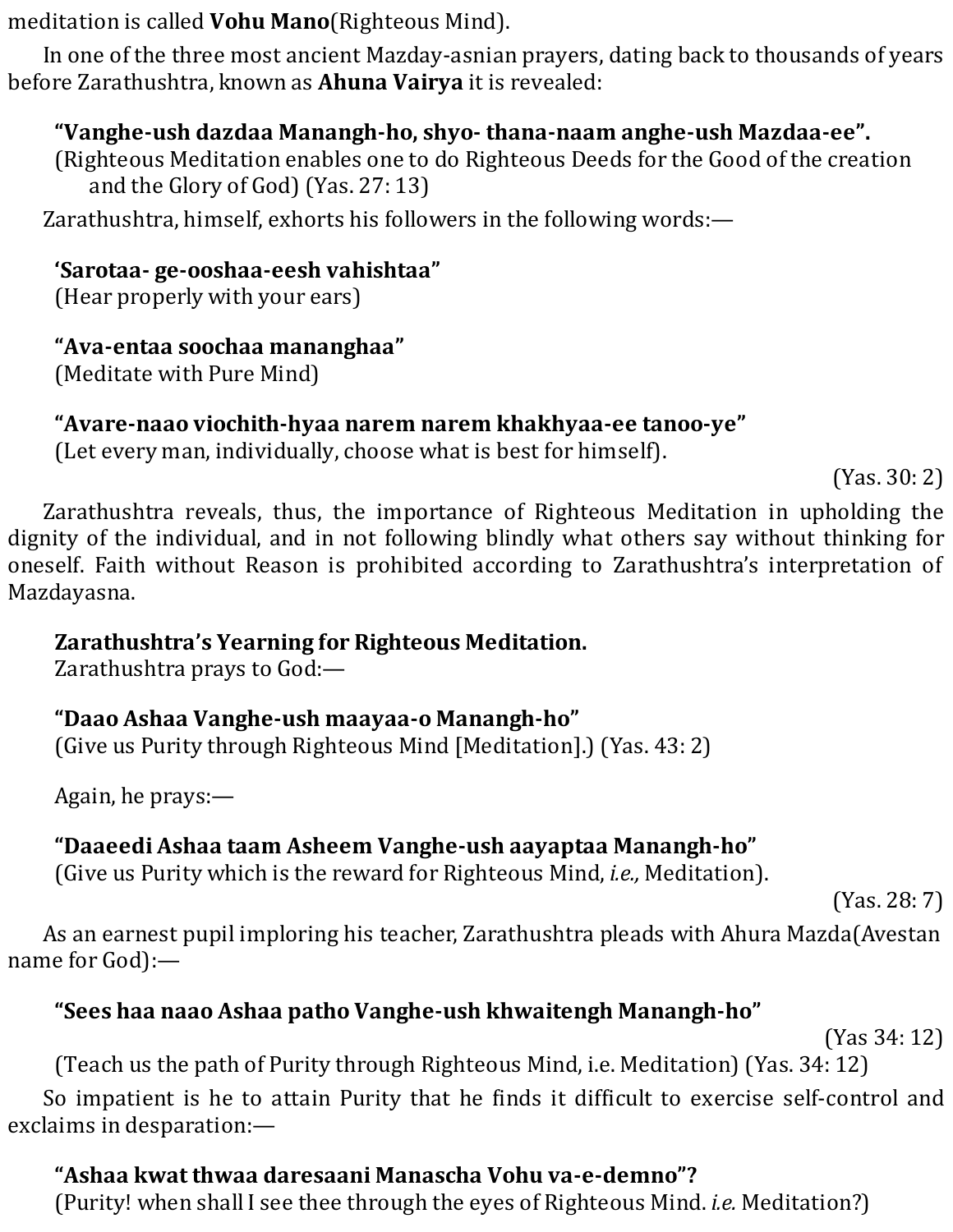So much importance is given to Purity that it is regarded as the only Path to God realization:—

#### **"Aevo Pantaao, yo Ashahe; Vispe anyeshaam apantaam"**

(There is only one path, that of Purity; all others are no paths.)

(Yas. 72: 11)

#### **Ahura Mazda and Amesha Spentas.**

Observant readers might have noticed in the Gatha passage quoted above, just before last, and must have wondered why, Zara-thushtra, instead of asking Ahura Mazda as is his wont, addresses Purity **(Ashaa)** directly in this case! To understand the rationale and logic of Zarathushtra's action one must have a clear-cut idea of the term **Amesha pentas.** Amesha means immortal. Spenta means Holy. **Amesha Spentas,** therefore, can be translated as Immortal Holies. Who or what are these Immortal Holies? and how many are they?

Answering the second question first, they are seven in number, hence they are called Haft Amesha Spentas, haft means seven. The nature of the **Amesha Spentas** will become manifest as we describe the seven one by one:—

The ϐirst and foremost of the seven is named **Ahura Mazda. Ahu** means Life or Spirit, from the root **"Ah"** meaning "to be". **"Ra"** means "giver". The Sanskrit equivalent of **Mazda** is **"Mahada"**, (**"Maha"** meaning "great", and **"da"** meaning "give". **Ahura Mazda,** therefore means "Life giver, the Great giver", *i.e.*, "the Great Creator". So, Creation is the first and **foremost and most important attribute of Gods.**

2. The second attribute is called **Vohu Mano. Vohu** means Righteous, and **Mano** means Mind which is the source of Meditation. **Vohu Mano,** therefore, means Righteous Meditation. It is thus obvious that Mazdayasna attaches so much importance to Righteous Meditation as to consider it to be a Divine Quality.

3. We have already quoted from the Gathas that Righteous Mind (Meditations) leads to Purity **(Ashaa).** The third Divine attribute, therefore, is **Asha Vahista, Ashaa** meaning Purity, and **Vahishta** meaning highest or 'in excelsis'. Hence **Asha Vahishta** means Purity in excelsis.

4. Armed with Righteous Mind (Meditation) and the Highest Purity, one is fit to exercise Power as desired for the Good of the world and the Glory of God. Hence, the fourth Divine attribute is **Khshatra Vairya. Khshathra** means Power, **Vairya** means "desired". **Khshathra Vairya** means "Power as desired".

5. Righteous Mind (Meditation), a Pure Heart, and exercise of the desired Power cannot but foster Devotion which is another name for Love, fervour, rapture, enthusiasm, which is so essential for the Good of the World and the Glory of God. Hence the fifth Divine attribute is **Spenta Aarmaiti. Spenta** means Holy, and **Aarmaiti** means Devotion. **Spenta Aarmaiti,**therefore, means Holy Devotion or any of its equivalents mentioned above.

6. One who is equipped with Righteous Mind (Meditation), Pure Heart, Power or Potency, and Holy Devotion, can aspire to the sixth Divine characteristic, **Haurvataat** which means Perfection.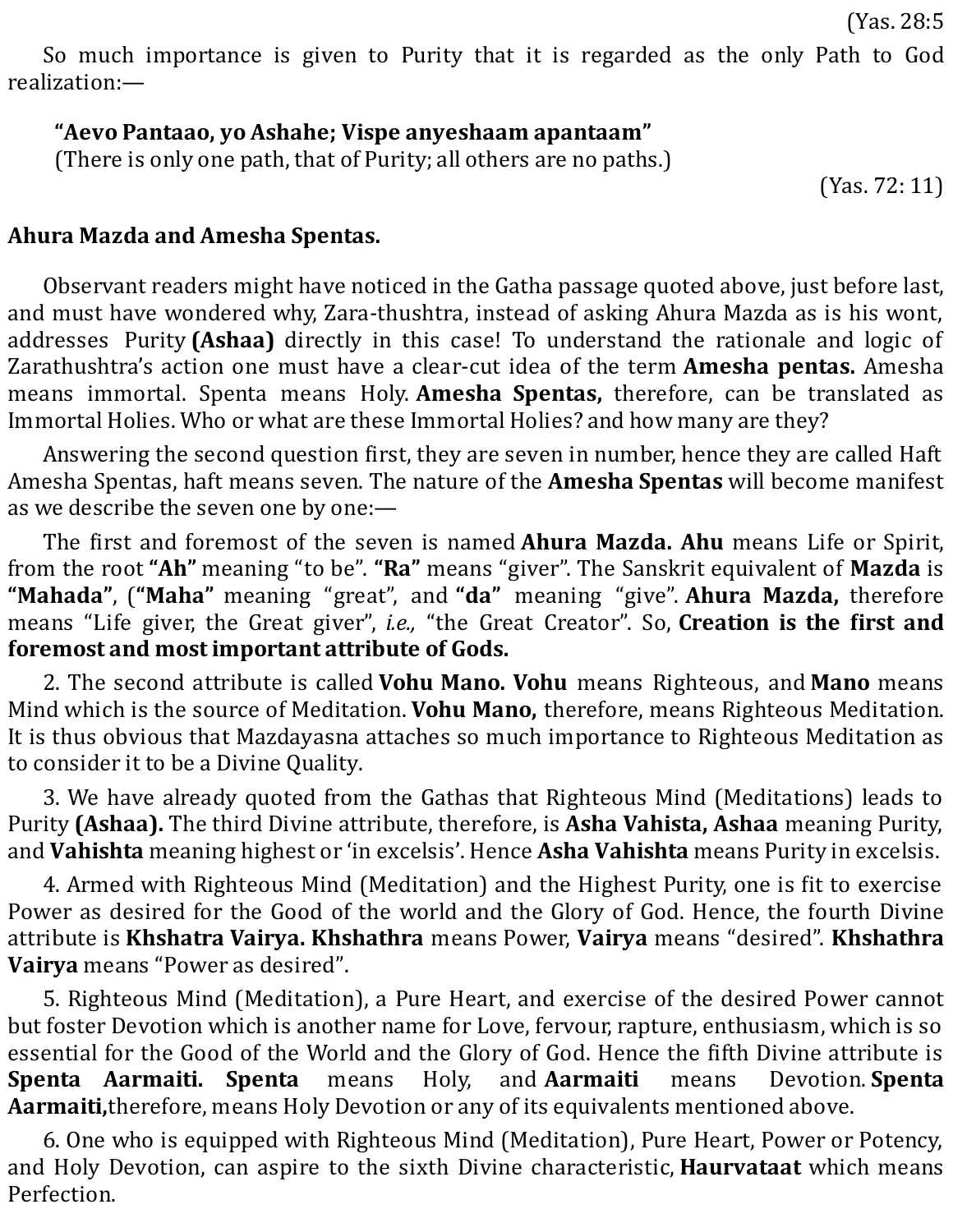7. All the above six qualities make one eligible to aspire for the seventh Divine characteristic, **Amertaat** which means Immortality.

It must be noted that all the seven qualities mentioned above *viz.*: Creator, Righteous Meditator, Pure, Powerful, Devoted,Perfect, and Immortal, are to be found in to in God Himself. The entire creation, including Human Beings, can only aspire to possess them but can never acquire them to the extent of one hundred percent. The extent to which a human being tries his level best to approach this composite concept of Divinity marks him out as being Godly to that extent.

#### **Meditation on Fire**

As mentioned in my article "Essence of Mazdayasna (Zoroastrainism) in *Vedanta Kesari* of July, 1977, it is not possible for anyone except the most spiritually advanced souls to meditate on an abstract entity such as God. A con- cerete symbol is a '*sine qua non*' for fruitful meditation. Zarathushtra's exhortation to his listeners: **"Contemplate the Beams of Fire with a Most Pious Mind"** and the reasons why Fire is the most appropriate symbol of Divinity, and what all should one meditate about Fire, have been given in great detail in the article mentioned above.

In the Avestan Prayer,**"Aatash Niyayash"** (Salutation to Fire) it is mentioned:—

#### **"Vispa-e-eebio sasteem baraiti Aatarsh Mazdaa-o Ahura-he"**

(Ahura Mazda's Fire carries a lesson for all).

### **Meditation on Immortality of Soul**

If one believes in **Ahura Mazda** as the Universal Soul **(Paramaatman)**who is the sum total of all the souls **(Jeevaatmas)** in the entire creation, it automatically implies unqualified belief in the immortality of individual souls**(Jeevaatmas).** This teaching of Mazdayasna that there is a world of Matter, **Anghe-ush Astavaiti,** as well as a world of spirits, **Anghe-ush Mainyu,** has been corroborated by all the great religions and philosophies that followed Mazdayasna.

### **Meditation on Death**

From the beginning of creation nothing has held people in greater awe or mystery than the phenomenon of Death. Mazdayasna was the first philosophical system to point out that so called Death is nothing but the discarding of its outer vesture, the body, by a soul in the same manner as one discards one's cloths. The only difference is that if the cloths are removed one can still see the body of the individual because cloths and body are both, material, and can be easily seen with the physical eyes; whereas if an individual removes his own body one cannot see the soul since it is not material but etherial.

Although all religions are agreed about the immortality of the Soul or Spirit, different religions have different opinions about the immediate and ultimate goal of the Soul. According to some, the soul, liberated from a body, puts on a body of the same species, *i.e.,* after discarding one human body it puts on another human body. This goes by the name of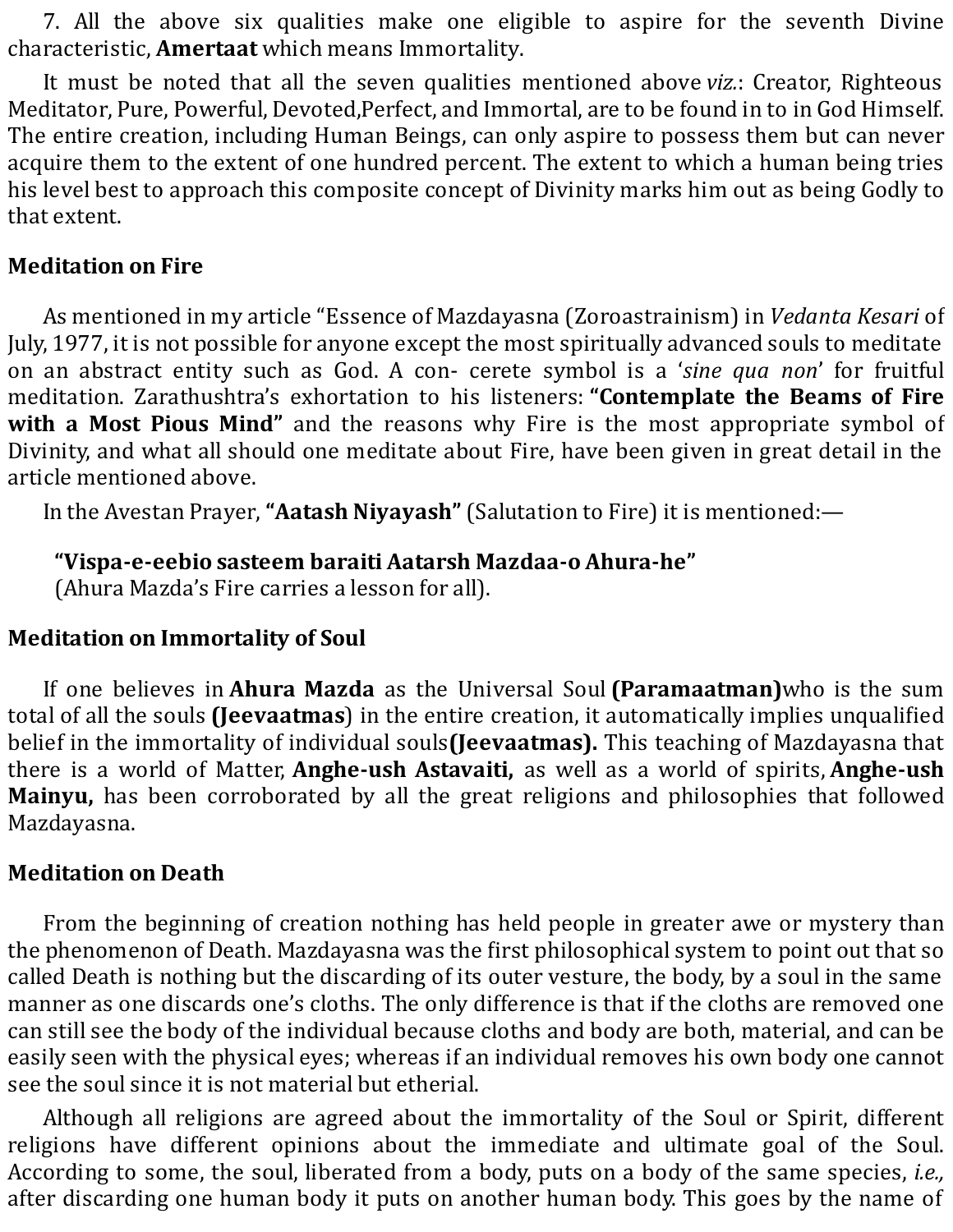**Re-incarnation.** After going through a number of such re-births, the highly evolved soul, **Jeevaatma,**finally merges into the Universal Spirit **(Paramaatman).**

According to some others, the soul, which discards a human body, may put on the body of another species, *e.g.,* an animal. This is called **Metempsychosis.**

No religion has clearly mentioned how long after discarding one body the soul puts on another.

According to Judaism, Christianity, and Islam, each and everyone of the souls will arise from the grave in flesh and blood on the day of Resurrection, and be answerable for their deeds to God who will sentence them accordingly, to a permanent abode in Heaven or Hell.

Mazdayasna tells us that after shedding its mortal coil the soul passes away into the world of spirits to lead there either a happy or a sorrowful life depending upon its performance in the world of Matter. It remains for ever in the world of Spirits; but always ends its blessings upon us, invokes God's blessings upon us, and helps us to the best of its ability whenever we remember it in our sincere prayers to Ahura Mazda and invoke His blessings upon it. It yearns and feels happy to be remembered by those with whom it was in close contact in the world of Matter.

So, according to Mazdayasna, so called Death is only a "*passing away*" of the soul from the world of Matter into the world of Spirits. The great Mazdayasni poet, Firdausi (935-1025 A.D.) advises human beings:—

#### **"Ze roos-e guzar kardan andeeshah kun"**

(Think of the day when you shall pass away)

#### **"Parasteedan-e Daadgar peeshah kun"**

(Make worship of God your profession and way)

### **"Ba neeki garaay-o mayaazaar kas"**

(Indulge in Righteousness and harm no one)

### **"Ra-he rastagaari hameenast o bas"**

(That is how your salvation will be won).

Regarding the Mazdayasnian conception of Immortality of Spirit and the desire of the soul not to be forgotten by us, the Mazdayasni poet, Nizaami Ganjawi (1140-1203 A.D.) clarifies:—

### **"Fishaani tu bar man sarishki ze door"**

(Shower a tear from afar on me)

### **"Fishaanam man az aasmaan bar tu noor"**

(And Heaven its blessings will shower on thee)

#### **"Duaa-e tu bar bar cheh daarad shitaab"** (Whatever thy sincere desires may be)

### **"Man aameen kunam taa shavad mustajaab"**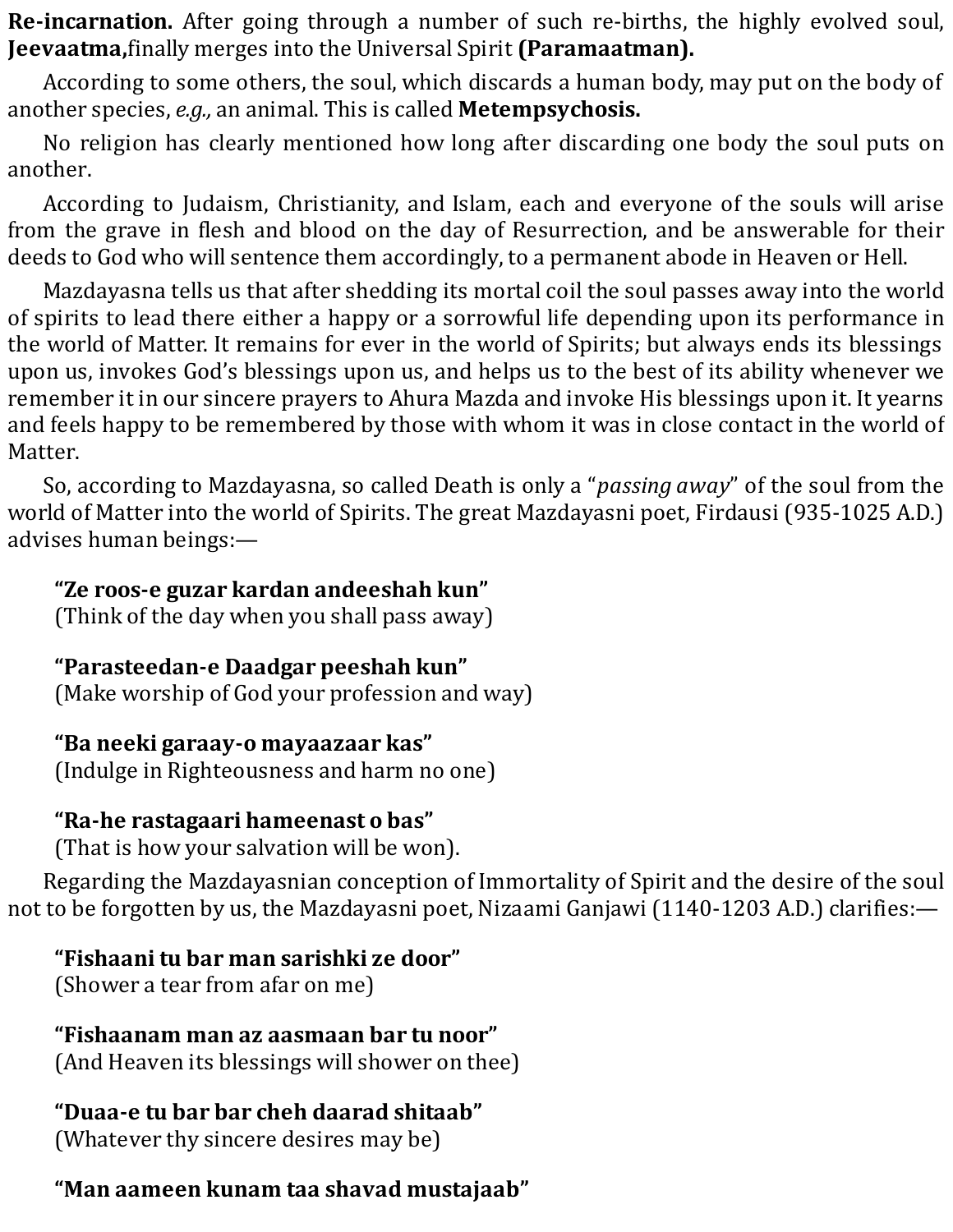(I'll say "Amen", they granted may be)

#### **"Daroodam rasaani, rasaanam darood"** (Send thou thy prayers, and I shall send mine)

### **"Biyaa-ee, biyaayam ze gumbad farood"**

(Come here and I'll come from this tomb of mine)

# **"Maraa zindah pindaar choon kheeshtan"**

(Consider me as alive as thou art)

# **"Man aayam ba jaan gar tu aayee ba tan"**

(I'll come with my soul if you come with your heart)

# **"Madaan khaali as hamnasheeni maraa"**

(Think not that bereft of friends I may be)

# **"Keh beenam turaa gar na beeni maraa"**

(If you cannot see me, I can see thee)

# **"Lab az khufta-e chand khaamush makun"**

(Let not thy lips cease to praise those who slept)

## **"Farookhuftagaan raa faraamush makun"**

(Forget, O never, all those who have slept).

A Mazdyasni poet of the Pahlavi regime, whose poetic pen name is Spenta, after frankly confessing that one does not know the purpose of one's earthly existence, where we come from, and whither we go after our earthly existence is over, draws the analogy of a ray of the Sun which, temporarily, gets obscured by a passing cloud and gets cut off from the Sun. Once the cloud passes away, the ray of light once again rejoins the Sun. The poet wishes to convey through this charming analogy the idea of an individual soul. **Jeevaatma,** merging into the Universal Spirit, **Paramaatman.** Here is how he sings:—

**"Nadaaneem azeen jaa kujaa mee raveem"**

(We know not. from here, whither do we go)

# **"Charaa aamadeem o charaa mee raveem."**

(Why did we come and why do we go.)

#### **"Kas asz sarr-e een raah aagaah neest"** (The secret of this has been revealed to none)

**"Pas-e pardah kas raa digar raah neest"** (Behind the curtain there is access to none)

# **"Judaa shud yeki zarrah az aaftaab"**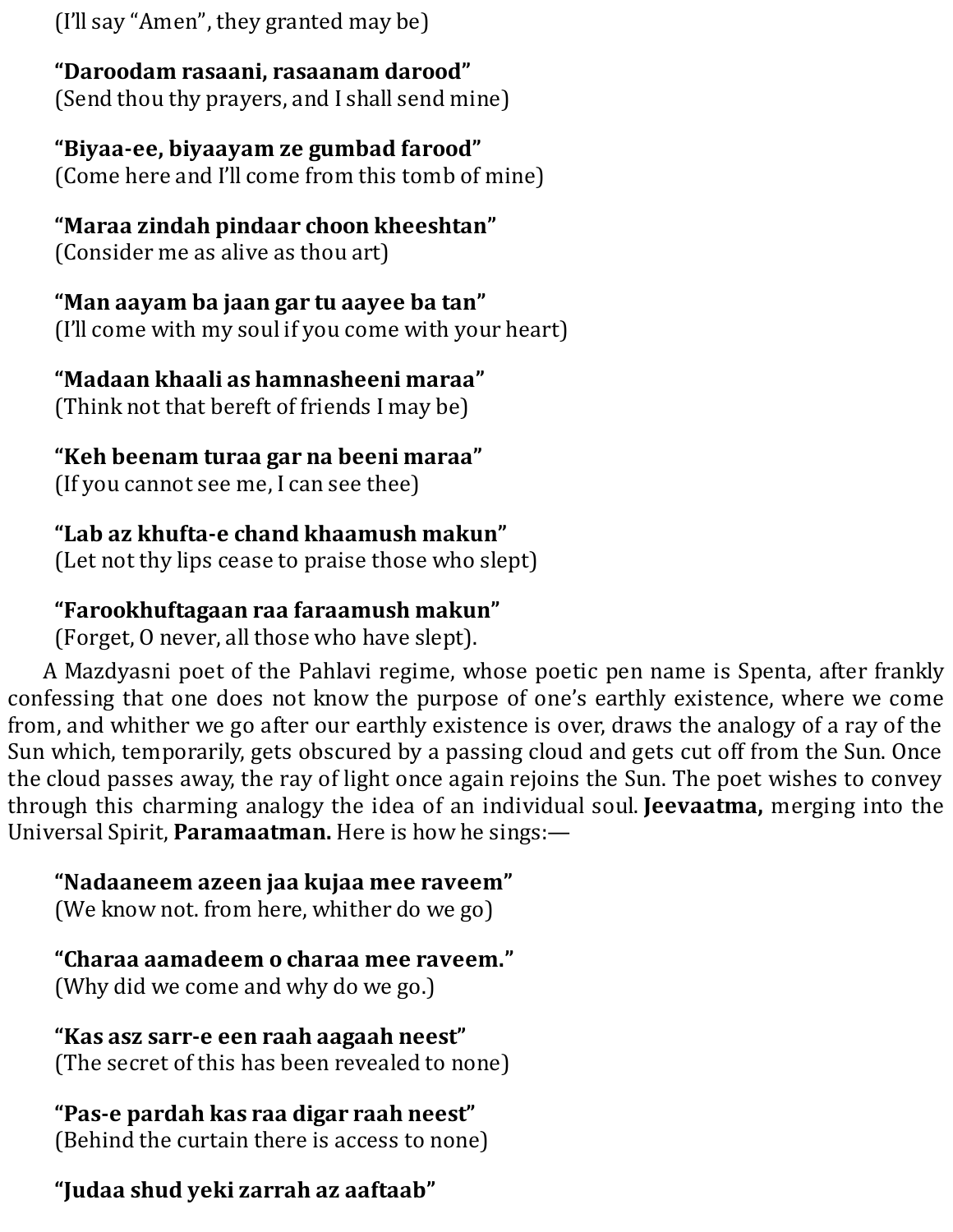(A ray of light from the Sun strayed away)

### **"Nehaan maand yekchand andar sahaab"**

(And remained in the cloud quite hidden away)

# **"Chu az teerah-goon ab re- hasti guzasht"**

(When it from the cloud of existence emerged)

# **Ze khursheed-e taabindah paivastah gasht"**

(Into the radiant Sun it merged).

# **Conclusion.**

We may conclude with a quotation from the famous Physiologist and Nobel Laureate Alexis Carrel. We have taken the liberty of substituting the word "Meditation" for "Prayer" in Carrel's original.

**"Meditation is the most powerful form of energy that one can generate. The influence of Meditation on the human mind and body is as demonstrable as that of secreting glands. Its results can be measured in terms of increased physical buoyancy, greater intellectual vigour moral stamina and a deeper understanding of the realities underlying human relationships. True Meditation is a way of life; the truest life is literally a way of Meditation."**

 $-0-$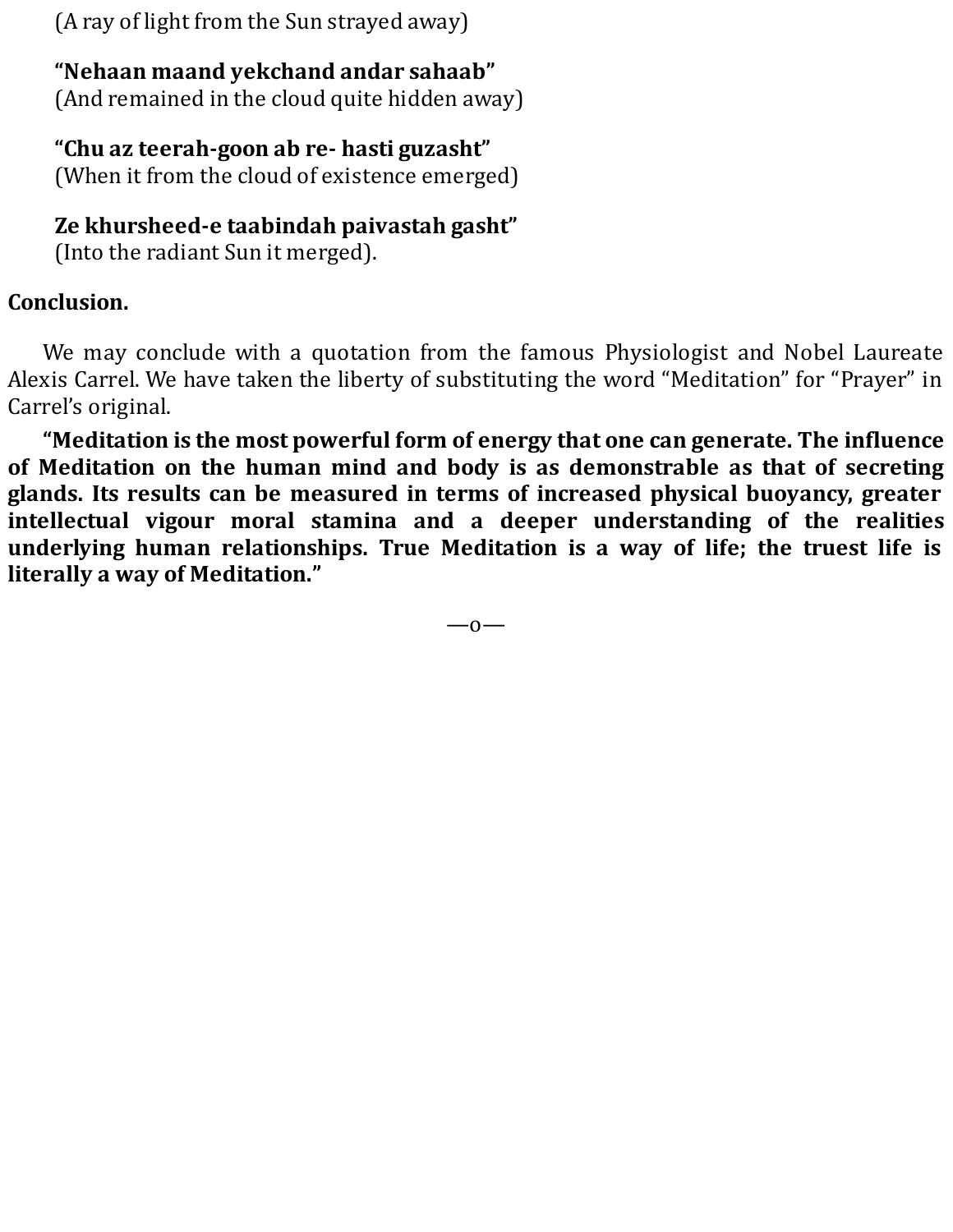## **MEDITATION ACCORDING TO SUFISM**

### **SWAMI PRABHANANDA**

Tradition claims that Sufism was developed by the Prophet Mohammed through his cousin and son-in-law Ali Ibn Abi Taleb, the fourth Caliph, whose abdication led finally to the schism between Sunni and Shia. The Prophet is said to have invested Ali with a cloak of Kherqa and initiated him into the esoteric mysteries. The Koran, the book of Allah's revelation to Mohammed, contains passages of a mystical nature and the Sufis seized upon them 'to buttress their own claim to personal trafficking with God.' As an indispensable prerequisite to mystical communion, the ascetic outlook and practices characterised the life of Mohammed himself and many of his followers. Towards the end of the 8th century A.D. austere Muslims, whose lives were consumed by the fire of God's love, cut themselves off from the mundane world, and devoted themselves to the recollection of God, took to wearing wool to proclaim their other- worldliness and were therefore nicknamed Sufis. Lexicographers, however, offer different interpretations of the word 'Sufi'. Bishr Ivn Al-Harit says, "The Sufi is he whose heart is *safa* (pure) towards God." According to others 'Sufis' are those who can be placed in the first rank or *'saff'* before God through the excellence of their spiritual development. Again, some others opine that Sufi comes from 'suffah' which means a person who is not a slave of desires.

The genesis of Sufism emphasises the esoteric doctrine of the Prophet, as may be found in stray references in the Quran and the Hadis. Some consider it as a reaction of the Aryan mind against a Semitic religion thrust upon it. Some think that Plotinus, who visited Iran with seven neo-Platonist philosophers, exerted this influence on Islam in the time of Naushirwan and the result was the emergence of this faith. Sufism is based on Islamic faith which has six pillars: (a) God exists; (b) God is one; (c) there are Angels; (d) there are Prophets; (e) there is a day of restoration and (f) there is Fate.

Different interpretations of lexicographers notwithstanding, the Sufis regard their Creator as their '*Leah*' or deity and worship Him alone and believe that there is none other than He and no other true relation that exists between them and their Creator. Sufis call the ideas of God, the "essences of things" which when created are called external objects or created things of the world. God is "one", His ideas are "many". Ideas depend on God for their existence but God exists independently. The essence of God is obviously different from the essence of created beings but there exists a relationship between the two.

Ideas of God or "essences" are uncreated, perfect and immutable. Every essence has its own characteristic which is called *Shakilat.* Ibn-Al-Arabi says, "Glory be to God who created things being Himself their essences." External beings derive their attributes like life, knowledge, will power, hearing, sight and speech from God alone. A Sufi in his highest realisation discovers that all these attributes are borrowed and metaphysically applied to himself, whereas they really belong to God.

Though existence is one, the essences are many. A true Sufi knows that he is internally but an idea in the mind of God and he is, therefore, co-eternal with God. Externally he is a created being. In him God has manifested Himself in accordance with the aptitudes or the *shakilat* of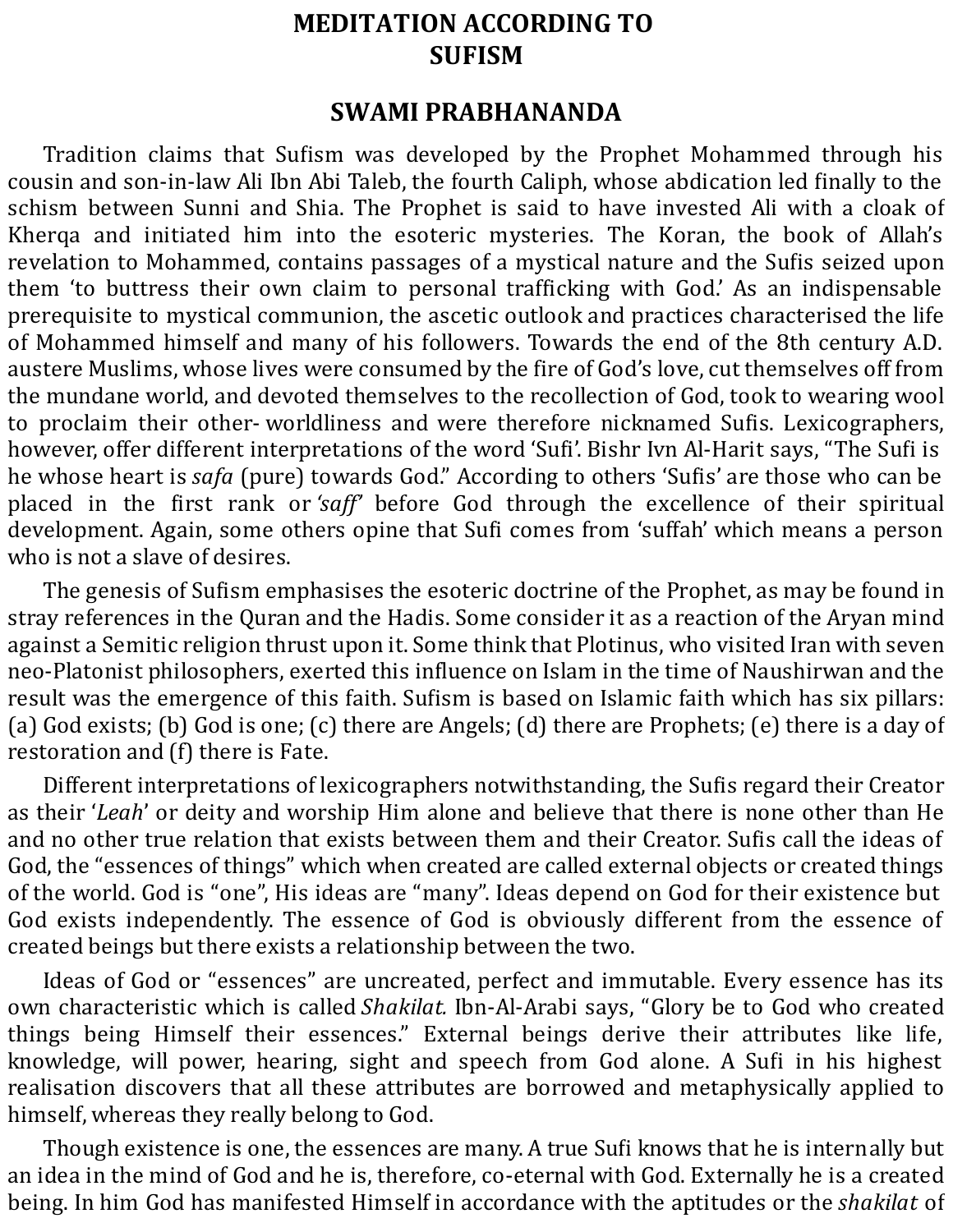the Sufi.

The Sufistic doctrine that God is the only Being extant has been expressed by Jalaluddin Rumi in his *Masnavi.*

If He makes me a cup, a cup am I, If He makes of me a dagger, a dagger I.

... ..... ..... ..... .....

If He makes me fire, I give forth heat..... If He makes me a friend, I serve my friends. I am as the pen in the fingers of the writer, I am not in a position to obey or not at will.

The Reality is one, and all apparent multiplicity is but a mode of unity. An existence is merely an objectifieation of His essesence. This realisation is possible only with the progressive annihilation of the individual self which, encrusted with material dross, stands separate from God. The problem of evil has been dealt with by the Sufis in their characteristic fashion. The universe is essentially good. What man calls evil is privation, not- being. In relation to the One it is nothing; it appears only in the phenomenal world. A pool of standing water becomes dirty when some dirt is thrown into it; it takes the colour of whatever it comes in contact with. However, if it is joined with a perennially flowing stream, it becomes purified sooner or later. Similarly if an individual is able to get in contact with the Universal Self, the individual's pettiness and dross have no effect whatsoever on the path of his spiritual progress.

Al-Junaid defined Sufism *(tasauwuf*), "God should cause thee to die from thyself and live in Him." The supreme mystical experience consists in the passing away of the temporal ego into the Eternal Ego. This dying off is *fana* and the life-in-him is *baqā.* By the elevation of the self the mystic is perfected, transmuted and eternalised through God and in God alone. Following the mystic's return to the state in which he was before *i.e.,* union with God, God separates him from Himself and grants him his individuality again. Al-Junaid writes:

> So in a manner we United are, and One; Yet otherwise disunion Is our estate eternally.

His contemporary Al-Hallaj's utterance, "I am the Truth" *(ana'l haqq)* illustrates how the intoxicated Sufi got absorbed in serving the will of God-but he was condemned for blasphemy and was brutally executed. Thereafter the majority of Sufis laboured to work out an understanding between Sufism and traditionalism and accepted theology. Like Rābia of Basra, Dhal'l-Nun al-Mesi, the great mystic, fixed a tradition when he wrote,

> I die and yet not die in me, The ardour of my love for Thee,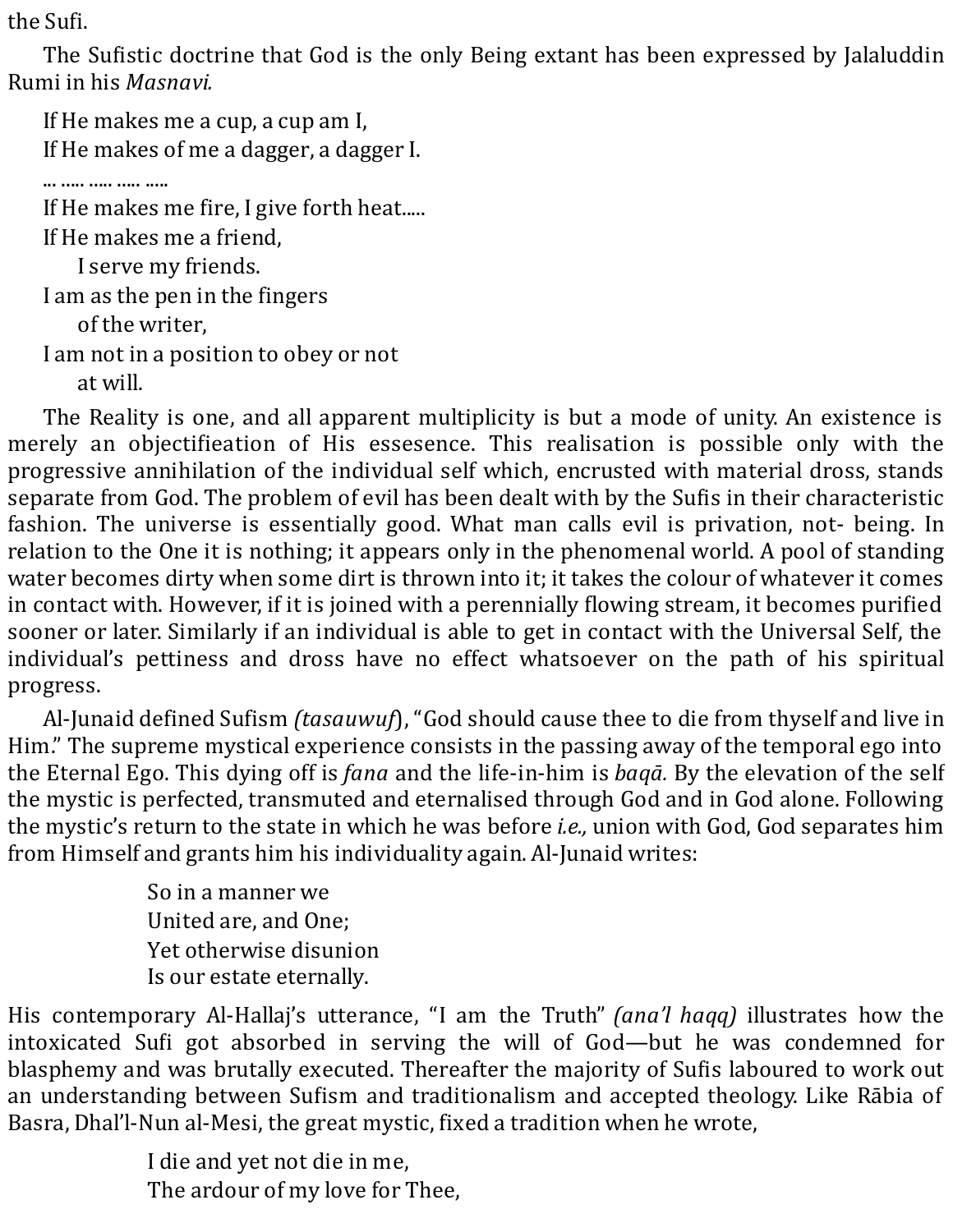Nor hath Thy love, my only goal, Assuaged the fever of my soul.

The doctrine of passing away in God *(fana)* was successfully synthesized with the doctrine of Divine Unity.

Ahmed Al-Ghazali tried to reconcile Sufism with Muslim orthodoxy. He emphasised that the Muslim life of devotion to the One God could not be lived perfectly save by following the 'Suϐi' way. In his master-piece, *"Ihyā utum al-din"* (Revival of religious science) he succeeded in assuring the mystical or introspective attitude a place within the framework of official Islam side by side with the legalism of the lawyers and the intellectualism of theologians. The Logos doctrine states that God's vice-regent controlling the internal material universe is the "Idea of Muhammad". If a man aspires to know God he may first achieve union with the "Idea of Muhammad", projected by God in pre-eternity to be His likeness and to lead mankind back to Him. This idea was fully developed by Ibn al-Farid of Cairo.

Muhyi al-Din Ib'n Arabi was the greatest mystical genius of the Arabs. Following Ib'n Arabi's conception of the Unity of Being *(wahdat al-wajūd),* Abd al-Karim al-Jil traces the descent of the pure Being through three stages of Oneness (*ahadiya*), He-ness (*hu-wiya),* and I-ness (*anῑya*) and points out that this path can be retraced through corresponding stages of illumination (*tajalli*) till he becomes the Perfect Man, being shorn of attributes, and returns once more as Absolute to the Absolute.

Sufism centres on the questions, *i.e.*, (a) How is man to realize God in himself? and (b) What is God in relation to the individual and the creation? Sufism offers *tarigat* in answer to the first and imparts *ma'rifat* or knowledge which describes God, in answer to the second. It is obvious that importance is attached more to the inner self and its activities than the outward religious practices and rituals.

Sufi psychology, so far as it bears on the ecstatic life, focusses attention to (a) *nafs*, the appetitive soul; (b) *ruh,* the spirit; (c) *qalb,* the heart and (d) *'aql,* the intelligence. The *nqfs,* being the seat of passions, is to be fought by means of asceticism. The *qalb* and the *ruh,* though they cannot be clearly distinguished from one another, are the organs the mystic depends upon for his spiritual growth. *Qalb* is a non-material essence whereby the realities of all things are perceived as in a mirror. The more the heart is free from sin, egoism, traditional beliefs etc., the vision of reality becomes more perfect. God alone can purify it perfectly but this act of divine grace becomes more effective when the heart is purged of evil thoughts by means of *dhikr* or method of recollection and *murāqabat* i.e. meditation. Hunger, solitude and silence are the chief weapons used to conquer *nafs.* The aspirant has to traverse through a progressive series of stations (*maqāmat*) and the highest end is attained by means of exercises in spiritual meditation and recollectedness which prepare the aspirant for ecstatic experience. Ecstasy here recognizes two aspects of the experience of oneness with God, symbolized by negative terms like *fana* (losing individuality), *faqd* (self-loss), *sukr* (intoxication) and their positive counterparts *baga* (abiding in God), *wajd* (finding God) and *sahw* (sobriety). To abide in God *(baga)* after having passed away from selfhood *(fana)* is the mark of the Perfect man, who not only journeys to God, but in and with God, he returns with God to the phenomenal world from which he set out.

Like leaders of other religious traditions the Sufi leaders too considered meditation as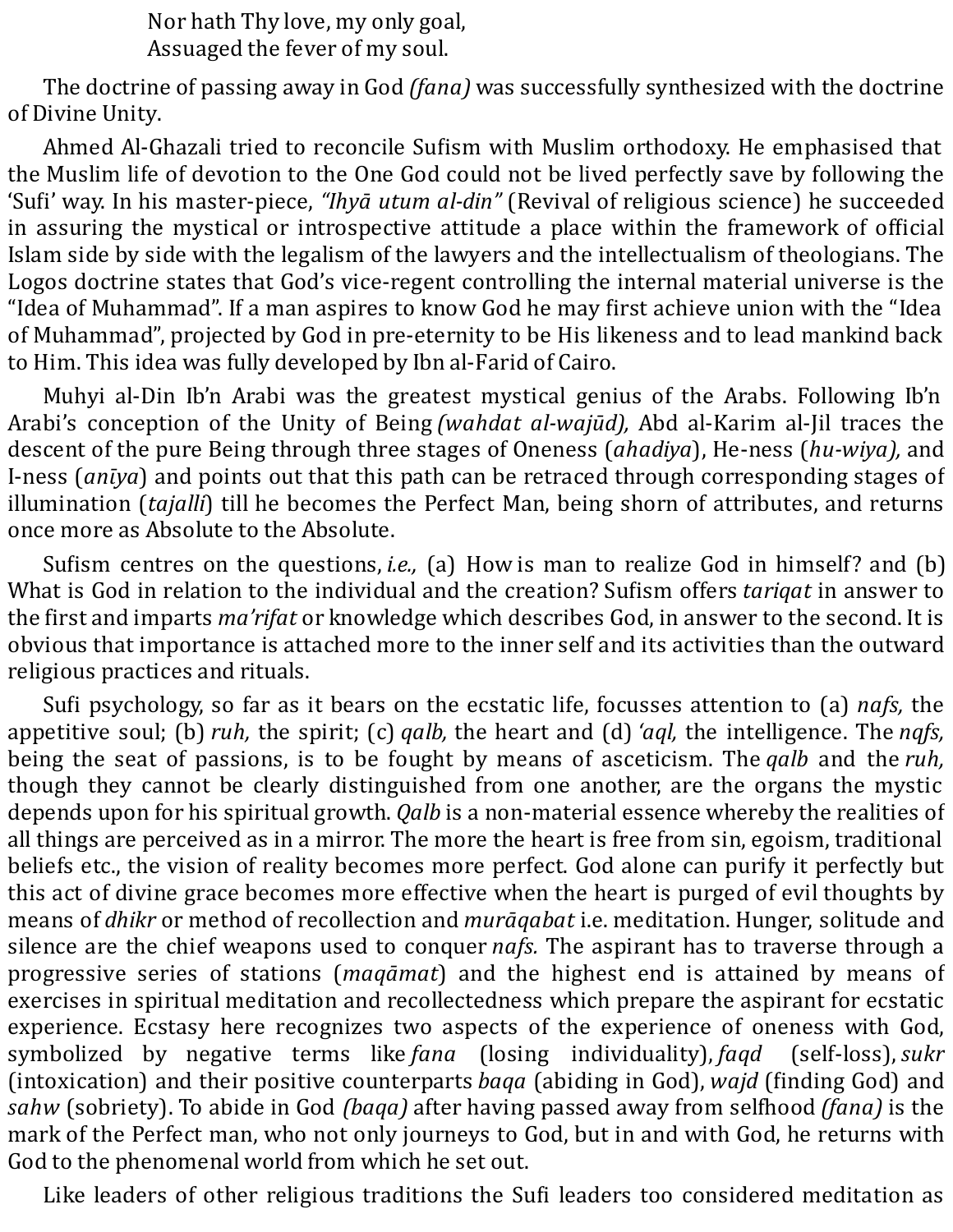essential for spiritual growth. Meditation does not mean philosophical thought or poetic flight, but something more. It is by means of meditation that an aspirant is able to penetrate the very depths of reality. Meditation is a means of concentration which the aspirant makes use of in order to elevate his consciousness far above the normal plane. In the beginning human consciousness remains intimately attached to the lower aspects of its individuality. In order to effect separation of these two aspects one should gradually warm up the whole of his psychic being, until it has purged out of the inmost layers of our subconscious all evil thoughts.

Meditation demands uninterrupted flow of the same thought of God. The mind easily succumbs to a thought which it is subjected to uninterruptedly for a long time. The human mind is like a laundered cloth which takes the colour of the dye in which it is dipped. Meditation is well-established concentration of mind and it is a useful source of strength. Swami Vivekananda said, "There is no limit to the power of the human mind. The more concentrated it is, the more power is brought to bear on one point."

To gain control over the *nafs* and for *muraqabat* (meditation) and *muhasab* (self examination) the aspirant follows a struggle called by the sufis al-Jihad al-Akbar (inner struggle). It consists of the following basic stages:

*(a) Muraqabat* (Meditation): It means being alive to the conviction that God sees man and man sees God. Tradition says "Righteousness consists in worshipping God as if thou seest Him; for if thou seest Him not, yet He sees thee." It creates in the heart an all-impelling reverence for God. It serves to exalt the supreme majesty and glory of God, which practice leads man to his absorption in God.

*(b) Muhasaba* (self-examination): The practicant must take account of his actions at every step and examine them carefully. If he finds himself guilty, he must chastise himself, through punishment, lest it should occur again.

*(c) Fiqr* (Reasoning): Reasoning is the essential condition of *muraqabat.* Its utility is twofold. On the one hand it gives knowledge of self and on the other hand it gives rise to the various stages of the self.

These are followed by *Ikhlas* (sincerity) *Sidq* (truthfulness), *Khauf* and *Raja* (fear and hope), *Tawwakul* (reliance), *Riza* (satisfaction) and *Shukr* (thankfulness). At this stage he believes that God is his well-wisher more than he himself and really knows what is good for him.

The mind is a very changeable entity. A man is serene only when he reaches a condition mentioned above in which he has burned his bridges behind him.

The practice of Sufism is built upon two corner stones: (a) Spiritual teacher, *pir, murshid* or *Shaikh* and *(b)* love. *Murshid* is the person who is able to satisfy the seeking impulse of a *talib* (disciple). The love should be voluntary, selfless, abundant, all-encompassing. This love is a way to truth, to knowledge and to action. The initiation into Sufism is considered a second birth or spiritual birth. Suhrawardi recommends a forty days' seclusion for prayer and fasting once a year. Shorn of worldly belongings, the aspirant should pray two *Rakas* in clean dress and sitting on a clean prayer carpet and repent for his past sins with weeping and humility. During his retirment he should regularly perform ablutions; he should sleep only when overpowered by fatigue. He should continue repeating his *dhikr* until he grows weary.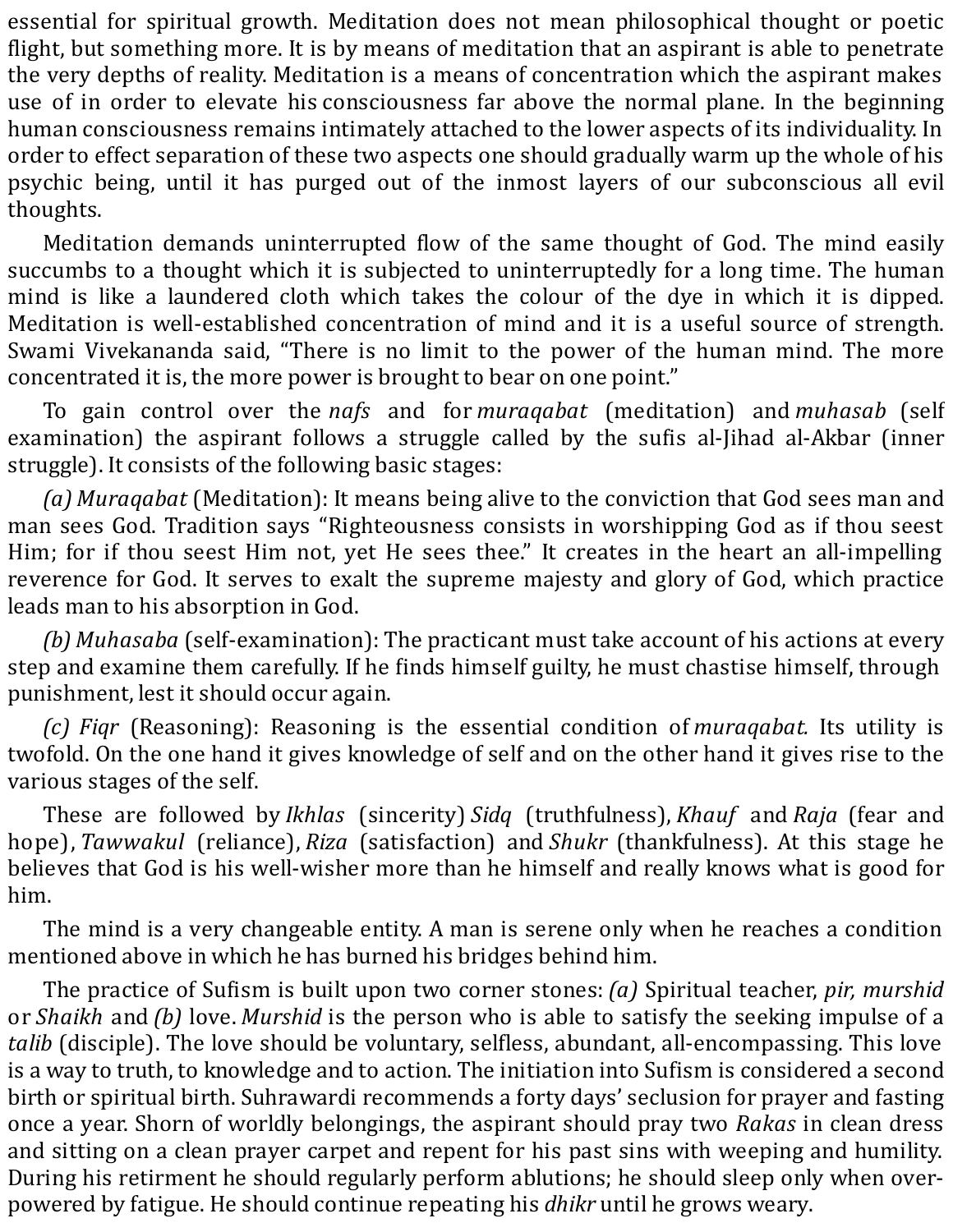The broad outline of Sufi asceticism as has been dealt by Ghazali comprises an ordinary religious duty of purification, prayers, almsgiving, fasting and pilgrimage. And to their aid comes additional acts of devotion like recitation of Quran, praise of God (*dhikr)* supplication *(dua)* and vigils.

For attaining spiritual perfection one has to follow purgative and unitive methods— the first one purifies the heart by subduing the passions, while the other leads to union with God by the acquisition of virtues and faculties. Before entering on his novitiate an aspirant must renounce wealth, reputation, mechanical conformity (*Taqlid*) and sin. He must then cling to his *Shaikh* who will provide him with four weapons against the assault of Satan, *viz.,* solitude, silence, fasting and sleeplessness. Now begins the long inward struggle against lusts and passions. When these are vanquished the aspirant should only continually repeat some *dhikr* like '*Allah! Allah! Subhana' llah* !" (Glory to God), until the essential meaning of it fills his heart. Then the *Shaikh* may enjoin him to apprehend rightly the divine reality (*Haqiqat*). He will bid him to meditate assiduously in order to have illumination. This is a perilous path and the *Shaikh* has to take great care of his disciple. The weak should stick to simple faith and practical devotion. However, all those engaged in devotion have to be aware of pitfalls, like vain glory, hypocrisy, delight in visions and miracles. After this resume of the *purgative way,* Ghazali treats in detail the various passions and vices, from lust and gluttony to the spiritual pride, their nature, symptoms, diagnosis and the effective remedies in each case.

The *unitive way* may be expounded under the heads, (i) repentance, (ii) patience and thanksgiving, (iii) fear and hope, (iv) poverty and renunciation, (v) unification (*tauhid*) and trust in God, (vi) love, desire, intimacy and acquiescence, (vii) intention, sincerity and truth (viii) contemplation (*muraqabat*) and self- examination (*muhasaba*), (ix) reϐlexion (*tapkkur* and (x) meditation on death and what comes after it.

A1-Qushairi, while analysing the moral and psychological advancement of a mystic, pointed out fortyfive steps. His predecessor A1-Sarraj enumerated seven stations (conversion, abstinence, renunciation, poverty, patience, trust in God and satisfaction.) and ten states (meditation, nearness to God, love, fear, hope, longing, intimacy, tranquillity, contemplation and certainty). Here *Magam* (or station) is a stage of attainment in the pilgrim's progress to God. It results mostly from the mystic's personal endeavour. But *hal* is a spiritual mood gifted by God. The aspirant after winning over his animal soul at one *maqam* steps forward for the next with the help of *hal.*

Though each Order has its own rules they generally agree in the following points for every aspirant: (i) an elaborate ceremony of initiation, which is preceded by a long and arduous apprenticeship; (ii) the wearing of a peculiar habit or costume; (iii) a severe discipline of solitude, prayer, fasting and other austerities; (iv) the immoderate use of *dhikr* with the help of music, dancing, etc., to excite ecstasy; (v) belief in extraordinary 'spiritual powers' vouchsafed to adepts, which they display by chewing live coals, etc., and (vi) veneration, approaching to deification of the *Shaikh* or head of the Order.

In spite of general agreement there are striking differences in the methods pursued and recommended by great *murshids.* The aspirant's task is that he shoud break down the different enclosures by which his ego is isolated from the ultimate Totality. He should be careful that he does not reduce or mutilate his existence; on the other hand he should ensure that it is one of continuous growth and of infinite enlargement. Thus he approaches, step by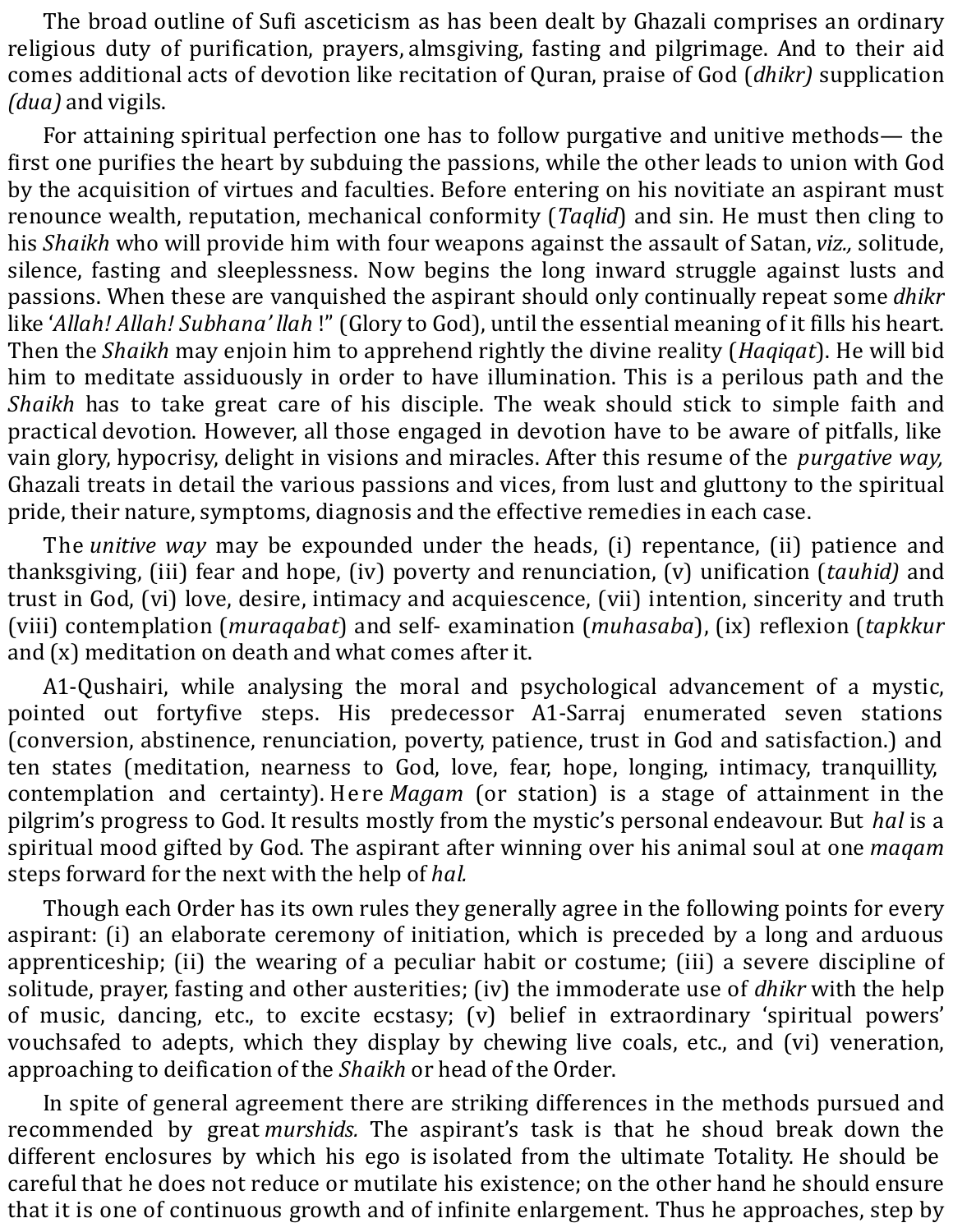step, towards the ultimate truth. The passions, impulses, greeds and desires are the hidden enemies. Subtle thoughts and desires lie hidden in the human mind, waiting to spring up at the first opportunity. We have to keep a great part of our mind free from the domination of derogatory impulses and desires, so that the mind, thus freed, can think of God. Muhammed Amini's method of meditating the *dhikr* formula *lā ilāha illa' llāh* recommends: Keep the tongue fixed firmly to the roof of the mouth. After drawing a deep breath, you should hold it, and make a beginning with the word *lā*. Imagine that you are taking it from below the navel; let it extend along the organs *qalb*—heart, *rih*—spirit, *sirr*—inmost conscience, *khafi* hidden depth, *akhfā*—most hidden depth, and finally bring it up to the rational soul(*al-nafs al-nātiqa)* which is in the first lobe of the brain. Follow this up by taking the *hamza* of *ilāha*—in imagination—from the brain, then let it descend until it finishes at the right shoulder blades; then draw it down the *ruh* (two fingers' breadth below the right nipple towards the breast). Now imagine that you are taking the *hamza* of *ilia' llāh* from the shoulder-blade; let it slide down the edge of the middle of the breast until it finishes at the *qalb* (heart, two fingers' breadth below the nipple towards the side), which may be imagined at this point as beating to the World of Majesty, with all the force of the pent-up breath pressing against the core of the heart, until its effect and heat are felt throughout the body. Its heat will burn up all the corrupt practicles of the body, while the sound particles will be irradiated by the Light of Majesty. This process is to be repeated 21 times, not automatically but reflectively and with due regard to the meaning of the formula meditated. At the end of this exertion, the *jhākir* will experience the result of his *dhikr qalbi;* he will lose all consciousness of being a man and a part of creation, and his pettiness will be entirely destroyed in the attraction of the Divine Essence.

To achieve the perfect view of the Sufis *(Muraquiba-i-Nizami), i.e.*, realisation of multiplicity in unity and unity in multiplicity, the spiritual aspirant has to contemplate on the phenomenal existence. He must be convinced that all things are but shadows or reflections of the ideas of God or essence of things reflected in the mirror of the existence of God. Next he should contemplate on the Divine by being convinced that God subsists in His own self and possesses His attributes. Without any substantive change He has manifested Himself in the form of phenomenal things through the attributes of Light. Closing his eyes the aspirant should contemplate that his well-known self was not his true self. In fact. God has manifested Himself in that form. By meditating on the concept, "I do not exist, God alone exists", he perceives God within. Then contemplating God without he ushers in a state of "selfforgetfulness". The aspirant must devote his life to prayer, contemplation and communion with God, feeling God's intimate presence within and sensing his presence without. When such remembrance continues without break the aspirant enters permanently into the presence of God. The stage is called *Yaddasht.* If God wills, this contemplation may lead to the state declared by the Prophet, "I have sometimes a moment in God which neither the most intimate angels of God nor his Messengers can attain thereto."

A cautious pilgrim is aware that the mind tricks an aspirant in many different ways. The mind like a spirited horse will try to dislodge the aspirant, but upon finding that he cannot be shaken off, it will become his slave. Once the aspirant makes the determination to ride it and this determination is coupled with concentration of mind he becomes sure of victory. A welldisciplined aspirant easily wins over the *nafs* and advances in his journey from the outward to the inward. An aspirant must become aware of what one has always been from eternity (*azal*),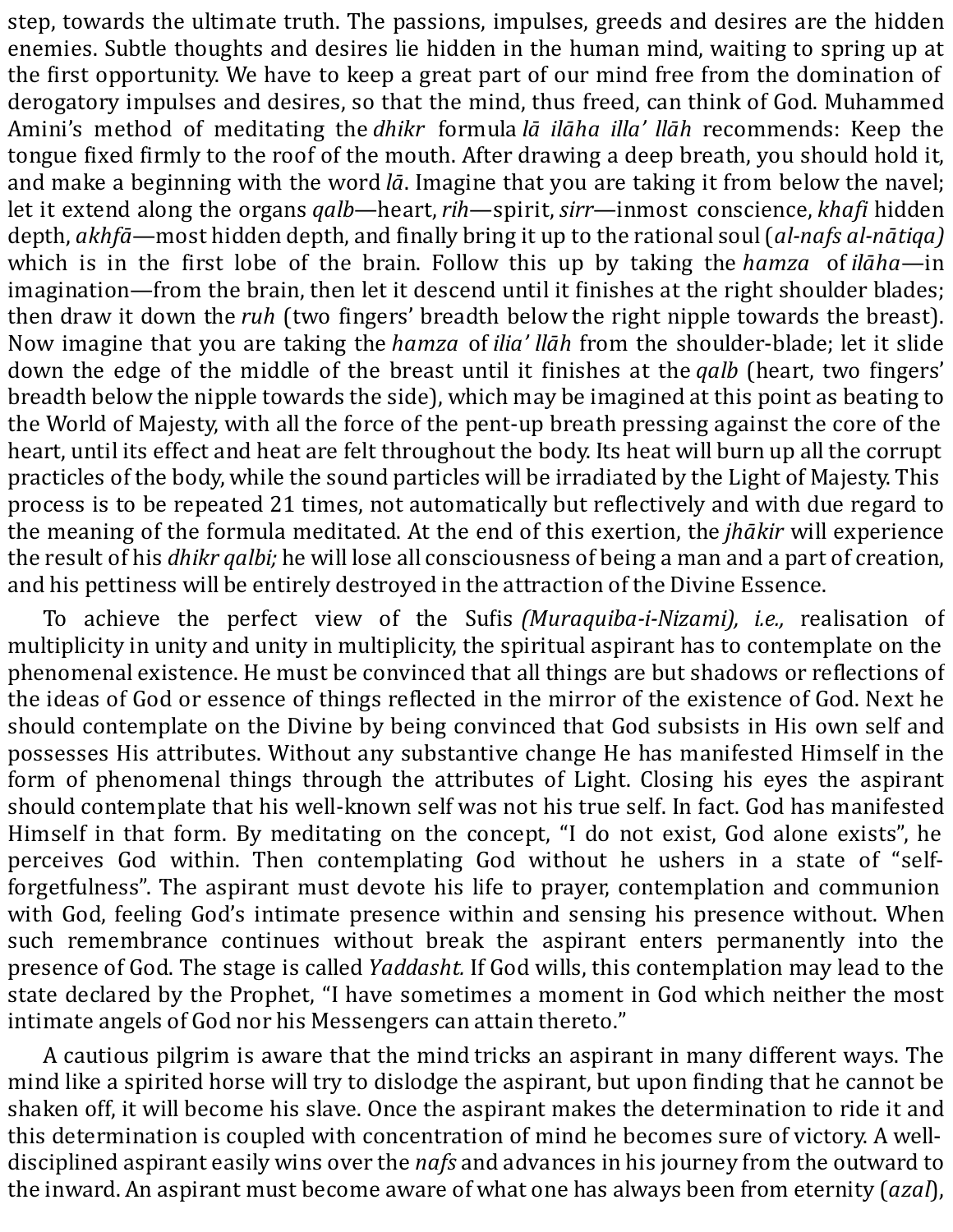but this is not possible until the entire transformation is brought about in the soul through Divine presence (*hadur).* When the knowledge of divine presence illumines the mind it is filled with the love of God. Together with such perfect gnosis, love and devotion gush up in the mind of the gnostic and in such a state he, though living in the world, enters into Heaven.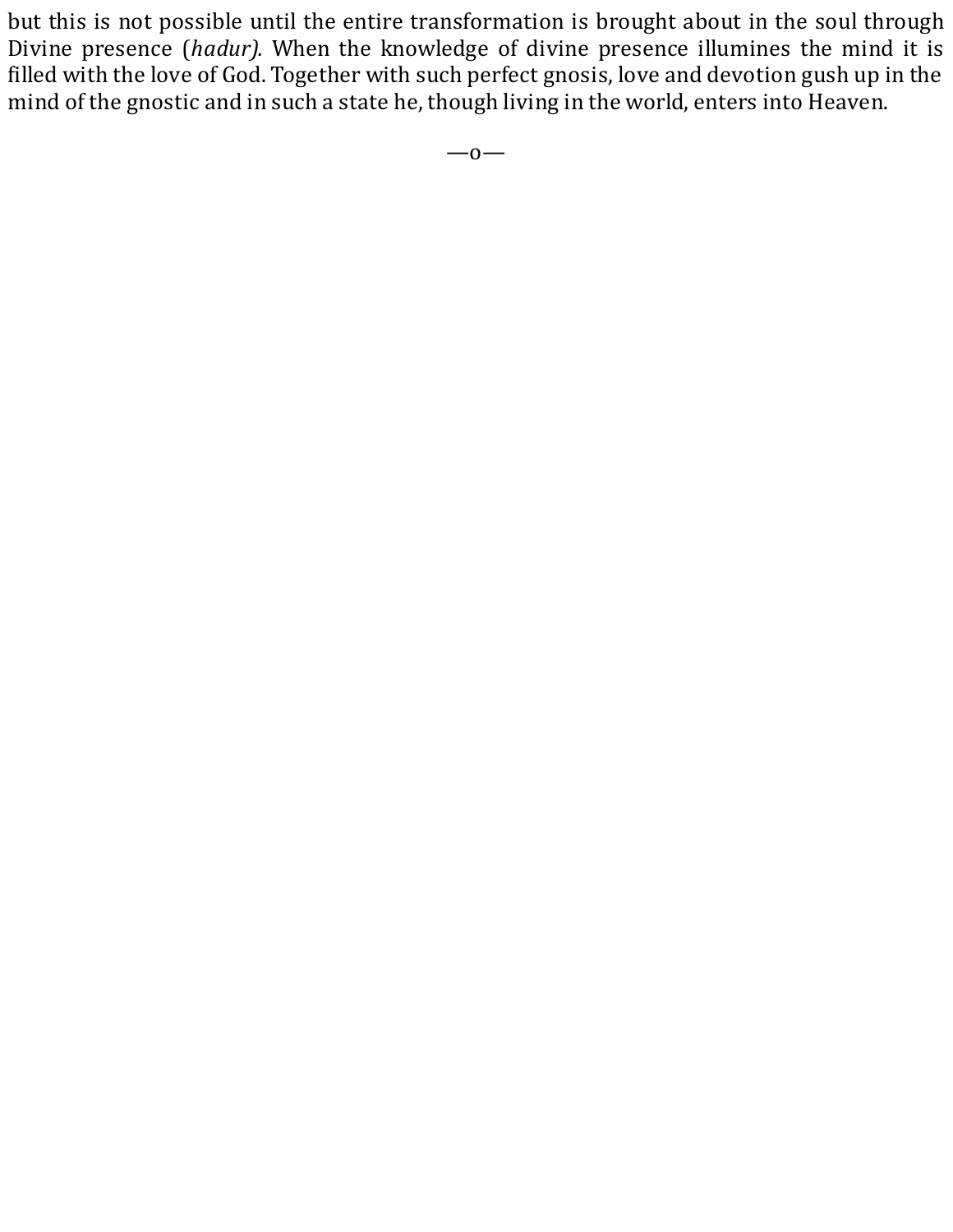### **WORSHIP IN ISLAM**

### **MD. ZAINULABEDEEN**

1. Meditation, concentration and worship are spiritual exercises that draw man nearer to God and make him dearer to his Creator. In these exercises there is involvement of mind, soul and body. Body is the vehicle of mind, and mind is the mirror which focusses on the divine soul which in its turn guides in spiritual realisation. To hasten this process cleanliness of body to a certain extent, and purity and steadiness of mind to the greatest possible degree are highly essential. Man's living conditions have to be evaluated in the light of the above objective so that the whole human system can be geared to achieve his spiritual goal in a steady systematic manner. Life based on correctly evaluated principles is indeed the successful life. To have what is good in this life, and consequently a good hereafter, are indeed the real objectives of human existence.

2. The Holy Quran teaches an important expression of entreaty to God which is repeated daily again and again by Muslims. "O Lord! give unto us in the world that which is good and in the Hereafter that which is good, and guard us from the doom of fire." (2:201)

3. Worship is a comprehensive term which includes all modes of spiritual exercises practised by the body, mind and soul of an individual or by a group of persons together. This is generally called prayer in common parlance, and is used in respect of God. Prayer means experiencing the presence of God, strengthening bonds of attachment, hymning His praise and humbly expressing gratitude for all the blessings. These spiritual exercises during certain times of day and night infuse a deep consciousness of His beneficent existence, whatever be the other avocations of our day to day life, with all its stresses and strains. This experience is aptly described by Sri Ramakrishna through the example of a servant maid who works in the house of her master, deeply involved in all activities and completely identifying herself with them all the day round; but still not forgetting the fact that she has a sweet home of her own wherein live her children. It all depends on the intensity of attachment one develops, and every wave of consciousness of this attachment to the Divine Presence gives one absolute satisfaction and profound peace. "Verily in the remembrance of God do hearts find rest," says the Holy Quran (13:28). To achieve this lasting consciousness is the fulfilment of human experience; and one has to develop this consciousness and guard it as the most precious possession.

4. In Islam, worship of God is an obligatory duty for every Muslim. It should be very clearly understood, that Islam is a pure and unadulterated monotheism. God is one and to Him alone is our prayer or worship due. This is the first article of Muslim faith. There is no compromise on this. He is the Absolute: His sovereignty is not shared by another. So that in Islam, worship of minor deities, saints and other lesser beings amounts to rank apostasy. The Muslim prayer is a direct relationship between man and God and does not recognise any intermediary. God says in the Holy Quran: "Pray unto Me and I will hear your prayer." (40: 60) "Verily We created man and We know what his soul whispers and We are nearer to him than his jugular vem" (50: 16).

5. The obligatory prayer in Islam called *salat* has been standardised by the Holy Prophet Muhammad under Divine guidance. *Salat* is the humble supplication of the individual to his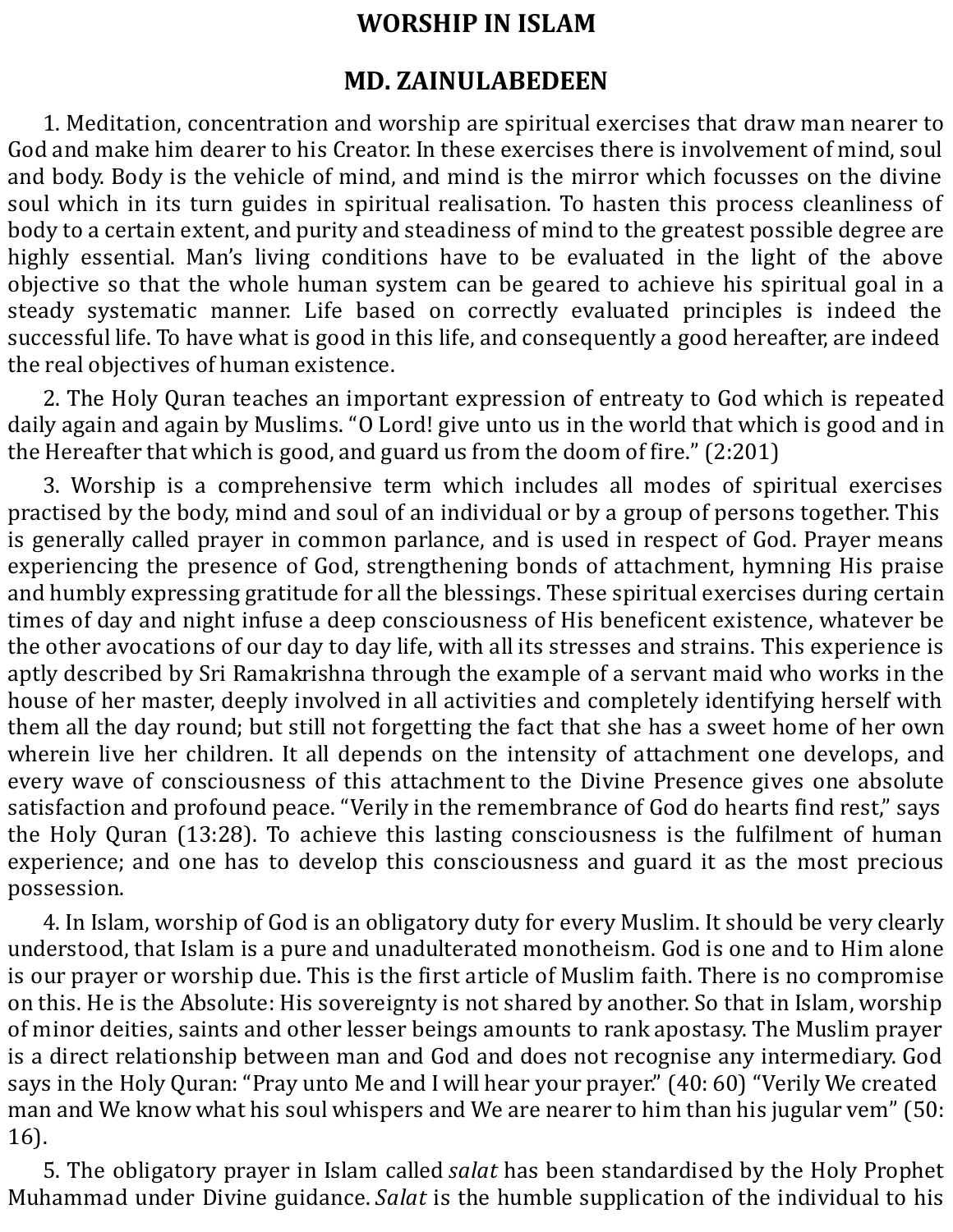Creator, glorifying Him and seeking His mercy, protection and guidance. Evil thoughts and desires are expelled from the minds of those who regularly offer *salat.* The Holy Quran says, "Surely, *salat* restrains (one) from indecent and evil deeds; and the remembrance of God is the greatest (thing in life) without doubt"  $(29: 45)$ . It is a stream that purifies man every time he takes a dip in it. It results in closer bonds with the Creator and develops submission and peace. In fact it lays the foundations of a real successful life. The call for prayer from every mosque five times a day, includes two significant brief sentences: "Come for *salat*, come for success."

6. *Salat* has to be frequently observed for it to become a regular feature of daily life. The wavering mind can thus be trained to attune itself to constant remembrance of God. "Establish prayer for My remembrance", says God in the Holy Quran (20: 14). Consciousness of God is the controlling force which guards and guides, and maintains the purity of action in human thought, word and deed. Thus human endeavour in any aspect, with this Divine Consciousness, becomes itself an act of worship. While engaged in work in such mental climate, one feels supreme satisfaction and develops perfect peace. The mode of life or the type of work is not by itself the criterion. Tensions, stresses and strains do not come in the way. Avarice and jealously will be foreign to the aspirant. Such a life in this world is really successful and fulfilling and serves as a good preparation and base for success in the hereafter too. Therefore, response to the call of *salat* is indeed the means for realisation of success in both the worlds.

7. The compulsory standardised *salat* is fixed at five times a day. The first prayer is at dawn, when in the calm and peaceful atmosphere God is remembered and glorified. The day thus begins with a holy consciousness. The next two prayers are in early and late afternoons, when in the midst of worldly activities God is not forgotten. The fourth prayer is just after sun-set, and the fifth and final for the day is at any time before midnight, so that the end of the day's activity is also marked by a prayer. The mode of offering *salat* is also unique in Islam. Mind, word and body are simultaneously involved in the observance of *salat.* It starts with a steady standing posture facing the Kaba (the first house of God in Mecca) with arms folded and with the consciousness of being face to face with God.

8. "Lo! I have turned my face towards Him who has created the heavens and the earth and I am not one of those that associate others with Divine sovereignty" (Quran 6:79)

9. The first chapter or *surah* of the Holy Quran containing seven brief sentences is the most important oft-repeated *surah* in the standing posture. This is called *Al Fatihah.* This is followed by any other short *surah* or part of any other long *surah* from the Holy Quran. This standing posture is followed by two other postures indicating extreme humility namely bowing with palms on knees, and prostrating on folded legs with forehead touching the ground, hymning praise and glory of God. This is followed by sitting for awhile in a comfortable position, invoking God's mercy and peace on the Prophet and his kin and on himself and those connected with him.

10. *Al Fatihah* is universal in its scope and profound in its content. It is the essence of the Holy Ouran and the heart of Muslim prayer. The rest of the Qurani chapters are a graphic commentary on Al Fatihah, whose translation reads as follows:—

1. In the name of God, Most Gracious, Most Merciful.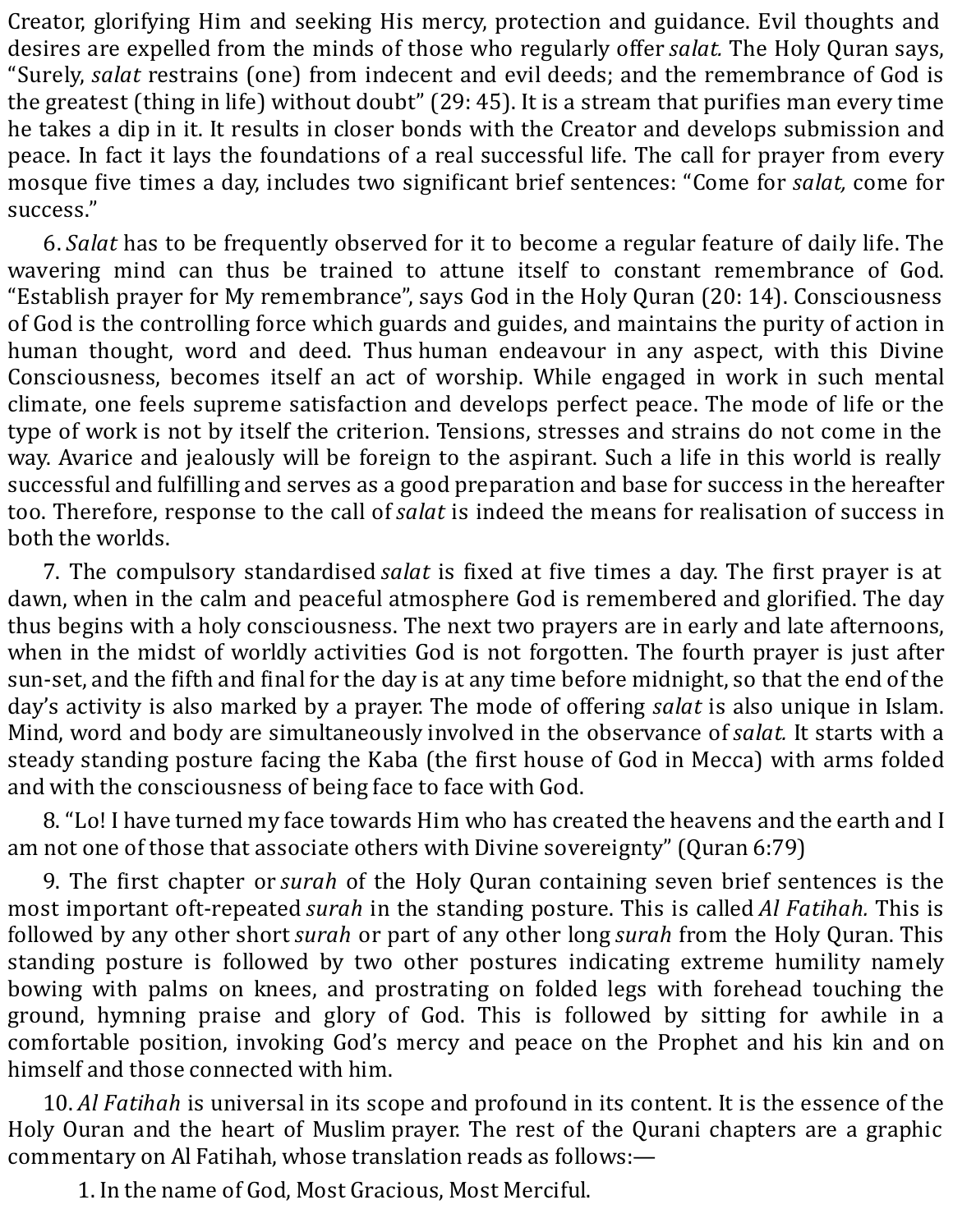2. Praise is only to God, The Cherisher and Sustainer of the worlds,

- 3. Most Gracious, Most Merciful,
- 4. Master of the Day of Judgement,
- 5. Thee (alone) do we worship And to Thee (alone) we pray for help.
- 6. Show us the straight way,
- 7. The way of those whom thou hast blessed; not (the way) of those who incur Thine wrath, not of those who go astray.

This *surah* can be divided into three distinct parts. It starts with the praise of God, and lays down that He alone deserves praise. This cuts at the root of the tendency in man to praise any other person or object. It mentions the most important attributes of God—Rab, Rahman, Rahim, and Malik. It is difficult to translate these words; but they indicate His Sovereignty, abiding Grace and limitless Mercy (1 to 4). In the second part (item 5) man's relationship is firmly established with that Almighty alone, elevating man to the status of his direct devotee, and affirming the supreme and undivided sovereignty of God. In the third part man beseeches God to guide him along the correct and straight path which leads to success in this and the next worlds. The sequence in the presentation of *Al Fatihah* shows that it is a petition or address to the Almighty submitted by the whole humanity without distiction of caste or community.

11. In addition to the compulsory, subsidiary or optional *salat,* it can also be offered during other parts of the day and the night depending on one's convenience. The Holy Quran recommends offering of optional prayer in the small hours of the night. This is called "tahajjud". Some Muslims regularly observe this in addition to the five compulsory prayers. *Salat* can be observed in any clean place treating the whole universe as the temple of God. It can be done individually or in congregation in the nearest mosque. Joining in the congregational prayers is highly recommended, because it develops brotherhood land fellowfeeling.

12. In effect the Qurani teachings and its revelations lead to an understanding of the working of the universe and the universal Power behind. Says God in the Holy Quran: "Lo! in the creation of the heavens and the earth and (in) the alternation of night and day are signs (of His sovereignty) for men of understanding. Such (men) remember God standing, sitting and reclining, and consider the creation of the heavens and the earth, and say "O Lord! Thou did not create this in vain; Glory be to Thee; save us from the doom of fire"(3:190,191).

It should however be understood that this exercise, however intense, does not absolve any Muslim from offering the compulsory *salat.*

13. Another important feature of Muslim worship has also to be emphasised. Mere belief in God's unity and sovereignty, followed however regularly by obligatory prayers, does not by itself lead to spiritual fulfilment. Faith and worship must be followed by righteous conduct. Otherwise this exercise is in vain. The Holy Quran is very clear on this. It says, 'Lo! the noblest of you, in the sight of God, are those best in conduct". (49: 13).

What is righteous conduct is detailed in the chapters of the Holy Quran. Thus, Muslim worship consists not only of *salat* but also of good conduct following it.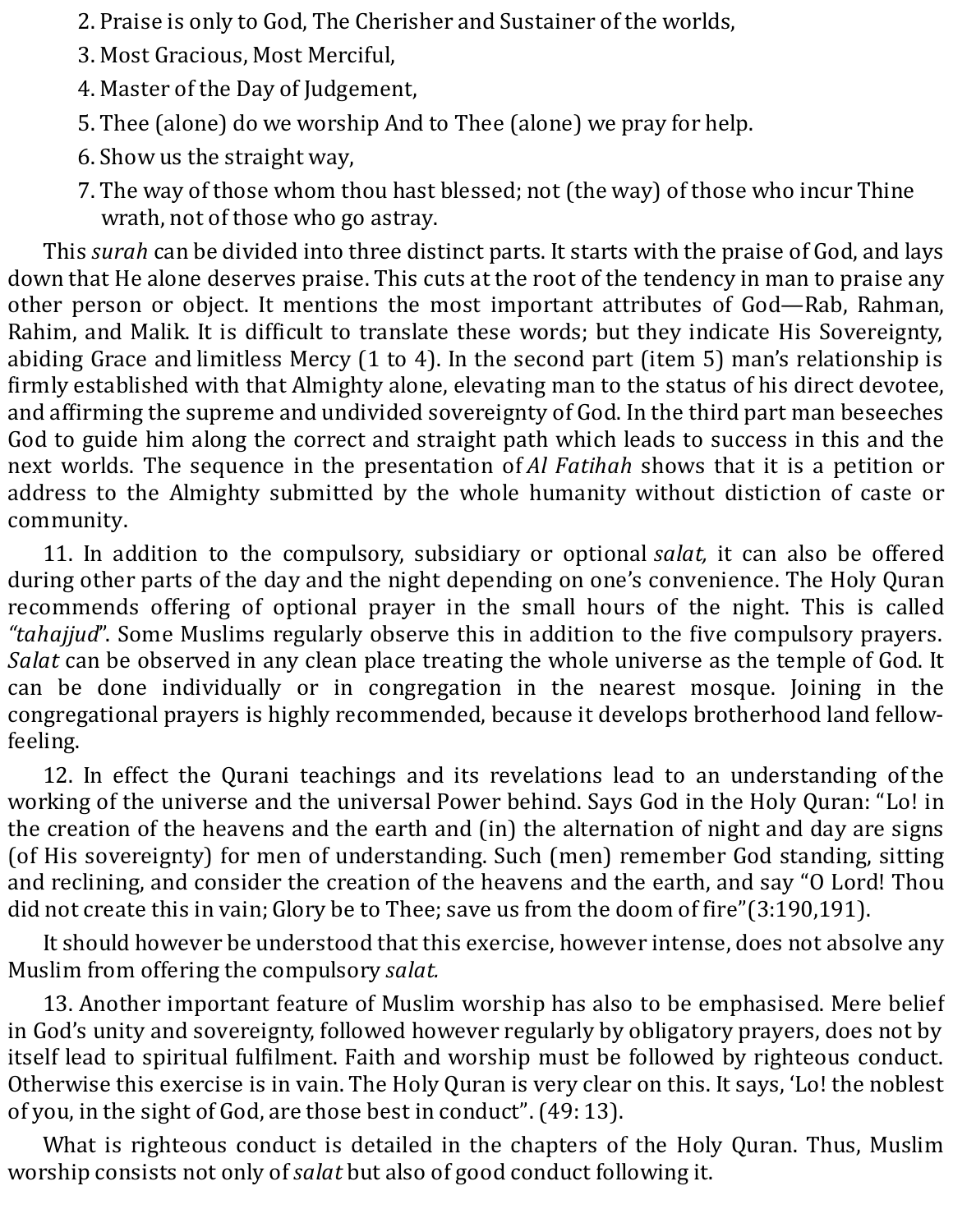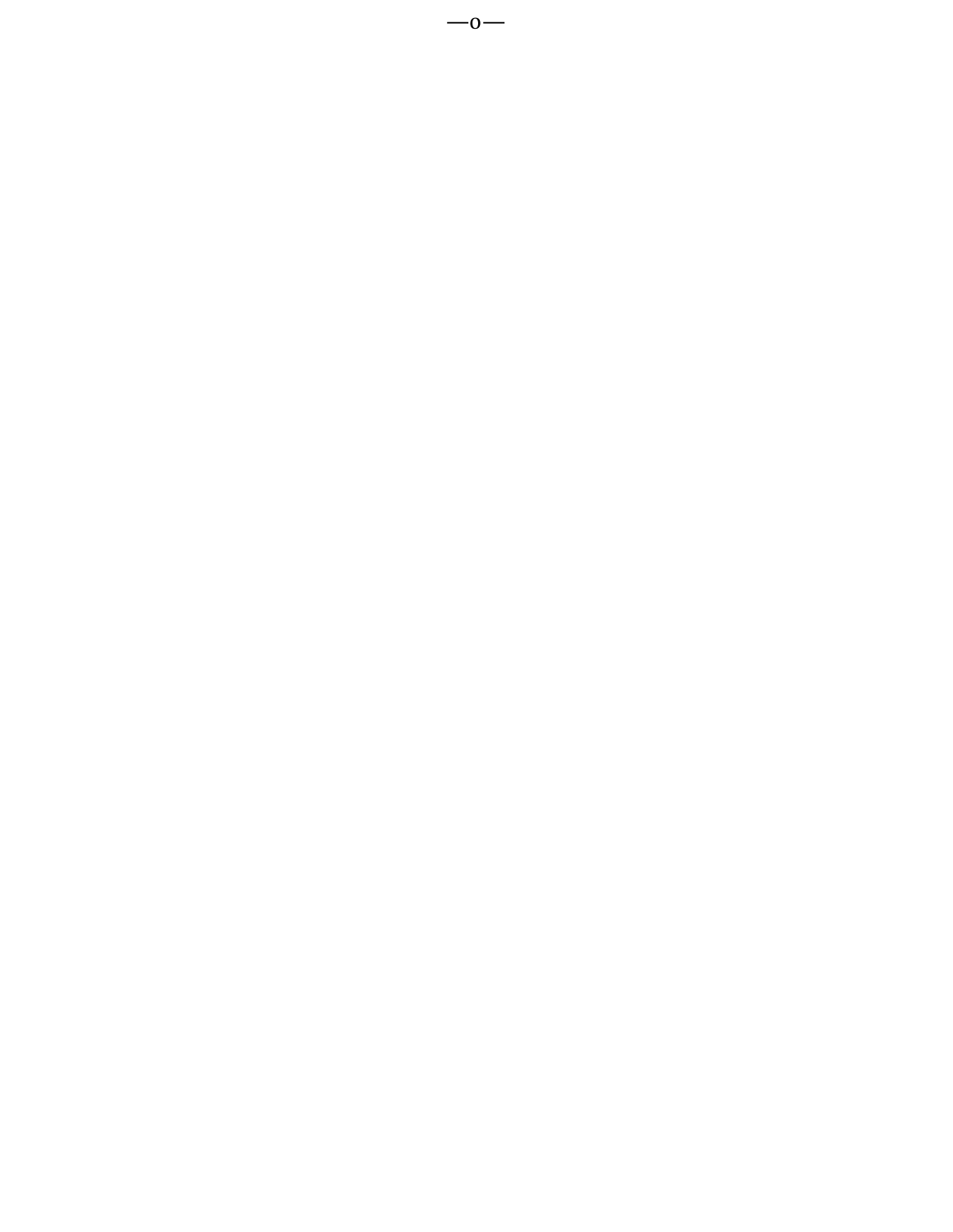# **SADHANA IN SRI MADHVA'S PHILOSOPHY**

## **Dr. P. Nagaraja Rao**

The Philosophy of Sri Madhva is not merely a theory of reality working out a well- rounded system satisfying the intellectual's instinct for consistency and non-contradiction. It is that and something more. It is a way of life for the attainment of *mokṣa,* which state of existence puts not only an end to the threefold suffering man is heir to but also secures him eternal bliss. To secure this, man has to follow a way of life adumbrated by the triple texts. The way is called the Sadhana.

Sadhana is a complex term which blends all the resources of man for the attainment of *mokṣa.* One obtains the knowledge of philosophical truths through reverent study of the scriptures with devotion under the guidance of a competent Guru. Going to the Guru is not an act of formality. It is a spiritual necessity. For the Guru knows the path as he has trodden it. It is called *śravaṇa.* Self-study is not *śravaṇa.*

What is taught by the Guru must be thought out in a dialectical way by the Sadhaka examining its pros and cons until the scripture-taught doctrines become his settled conviction. This is called *manana.* Intellectual examination supported by scripture has a place, though limited, in the philosophy of Madhva. Any belief is not philosophy. Examined belief is philosophy. After *manana,* the Sadhaka contemplates the Lord until such time as he has His direct vision called *aparokṣajnāna.* God-vision enables the Sadhaka to love the Lord intensely because he knows the Lord first hand. He practises *parā bhakti*. This results in the grace of the Lord, *prasāda,* which removes the bondage of the soul, which is real. The removal of the bondage makes the soul realize his own true nature, *svasvarūpatā.* Such a realization is called *mokṣa. Mokṣa* is through grace and not through mere self-effort, which is necessary but not sufficient.

In all the stages of spiritual*sādhana,* right from the *śravaṇa* stage, Bhakti is necessary. Śravaṇaṁ mananaṁ caiva dhyānaṁ bhaktistathaiva ca Sādhanaṁ jñānasampattau pradhānaṁ nānyadiṣyate Bhaktyā jñānaṁ tato bhaktiḥ tato drṣṭistataśca sā-Tato muktistato bhaktiḥ saiva syāt sukha rūpiṇī:

From Bhakti arises Jnana, from that arises further Bhakti, from that the vision of God. Vision strengthens further *parā bhakti.* That releases the soul, and the state of release and devotion to Lord consitutes bliss. In short Sri Madhva's philosophy is a *bhakti-siddhānta.* Release is obtained only through the grace of the Lord and without it there is no hope for it.

Narāyaṇa prasādaṁṛte na mokṣaḥ

If it is so, what should the individual do? Should he sit with folded hands or practise intense *sādhana* to obtain the grace of the Lord? Sri Madhva asks the simple question: what should man do after learning the scriptures and understanding their chief import?

Samanvayāvirodhābhyāṁ samjāte vastunirṇaye

Kim mayā kāryamityeva syād buddhiradhikāriṇaḥ

Man, being not an insentient object, has to practise a course of *sādhana,* which goes into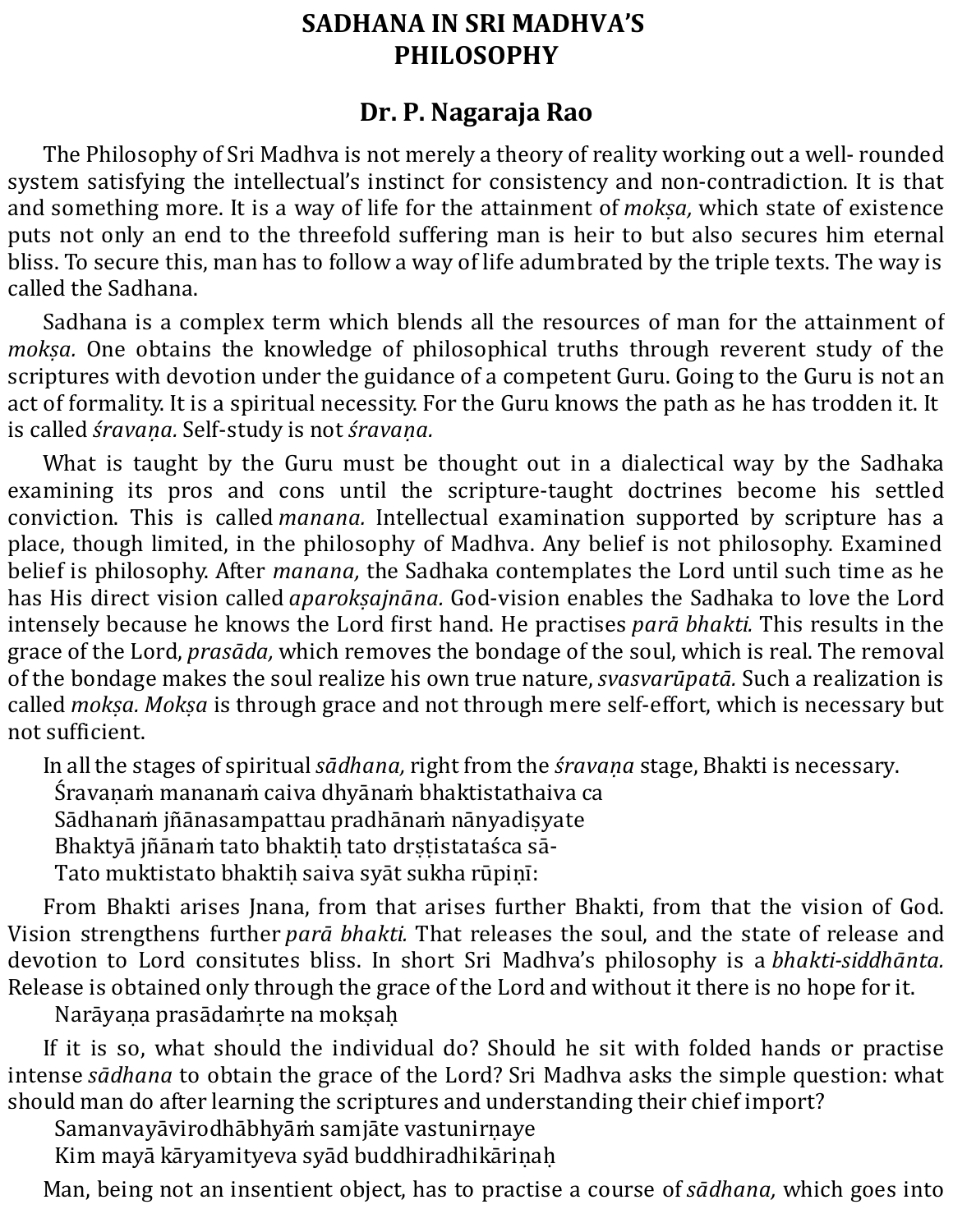two types—scriptural study and contemplation.

Sopāsanā caidvividhā śāstrābhyāsasvarūpiṇī

Dhyānarūpā parā caiva tadaṅgaṁ dhāraṇādikam

Sri Madhva believes that scriptural study requires more concentration than contemplation. So he is all praise for it. The *sādhaka* undertakes *upāsanā,* worship of the Lord, suited to his svar $\bar{U}$ pa and worships the Lord according to his eligibility. In the eloquent words of Jayatirtha—"The Lord is unmanifest by His nature. Without the aid of His grace it is not possible to have His vision in spite of a thousand human efforts. Lo! When His grace visits us we have His direct vision by His powers."

The means for His immediate vision is His grace and blessing. This cannot be had except by worshipful devotion to the Lord who is free of all defects and is full of auspicious attributes. The devotion must be continuous and constant with detachment towards objects and practised for a long time. This is called Nididhyāsana.

Na ca avyaktasvabhāvo bhagavān sahasrenāpi prayatnena śakyaḥ sākṣatkartum vinā tadanugrahāt.

Prasannastu ananyacintyayogāt ātmānaṁ darśayāti iti yujyatc

Darśanasādhanaṁ cānugrahaḥ. Svayog- yaguṇopetasya nirdoṣasya bhagavadvigrahaviśeṣasya ādaranairantaryābhyām viṣayavairāgyabhaktisahitāt bahukalopacitāt nididhyāsanāparanāmakāt vici- nvatāt ṛte na labhyate.

The devotee must not sit with folded arms, waiting for the Lord to do everything. He must roll up the sleeves and go to work. Though the Lord does not need man's work, yet His resolve in the governance of the world is that men should make some effort and ask the Lord for refuge.

Sarvajno'pi hi viśveśaḥ sadā kāruṇiko'pi san

Samsāratantravāhitvāt rakṣāpekṣām pratīkṣate.

Sādhana, Jayatirtha observes, is of two types—that which is there already (siddha) and that which has to be attained (sādhya) The Lord is the *siddha sādhana.* Man, by his effort and devotion has to activate the grace of the Lord as the wood cutter splits the wood with the axe and the sacrificer derives the fruit by the sacrifice.

Sādhanam ca dvividhaṁ, siddhamasiddharṁ ca.

Tatra asiddham utpādyaṁ phalakāmena, yatha yāgād

Siddhaṁ tu savyāpārīkaraṇīyam, yathakuṭhārādi.

Siddhaṁ ca sādhana bhagavān iti mumukṣuṇā savyāpārīkaraṇīyaḥ.

Having all this in mind. Sri Madhva ascribes a certain limited sense of agency to man (Jivo'pi kārtā). After God-vision the individual soul becomes directly aware of the glory of the Lord and practises supreme 'devotion', which is a steady continuous flow of deep attachment to the Lord, unsurmountable by any kind of impediment and a love that transcends love of self, love of kith and kin, and love of cherished belongings. He must also be fortified and inspired by the firm conviction of the transcendent majesty of God as the abode of all perfections and free from all blemishes. Such a devotion invokes the grace of the Lord and removes man's bondage and makes him realize his own svarūpa, which is mokṣa.

Parameśvara bhaktirnāma niravadhi-kānan- tānavadhyakalyāṇa guṇatvatānupūrvakaḥ, s v ā - tmātmīyasamastavastubhyo' nekaguṇādhikaḥ, antarāyasahasreṇāpi apratibaddho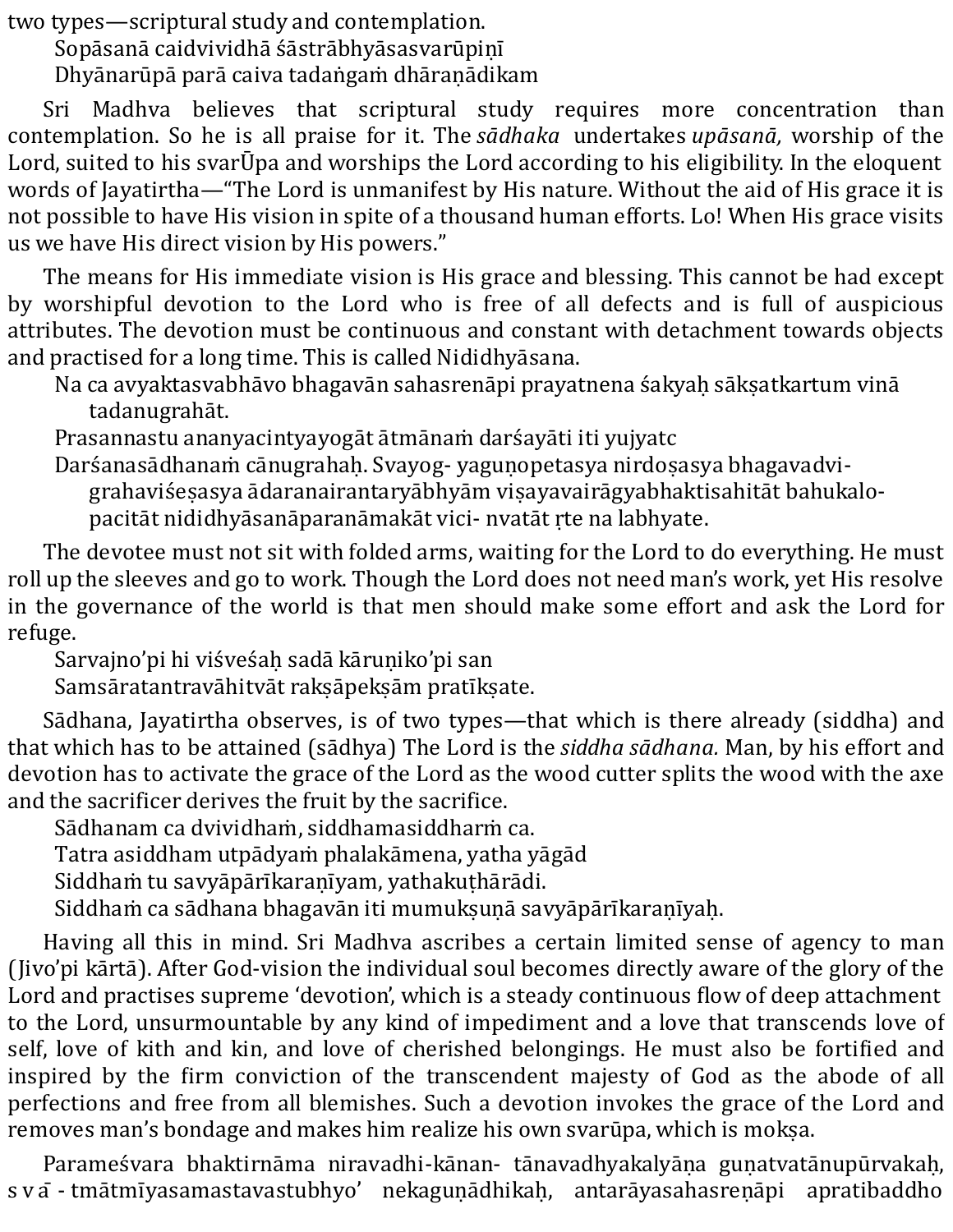nirantara- premapravāhaḥ. Na casau tat sākṣatkāram antareṇa nipadyate. Loke tathā darsanāt.

The aspirant leads a life of ceremonial purity, which he keeps or cannot keep when he is lost in contemplation, with ethical excellence and constant devotion. Through the grace of the Lord earned through the *sādhana* of bhakti he attains mokṣa.

> Ajñanāṁ jñānado viṣṇuḥ jñāninām mokṣadaṣca sah Ānandadaścamuktānam sa evaiko janārdanaḥ.

> > $-0-$